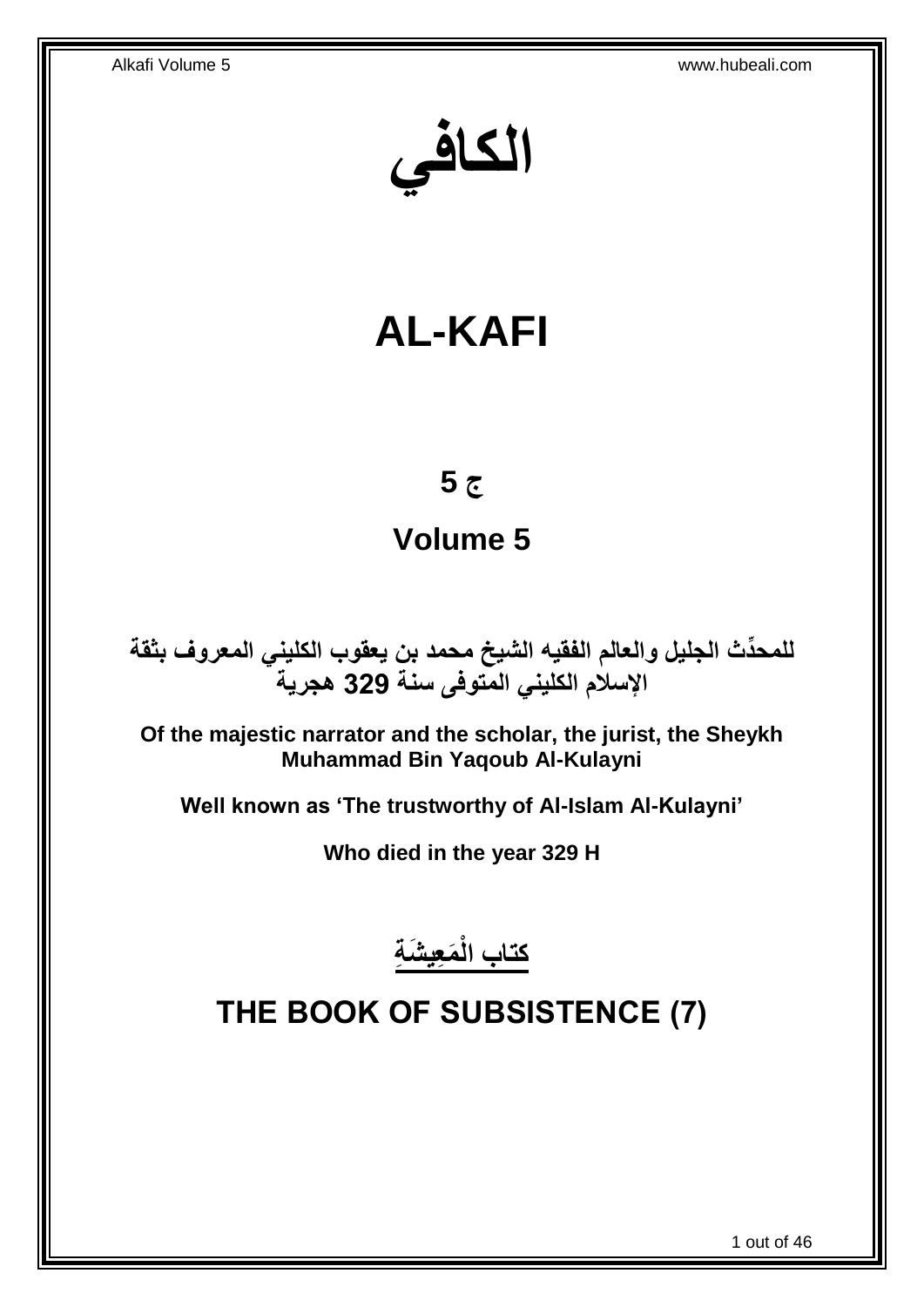# **TABLE OF CONTENTS**

| Chapter 126 - What is allowed if you rent out the land and what is not allowed  4                                                                                              |
|--------------------------------------------------------------------------------------------------------------------------------------------------------------------------------|
| Chapter 127 – Guaranteeing the lands and the crops with the half (of the produce), and                                                                                         |
| Chapter 128 – Association of the Zimmy and others regarding the farming, and the                                                                                               |
| Chapter 129 – Renting the land of the Ahl Al Zimma and the taxation of their heads<br>(personal tax), and the one who leases the land from the Sultan (ruling authority) so he |
| Chapter $130$ – The one who leases a land then sells it before the expiry of the term, or he                                                                                   |
| Chapter $131$ – The man leases the land or the house, so he sub-leases it out with more                                                                                        |
| Chapter $132$ – The man who contracts with the work, then sub-contracts if out to                                                                                              |
| Chapter 133 - Selling the green plants, and the straw, and such like  18                                                                                                       |
|                                                                                                                                                                                |
| Chapter 135 - Selling the water and prevention of wasting the water from the valleys and                                                                                       |
|                                                                                                                                                                                |
|                                                                                                                                                                                |
| Chapter 138 - Buying of the government land from the Sultan and its inhabitants are                                                                                            |
| Chapter 139 - Forced labour of the non-Muslims and the lodging upon them  31                                                                                                   |
| Chapter 140 – The brokerage in the selling and its fee, and the fee of the realtor  32                                                                                         |
| Chapter 141 - Partnership with the Zimmy (non-Muslim taxpayer) 33                                                                                                              |
|                                                                                                                                                                                |
|                                                                                                                                                                                |
| Chapter 144 - Wages of the employee and what is obligated upon it  35                                                                                                          |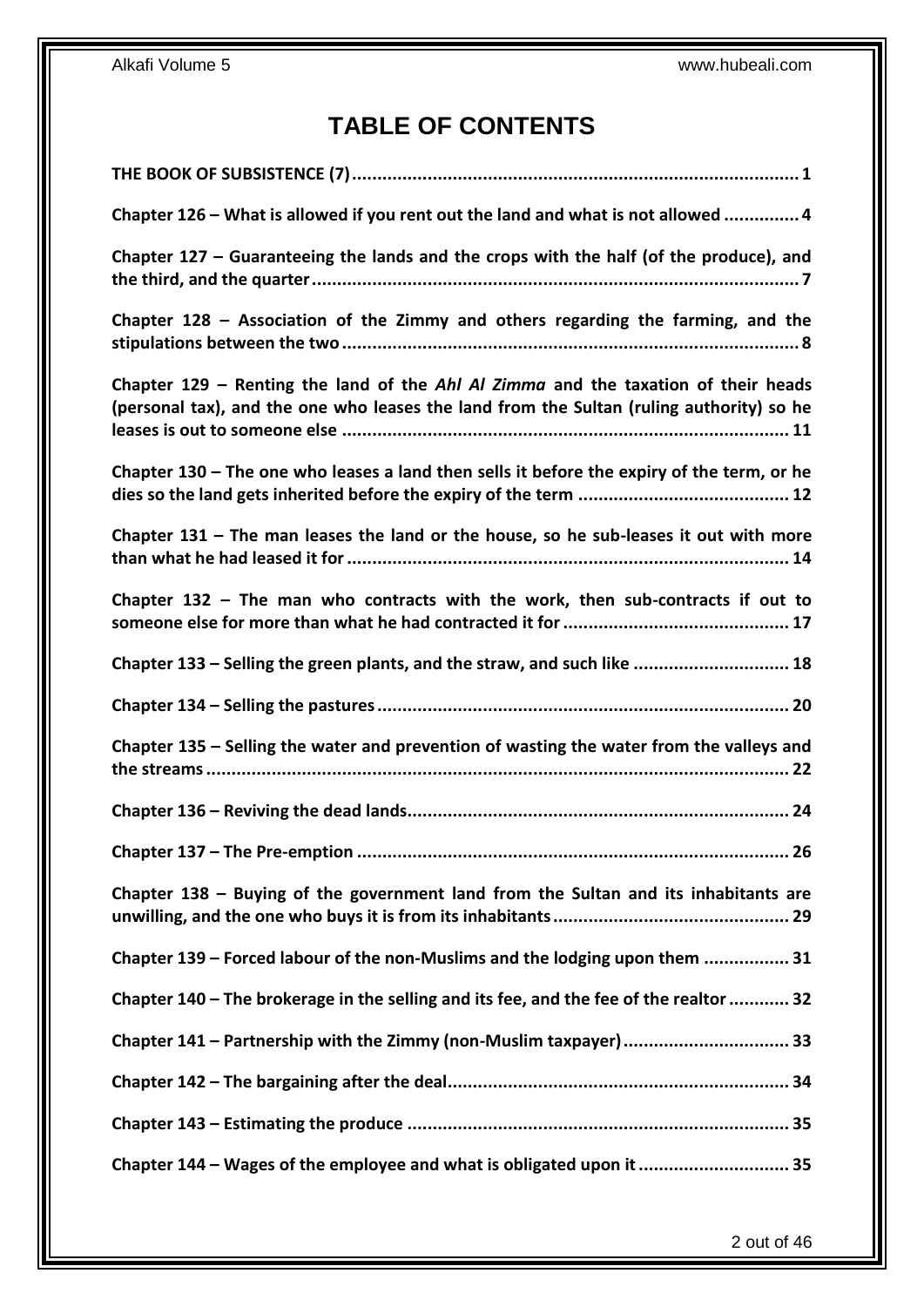| Chapter 145 - Abhorrence of utilising the employee before agreeing his wages and delay |  |
|----------------------------------------------------------------------------------------|--|
| Chapter 146 - The man hires the animal, so he exceeds the limit with it, or returns it |  |
|                                                                                        |  |
|                                                                                        |  |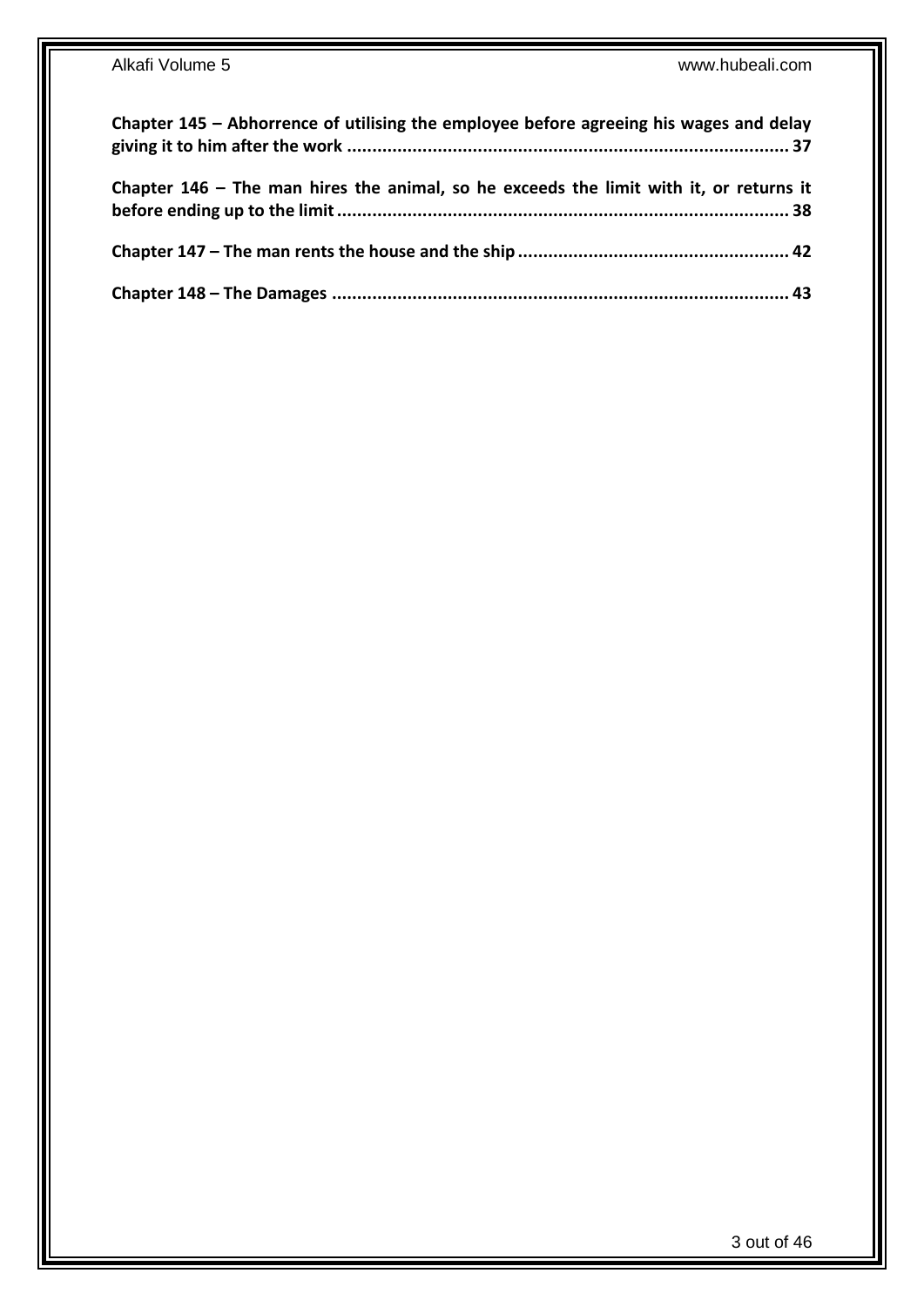**بسم هللا الرحمن الرحيم الحمد هلل رب العالمين، وصلى هللا على سيدنا محمد وآله الطاهرين، وسلم تسليما.**

In the Name of Allah<sup>azwj</sup> the Beneficent, the Merciful. The Praise is for Allah<sup>azwj</sup> Lord<sup>azwj</sup> of the Worlds, and Blessing be upon our Chief Muhammad<sup>saww</sup> and his<sup>saww</sup> Purified Progeny<sup>asws</sup>, and greetings with abundant greetings.

> **ْر ُض َو َما ََل َي ُجو ُز ِه اْْلَ ْن ُيَؤا َج َر ب باب َما َي ُجو ُز أ ِ َ**

## <span id="page-3-0"></span>**Chapter 126 – What is allowed if you rent out the land and what is not allowed**

عِدَّةٌ مِنْ أَصْحَابِنَا عَنْ أَحْمَدَ بْنِ مُحَمَّدٍ وَ سَهْلِ بْنِ زِيَادٍ عَنْ أُجْمَدَ بْنِ مُحَمَّدٍ بْنِ أَبِي نَصْرٍ عَنْ عَبْدِ الْكَرِيمِ عَنْ سَمَاعَةَ عَنْ َ **∣** َ  $\ddot{\phantom{a}}$ ِ ْ َ َ ِ َابِي بَصَبِيرٍ عَنْ أَبِي عَبْدِ اللَّهِ ( عِليه السَلاِم ) قَالَ لَا تُؤِاجِرُوا الْأَرْضَ بِالْحِنْطَةِ وَ لَا بِالشَّعِيَّرِ وَ لَا بِالنَّمْرِ وَ لَا بِالنَّمْرِ وَ لَا بِالنَّمْرِ وَ لَا بِالنَّمْرِ وَ لَا بِالنَّمْر ِ ِ ْ ِ َ َ ِ **∶** ِ ِ بِاَلنَّطَافِ ۚ وَّ لَكِنْ بِاَلَّذَهَبِ وَ الْفِضَّةِ لِأَنَّ الذَّهَٰبُ وَ الْفِضَّةَ مَضْمُونٌ وَ هَذَا لَيْسَ بِمَضْمُونٍ . ِ ْ ْ ِ ِ

A number of our companions, from Ahmad Bin Muhammad, and Sahl Bin Ziyad, from Ahmad Bin Muhammad Bin Abu Nasr, from Abdul Kareem, from Sama'at, from Abu Baseer,

from Abu Abdullah<sup>asws</sup> having said: 'Neither rent out the land with the wheat, nor with the barley, nor with the dates, nor with the canal, nor with the sprouts (of water), but with the gold and the silver, because the gold and the silver are guaranteed, and these are not with a quarantee'.<sup>1</sup>

َ مُحَمَّدُ بْنُ يَجْيَى عَنْ مُحَمَّدِ بْنِ الْحُسِّيْنِ عَنْ صَغْوَانَ عَنٍْ إِسْحَاقَ بْنِ عَمَّارٍ عَنْ أَبِي بِصِبِيرٍ عَنْ أَبِي عَثْدٍ اللَّهِ ( عليه السلام )<br>يُرْجَعَنُ بِنَ عَبِيَّةٍ وَجَمِيعَةٍ عَنِّ الْحُسِّيْنِ ع َ ِ ْ ِ قَالَ لَا تَسْتَأْخِِلّ الْأَرْضَ بِالتَّمْرِ ۚ وَ لَا بِٱلْحِنْطَةِ وَ لَا بِالشَّعِيرِ وَ لَا بِإِلْأَرْبِعَآءِ وَ لَا بِٱلنَّطَافِ فُلْتُ وَ مَا الْأَرْبِعَاءُ قَالَ الشَّرْبُ وَ ِ **∶** ْ **∶** ِ **∶** ِ ة<br>أ ِ ْ ِ ِ النِّطَافُ فَضْلَُ الْمَاءِ وَ لَٰكِنْ تَقَبَّلُهَا بِالذَّهَبِ وَ الْفِضَّةِ وَ النِّصْفِّ وَ النُّلُبُّ وَ الرُّبُعِ ِ ُ ُّ ْ ِ ْ ْ

Muhammad Bin Yahya, from Muhammad Bin Al Husayn, from Safwan, from Is'haq Bin Ammar, from Abu Baseer,

from Abu Abdullah<sup>asws</sup> having said: 'Do not rent out the land with the dates, nor with the wheat, nor with the barley, nor with the canal, nor with the (water) sprouts'. I said, 'And what are the canals?' He<sup>asws</sup> said: 'The drinking spots, and the sprouts are the remnants of the water, but accept it with the gold, and the silver, and the half (produce), and the third, and the quarter<sup>'.2</sup>

أَبُو عَلِيٍّ الْأَشْعَرِ يُّ عَنْ مُحَمَّدٍ بْنِ عَبْدِ الْجَبَّارِ عَنْ صَفْوَانَ عَنِ ابْنِ مُسْكَانَ عَنِ الْحَلَبِيِّ عَنْ أَبِي عَبْدِ اللَّهِ ( عليه السلام ) قَالَ ِ ْ ِ ْ ِ َ لَا تَسْتَأْجِّرِ الْأَرْضَٰ بِالْحِنْطَةِ ثُمَّ تَزْرَعَهَا حِنْطَةً . ُ ْ ِ ِ ا<br>ا

Abu Ali Al Ashary, from Muhammad Bin Abdul Jabbar, from Safwan, from Ibn Muskan, from Al Halby,

from Abu Abdullah<sup>asws</sup> having said: 'Do not rent out with the wheat, then cultivate wheat' $^3$ 

مُحَمَّدُ بْنُ يَحْيَى عَنْ أَحْمَدَ بْنِ مُحَمَّدٍ عَنِ الْجَجَّالِ عَنْ ثَعْلَبَةَ بْنِ مَيْمُونٍ عَنْ بُرَيْدٍ عَنْ أَبِي جَعْفَرٍ ( عليه السلام ) فِي الرَّجُلِ<br>حَصَدَ بْنُ يَحْيَى عَنْ أَحْمَدَ بْنِ مُحَمَّدٍ عَنِ الْج  $\ddot{\phantom{0}}$ ْ َ َ يَتَقَبَّلُ الْأَرْضَ بِالدَّنَانِيرِ ۚ أَوْ بِالْدَّرَاهِمُ قَالَ َلَا بَأْسَ ۚ ِ ْ ِ **∶** َ ِ **∶** 

<sup>1</sup>  $1$  Al Kafi – V 5 – The Book of Subsistence Ch 126 H 1

 $2$  Al Kafi – V 5 – The Book of Subsistence Ch 126 H 2

 $3$  Al Kafi – V 5 – The Book of Subsistence Ch 126 H 3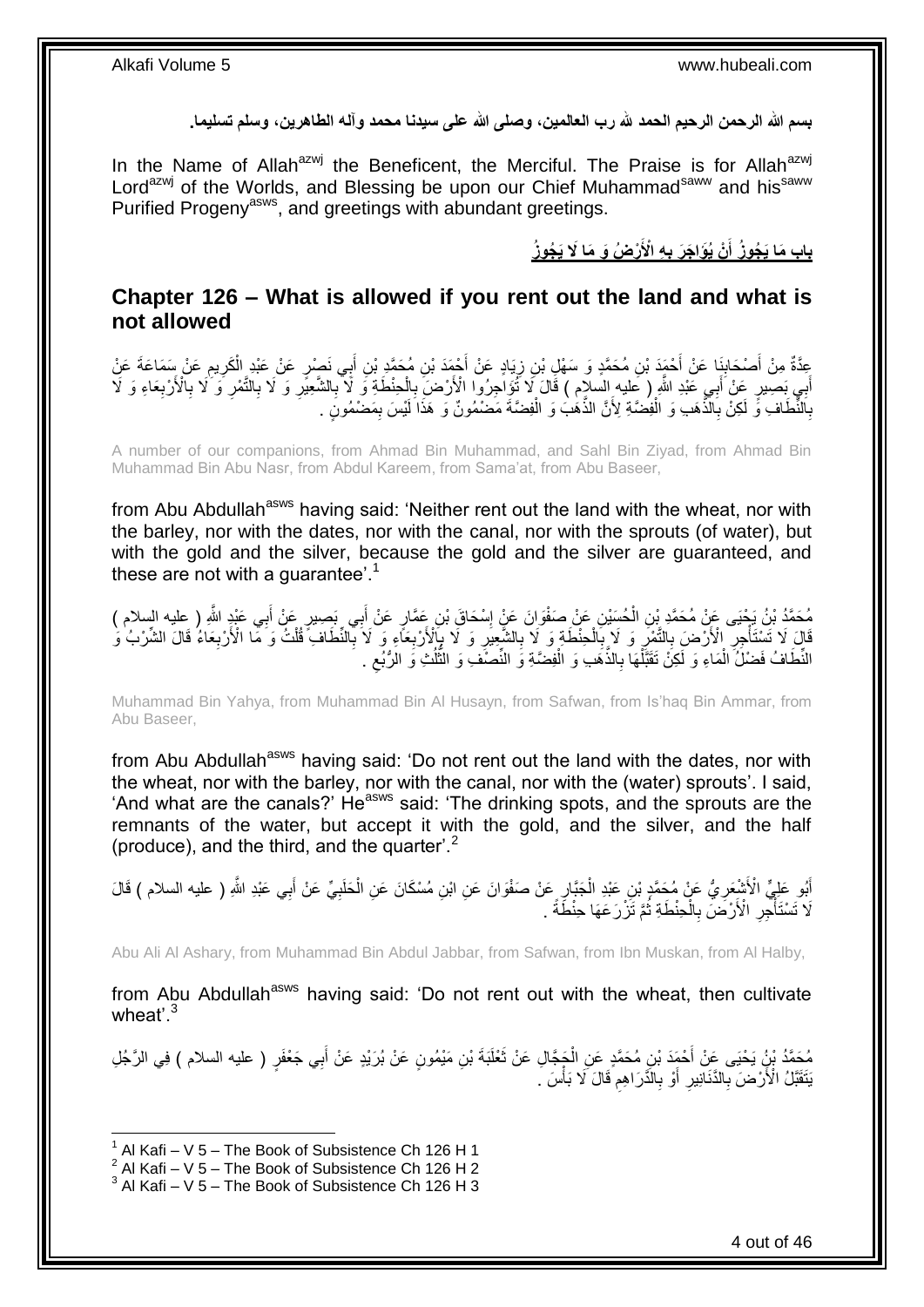Muhammad Bin Yahya, from Ahmad Bin Muhammad, from Al hajjal, from Sa'albat Bin Maymoun, from Bureyd,

from Abu Ja'far<sup>asws</sup> regarding the man who accepts (the rent for) the land with the Dinars or with the Dirhams. He<sup>asws</sup> said: 'There is no problem'.<sup>4</sup>

عِدَّةٌ مِنْ أُصِحْكِلِنَا عَنْ أَحْمَدَ بْنِ مُحَمَّدٍ وَ سَهْلٍ بْنِ زِيَادٍ جَمِيعاً عَنْ أَحْمَدَ بْنِ مُحَكَدٍ بْنِ أَبِي نَصْرٍ عَنْ دَاوُدَ بْنِ سِرْحَانَ عَنْ<br>مَعَلَّذَ مِنْ أُصِحْكِلِنَا عَنْ أَحْمَدَ بْنِ مُحَمَ َ ِ **∣** َ َ أَبِي عَذِّدِ اللَّهِ ( عِليه السلام ) فَمِي الرَّجُلِّ يَكُونُ لَهُ الْأَرْضِلُ عَلَيْهَا خَرَاجٌ مَعْلُومٌ وَ رُبَّمَا زَادَّ وَ رُبَّمَا نَقَصَ فَيَدْفَعُهَا إِلَى رَجُلٍ َ ِ عََلَّى أَنْ يَكْفِيَهُ خَرَاجَهَا وَ يُعْطِيَهُ مِائَتَيْ دِرْ هَم فِي السَّنَةِ قَالَ لَا بَأْسَ . َ ة<br>ا ֧֧֖֧֖֧֖֧֧֧֧֧֧֧֧֧֧֧֧֚֚֚֓֝֝֝֝֝֟֓֝֓֬֝֓֝֬֟֓֟֓֝֬֟֓֟֓֝֬֝֬֝֓֟֓֝֬֜֝֬֝֓֝֬֝֓

A number of our companions, from Ahmad Bin Muhammad, and Sahl Bin Ziyad, altogether from Ahmad Bin Muhammad Bin Abu Nasr, from Dawood Bin Sirham,

from Abu Abdullah<sup>asws</sup> regarding the man who happened to have some land for him upon which is a known taxation, and sometimes it tends to increase and sometimes decrease. So he hands it over to a man upon a stipulation that he would pay its taxation and give him two hundred Dirhams during the year'. He<sup>asws</sup> said: 'There is no problem'.<sup>5</sup>

عَلِيُّ بْنُ إِبْرَاهِيمَ عَنْ صَالِحٍ بْنِ السِّنْدِيِّ عَنْ جَعْفَرِ بْنِ بَشِيرٍ عَنْ مُوسَى بْنِ بَكْرٍ عَنِ الْفُضَيْلِ بْنِ يَسَارٍ قَالَ سَأَلْتُ أَبَا جَعْفَرٍ ( ْ ِ ِ ِ َ ْ ĺ عليه السلَام ) عَنْ إِجَارَةِ الْأَرْضِ بِالطَّعَامِ فَقَالَ إِنَّ كَانَ مِنْ طَعَامِهَا فَلَا خَيْرَ فِيَهِ . ِ ِ ِ ¦<br>∶

Ali Bin Ibrahim, from Salih Bin Al Sandy, from Ja'far Bin Bashir, from Musa Bin Bakr, from Al Fuzayl Bin Yasaar who said,

'I asked Abu Ja'far<sup>asws</sup> about the rent for the land with the foodstuff, so he<sup>asws</sup> said: 'If it was from its foodstuff (grown in that very land), so there is no goodness in it'.<sup>6</sup>

ْ حُمَّيْدُ بْنُ زِيَادٍ عَنِ الْحَسَنِ بْنِ مُحَمَّدٍ بْنِ سَمَاعَةَ عَنْ غَيْرٍ وَاحِدٍ عَنْ أَبَانٍ عَنْ إِسْمَاعِيلَ بْنِ الْفَضْلِ قَالَ سَأَلْتُ أَبَا عَيْدِ الثَّهِ ( ِ َ ِ ْ ِ َ ْ ĺ عليه السلاَم ) عَنْ رَجُلٍ اَسْتَأَجَرَ مِنْ رَجُلٍ أَرْضاً فَقَالَ أَجْرَتُهَا كَذَا وَ كَذَاً عَلَى أَنْ أَرْرَعَهَا فَإِنْ لَمْ أَرْرَعْهَا أَعْطَيْتُكَ ذَلِكَ فَلَمْ َ َ ِ َ َ ا<br>ا اُ ا<br>ا َبْزْرَ عْهَا قَالُ لَهُ أَنْ يَأْخُذَ إِنْ شَاءَ تَرَكَهُ وَ إِنَّ شَاءَ لَمْ يَتْرُكُهُ . ِ יֲ<br>י ا<br>ا َ

Humeyd Bin Ziyad, from Al Hassan Bin Muhammad Bin Sama'at, from someone else, from Aban, from Ismail Bin Al Fazl who said,

'I asked Abu Abdullah<sup>asws</sup> about a man who rented a land from a man, so he said, 'I rent it out for such and such upon a stipulation that I cultivate it. So if I do not cultivate it, I shall give you that. So he did not cultivate it'. He<sup>asws</sup> said: 'For him would be that he takes (the rent) if he so desires to leave it (uncultivated), and even if he so desires not to leave it (uncultivated)'.<sup>7</sup>

الْحُسَيْنُ بْنُ مُحَمَّدٍ عَنْ مُعَلَّى بْنِ مُحَمَّدٍ وَ مُحَمَّدُ بْنُ يَحْيَى عَنْ أَحْمَدَ بْنِ مُحَمَّدٍ جَمِيعاً عَنِ الْوَشَاءِ قَالَ سَأَلْتُ الرِّضَا ( عليه ْ ĺ ْ السلام ) عَنْ رَجُلٍ يَشْتَرِي مِنْ رَجُلٍ أَرْضَاً جُرْبَاناً مَعْلُومَةً بِمِآئَةٍ كُرٍّ عَلَى أَنْ يُعْطِيَهُ مِنَ الْأَرْضِ فَقَالَ حَرَامٌ ِ َ اُ

Al Husayn Bin Muhammad, from Moalla Bin Muhammad, and Muhammad Bin Yahya, from Ahmad Bin Muhammad, altogether from Al Washa who said,

- $<sup>5</sup>$  Al Kafi V 5 The Book of Subsistence Ch 126 H 5</sup>
- $6$  Al Kafi V 5 The Book of Subsistence Ch 126 H 6
- $^7$  Al Kafi V 5 The Book of Subsistence Ch 126 H 7

 $4$  Al Kafi – V 5 – The Book of Subsistence Ch 126 H 4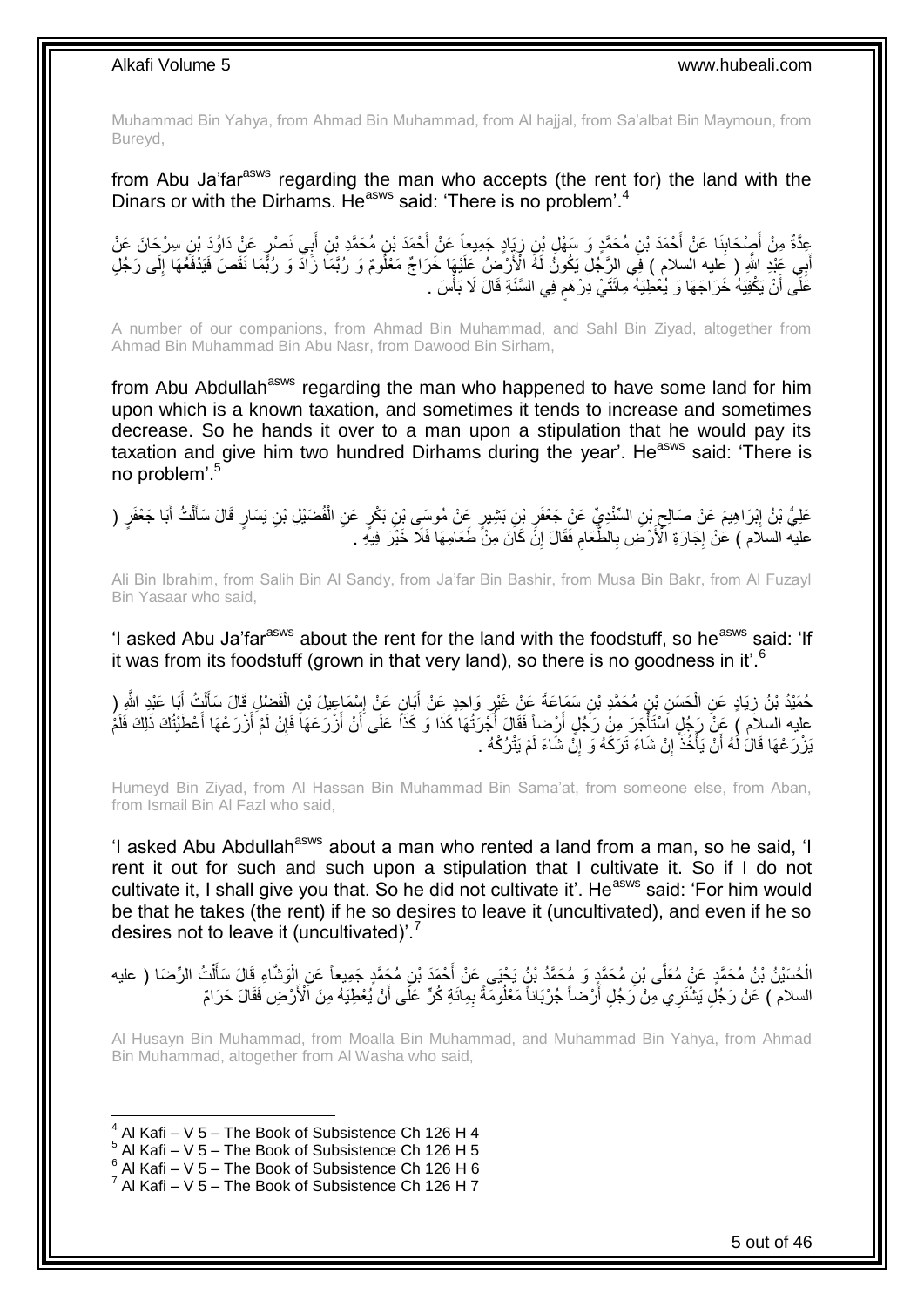'I asked AI Reza<sup>asws</sup> about a man who bought a land from a man of known experience with one hundred *Kuf* (unit of measurement) upon a stipulation that he would give it to him (the produce) from the (very) land. So he<sup>asws</sup> said: 'Prohibited'.

> قَالَ قُلْتُ لَمُ فَمَا تَقُولُ جَعَلَنِيَ اللَّهُ فِدَاكَ إِنِ ۖ اشْتَرَى مِنْهُ الْأَرْضَ بِكَيْلٍ مَعْلُومٍ وَ حِنْطَةٍ مِنْ غَيْرِهَا قَالَ لَا بَأْسَ . ْ ْ ِ ٍ ِ

He (the narrator) said, 'So what are you<sup>asws</sup> saying, may Allah<sup>ajwj</sup> Make me to be sacrificed for you<sup>asws</sup>, if I were to buy from him the land with a known measurement and wheat from other than it?' He<sup>asws</sup> said: 'There is no problem'.<sup>8</sup>

مُحَمَّدُ بْنُ يَحْيَى عَنْ أَحْمَدَ بْنِ مُحَمَّدٍ عَنْ مُحَمَّدٍ بْنِ سَهْلٍ عَنْ أَبِيهِ قَالَ سَأَلْتُ أَبَا الْحَسَنِ مُوسَىِ ( عليه السلام ) عَنِ الرَّجُلِ<br>مُحَمَّدُ بْنُ يَحْيَى مِنْ مَجْمَعَتِهِ مَعْدَ مِنْ مَجْمَع ْ َ ْ َ **!** َ َ َبْرْرَعُ لَهُ الْحَرَّاثُ الزَّعْفَرَانَ وَ يَضْمَنُ لَهُ أَنْ يُعْطِيَهُ فِي كُلِّ جَرِيبِ أَرْضٍ يُمْسَحُ عَلَيْهِ وَرْنَ كَذَا وَ كَذَا دِرْهَماً فَرُبَّمَا نَقَصَ وَ ْ َ ِ غَرِمَ ۖ وَ رُبَّمَا اسْتَفْضَلَ وَ زَادَ قَالَ لَا بَأْسَ بِهِ إِذَا تَرَاضَيَا ۚ ـ **∶ ٔ** 

Muhammad Bin Yahya, from Ahmad Bin Muhammad, from Muhammad Bin Sahl, from his father who said,

'I asked Abu AI Hassan Musa<sup>asws</sup> about the man for whom the farmers cultivate the Saffron farm and guarantee for him that they would give him regarding every *Jareyb* (unit of measurement) of land which has been touched upon, a weight of such and such Dirhams. So sometimes it is deficient and he loses, and sometimes it is excess, and increases. He<sup>asws</sup> said: 'There is no problem with it when they are both pleased (with the arrangement).<sup>9</sup>

أَحْمَدُ بْنُ مُحَمَّدٍ عَنْ مُحَمَّدِ بْنِ سَهْلٍ عَنْ أَبِيهِ عَنْ عَبْدِ اللَّهِ بْنِ بُكَيْرٍ عَنْ أَبِي عَبْدِ اللَّهِ ( عليه السلام ) قَالَ سَأَلْتُهُ عَنْ رَجُلٍ َ ِ َ ْ َ يُوْرَعُ لَمُ الزَّعْفَرَانُ فَيَضْمِنُ لَّهُ الْحَرَّاثُ عَلَى أَنْ يَدْفَعَ إِلَيْهِ مِنْ كُلِّ أَرْبَعِينَ مَنَّا زَعْفَرَانٍ رَطْبِ مَنَّا وَ يُصَالِحُهُ عَلَى الْيَابِسِ وَ لَ  $\frac{1}{2}$ اُ ْ ْ َ الْيَابِسُ إِذَا جُفِّفَ يَنْقُصُ ثَلَاثَةُ أَرْبَاعِهِ وَ يَبْقَى رُبُعُهُ وَكَّذُ جُرِّبَ قَالَ لَا يَصْلُحُ ا<br>ا َ  $\ddot{\phantom{0}}$ **ِ** ْ

Ahmad Bin Muhammad, from Muhammad Bin Sahl, from his father, from Abdullah Bin Bukeyr,

from Abu Abdullah<sup>asws</sup>, said, 'I asked him<sup>asws</sup> about a man who cultivates the Saffron for him, so he guarantees for him the farming upon a stipulation that he would hand over to him from every forty *Mann* (unit of weight) of Saffron, one *Mann* of fresh Saffron, and they reconcile upon the dried (Saffron); and the dried Saffron is such that when it dehydrates, it reduces by three-quarters and there remains a third of it, and it has been experienced as such. He<sup>asws</sup> said: 'It is not correct'.

ُفْلَتُ وَ إِنْ كَانَ عَلَيْهِ أَمِينٌ يُحْفَظُ بِهِ لَمْ يَسْتَطِعْ حِفْظَهُ لِأَنَّهُ يُعَالِجُ بِاللَّيْلِ وَ لَا يُطَاقُ حِفْظُهُ قَالَ يُقَبِّلُهُ الْأَرْضَ أَوَّلًا عَلَى أَنَّ لَكَ َّ ِ **∶** َ ؚ ْ َ َ  $\overline{a}$ فِي كُلِّ أَرْبَعِينَ مَنَّا مَنًا <sub>.</sub> َ

I said, 'And if there was a trustworthy (overseer) upon it protecting it, not being able to protect it because it is worked on at night, and its protection is not endurable'. He<sup>asws</sup> said: 'He would agree upon the land first that, 'For you is one Mann in every forty *Manns*'.<sup>10</sup>

 $^8$  Al Kafi – V 5 – The Book of Subsistence Ch 126 H 8

 $^9$  Al Kafi – V 5 – The Book of Subsistence Ch 126 H 9

 $10$  Al Kafi – V 5 – The Book of Subsistence Ch 126 H 10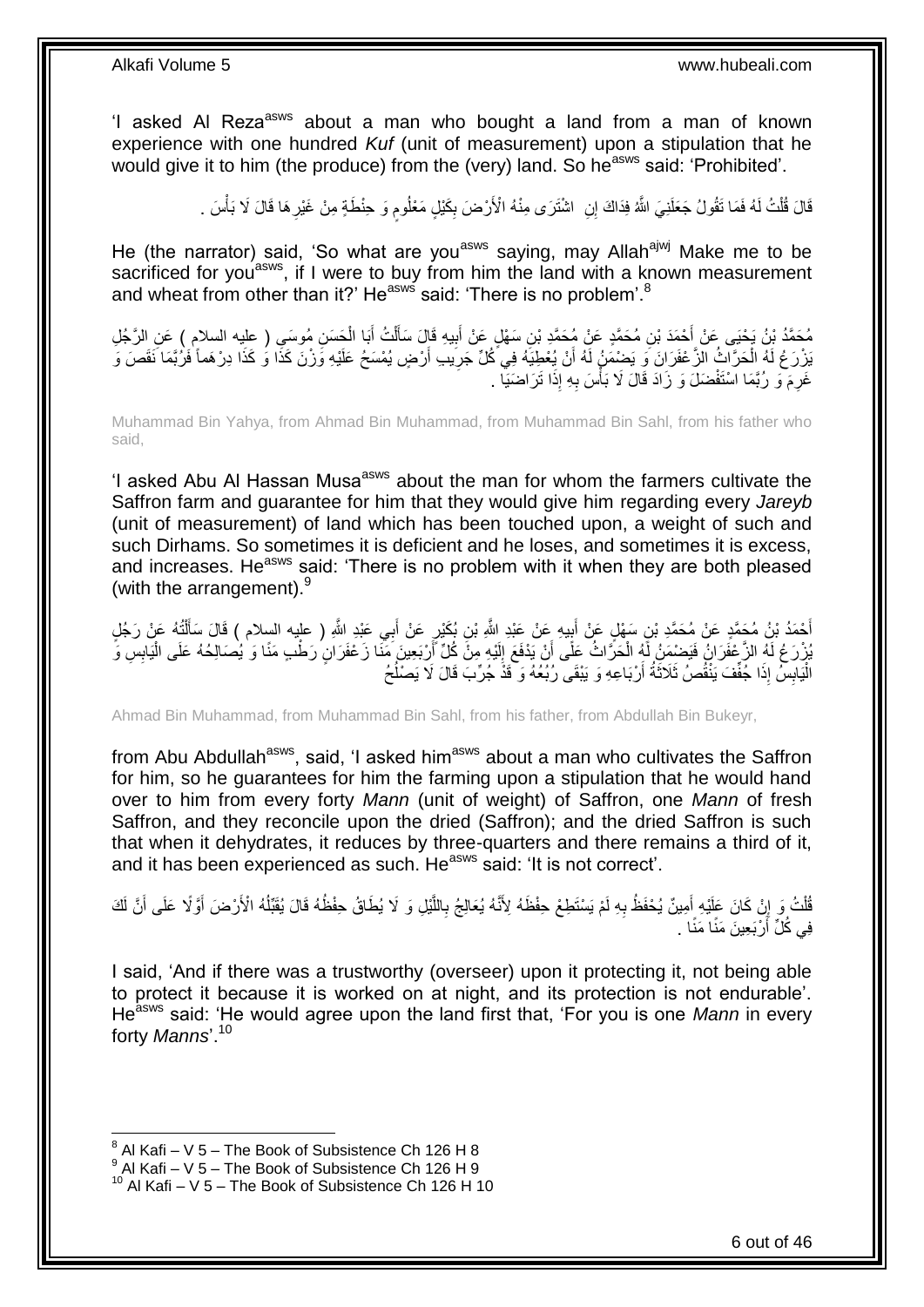**ِ** باب قَبَالَةِ الْأَرَضِينَ وَ الْمُزَارَعَةِ بِالنَّصْفِ وَ الثَّلُثِ وَ الرُّبُع **ِ**

# <span id="page-6-0"></span>**Chapter 127 – Guaranteeing the lands and the crops with the half (of the produce), and the third, and the quarter**

عَلِيُّ بْنُ إِبْرَاهِيمَ عَنْ أَبِيهِ عَنِ ابْنِ أَبِي عُمَيْرٍ عَنْ حَمَّادٍ عَنِ الْحَلَبِيِّ قَالَ أَخْبَرَنِي أَبُو عَبْدِ اللَّهِ ( عِليه السلام ) أَنَّ أَبَاهُ ( عليه َ ِ َ ِ َ َ َ َ **∶** ْ السِّلَام ) حَدَّثَهُ أَنَّ رَسُولَ اللَّهِ ( صَلَى الله عَليه وآلم ) أَعْطَى خَبْيَرَ بِالنِّصْفِ أَرْضَهَا وَ نَخْلَهَا فَقَمَّا أَدْرَكَتِ الْثُمَرِةُ بَعَثُ عَبْدَ َ **∶** َ َ ٔ, َّ اللَّهِ بْنَ ٰ زَوَاحَةَ فَقَوَّمَ عَلَّيْهِمْ قِيمَةً فَقَالَ لَهُمْ إِمَّا أَنّْ تَأْخُذُوهُ وَ تُعْطُونَي نِصْفَ الثَّمَنِ وَ إِمَّا أَنْ أُعْطِيَكُمْ نِصْفَ الثَّمَنِ وَ آخُذَهُ َّ ْ اُ ِ ِ َّ المية المصرية المصرية المصرية المصرية المصرية المصرية المصرية المصرية المصرية المصرية المصرية المصرية المصرية<br>المصرية َ ِ فَقَالُوا بِهَذَا ۖ قَامَتِ الْسُّمَاوَاتُۢ وَ الْأَرْضُ . **∶** 

Ali Bin Ibrahim, from his father, from Ibn Abu Umeyr, from Hammad, from Al Halby who said,

'Abu Abdullah<sup>asws</sup> informed me that his<sup>asws</sup> father<sup>asws</sup> narrated to him<sup>asws</sup> that Rasool-Allah<sup>saww</sup> gave Khyber with the half of its land and its palm trees. So when the fruits were realised, he<sup>saww</sup> sent Abdullah Bin Rawahat who evaluated upon them a price. So he said to them, 'Either you take it (the crops) and give me half the price, or else I give you half the price and I take it (the crops)'. So they said, 'By this (justice), stand the skies and the earth'.<sup>11</sup>

عِدَّةٌ مِنْ أَصْحَابِنَا عَنْ أَحْمَدَ بْنِ مُحَمَّدٍ وَ سَهْلِ بْنِ زِيَادٍ عَنِ الْحَسَنِ بْنِ مَحْبُوبٍ عَنْ مُعَاوِيَةَ بْنِ عَمَّارٍ عَنْ أَبِي الصَّبَّاحِ قَالَ ِ ْ ِ َ **∣** ِ َ سَمِعْتُ أَبَا عَبْدِ اللَّهِ ( عليه السِلَام ) يَقُولُ إِنَّ النَّبِيَّ ( صلب الله عليه وآله ) لَمَّا افْتَتَحَ خَيْبَرَ تَرَكَهَا فِي أَيْدِيهِمْ عَلَى النِّصْف ِ َ ِ ֝׀֛<br>֧֪֧֘ فَلَمَّا بَلَغَتِ الثَّمَرَةُ بَعَثَ عَبْدَ اللَّهِ بْنَ رَوَاحَةَ إِلَيْهِمْ فَخَرَصُ عَلَيْهِمْ فَجَاءُوا إِلَى الْنَبِيِّ ( صلى الله عليه وآلم ً) فَقَالُوا لَهُ إِنَّهُ قَدْ زَادَ ِ ِ ِ ِ لَ  $\frac{1}{2}$ َّ ِ عَلَيْنَا فَأَرْسَلَ إِلَى عَبْدِ اللّهِ فَقَالَ مَا يَقُولُ هَؤُلَاءِ قَالَ قَدْ خَرَصَٰتُ عَلَيْهِمْ بِشَيْءٍ فَإِنْ شَاءُوا يَأْخُذُونَ بِمَا خَرَصْنَا وَ إِنْ شَاءُوا ِ ِ  $\frac{1}{2}$ َ ِ ِ ْ ِ ِ أَخَذْنَا فَقَالَ رَجُلٌ مِنَ الْيَهُودِ بِهَذَا قَامَتِ السَّمَاوَاتُ وَ الْأَرْضُ . :<br>ا **ٔ** َ

A number of our companions, from Ahmad Bin Muhammad, and Sahl Bin Ziyad, from Al Hassan Bin Mahboub, from Muawiya Bin Ammar, from Abu Al Sabbah who said,

'I heard Abu Abdullah<sup>asws</sup> saying that when the Prophet<sup>saww</sup> conquered Khyber, he<sup>saww</sup> left it in their hands upon a stipulation that the half (would be for each party). So when the fruits reached (maturity), he<sup>saww</sup> sent Abdullah in Rawahat to them, who evaluated it upon them. So they came over to the Prophet<sup>saww</sup> and they said to him<sup>saww</sup>, 'He has increased (the estimation) upon us'. So he<sup>saww</sup> sent a message to Abdullah, and he<sup>saww</sup> said: 'What are they saying?' He said, 'I had evaluated upon them with something, so if they so desire to they can take with what we have evaluated, and if they so desire to, we take it'. So a man from the Jews said, 'By this (justice) stand the skies and the earth'. $12$ 

عَلِيُّ بْنُ إِبْرَاهِيمَ عَنْ أَبِيهِ عَنِ ابْنِ أَبِي عُمَيْرٍ عَنْ حَمَّادٍ عَنِ الْحَلَبِيِّ عَنْ أَبِي عَبْدِ اللَّهِ ( عليه السلام ) قَالَ لَا تُقَبِّلِ الْأَرْضَ َ **∶** ْ َ  $\frac{1}{2}$ َ יִין<br>∶ بِحِنْطَةٍ مُسَمَّاةٍ وَ لَكِنْ بِالنَّصْفِ وَ النَّلْكُ ۖ وَ الرُّبُعِ وَ الْخُمُسِ لَا بَأْسَ بِهِ وَ قَالَ لَا بَأْسَ بِالْمُزَارَعَةِ بِالثَّلُثِ وَ الرُّبُعِ وَ الْخُمُسِ . ْ ِ ِ **ٔ** ِ ا<br>ا ُ<br>ُ ِ ِ ِ ُ ُّ ِ

Ali Bin Ibrahim, from his father, from Ibn Abu Umeyr, from Hammad, from Al halby,

from Abu Abdullah<sup>asws</sup> having said: 'Do not accept the land with the specified wheat, but (accepting) with the third (of the produce), and the quarter, and the fifth, there is

 $11$  Al Kafi – V 5 – The Book of Subsistence Ch 127 H 1

 $12$  Al Kafi – V 5 – The Book of Subsistence Ch 127 H 2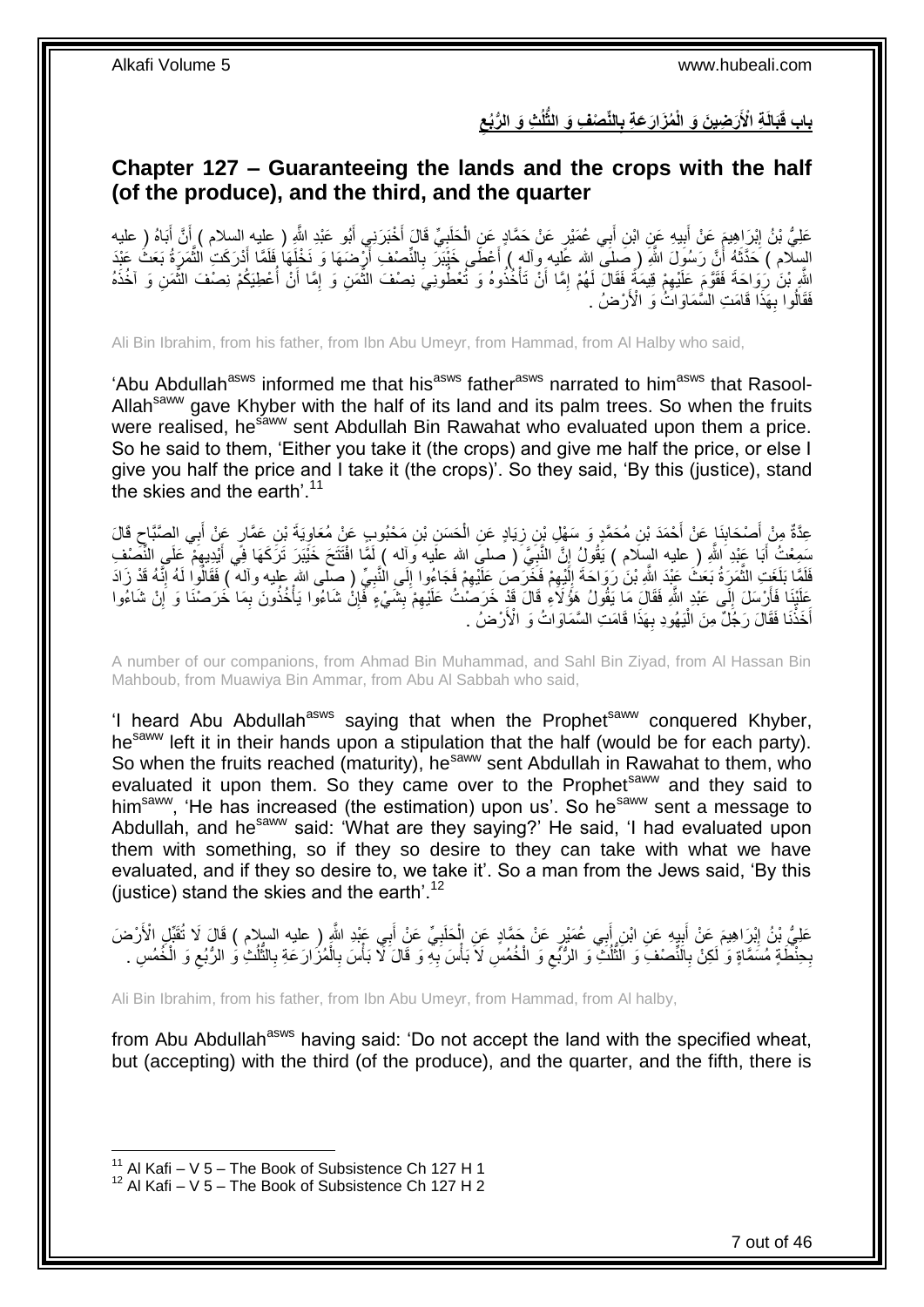no problem with it'. And he<sup>asws</sup> said: 'There is no problem with sharing the crops with the third, and the quarter, and the fifth'.<sup>13</sup>

عِدَّةٌ مِنْ أَصِحَابِنَا عَنْ أَحْمَدَ بْنِ مُحَمَّدٍ عَنِ الْحَسَنِ بْنِ مَحْبُوبٍ عَنِ الْحُسَيْنِ بْنِ سَعِيدٍ عَنِ النَّضْرِ بْنِ سُوَيْدٍ عَنْ عَبْدِ الثَّهِ بْنِ ْ ْ َ ِ َ ِ ا<br>ا سِنَانٍ أَنَّهُ قَالَ فِي الرَّجُلِ يُزَارِغُ فَيَزْرَعُ أَرْضِ غَيْرِهِ فَيَقُولُ ثُلُثٌ لِلَّبَقَرِ وَ ثُلُثٌ لِلْبُذْرِ وَ ثُلُثٌ لِلْأَرْضِ ۖ قَالَ لَا يُسَمِّي شَيْئاً مِنَّ ُ ِ َ ِ َ ُ ِ **ٔ** ْ ُ ِ ْ الْحَبِّّ وَ الْبَقَرِ وَ لَكِنْ يَقُولُ ازْرَحْ فِيهَا كَذَا وَ كَذَا إِنْ َشِئْتَ نِصْفاً وَ إِنْ شَئْتَ ثُلُثاً . ا<br>ا ُ ِ ِ **∶** ا.<br>ا ْ

A number of our companions, from Ahmad Bin Muhammad, from Al Hassan Bin Mahboub, from Al Husayn Bin Saeed, from Al Nazar Bin Suweyd,

from Abdullah Bin Sinan having said regarding the man who cultivated on a sharing basis, so he farmed someone else's land, 'A third is for the oxen (ploughing), and a third for the sowing, and a third for the land'. He<sup>asws</sup> said: 'He should not mention anything from the seeds, and the cows, but he should be saying, 'I shall cultivate such and such therein, if you so desire to, for a half, and if you so desire to, for a third'.<sup>14</sup>

مُحَمَّدُ بْنُ يَحْيَى عَنْ أَحْمَدَ بْنِ مُحَمَّدٍ عَنْ عَلِيِّ بْنِ النُّعْمَانِ عَنِ إِبْنِ مُسْكَانَ عَنْ سُلَيْمَانَ بْنِ خَالِدٍ قَالَ سَأَلْتُ أَبَا عَبْدِ اللَّهِ ( عِليه<br>مُحَمَّدُ بْنُ يَحْيَى عَنْ أَحْمَدَ بْنِ م َ ْ َ ِ السلام ۭ عَنِ الرَّجُلِ يَزْرَ عُ َأَرْضَ لَخَرَ فَيَشْتَرِطُ عَلَيْهِ لِلْبَذْرِ ۚ ثُلُثاً وَ لِلْبَقَرِ ثُلُثاً قَالَ لَا يَنْبَغِي أَنْ يُسَمِّيَ بَذْرٍ أَ وَ لَا بَقَراً فَإِنَّمَا **ٔ** :<br>ا ِ َ  $\frac{1}{2}$ **ٔ** َ ُ ُ ِ :<br>ا ُ ُ يُحَرِّمُ الْكَلَامُ َ ْ

Muhammad Bin Yahya, from Ahmad Bin Muhammad, from Ali Bin Al Nu'man, from Ibn Muskan, from Suleyman Bin Khalid who said,

'I asked Abu Abdullah<sup>asws</sup> about the man who cultivates a land of another, so he stipulates upon him, a third for the sowing, and a third for the oxen (ploughing). He<sup>asws</sup> said: 'It is not befitting that he mentioned sowing, nor oxen, for the speech makes it Prohibited'.<sup>15</sup>

عَلِيُّ بْنُ إِبْرَاهِيمَ عَنْ أَبِيهٍ عَنِ إِبْنِ أَبِي عُمَيْرٍ عَنْ حَمَّادٍ عَنِ الْحَلَبِيِّ قَالَ سُئِلَ أَبُو عَبْدِ اللَّهِ ( عليه السلام ) عَنِ الرَّجُلِ يَزْرَعُ َ ِ ْ **ِ** َ َ الْأَزَّمَٰنَ فَيَشْتَرِطُ لِلْبَذْرِ ثُلُثاً وَ لِلْبَقَرِ ثُلُثاً قَالَ لَا يَنْبَعِي أَنْ يُسَمِّيَ شَيْئاً فَإِنَّمَا يُحَرِّمُ الْكَلَامُ . ُ ا<br>ا **∶** ا.<br>ا ا<br>ا ُ ِ ْ ْ ِ ْ ∣اٍ

Ali Bin Ibrahim, from his father, from Ibn Abu Umeyr, from Hammad, from Al Halby wo said,

'Abu Abdullah<sup>asws</sup> was asked about the man who cultivated the land, so he stipulated a third for the sowing, and a third for the oxen (ploughing). He<sup>asws</sup> said: 'It is not befitting that he mentioned anything, for the speech makes it Prohibited'.<sup>16</sup>

> باب مُشَارَكَةِ الذَّمِّىِّ وَ غَيْرِهِ فِى الْمُزَارَعَةِ وَ الشَّرُوطِ بَيْنَهُمَا **ِ**

### <span id="page-7-0"></span>**Chapter 128 – Association of the Zimmy and others regarding the farming, and the stipulations between the two**

عِدَّةٌ مِنْ أَصْحَابِنَا عِنْ أَحْمَدَ بْنِ مُحَمَّدٍ وَ سَهْلٍ بْنِ زِيَبِادٍ عَنِ الْجَسَنِ بْنِ مَحْبُوبِ عَنْ اِبْرَاهِيمَ الْكَرْخِيِّ قَالَ قُلْتُ لِأَبِي عَبْدِ اللَّهِ ِ ْ ِ َ ِ َ ْ ْ ْلُّ عليه السلام ) أَشَارِكُ الْعِلْجَ فَيَكُونُ مِّنْ عِنْدِيَ الْأَرْضُ ۖ وَالْبَذْرُ وَ الْبَقَرُ وَ يَكُونُ عَلَى الْعِلْجِ الْقِيَامُ وَ السَّقْيُ وَ الْعَمَلُ فِي ِ ْ ْ **ٔ** ْ ْ ْ ِ ْ

 $13$  Al Kafi – V 5 – The Book of Subsistence Ch 127 H 3

 $14$  Al Kafi – V 5 – The Book of Subsistence Ch 127 H 4

<sup>&</sup>lt;sup>15</sup> Al Kafi – V  $5 -$  The Book of Subsistence Ch 127 H 5

 $16$  Al Kafi – V 5 – The Book of Subsistence Ch 127 H 6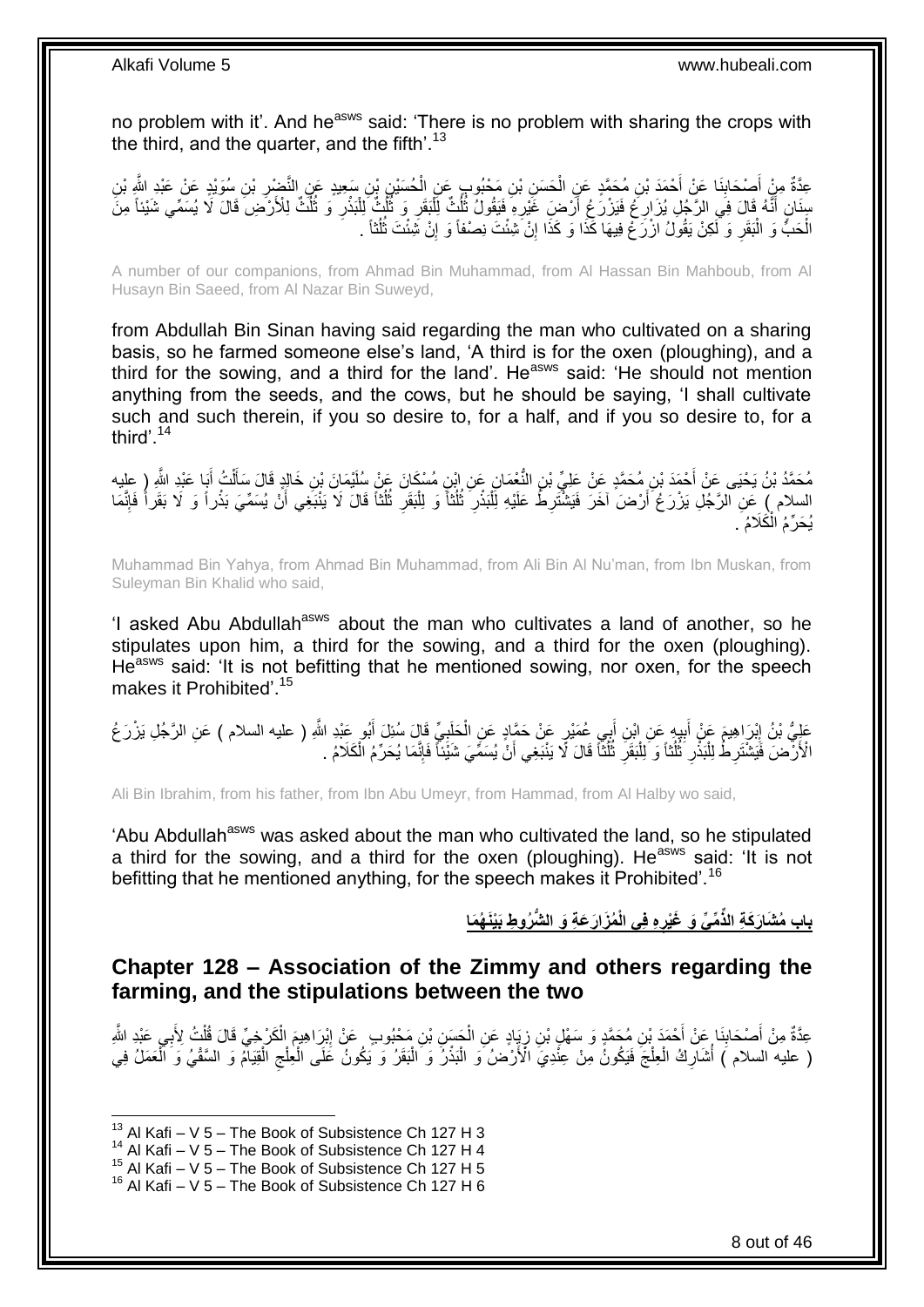الزَّرْعِ جَتَّى بَصِيرَ حِنْطَةً وَ شَعِيراً وَ يَكُونُ الْقِسْمَةُ فَيَأْخُذُ السُّلْطَانُ حَقَّهُ وَ يَبْقَى مَا بَقِيَ عَلَى أَنَّ لِلْعِلْجِ مِنْهُ الثَّلُثَ وَ لِيَ الْبَاقِيَ ْ ْ ِ ْ ُّ ِ ْ اُ قَالَ لَآَ بَأْسَ بِذَلِكَ ؚ<br>֦֧֦֦֧֡֩֟֓֟֘<u>֛</u>

A number of our companions, from Ahmad Bin Muhammad, and Sahl Bin Ziyad, from Al Hassan Bin Mahboub, from Ibrahim Al Karkhy who said,

'I said to Abu Abdullah<sup>asws</sup>, 'I associated with *AI IIj* (the non-Muslim) so there happened to be from me, the land, and the sowing, and the oxen, and there happened to be upon *Al Ilj* (non-Muslim) the overseeing, and the irrigation, and the workers in the farming until there came to be wheat and barley, and there happened to be the distribution, so the Sultan (ruling authority) took his right (taxation), and there remained what remained upon a stipulation that for *Al Ilj* (the non-Muslim) from it would be the third, and for me would be the remainder'. He<sup>asws</sup> said: 'There is no problem with that'.

ُفْلَتُ فَلِي عَلَيْهِ أَنْ يَرُدَّ عَلَيَّ مِمَّا أَخْرَجَتِ الْأَرْضُ الْبَذْرَ وَ يُقْسَمُ الْبَاقِي قَالَ إِنَّمَا شَارَكْتَهُ عَلَى أَنَّ الْبَذْرَ مِنْ عِنْدِكَ وَ عَلَيْهِ ِ ْ **ٔ** ْ اً ْ **ٔ** ْ َ السَّقْيُ وَ الْقِيَامُ ْ

I said, 'So would it be for me if he was to return to me from what I had brought out of the seeds, and the remainder to be divided?' He<sup>asws</sup> said: 'But rather, you participated with him upon a stipulation that the sowing would be from you, and upon him would be the irrigation and the overseeing<sup>'.17</sup>

مُحَمَّدُ بْنُ يَحْيَى عَنْ مُحَمَّدِ بْنِ الْحُسَيْنِ عَنْ صَفْوَانَ عَنْ يَعْقُوبَ بْنِ شُعَيْدِ عَنْ أَبِي عَبْدِ اللَّهِ ( عليه السِلام ) قَالَ سَأَلْتُهُ عَنِ<br>مَعَنْدُ بُنُ يَحْيَى عَنْ مُحَمَّدِ بْنِ الْحُسَيْنِ عَن َ ْ ْ ĺ الرَّجُلِ يَكُونُ لَّهُ الْأَرْضِ مِنْ أَرْضِ الْخَرَاجِ فَيَدْفَعُهَا إِلَى الرَّجُلِ عَلَّى أَنْ يَعْمُرَهَا وَ يُصلِحَهَا وُ يُؤَدِّيَ خَرَاجُهَا وَ مَا كَانَ مِنْ َ ∣∣<br>∶ ِ ْ َ فَضْلٍ فَهُوَ بَيْنَـهُمَا قَالَ لَا بَأْسَ .<br>ا

Muhammad Bin Yahya, from Muhammad Bin Al Husayn, from Safwan, from yaqoub Bin Shuayb,

from Abu Abdullah<sup>asws</sup>, said, 'I asked him<sup>asws</sup> about the man who happened to have the land from the goverement lands. So he handed it over to the man upon a stipulation that he would work upon it and correct it, and he would pay its taxes, and whatever was from the excess, so it would be between the two of them. He<sup>asws</sup> said: 'There is no problem'.

قَالَ وَ سَأَأَتُهُ عَنِ الرَّجُلِ يُعْطِي الرَّجُلَ أَرْضَهُ وَ فِيهَا رُمَّانٌ أَوْ نَخْلٌ أَوْ فَاكِهَةٌ فَيَقُولُ اسْقِ هَذَا مِنَ الْمَاءِ وَ اعْمُرْهُ وَ لَكَ َ َ َ ֺ֦֧֦֦֧֦֧֦֦֧֦֧֦֪֦֧֦֪֦֪֦֪֦֪֦֪֦֧֦֪֦֪֪֦֪֪֦֝֟֟֟֟֟֟֟֟֟֟֟֟֟֟֟֟֟֟֟֟֟֓֟֟֟֓֟֓֟֓֕֟֓֟֓֟֓֟֓֟֓֟֟֓֟֟֓֟֟֟֟֟֟֟֟ َ ْ نِصْفُ مَا أَخْرِجَ َقَالَ لَا بَأْسَ **ٔ ∶** ابل<br>ا

He (the narrator) said, 'And I asked him<sup>asws</sup> about the man who gave his land to the man and therein were pomegranates, or palm trees, or fruits, so he was saying, 'Irrigate this from the water and work upon it, and for you would be half of what comes out'. He<sup>asws</sup> said: 'There is no problem'.

قَإِلَ وَ سَأَلْتُهُ عَنِ الرَّجُلِ يُعْطِي الرَّجُلَ الْأَرْضَ فَيَقُولُ اعْمُرْهَا وَ هِيَ لَكَ ثَلَاثُ سِنِينَ أَوْ خَمْسُ سِنِينَ أَوْ مَا شَاءَ اللَّهُ قَالَ لَا ْ َ َ َ َس َبأ ،<br>ا

He (the narrator) said, 'And I asked him<sup>asws</sup> about the man who have the land to the man, so he was saying, 'Work upon it and it is for you for three years, or five years, or whatever Allah<sup>ajwj</sup> so Desires'. He<sup>asws</sup> said: 'There is no problem'.

 $17$  Al Kafi – V 5 – The Book of Subsistence Ch 128 H 1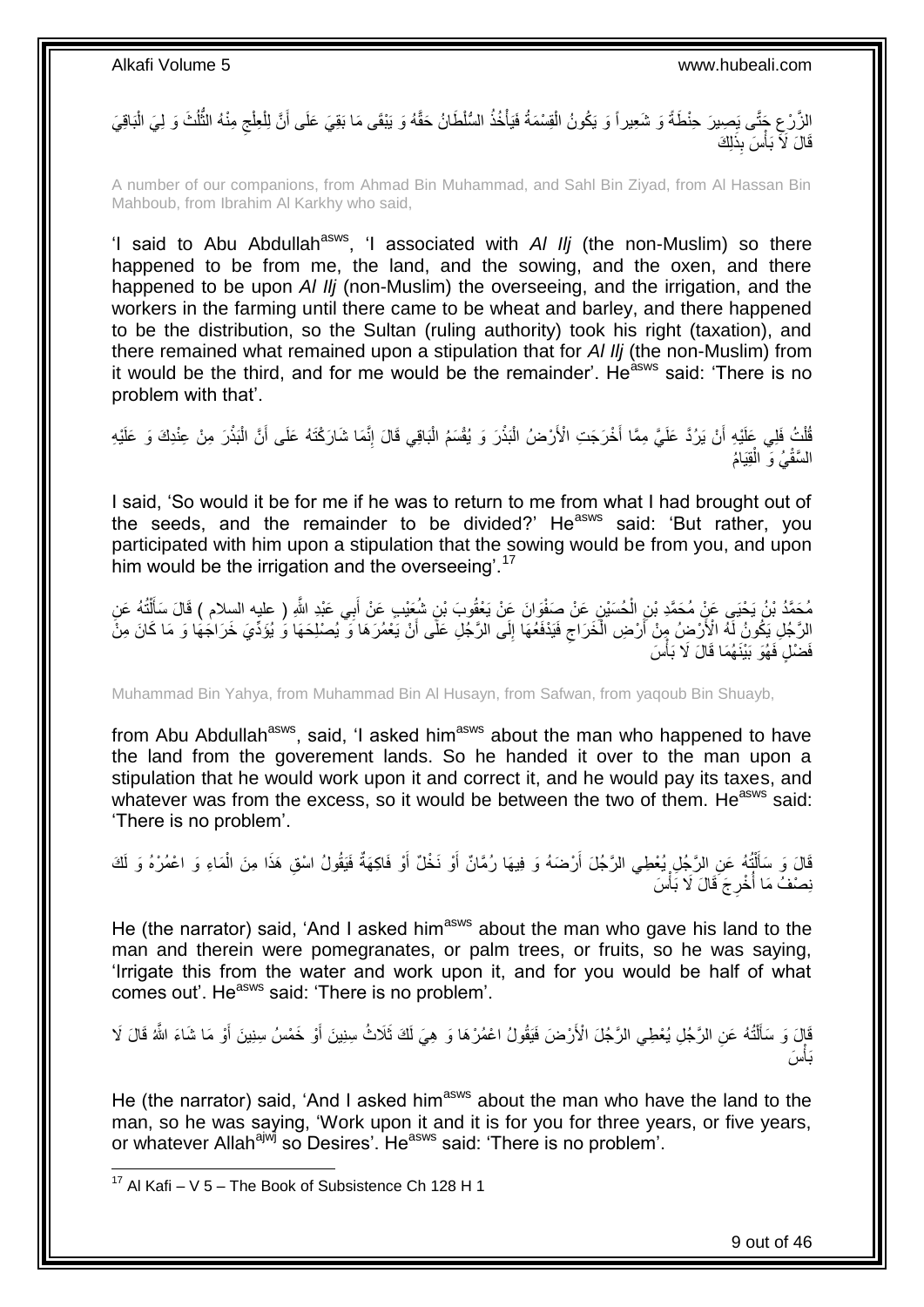قَالَ وَ سَأَلْتُهُ عَنِ الْمُزَارَعَةِ فَقَالَ النَّفَقَةُ مِنْكَ وَ الْأَرْضِ ُ لِصَاحِبِهَا فَمَا أَخْرَجَ اللَّهُ مِنْهَا مِنْ شَيْءٍ قُسِمَ عَلَى الشَّطْرِ وَ كَذَلِكَ<br>يَبْ يَقْسَمَ عَلَى الشَّطْرِ وَ كَذَلِكَ َ ¦ ْ ֺ֦֦֪֦֧֦֦֖֦֦֪֦֧֦֪֦֧֦֪֪֦֧֦֪֦֪֪֦֧֦֪֦֧֦֧֦֪֦֧֦֧֦֪֪֦֧֪֦֧֪֦֧֦֧֦֧֝֟֟֟֟֟֟֟֟֟֟֟֟֟֟֟֟֟֟֟֟֟֟֓֕֬֟֓֡֟֓֟֓֞֟֟֓֞֟֟֟֟֟֟֟֩֓֞֟֟֟֟֟֟ ِ أَعْطَى رَسُولُ اللَّهِ ( صلى الله عليه وآله ) أَهْلَ خَيْبَرَ حِينَ أَتَوْهُ فَأَعْطَاهُمْ إِيَّاهَا عَلَى أَنْ يَعْمُرُوهَا وَ لَهُمُ النِّصَفُ مِمَّا َ ِ َ َ َ َ أُخْرَجَتْ. َ

He (the narrator) said, 'And I asked him<sup>asws</sup> about the farming on a sharing basis, so heasws said: 'The expenditure is for you and the land is for its owner. So whatever Allah<sup>ajwj</sup> brings out from it from anything, it would be divided upon the stipulation; and such is how Rasool-Allah<sup>saww</sup> gave the people of Khyber when they came to him<sup>saww</sup>. So he<sup>saww</sup> have it (land) to them upon a stipulation that they would work upon it and for them would be the half from whatever comes out'.<sup>18</sup>

عَلِيُّ بْنُ إِبْرَاهِيمَ عَنْ أَبِيهِ عَنِ ابْنِ أَبِي عُمَيْرٍ عَنْ حَمَّادٍ عَنِ الْجَلَبِيِّ عَنْ أَبِي عَبْدِ اللَّهِ ( عليه السلام ) قَالَ قَالَ الْقَبَالَةُ أَنْ تَأْتِيَ َ ِ ْ َ **!** َ ֦֦֦֦֦֧֦֦֧֦֧ׅ֦֦֦֧֦֦֦֦֧֦֧֦֧֦֧֦֧֦֧֦֧֦֧֦֚֚֚֚֝֝֘֝֜֜֡֟֓֡֟֓֡֟֓֡֟֓֡֟֓ ة<br>أ َ ْ الْأَرَّضَ الْخَرِبَةَ فَتَقَبَّلَهَا َمِنْ أَهْلِهَا عِشْرٍينَ سَنَّةً أَوْ أَقَلَّ مِنْ ذَلِكَ أَوْ أَكْثَرَ فَتَعْمَّرَهَا وَ تُؤَدِّيَ مَا خَرَجَ عَلْيْهَا فَلَا بَأْسَ بِهِ . َ َ **∶** َ **∶** ْ ِ ْ َ َ َ

Ali Bin Ibrahim, from his father, from Ibn Abu Umeyr, from Hammad, from Al Halby,

from Abu Abdullah<sup>asws</sup> having said: 'The leasing whereby you are given the barren land, so you accept it from its owners for twenty years, or less from that or more. So you work upon it and you pay whatever the taxes are upon it, so there is no problem with it'. $19$ 

عِدَّةٌ مِنْ أَصْحَابِذَا عَنْ أَحْمَدَ بْنِ مُحَمَّدٍ عَنْ عُثْمَانَ بْنِ عِيسَى عَنْ سَمَاعَةَ قَالَ سَأَلْتُهُ عَنْ مُزَارَعَةِ الْمُسْلِمِ الْمُشْرِكَ فَيَكُونُ مِنْ<br>-**ٔ** َ **∣** َ ِ ْ ِ ْ ْ َ عِنْدِ الْمُسْلِمِ الْبَذْرُ وَ الْبَقَرُ وَ تَكُوِّنُ الْأَرْضُ وَ الْمَاءُ وَ الْخَرَاجِّ وَ الْعَمَلُ عَلَى الْعِلْجِ قَالَ لَا بَأْسَ بِهِ ِ ْ ْ ْ ْ :<br>ا **ٔ** :<br>ا ِ ْ ِ ْ

A number of our companions, from Ahmad Bin Muhammad, from Usman Bin Isa, from Sama'at who said,

'I asked about the farming on a sharing basis of the Muslim with the Polytheist. So there happened to be with the Muslim, the seeds and the oxen, and the land, and the water, and the taxation, and the work was upon *Al IIj* (the Polytheist). He<sup>asws</sup> said: 'There is no problem with it'.

قَالَ وَ سَأَلْتُهُ عَنِ الْمُزَارَعَةِ قُلْتُ الرَّجُلُ يَبْذُرُ فِي الْأَرْضِ مِائَةَ جَرِيبٍ أَوْ أَقَلَّ أَوْ أَكْثَرَ طَعَاماً أَوْ غَيْرَهُ فَيَأْتِيهِ رَجُلٌ فَيَقُولُ خُذْ َ َ َ َ َ ¦ ْ ْ ֺ֧֧֧֧֧֦֧֦֧֧֦֧֦֧֦֧֦֧֦֧֧֧֧֧֧֧֧֧֝֟֟֓֟֓֟֓֟֓֡֟֟֓֟֓֡֟֟֟֟֓֡֟֟֟֟֓֡֟֟֓֟֓֡֟֟֩֓֟֓֟֓֟֓֟֓֟֓֟֩֓֟֩֓֝֬֟֓֝֬֝֬֝֬֝֓֝֬֝֬֝֬֝֬֝֬֝֬֝֬<br>֧֪֪֧֪֧֪֧֝֝֝֬֝֬֩**֓** َ **ٔ** ْ َ مِنِّي نِصْفَ ثَمَنِّ هَذَا الْبُذْرِ الَّذِي زَرَعْتَهُ فِي الْأَرْضِ وَ نِصْفُ نَفَقَتِكَ عَلَيٍّ وَ أَشْرِكْنِي فِيهِ قَالَ لَا بَأْسَ ٔ<br>ا ِ **ٔ** ْ َ ْ ِ َ

He (the narrator) said, 'And I asked him<sup>asws</sup> about the crop sharing. I said, 'The man sowed one hundred Jareyb (unit of measurement) in the land, or less or more, foodstuff or something else. So a man came to him saying, 'Take from me half the price of the sowing which you have cultivated in the land, and half of your expenditure incurred and participate me in it'. He said, 'There is no problem'.

ُفَلَٰٓتُ وَ إِنْ كَانَ الَّذِي يَبْذُرُ فِيهِ لَمْ يَشْتَرِهِ بِثَمَنٍ وَ إِنَّمَا هُوَ شَيْءٌ كَانَ عِنْدَهُ قَالَ فَلْيُقَوِّمْهُ قِيمَةً كَمَا يُبَاعُ يَوْمَئِذٍ فَلْيَأْخُذْ نِصْفَ َّ ِ ْ ِ َ  $\frac{1}{2}$ ِ **ٔ** ْ ْ ْ الثَّمَنِ وَ نِصْفَ النَّفَقَةِ وَ يُشَارِكُهُ ۚ ِ َّ

I said, 'And if it was such that the one who sowed in it had not bought it with a price, and rather it was something which was with him (from beforehand)?' He<sup>asws</sup> said: 'So

 $18$  Al Kafi – V 5 – The Book of Subsistence Ch 128 H 2

 $19$  Al Kafi – V 5 – The Book of Subsistence Ch 128 H 3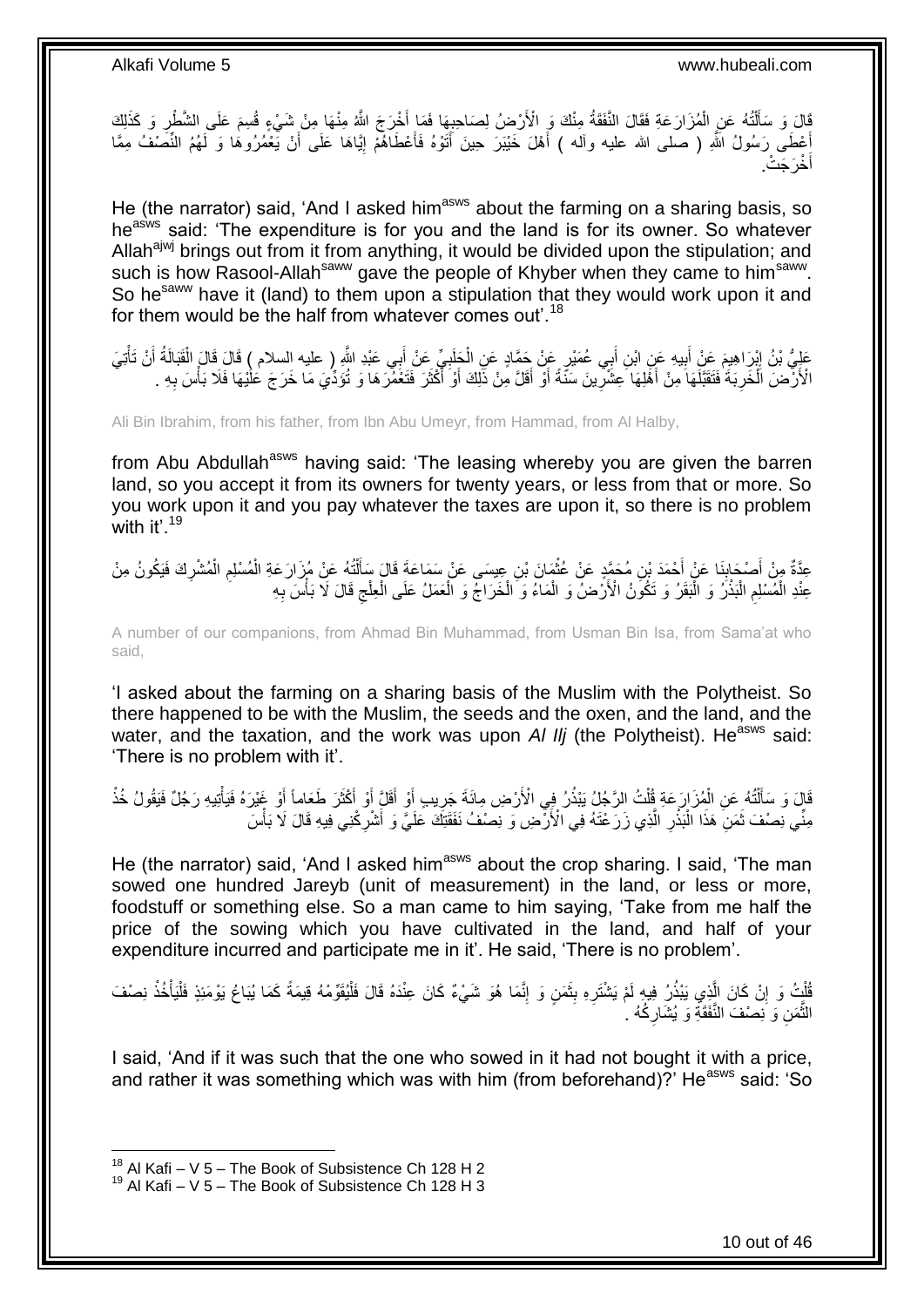let him evaluate its price just as he had bought it on that day, and let him take half the price, and half the expenditure, and participate him'.<sup>20</sup>

> باب قَبَالَةِ أَرْضِ أَهْلِ الذِّمَّةِ وَ جِزْيَةِ رُءُوسِهِمْ وَ مَنْ يَتَقَبَّلُ الْأَرْضَ مِنَ السُّلْطَانِ فَيُقَبِّلُهَا مِنْ غَيْرِهِ **َ َ ِ**

<span id="page-10-0"></span>**Chapter 129 – Renting the land of the** *Ahl Al Zimma* **and the taxation of their heads (personal tax), and the one who leases the land from the Sultan (ruling authority) so he leases is out to someone else**

عِدَّةٌ مِنْ أَصْحَابِنَا عَنْ سَهْلِ بْنِ زِيَادٍ وَ أَحْمَدَ بْنِ مُحَمَّدٍ عَنِ ابْنِ مَحْبُوبٍ عَنْ إِبْرَاهِيمَ الْكَرْخِيِّ قَالَ سَأَلْتُ أَبَا عَبْدِ اللَّهِ ( عليه ْ ِ َ ِ **∣** َ َ ْ ĺ السلام ) عَنْ رَجُلٍ كَانَتْ لَهُ قَرْيَةٌ عَظِيمَةٌ وَ لَهُ فِيهَا عُلُوجٌ ذِمَّيُّونَ يَأْخُذُ مِنْهُمُ السُّلْطَانُ الْجِزْيَةَ فَيُعْطِيعِمْ يُؤْخَذُ مِنْ أَحَدِهِمْ ْ :<br>أ َ  $\frac{1}{2}$ خَمْسُوِنَ ۚ وَ مِّنْ بَعْضَـٰهِمْ ثَلَاثُونَ وَ أَقَلُّ وَ أَكْثَرُ فَيُصَالِحُ عَفْهُمْ صَاحِبُ الْقَرْيَةِ السُّلْطَانَ ثُمَّ يَأْخُذُ هُوَ مِنْهُمْ أَكْثَرَ مِمَّا يُعْطِي َ َ َ ُ َ َ ا<br>أ ا<br>ئا ْ السُّلْطَانَ قَالَ هَذَا حَرَامٌ ۚ.

A number of our companions, from Sahl Bin Ziyad and Ahmad Bin Muhammad, from Ibn Mahboub, from Ibrahim Al Karkhy who said,

'I asked Abu Abdullah<sup>asws</sup> about a man who had a great town for him, and for him therein were the people under the responsibility (*Zimmy*), and the Sultan (ruling authority) would take the tax from them. So he (government representative) would come to them and take fifty from one of them, and thirty from one of them, and less and more. So the owner of the town would reconcile on their behalf with the Sultan, then he would take from them more that what he had given to the Sultan'. He<sup>asws</sup> said: 'This is Prohibited'.<sup>21</sup>

ٍ حُمَدُ بْنُ زِيَادٍ عَنِ الْجَسَنِ بْنِ مُحَمَّدٍ عَنْ أَحْمَدَ بْنِ الْحَسَنِ الْمِيثَمِيِّ قَالَ حَدَّثَنِي أَبُو نَجِيحِ الْمِسْمَعِيِّ عَنِ الْفَنْصِ بْنِ الْمُخْتَارِ<br>حَمْدُهُ بْنُ زِيَادٍ عَنِ الْجَسَنِ بْنِ مُحَمَّد َ َ  $\ddot{\phantom{0}}$ ْ ْ َ ْ ِ ِ ْ ْ ْ قَالَ قُلْتُ لِأَبِي عَبْدِ اللَّهِ ( عِليهِ السلام ) جُعِلْتُ فِدَاكَ مَإِ تَقُولُ فِي أَرْضٍ أَتَقَبَّلُهَا مِنَ السُّلْطُانِ ثُمَّ أُؤَلِّحِرُهَا أَكْرَتِي عَلَى أَنَّ مَا ْ ْ َ َ ُ  $\overline{a}$ َ أُخْرَجَ اللَّهُ مِنْهَا مِنْ شَيْءٍ كَانَ لِي مِنْ ذَٰلِكَ النِّصْفُ وَ النُّلُثُ بَعْدَ حَقِّ السُّلْطَانِ قَالَ لَا بَأْسَ بِهِ كَذَٰلِكَ أُعَامِلُ أَكَرَتِي ۖ ـ َ ُ ِ **ٔ** ة<br>بالأنبا

Humeyd Bin Ziyad, from Al Hassan Bin Muhammad, from Ahmad Bin Al Hassan Al Maysami who said, 'Abu Najeeh Al Mimai narrated to me from Al Qayz Bin Al Mukhtar who said,

'I said to Abu Abdullah<sup>asws</sup>, 'May I be sacrificed for you<sup>asws</sup>! What are you<sup>asws</sup> saying regarding a land I lease from the Sultan (ruling authority), then I rent it out to my lessees upon a stipulation that whatever Allah<sup>ajwj</sup> Brings out from it from anything, what would be for me from that is the half, and the third, after the right (land tax) of the Sultan?' He<sup>asws</sup> said: 'There is no problem with it. That is how  $I^{asws}$  deal with my<sup>asws</sup> lessees'.<sup>22</sup>

عَلِيُّ بْنُ إِبْرَاهِيمَ عَنْ أَبِيهِ عَنِ ابْنِ أَبِي عُمَيْرٍ عَنْ حَمَّادٍ عَنِ الْحَلَبِيِّ عَنْ أَبِي عَبْدِ اللَّهِ ( عليه السلام ) قَالَ لَا بَأْسَ بِقَبَالَةِ َ **∶** ْ َ **! ֽוּ** ْ ِ الْأَزَّضِ مِنْ أَهْلِهَا عِشْرِينَ سَنَّةً وَ أَقَلَّ مِنْ ذَٰلِكَ وَ أَكْثَرَ فَيَعْمُرُهَا وَ يُؤَدِّي مَا ۖخَرَجَ عَلَيْهَا وَ لَا يُدْخِلِ الْعُلُوجَ فِي شَيْءٍ مِنَ َ َ **∶** َ ا<br>ا ْ الْقَبَالَةِ لِأَنَّهُ لَا يَحِلُّ ْ

Ali Bin Ibrahim, from his father, from Ibn Abu Umeyr, from Hammad, from Al Halby,

 $20$  Al Kafi – V 5 – The Book of Subsistence Ch 128 H 4

<sup>&</sup>lt;sup>21</sup> Al Kafi – V 5 – The Book of Subsistence Ch 129 H 1

 $22$  Al Kafi – V 5 – The Book of Subsistence Ch 129 H 2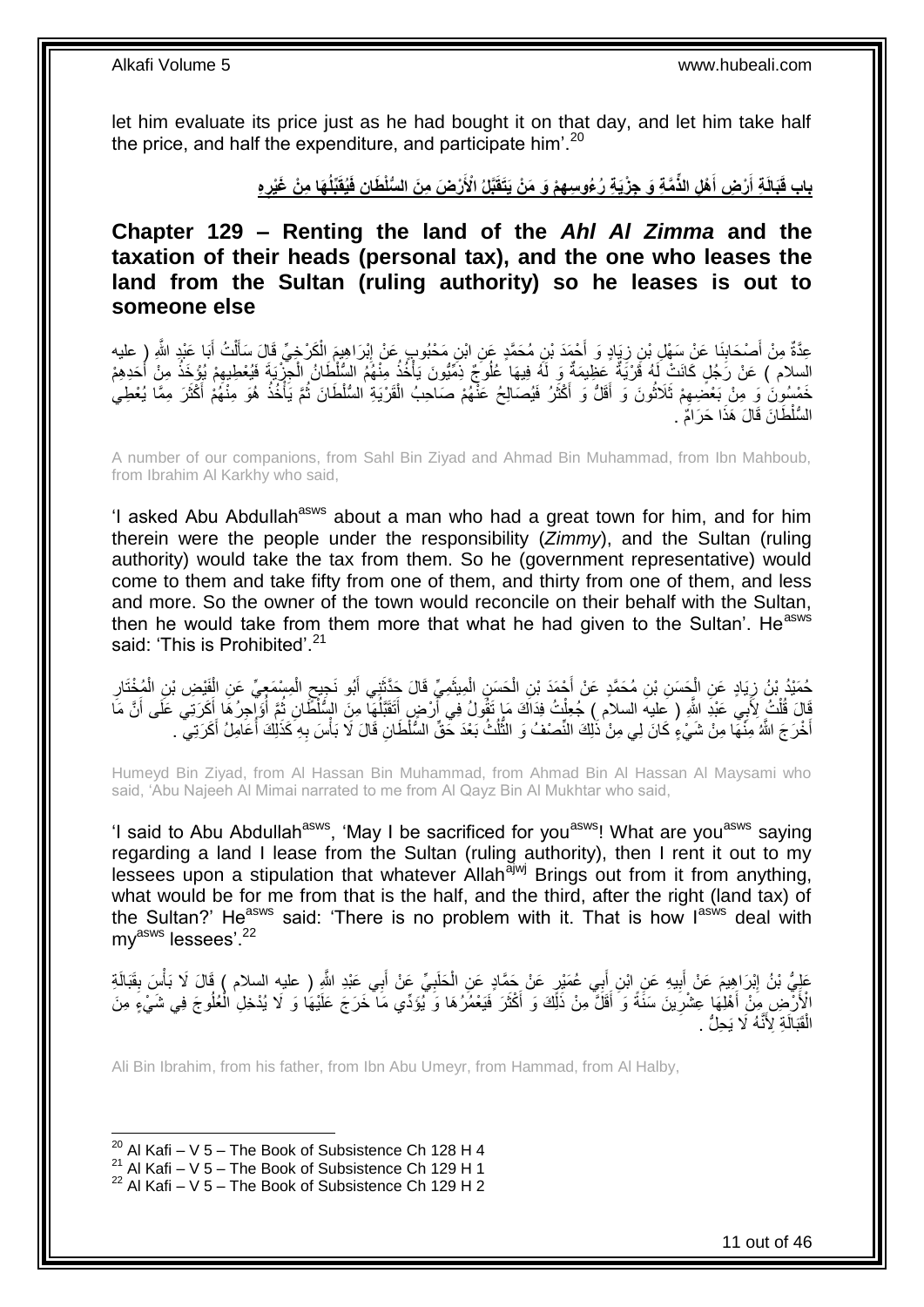from Abu Abdullah(a.s.) having said: 'There is no problem with leasing the land from its owner for twenty years, and less from that and more. So work on it and pay whatever taxes that are upon it, and do not include the non-Muslims in anything from the lease, because it is not Permissible'.<sup>23</sup>

عِدَّةٌ مِنْ أَصْحَابِذَا عَنْ أَحْمَدَ بْنِ مُحَمَّدٍ عَنْ عُثْمَانَ بْنِ عِبِسَى عَنْ سَمَاعَةَ قَالَ سَأَلْتُهُ عَنِ الرَّجُلِ يَتَقَبَّلُ الْأَرْضِيَ بِطِينَةِ نَفْسِ<br>يَبِدَتُ الْجَمَانِيَةِ إِنِّ مَا يَسْتَمِينَ الْم ْ َ **ٔ** َ ِ َ ِ أَهْلِهَا عَلَى ِشَرْطٍ يُشَارِطُهُمْ عَلَيْهِ وَ إِنْ هُوَ رَمَّ فِيهَا مَرَمَّةً أَوْ جَدَّدَ فِيهَا بِذَاءً فَإِنَّ لَهُ أَجْرَ بُيُوتِهَا إِلَّا إِلَّا إِلَي كَانَ فِي أَيْدِي دَهَاقِينِهَا َ ِ ِ َ َ َّ ا<br>ا َ ِ **!** ْوََلَّا قَالَ إِذَا كَانَ قَدْ دَّخَلَ فِي قَبَالَةِ ٱلْأَرْضِ عَلَى أَمْرٍ مَعْلُومٍ فَلَا يَعْرِضُ لِمَا فِي أَيْدِي دَهَاقِينِهَا إِلَّا أَنْ يَكُونَ قَدِ اشْتُرَطَ عَلَى َ ِ ֧֧֖֧֖֧֖֧֧֧֧֧֧֧֧֧֧֧֧֚֚֚֓֝֝֝֝֝֟֓֝֓֬֝֓֝֬֟֓֟֓֝֬֟֓֟֓֝֬֝֬֝֓֟֓֝֬֜֝֬֝֓֝֬֝֓ َ َ ِ أَصْحَابِ اَّلْأَرْضِ مَا فِي أَيْدِي الذَّهَاقِينِ ۖ. َ َ

A number of our companions, from Ahmad Bin Muhammad, from usman Bin Isa, from Sama'at who said,

'I asked abou the man who leases the land with the agreement of its owners upon a stipulation he stipulates upon them, and if he were to do repairs therein from the repair work or a renewal a construction therein, so for him would be the rent of its building, except for that which was already in the hands of the former farmers beforehand. He<sup>asws</sup> said: 'When he had entered into a lease of the land upon a known matter, so he should not deal with what is in the hands of its farmers except he happened to have stipulated upon the owner of the land with regards to what is in the hands of the farmers'.<sup>24</sup>

عَلِيُّ بْنُ إِبْرَاهِيمَ عَنْ أَبِيهِ عَنِ ابْنِ أَبِي عُمَيْرٍ عَنْ حَمَّادٍ عَنْ إِبْرَاهِيمَ بْنِ مَيْمُونِ قَالَ سَأَلْتُ أَبَا عَبْدِ اللَّهِ ( عليه السلام ) عَنْ<br>حَفَّ اللَّهُ الْمَرْضَى الْمَرْضَى اللَّهِ الْمَرْضَ ْ ĺ ِ َ **∶** َ ِ َ َفَا غُذَيَّةٍ لِأُنَّاسٍ مِنْ أَهْلِ الذِّمَّةِ لَا أَدْرِي أَصَّنْهَا لَّهُمْ أَمْ لَا غَيْرَ أَنَّهَا فَقِي أَيْدِيهِمْ وَ عَلَيْهِمْ خَرَاجٌ فَاعْتَدَى عَلَيْهِمُ السُّلْطَانُ فَطَلْوِا إِلَيَّ َ ٔ<br>ا َ َ َ لَ ِ ِ ِ َ فَأَعْطَوْنِي أَرْضَهُمْ وَ قَرْيَتَهُمْ عَلَى ۖ أَنْ أَكْفِيَهُمُ السُّلْطَانَ بِمَا قَلَّ أَوْ كَثُرَ فَفَضَلَ لِي بَعْدَ ذَٰلِكَ فَضْلٌ بَعْدَ مَا قَبَضَ السُّلْطَانُ مَا ان<br>سال اُ ِ َ َ َ اً<br>ا قَبَضَ قَالَ لَا بَأْسَ بِذَلِكَ لَكَ مَا كَانَ مِنْ فَضْلٍ . **ٔ** 

Ali Bin Ibrahim, from his father, from Ibn Abu Umeyr, from Hammad, from Ibrahim Bin Maymoun who said,

'I asked Abu Abdullah<sup>asws</sup> about a town of the people from the *Ahl Al Zimma*. I do not known whether its origin was for them or not, apart from that it was in their hands, and upon them was taxation. So the Sultan (ruling authority) exceeded upon them, and they sought (an alternative) with me, so they gave me their land and their town upon a stipulation that I shall suffice them against the Sultan with whatever was less or more. So the excess would be for me after that, a remainder after what the Sultan takes whatever he takes'. He<sup>asws</sup> said: 'There is no problem with that. For you would be whatever was from the excess'.<sup>25</sup>

> باب مَنْ يُوَاجِرُ أَرْضاً ثُمَّ يَبِيعُهَا قَبْلَ انْقِضَاءِ الْأَجَلِ أَوْ يَمُوتُ فَتُورَثُ الْأَرْضُ قَبْلَ انْقِضَاءِ الْأَجَلِ **َ ِ َ**

<span id="page-11-0"></span>**Chapter 130 – The one who leases a land then sells it before the expiry of the term, or he dies so the land gets inherited before the expiry of the term**

مُحَمَّدُ بْنُ يَحْيَى عَنْ أَجْمَدَ بْنِ مُحَمَّدٍ عَنْ عَلِيِّ بْنِ أَحْمَدَ عَنْ يُونُسَ قَالَ كَثَبْتُ إِلَي الرِّضِا ( عليه السلام ) أَسْأَلُهُ عَنْ رَجُلٍ<br>سَمَّدُ بْنُ يَحْيَى عَنْ أَجْمَدَ بْنِ مُسَمَّدٍ عَنْ عَلِيِ ِ َ َ ُ َ َ نَّقَبَّلَ مِنْ رَجُلٍ أَرْضَاً أَوْ غَيْرَ ذَلِكَ سِنِينَ مُسَّمَّاةً ثُمَّ إِنَّ الْمُقَبِّلَ أَرَادَ بَيْعَ أَرْضِهِ الَّتِي قَبَّلَهَا قُبْلَ انْقِضَاءِ الشِّنِينَ الْمُسَمَّاةِ هَلُّ َّ َ اُ ْ ِ ُ َ ْ

 $^{23}$  Al Kafi – V 5 – The Book of Subsistence Ch 129 H 3

 $^{24}$  Al Kafi – V 5 – The Book of Subsistence Ch 129 H 4

 $25$  Al Kafi – V 5 – The Book of Subsistence Ch 129 H 5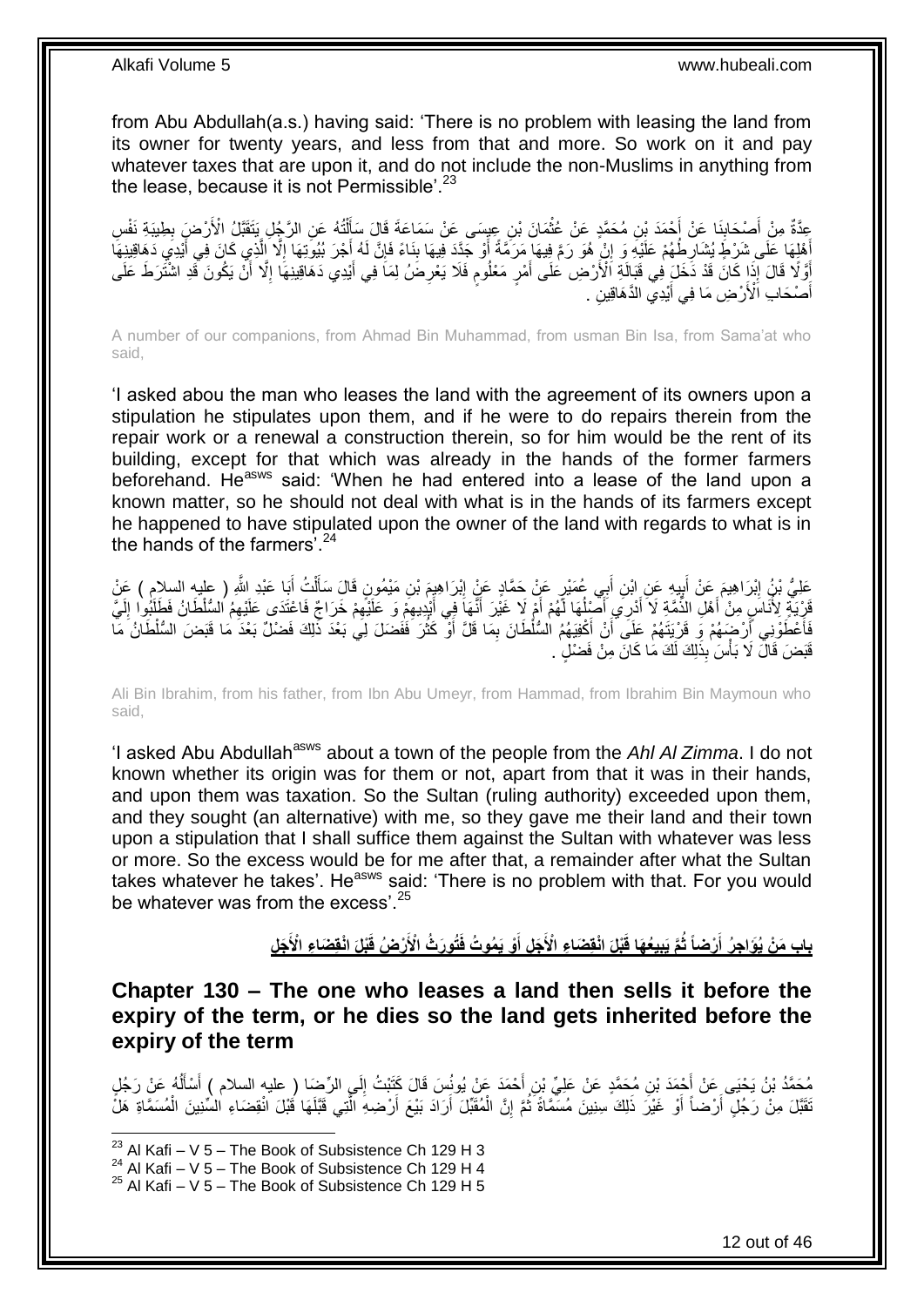لِلْمُتَقَبِّلِ أَنْ يَمْنَعَهُ مِنَ الْبَيْعِ قَبْلَ انْقِضِاءِ أَجَلِهِ الَّذِي تَقَبَّلَهَا مِنْهُ إِلَيْهِ وَ مَا يَلْزَمُ الْمُتَقَبِّلَ لَهُ قَالَ فَكَتَبَ لَهُ أَنْ يَبِيعَ إِذَا اشْتَرَطَ عَلَى َّ ِ :<br>ا َ ِ َ ْ ْ لَ ِ الْمُشْتَرِ ي أَنَّ لِلْمُتَقَبِّلِ مِنَ ٱلْسِّنِينَ مَا لَهُ . ْ َ ْ

Muhammad Bin Yahya, from Ahmad Bin Muhammad, from Ali Bin Ahmad, from Yunus who said,

'I wrote to AI Rea<sup>asws</sup> asking him<sup>asws</sup> about a man who leased a land or other than that from a man for a specified number of years. Then the land owner wanted to sell his land which he had leased out before the expiration of the specified term. It is for the lessee that he prevent him from the sale before the expiration of his term which it had been lease from him to him, and what obligated the lessee for it?' He<sup>asws</sup> wrote: 'For him is to sell when he stipulates upon the buyer that for the lessee would be from the years what were (contracted) for him'.<sup>26</sup>

عِدَّةٌ مِنْ أَصْحَابِنَا عَنْ سَهْلِ بْنِ زِيَادٍ وَ أَحْمَدَ بْنِ مُحَمَّدٍ عَنْ عَلِيٍّ بْنِ مَهْزِيَارَ عَنْ إِبْرَاهِيمَ بْنِ مُحَمَّدٍ الْهَمَذَانِيِّ وَ مُحَمَّدُ بْنٍُ ِ **ٍ** َ ِ **∣** ْ جَعْفَرٍ الرَّزَّازُ ۚ عَنْ مُحَمَّدِ بْنِ عِيسَى ۚ عَنْ إِبْرَاهِيمَ الْهَمَذَانِيِّ قَالَ كََتَبْتُۢ إِلَى أَبِي الْحَسَنِ ( عليه السلام ) وَ سَأَلْتُهُ عَنِ امْرَأَةٍ ْ اُ ْ َ ِ ْ ِ َ اْجَرَتَ ۖ ضَيْعَتَّهَا عَشْنَ سِنِينَ ۖ عَلَى أَنْ تُعْطَى الْأُجْرَةَ فِي كُلِّ سَنَةٍ عِنْدَ انْقِضَائِّهَا لَا يُقِّدَّمُ لَهَا شَيْءٌ مِنَ الْأُجْرَةِ مَا لَمْ يَمْضِ اً أَوَقْتُ فَمَاتَتْ قَبْلَ ثَلَاثِ سِنِينَ أَوَّ بَعْدَهَا هَلَّ يَجِبُ عَلَى ۖ وَرَثَتِهَا إِنْفَاذُ الْإِجَارَةِ إِلَى الْوَقْتِ أَمْ تَكُونَّى ۖ الْإِجَارَةُ مُنْتَقِضَةً بِمَوْتِ ْ ِ ِ َ َ ِ َ ِة َ مَرْأ ْ ال

A number of our companions, from Sahl Bin Ziyad and Ahmad Bin Muhammad, from Ali Bin Mahziyar, from Ibrahim Bin Muhammad Al Hamdany and Muhammad Bin Ja'far Al Raaz, from Muhammad Bin Isa, from Ibrahim Al Hamdany who said,

'I wrote to Abu AI Hassan<sup>asws</sup> and asked him<sup>asws</sup> about a woman who rented out her place for twenty years upon a stipulation that she would be given the rent during every year of its term, nothing would proceed to her from the rent for as long as the time has not expired. So she died three years before or after it. Is it obligated upon her inheritors for enforcing the rent up to the time, or would the rent become lapsed by the death of the woman?'

ْ عَلَيْتَ ( عليه السلام ) إِنْ كَانَ لَهَا وَقْتٌ مُسَمَّى لَمْ يَبْلُغْ فَمَاتَتْ فَلِوَرَثَتِهَا تِلْكَ الْإِجَارَةُ فَإِنْ لَمْ تَبْلُغْ ذَلِكَ الْوَقْتَ وَ بَلَغَتْ ثُلُثَهُ أَوْ ْ َ ا<br>ا ِ َ َ ُ ر<br>دینې ْ ُ ِ نِصْفَهُ أَوْ شَيْئاً مِنْهُ فَيُعْطَى وَرَثَتُهَا بِقَدْرِ مَا بَلَغَتْ مِنْ ذَلِّكَ الْوَقْتِ إِنْ شَاءَ اللَّهُ . ِ ْ ِ **∣** َ َ

So he<sup>asws</sup> wrote: 'If it was a specified time for her which had not yet reached and she died, so that rent would be for her inheritors. So if that time had not yet reached, and a third of it had, or half of it, or something from it, so her inheritors would be given in accordance with whatever had reached from that time (onwards), Allah<sup>ajwj</sup> Willing'.<sup>27</sup>

سَهْلُ بْنُ زِيَادٍ عَنْ أَحْمَدَ بْنِ إِسْحَاقَ الرَّازِيِّ قَالَ كَتَبَ رَجُلٌ إِلَى أَبِي الْحَسَنِ الثَّالِرِ ( عليه السلام ) رَجُلٌ اسْتَأْجَرَ صَنْعَةً مِنْ َّ ْ ِ ِ ِ ِ ْ رَجُلٍ فَبَاعَ الْمُؤاجِرُ تِلْكَ الْضَّيْعَةَ الَّتِي آجَرَهَا بِحَضْرَةٍ الْمُسْتَأْجِرِ وَ لَمْ يُنْكَرِ الْمُسْتَأْجِرُ الْبَيْعَ وَ كَانَ حَاضِراً لَهُ شَاهِداً عَلَيْهِ ِ ہ<br>أ ْ **∶** َّ ْ ْ لَ ْ ا<br>أ ْ ِ لَ فَمَاتٍّ الْمُشْتَرِي وَ لَهُ وَرَثَةٌ أَ يَرْجِعُ ذَلِّكَ فِي الْمِيَرَاثِ أَوْ يَبْقَى فِيَ يَدِ الْمُسْتَأْجَرِ إِلَى أَنْ تَنْقَضِيَ إِجَارَتُهُ فَكَتَبَ ( عليه السلام ) َ ∣∣<br>ِ **ٍ** ة<br>أ ْ َ ْ َ َ ْ ¦<br>∶ لَ ِ إِلَى أَنْ تَنْقَضِيَ إِجَارَتُهُ . ِ َ

Sahl Bin Ziyad, from Ahmad Bin Is'haq Al Razy who said,

'A man wrote to Abu Al Hassan<sup>asws</sup> the  $3<sup>rd</sup>$ , 'A man leased a place from a man, so the lessor sold that place which he had leased out in the presence of the lessee, and the lessee did not deny the lessor of the sale, and he was present for it, a witness upon

 $^{26}$  Al Kafi – V 5 – The Book of Subsistence Ch 130 H 1

 $27$  Al Kafi – V 5 – The Book of Subsistence Ch 130 H 2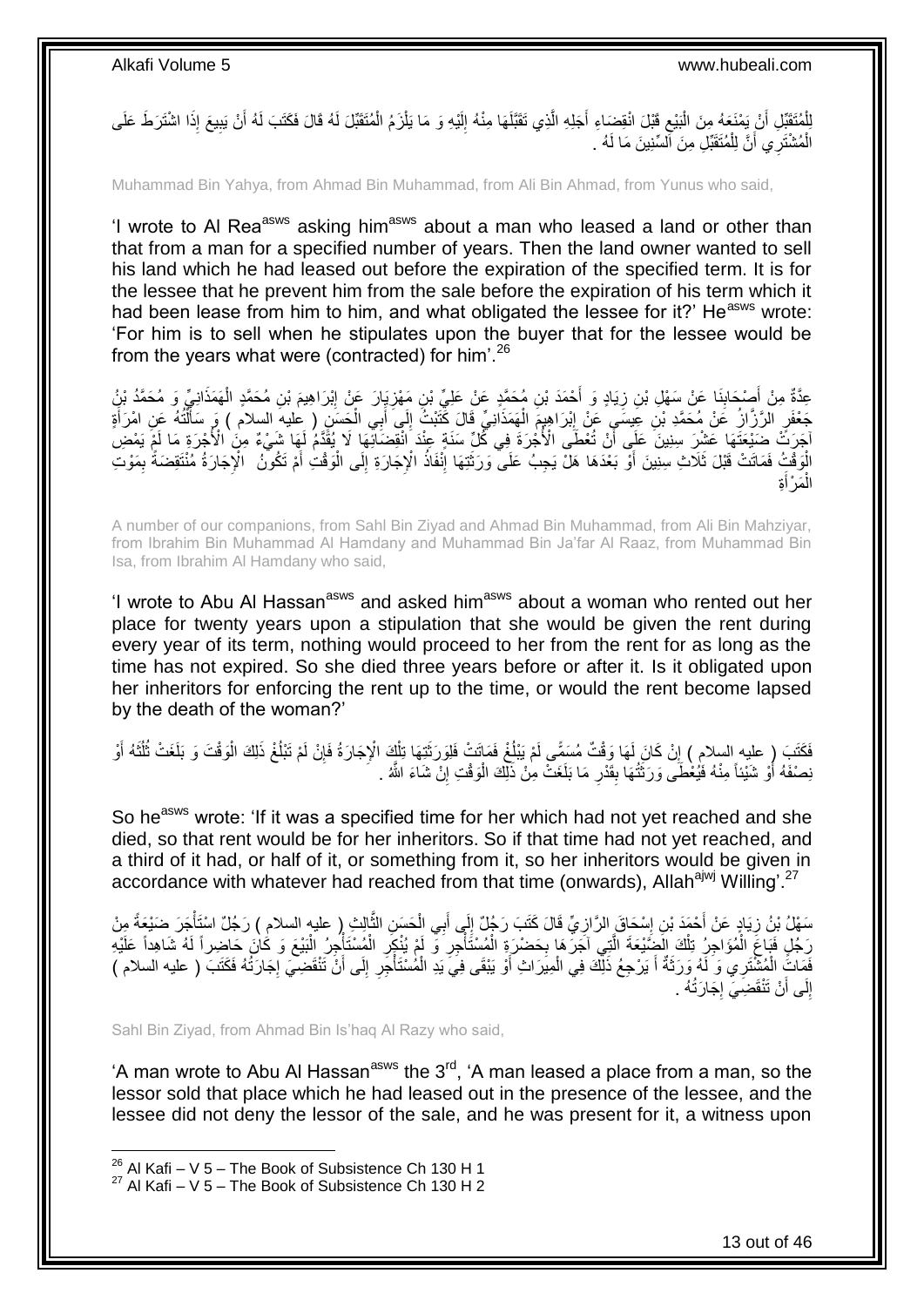it. So the buyer died, and for him were inheritors, can they retract that in the inheritance or would it remain in the hand of the lessee up to the expiration of his term?' So he<sup>asws</sup> wrote: 'Up to the expiration of his term'.<sup>28</sup>

> باب الرَّجُلِ يَسْتَأْجِرُ الْأَرْضَ أَوِ الذَّارَ فَيُوَاجِرُهَا بِأَكْثَرَ مِمَّا اسْتَأْجَرَهَا **ْ َ ِ َ ْ**

### <span id="page-13-0"></span>**Chapter 131 – The man leases the land or the house, so he subleases it out with more than what he had leased it for**

عِدَّةٌ مِِنْ أَصْحَابِنَا عَنْ سَهْلِ بْنِ زِيَادٍ وَ أَحْمَدَ بْنِ مُحَمَّدٍ جَمِيعاً عَنِ ابْنِ مَحْبُوبٍ عَنْ خَالِدِ بْنِ جَرِيرٍ عَنْ أَبِي الرَّبِيعِ الشَّامِيِّ ِ ِ ِ َ ِ **∶** عَنْ أَبِي عَبْدِ اللَّهِ ( عِلْيهِ السَلامَ ) َقَالَ سَأَلَٰتُهُ عَنِّ الرَّجُلُ يَتَقَبَّلُ الْأَرْضَ مِنَ الْذَّهَاقِينِ فَيُؤَاجِرُ مَا بِأَكْثَرَ مِمَّا يَتَقَبَّلُهَا وَ يَقُومُ فِيهَاۖ ْ َ َ ُ َ َ ِ بِحَظُّ السُّلْطَانِ قَالَ لَا بَأْسَ بِهِ إِنَّ الْأَرْضَ لَيْسَتْ مِثْلَ الْأُجِيرِ وَ لَا مِثْلَ الْبَيْتِ إِنَّ فَضْلَ الْأُجِيرِ وَ الْبَيْتِ حَرَامٌ . ِ ْ **ٔ** ِ **ٔ** ֧<u>׀</u> **∶ ٔ** ِ ْ ِ

A number of our companions, from Sahl Bin Ziyad and Ahmad Bin Muhammad altogether, from Ibn Mahboub, from Khalid Bin Jareer, from Abu Al Rabie Al Shamy,

from Abu Abdullah<sup>asws</sup>, said, 'I asked him<sup>asws</sup> about the man who Leased the land from the farmers, so he sub-leased it out with more than what he had leased it with, and he undertook therein the share of the Sultan (ruling authority). He<sup>asws</sup> said: 'There is no problem with it. The land is not like the employee, nor like the house. The excess of the employee's wages and the house is prohibited'.<sup>29</sup>

ْ مُحَمَّدُ بْنُ يَحْيَى عَنْ عَيْدِ اللَّهِ بْنِ مُحَمَّدٍ عَنْ عَلِيِّ بْنِ الْحَكَمِ عَنْ أَبَانٍ عَنْ الِسْمَاعِيلَ بْنِ الْفَضْلِ الْهَاشِمِيِّ عَنْ أَبِي عَبْدِ اللَّهِ ( ِ َ ِ ْ َ ْ عليه السلام ) قَالَ سَأَلْتُهُ عَنْ رَّجُلٍ اسْتَأْجَرَ مِنَّ الشَّلْطَانِ مِنْ أَرْضٍّ الْخَرَاجِ بِدَرَاهِمَ مُسَمَّاةٍ أَوْ بِطَعَامٍ مُسَمَّةٍ مَّزَى أَجْرَهَا وَ<br>يَدِيدَ ذِرودٍ فَي أَصِيرَ مِنْ يَرْسَلْ مِنْ السَّنَا َ ة<br>المسابق ْ ِ َ ِ ِ ْ ثَلِكَ فَمَنْ بِزُرْكُهَا أَنْ يُقَاسِمَهُ الْنُصُفَ أَوْ أَقَلَّ مِنْ ذَلِكَ أَوْ أَكْثَرَ وَ لَهُ هِي الْأَرْضَ بَعْدَ ذَلِكَ فَضَلْ أَ يَصْلُحُ لَهُ ذَلِكَ قُالَ نَعَمْ إِذَا ة<br>أ َ َ َ َ َ  $\ddot{\phantom{1}}$ َ حَفَرَ نَـهَراً أَوْ عَمِلَ لَـهُمْ شَيْئاً يُـعِينُـهُمْ بِذَلِكَ فَلَهُ ذَلِكَ َ

Muhammad Bin Yahya, from Abdullah Bin Muhammad, from Ali Bin Al Hakam, from Aban, from Ismail Bin Al Fazl Al Hashimy,

from Abu Abdullah<sup>asws</sup>, said, 'I asked him<sup>asws</sup> about a man who leased from the Sultan (ruling authority) from the government land for a specified amount of Dirhams, or for a specified amount of foodstuff. Then he sub-leased it out and stipulated upon the one who cultivated it that he would distribute the half, or less than that or more, and for him in the land after that would be the excess. Is that correct for him?' He<sup>asws</sup> said: 'Yes, when he digs out a river for them or does some work for them to assist them with that, so that would be for him'.

֧׆֧ قَالَ وَ سَأَلْتُهُ عَنِ الرَّجُلِ اسْتَأْجَرَ أَرْضاً مِنْ أَرْضِ الْخَرَاجِ بِدَرَاهِمَ مُسَمَّاةٍ أَوْ بِطَعَامٍ مَعْلُومٍ فَيُؤاجِرُهَا قِطْعَةً قِطْعَةً أَوْ جَرِيباً ٍ ِ َ **!** ِ ْ َ ة<br>أ ֦֧֦֦֦֦֧֦֦֧֦֦֧֦֦֧֦֧֦֧֦֧֦֧֦֧֦֧֦֧֦֪֦֧֦֪֦֧֦֧֦֪֦֧֦֧֦֧֦֧֦֧֦֧֦֧֦֧֦֪֦֧֦֧֘֝֟֟֟֟֟֟֟֟֟֘֟֟֟֘֟֟֟֟֟֟֟֟֘֟֓֕֟֓֞֟֟֓֞֟֟֓֟֓֟֓֟֟֟֟ ِ َ جَرِيباً بِشَيْءٍ مَعْلُومٍ فَيَكُونُ لَهُ فَضْلِ فِيمَا اسْتَأْجَرَهُ مِنَ الْسُلْطَانِ وَ لَإِ يُنْفِقُ شَيْئاً أَوْ يُؤُاجِرُ تَلْكَ الْأَزْضَ قِطَعاً عَلَى أَنْ يُعْطِيَهُمُ **ِ ٍ** ا<br>ا ْ ٍ َ ْ َ الْبَذْرَ وَ الثَّفَقَّةَ فَيَكُونُ لَهُ فَمِي ذَلِكَ فَضلٌ عَلَى إِجَارَتِهِ وَ لَهُ تُرْبَّةُ الْأَرْضِ أَوْ لَيْسَتْ لَّهُ فَقَالَ إِذَا اسْتَأْجَرْتَ أَرْضاً فَأَنْفَقْتَ فِيهَا َ **∶** :<br>-<br>-ْ َ َ ْ نَنَيْئاً أَوْ رَمَمْتَ فِيهَا فَلَا بَأْسَ بِمَا ذَكَرْتَ . ِ ر<br>ا َ

He (the narrator) said, 'And I asked him<sup>asws</sup> about the man who leases a land from a land of the government for a specified amount of Dirhams, or with a known amount of foodstuff, so he sub-leases it out piece by piece, or a *Jareyba* (unit of measurement) by *Jareyba*, with a specified thing. So there happened to be some excess for him regarding what he had leased from the Sultan, and he had not spent

 $^{28}$  Al Kafi – V 5 – The Book of Subsistence Ch 130 H 3

 $29$  Al Kafi – V 5 – The Book of Subsistence Ch 131 H 1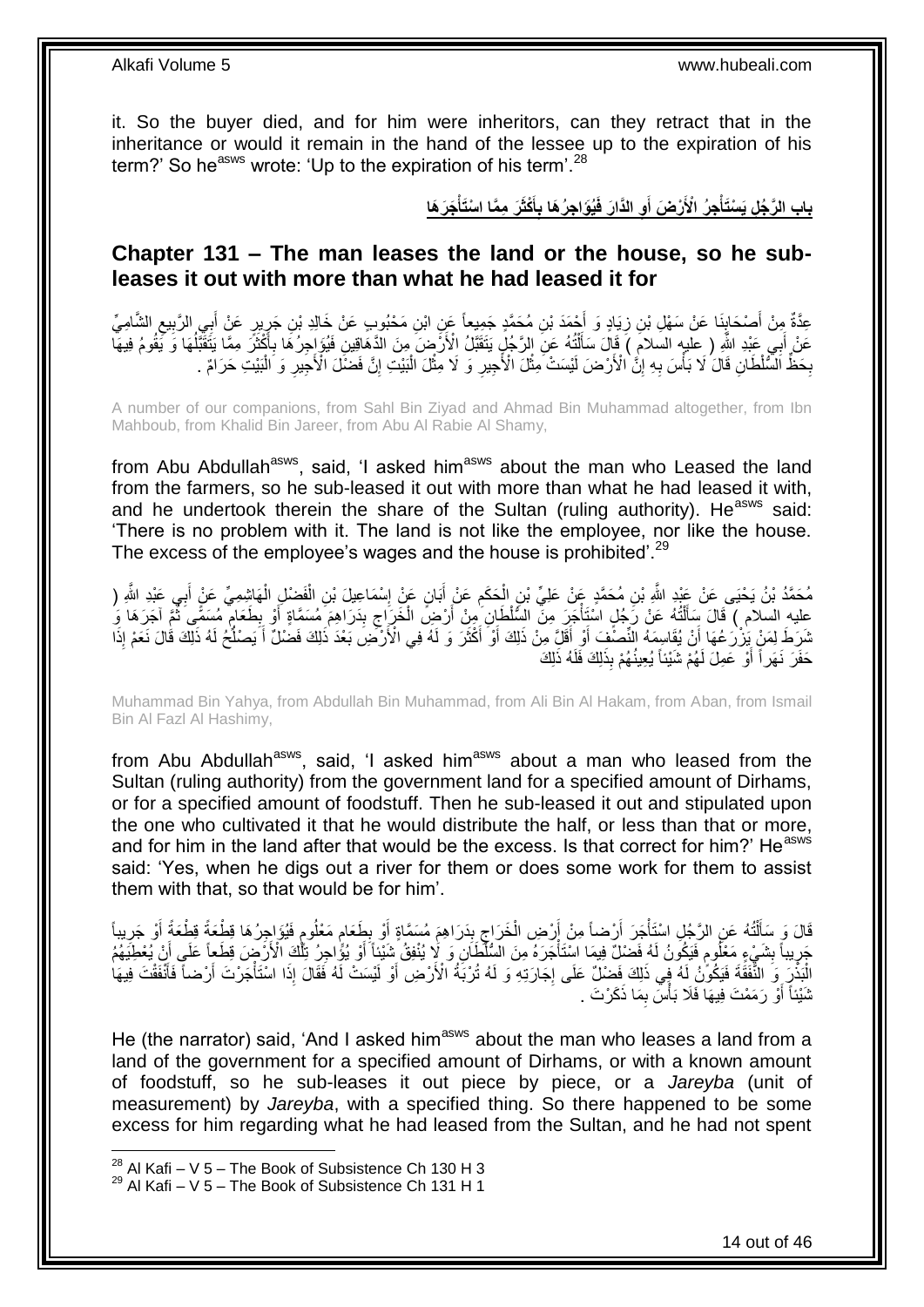anything upon it, or he leases out that land in pieces upon a stipulation that he would give them the seeds and the expenditure. So there happens to be some excess for him regarding that, upon his lessees, and would there be for him the fertility of the land or would it not be for him?' So he<sup>asws</sup> said: 'Whenever you lease a land, so you spend something therein, or do some repair work in it, so there is no problem with what you have mentioned'.<sup>30</sup>

ِ طَيُّ بْنُ إِبْرَاهِيمَ عَنْ أَبِيهِ عَنِ ابْنِ أَبِي عُمَيْرٍ عَنْ أَبِي الْمَغْرَاءِ عَنْ أَبِي عَبْدِ إِشَّر ( عليه السلام ) فِي الرَّجُلِ يَسْتَأْجِرُ الْأَرْضَ َ ْ َ َ **!** َ ِ ْ نُّمَّ يُوَاجِرُكَمَا بِأَكْثَرَ مِمَّا اَسْتَأْجَرَكَا فَقَالَ لَا بَأْسٌ إِنَّ هَذَا لَيْسَ كَالْحَانُوتِ وَ لَا الْأَجِيرِ إِنَّ فَضْلَ الْأُجِيرِ وَ الْحَانُوتِ حَرَامٌ . ِ **ٍ** ْ ِ ْ ْ  $\ddot{\phantom{0}}$ َ ِ ُ ْ ِ

Ali Bin Ibrahim, from his father, from Ibn AbuUmeyr, from Abu Al Magra,

from Abu Abdullah<sup>asws</sup> regarding the man who leases a land, then he sub-leases it out with more than what he had leased it for. So he<sup>asws</sup> said: 'There is no problem. This is not like the shops, nor like the employees (wages). The excess of the wages and the shops is Prohibited'.<sup>31</sup>

عَلِيُّ بْنُ إِبْرَاهِيمَ عَنْ أَبِيهِ عَنِ ابْنِ أَبِي عُمَيْرٍ عَنْ حَمَّادٍ عَنِ الْحَلَبِيِّ عَنْ أَبِي عَبْدِ اللَّهِ ( عليه السلام ) قَالَ أَوْ أَنَّ رَجُلًا<br>عَلِيُّ بْنُ إِبْرَاهِيمَ عَنْ أَبِيهِ عَنِ ابْنِ أَبِي عُ َ ِ ْ َ ِ **ֽ**ו َ اسْتَأْجَرَ دَاَراً بِعَشُرَةِ دَرَاَهُمَ فَسَكَنَ ثُّلُثَيْهَا ۖ وَ آجَرٌ ثُلُثَهَا بِعَشَرَةِ دَرَاهِمَ لَمْ يَكُنْ بِهِ بَأَسٌ وَ لَا يُوَاجِرْهَا بِأَكْثَرَ مِمَّا اسْتَأْجَرَهَا إِلَّا أَنْ **∶** ة<br>ا ا:<br>ا ان<br>المقامات ٔ, ا:<br>ا ُ **∶** َ ا<br>ا ْ َ َ ِ ا<br>ا ِ يُحْدِثَ فِيهَا شَيْئاً .

Ali Bin Ibrahim, from his father, from Ibn Abu Umeyr, from Hammad, from Al Halby,

from Abu Abullah<sup>asws</sup> having said: 'If a man was to rent a house for ten Dirhams and he dwells in two-thirds of it and rents out a third of it for ten Dirhams, there would not be a problem with it, and he should not rent it out for more than what he has rented it for unless if he would to innovate something in it (Make some improvement to it)<sup>'.32</sup>

عِدَّةٌ مِنْ أَصْحَابِنَا عَنْ سَهْلِ بْنِ زِيَادٍ عَنِ ابْنِ فَضَّالٍ عَنْ أَبِي الْمَغْرَاءِ عَنْ إِبْرَاهِيمَ بْنِ مَيْمُونٍ أَنَّ إِبْرَاهِيمَ بْنَ الْمُثَنَّي سَأَلَ أَبَا ِ ْ َ ِ **!** َ َ Í َ ْ ِ اُ عَبْدِ اللَّهِ ( عِليه السلام ) وَ هُوَ يَسْمَعُ عَنِّ الْأَرْضِ يَسْتَأْجِرُ هَا ۖ الرِّجُلُ ثُمَّ يُؤَاجِرُ هَا بِأُكْثَرَ مِنْ ذَلِّكَ قَالَ لَّيْسَ بِهِ بَأْسٌ إِنَّ الْأَرْضَ ْ ِ ْ ِ َ َ ِ ُ يْسَتْ بِمَثْرِلَةِ الْبَيْتِ وَ الْأَجِيرِ ۚ إِنَّ فَضْلَ الْبَيْتِ حَرَامٌ وَ فَضْلَ الْأَجِيرِ حَرَامٌ ۚ . ِ ْ ِ **∶** :<br>ا لَ ِ ِ لَ

A number of our companions, from Sahl Bin Ziyad, from Ibn Fazzal, from Abu Al Magra, from Ibrahim Bin Maymoun that,

'Ibrahim Bin Al Musanna asked Abu Abdullah<sup>asws</sup> and I was listening, about the land which the man leases then sub-leases it out with more than that. He<sup>asws</sup> said: 'There is no problem with it. The land is not at the status of the house, nor an employee's wages. The excess of the house is Prohibited, and excess of the employee's wages is Prohibited'.<sup>33</sup>

سَهْلُ بْنُ زِيَادٍ عَنْ أَحْمَدَ بْنِ مُحَمَّدٍ عَنْ عَبْدٍ الْكَرِيمِ عَنِ الْحَلَبِيِّ قَالَ قُلْتُ لِأَبِي عَبْدِ اللَّهِ ( عليه السلام ) أَتَقَبَّلُ الْأَرْضَ بِالنَّلُثِ<br>يَجْمَعُ الْمَثَّلِ الْمَرْضَ الْمَحْمَدِ عَن ْ **∶** ْ ֧֧֧֚֚֚֚֚֚֚֚֚֚֚֚֝֘֝֓֜֡֓׆֧ ِ ْ َ ِ ُ ُّ **∶** َ أَوِ الرُّبُعِ فَأُقَبِّلُهَا بِالنَّصنْفِ قَالَ لَا بَأْسَ بِهِ قُلْتُ فَأَتَقَبَّلُهَا بِالْفَبِ دَرْهُمٍ فَأُقَبِّلُهَا بِالْفَيْنِ قَالَ لَا يَجُونُ قُلْتُ كَيْفُ جَازَ الْأَوَّلُ وَ لَمَّ يَجُزِ ا<br>ا ْ ِ ،<br>ا ِ :<br>ا ُ ِ ِ اً ِ ْ ْ اً<br>أ ِ ُ ُ ֧֧֧֖֧֧֧֧֦֧֧֧֚֓֝֬֝֝֓֝֬֟֓֟֓֓֝֓֝֬֝֓֝֓֟֓֟֓֝֬ ْ َ ِ ا<br>ا النَّانِيَّ قَالَ لِأَنَّ هَذَا مَضْمُونٌ وَ ذَلِكَ غَيْرُ مَضْمُونٍ َّ

Sahl Bin Ziyad, from Ahmad Bin Muhammad from Abdul Kareem, from Al Halby who said,

 $30$  Al Kafi – V 5 – The Book of Subsistence Ch 131 H 2

1

 $32$  Al Kafi – V 5 – The Book of Subsistence Ch 131 H 4

 $33$  Al Kafi – V 5 – The Book of Subsistence Ch 131 H 5

 $31$  Al Kafi – V 5 – The Book of Subsistence Ch 131 H 3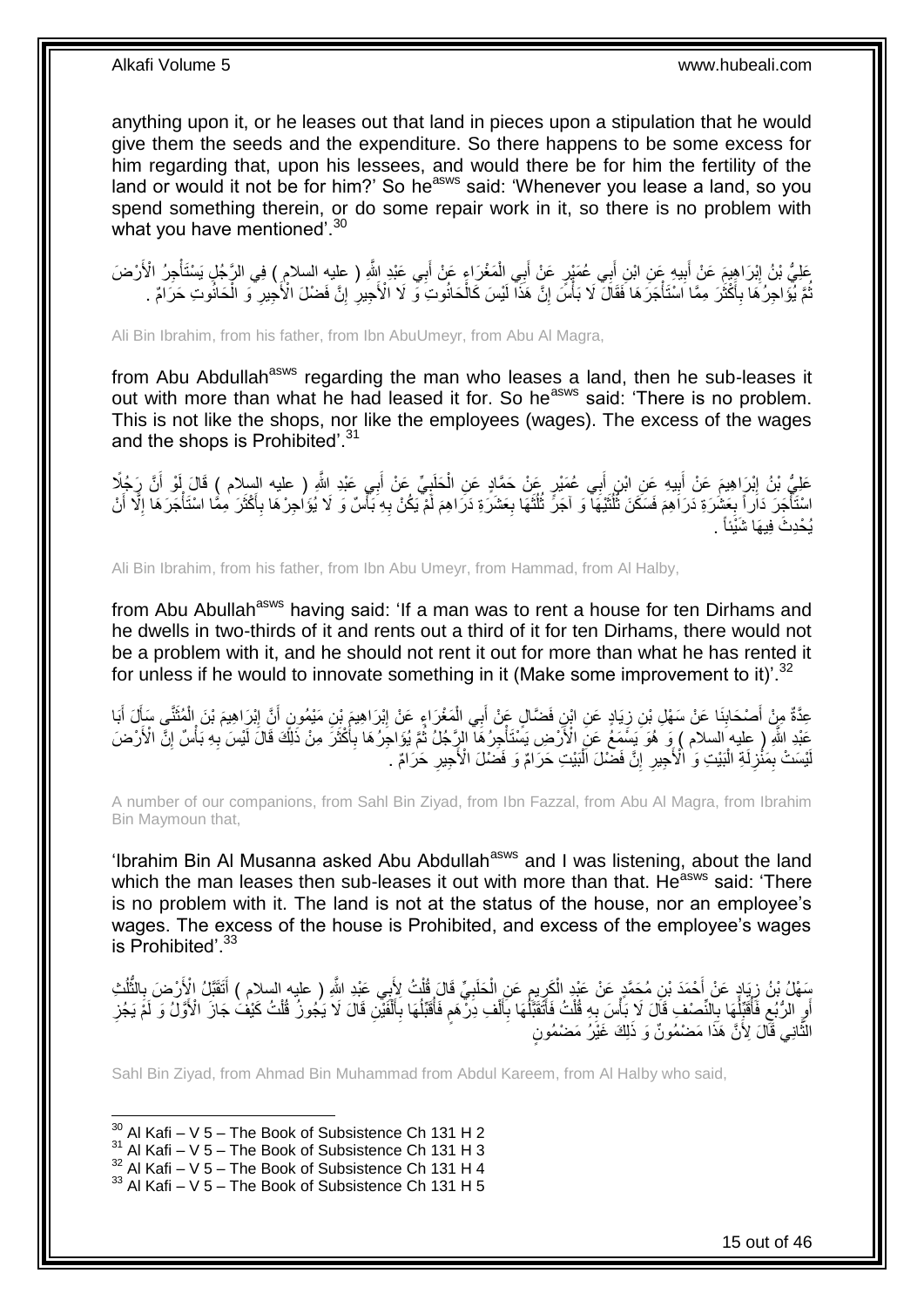'I said to Abu Abdullah<sup>asws</sup>, 'The land is leased for a third (of the produce), or the quarter, so it is sub-leased for the half'. He<sup>asws</sup> said: 'There is no problem with it'. I said, 'Supposing it is leased for a thousand Dirhams and sub-leased it for two thousand?<sup>'</sup> He<sup>asws</sup> said: 'Not allowed'. I said, 'How come the first is allowed and the second is not allowed?' He<sup>asws</sup> said: 'Because this is guaranteed, and that is without a quarantee'.<sup>34</sup>

مُحَمَّدُ بْنُ يَحْيَى عَنْ مُحَمَّدٍ بْنِ الْجُسَيْنِ عَنْ صَفُوَانَ عَنْ إِسْجَاقَ بْنِ عَمَّارٍ عَنْ إِبِي عَيْدِ اللَّهِ ( عِليه السلام ) قَالَ إِذَا تَقَبَّلْتَ<br>يَسْمَدُّ بِّنْ يَحْيَى عَنْ مُحَمَّدٍ بِّنِ الْجُسَيْن َ ِ ْ ْ ِ أَرِّضاً بِذَّهَبٍ أَوّْ فِضَّةٍ فَلَا تُقَبِّلُهَا بِأَكْثَرَ مِمَّا تَقَبَّلْتَهَا بِهِ وَ إِنَّ تَقَبَّلْتَهَا بِالنِّصْفِّ وَ الثُّلُثِّ فَلَكَ أَنْ تُقَبِّلَهَا بِأَكْثَرَ مِمَّا تَقَبَّلْتَهَا بِهِ لِأَنَّ ِ ْ َ َ ِ **ٔ** ا<br>ا ِ ْ َ َ ِ َ ُ ُ<br>ُ ِ ْ الذَّهَبَ وَ الْفِضَّةَ مَضْمُونَانِ . ْ

Muhammad Bin Yahya, from Muhammad Bin Al Husayn, from Safwan, from Is'haq Bin Ammar,

from Abu Abdullah<sup>asws</sup> having said: 'Whenever you lease a land with gold or silver, so do not sub-lease it out with more than what you had leased it with, and if you were to sub-lease it for the half (of the produce) and the third, so for you would be that you sub-lease it out for more than what you had leased it for, because the gold and the silver are both guaranteed'.<sup>35</sup>

عَلِيُّ بِنُ إِبْرَاهِيمَ عَنْ أَبِيهِ عَنِ إِبْنِ أَبِي عُمَيْرٍ عَنْ حَمَّادٍ عَنِ الْخَلَبِيِّ عَنْ أَبِي عَبْدِ اللَّهِ ( عليه السلام ) فِي الرَّجُلِ يَسْتَأْجِرُ َ ِ ْ َ **!** َ ْ الذَّارَ ثُمَّ يُؤَاجِرُ هَا بِأَكْثَرَ مِمَّا اسَّتَأْجَرَ هَا قَالَ لَأَ يَصْلُحُ ذَلِكَ إِلَّا أَنْ يُخْدِثَ فِيهَا شَّيْئاً . ِ ا<br>ا :<br>أ ن<br>با َ ِ ا<br>ا َ

Ali Bin Ibrahim, from his father, from Ibn Abu Umeyr, from Hammad, from Al Halby,

from Abu Abdullah<sup>asws</sup> regarding the man who leases the house, then he sub-leases it out for more than what had had leased it for. He<sup>asws</sup> said: 'That is not correct unless he innovates something in it (makes an improvement)<sup>36</sup>

عِدَّةٌ مِنْ أَصْحَابِنَا عَنْ أَحْمَدَ بْنِ مُحَمَّدٍ عَنْ عُثْمَانَ بْنِ عِيسَى عَنْ سَمَاعَةَ عَنْ أَبِي بَصِبِيرٍ قَالَ قَالَ أَبُو عَبْدِ اللَّهِ ( عِليه السلام )<br>وَيَدَّدُّ مِنْ أَصْحَابِيَةٍ ۚ َ ْ َ **∣** َ َ إِنِّي لَأَكْرَهُ أَنْ أَسْتَأْجِرَ رَحًى وَحْدَهَا ثُمَّ أُؤَاجِرَهَا بِأَكْثَرَ مِمَّا اسْتَأْجَرْتُهَا بِهِ إِلَّا أَنَّ يُحْدَثَ فِيهَا حَدَثٌ أَوْ تُغْرَمَ فِيهَا غَرَامَةٌ . ِ َ ِ ِ ا<br>أ  $\ddot{\phantom{0}}$ َ ِ ُ ا<br>المقام ا<br>المستقبل َ َ َ

A number of our companions, from Ahmad Bin Muhammad, from Usman Bin Isa, from Sama'at, from Abu Baseer who said,

'Abu Abdullah<sup>asws</sup> said: 'I<sup>asws</sup> dislike that I<sup>asws</sup> rent one grinding stone, then I<sup>asws</sup> hire it out for more than what I had hired it for unless last introduce something new in it, or make a loss in it'.<sup>37</sup>

مُحَمَّدُ بْنُ يَحْيَى عَنْ أَحْمَدَ بْنِ مُحَمَّدٍ عَنِ الْحُسَيْنِ بِنِ سَعِيدٍ عَنْ أَخِيهِ الْحَسَنِ عَنْ زُرْعَةَ بْنِ مُحَمَّدٍ عَنْ سَمَاعَةَ قَالَ سَأَلْتُهُ عَنْ<br>مُحَمَّدُ بْنُ يَحْيَى عَنْ أَحْمَدَ بْنِ مُحَمَّدٍ ْ َ ْ ْ َ رَجُلٍ اشْتَرَى مَرْ عَى يَرْ عَى فِيهِ بِخَمْسِينَ دِرْهِماً أَوْ أَقَلَّ أَوْ أَكْثَرَ فَأَرَادَ أَنْ يُدْخِلَ مَعَهُ مَنْ يَرْ عَي فِيهِ وَ يَأْخُذَ مِنْهُمُ الثَّمَنَ قَالَ َ َ ة<br>أ َ َ َ َ **∶** َّ ْ فَلْيُدْخُِلْ مَعَهُ مَنْ شَاءَ بِبَعْضِ مَا أَعْطَى وَ إِنْ أَدْخَلَ مَعَهُ بِتِسْعَةٍ وَ أَرْبَعِينَ وَ كَانَتْ غَنَمُهُ بِدِرْهَم فَلَا بَأْسَ ِ َ **∶** َ ِ َ **∣** :<br>ا ْ ֧֖֖֖֖֖֖֖֧֧֧֧ׅ֧֧֧֧ׅ֧֧֧֧֛֪֧֛֪֧֚֚֚֚֚֚֚֚֚֚֚֚֚֚֚֚֚֚֚֚֚֚֚֚֚֓֝֝֬֝֝֓֝֓֝֓֜֝֓֜֓֜֓֞֡֝֬֜֜֡֜֡

Muhammad Bin Yahya, from Ahmad Bin Muhammad, from Al Husayn Bin Saeed, from his brother Al Hassan, from Zurara Bin Muhammad, from Sama'at who said,

'I asked him<sup>asws</sup> about a man who bought a pasture field to pasture in, for fifty Dirhams, or less or more. So he intended that he includes with him anyone who

 $34$  Al Kafi – V 5 – The Book of Subsistence Ch 131 H 6

 $35$  Al Kafi – V 5 – The Book of Subsistence Ch 131 H 7

 $36$  Al Kafi – V 5 – The Book of Subsistence Ch 131 H 8

 $37$  Al Kafi – V 5 – The Book of Subsistence Ch 131 H 9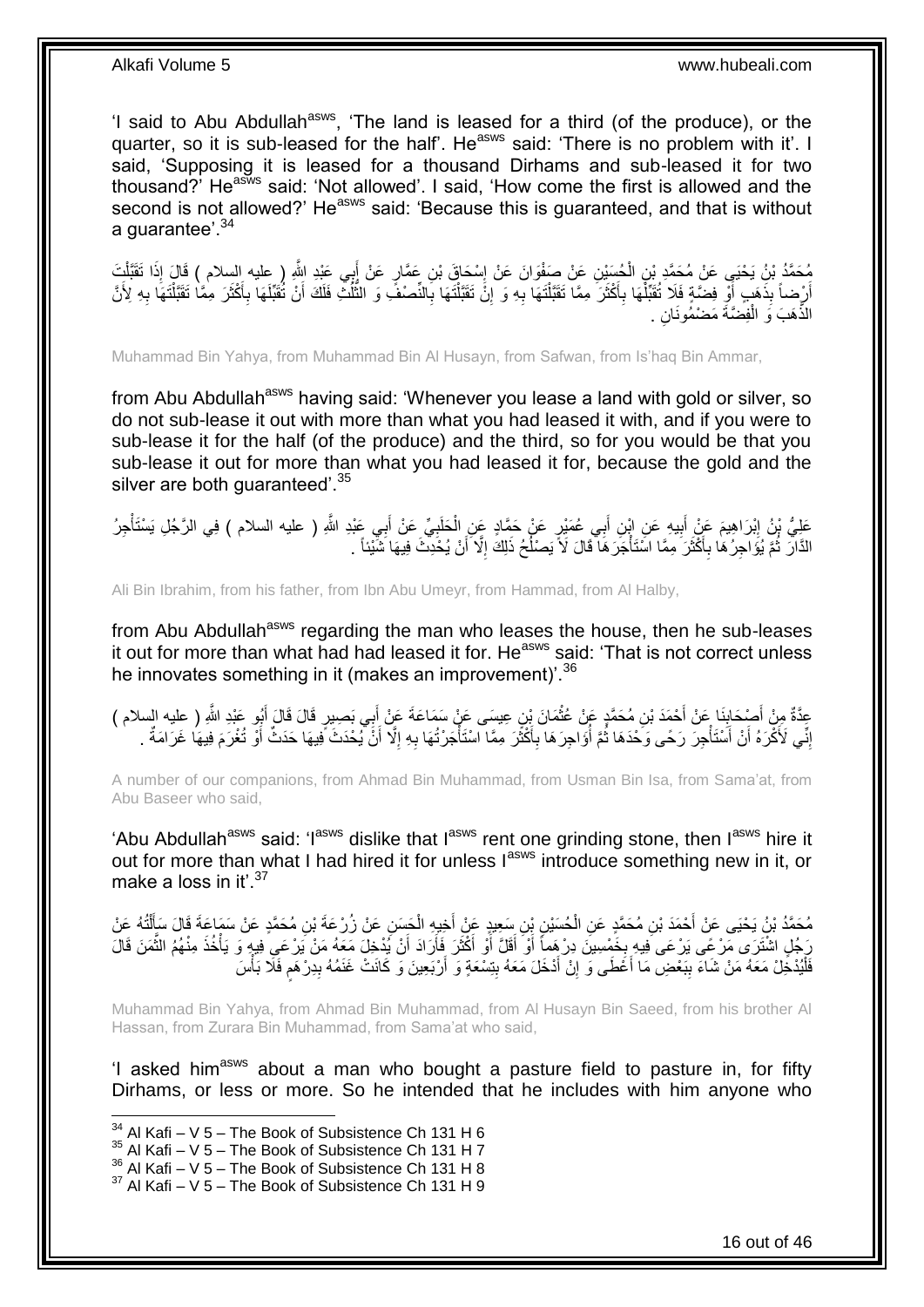would pasture in it and take the price from him. He<sup>asws</sup> said: 'So let him include with him the ones who he so desires to for part of what he has given, and even if he were to include with him forty nine sheep, and there was (only one) sheep of his for one Dirham, so there is no problem.

وَ إِنْ هُوَ رَعَى فِيهِ قَبْلَ أَنِّ يُدْخِلَهُ بِشَهْرٍ أَوْ شَهْرَيْنِ أَوْ أَكْثَرَ مِنْ ذَلِكَ بَعْدَ أَنْ يُبَيِّنَ لَهُمْ فَلَا بَأْسَ وَ لَيْسَ لَهُ أَنْ يَبِيعَهُ بِخَمْسِينَ َ َ َ اُ اُ ِ َ יֲ<br>י ِ ِ َ **ٔ** دِرْهَمِاً وَ يَرْعَى مَعَهُمْ وَ لَا بِأَكْثَرَ مِنْ خَمْسِينَ وَ لَا يَرْعَى مَعَهُمْ إِلَّا أَنْ يَكُونَ قَدْ عَمِلَ فِي الْمَرْعَى عَمَلًا حَفَرَ بِئْرِ أَ أَوْ شَقَّ ِ ْ  $\frac{1}{2}$ َ َ **∶** أ ِ نَهَراً أَوْ تَعَنَّى فِيهِ بِرِضْنَا أَصْحَابَ الْمَرْعَى فَلَا بَأْسَ بِبَيْعِهِ بِأَكْثَرَ مِمَّا اشْتَرَاهُ بِهِ لِأَنَّهُ قَدْ عَمِلٌّ فِيهِ عَمَلًا فَبِذَلِكَ يَصْلُحُ لَهُ . َ َ **∶ ٔ** ْ َ ِ َ ُ

And if he was to pasture therein before he enters (others therein) by a month, or two months, or more than that after clears it for them, so there is no problem, and it is not for him that he sells it for fifty Dirhams and he pastures along with them, nor for more than fifty Dirham and he does not pasture along with them, unless it so happens that he had worked in the pasture with a work, digging a well, or grooving a canal, or he gets exhausted therein with the agreement of the owner of the pasture, so there is no problem with him selling it for more than what he had bought it for, because he had worked therein with a work. Thus, due to that, it is correct for him'.<sup>38</sup>

> بابِ الرَّجُلِ يَتَقَبَّلُ بِالْعَمَلِ ثُمَّ يُقَبِّلُهُ مِنْ غَيْرِهِ بِأَكْثَرَ مِمَّا تَقَبَّلَ **َ ِ ِ ِ**

### <span id="page-16-0"></span>**Chapter 132 – The man who contracts with the work, then subcontracts if out to someone else for more than what he had contracted it for**

مُحَمَّدُ بْنُ يَحْيَى عَنْ مُحَمَّدِ بْنِ الْحُسَيْنِ عَنْ صَفْوَانَ عَنِ الْعَلَاءِ عَنْ مُحَمَّدِ بْنِ مُسْلِمٍ عَنْ أَحَدِهِمَا ( عِليهِما السلام ) أَنَّهُ سُئِلَ<br>يَهْدَمَ بَيْنَ يَجِمِي عَنْ مُحَمَّدٍ بْنِ الْحُسَيْنِ َ ٍ ْ ْ َّ َ عَنِ الرَّجُلِ يَتَقَبَّلُ بِالْعَمَلِ فَلَا يَعْمَلُ فِيهِ ۖ وَ يَدْفَعُهُ إِلَى آخَرَ فَيَرْبَحُ فِيهِ قَالَ لَا إِلَّا أَنْ يَكُّونَ قَدْ عَمِلَ فِيهِ شَيْئاً . ِ ْ **∶** اُ ا<br>ا

Muhammad Bin Yahya, from Muhammad Bin Al Husayn, from Safwan, from Al A'ala, from Muhammad Bin Muslim,

from one of the two  $(5<sup>th</sup>$  or  $6<sup>th</sup>$  Imam<sup>asws</sup> having been asked about the man who contracted with the work, so he did not do the work in it, and he handed it over to another, so he profited therein. He<sup>asws</sup> said: 'No, unless it so happened that he had done some work in it' 39

أَبُو عَلِيٍّ الْأَشْعَرِ يُّ عَنْ مُحَمَّدِ بْنِ عَبْدِ الْجَبَّارِ عَنْ صَفْوَانَ عَنِ الْحَكَمِ الْخَيَّاطِ قَالَ قُلْتُ لِأَبِي عَبْدِ اللَّهِ ( عِليه السلام ) إِنِّي<br>يَسَنِدُ عَلَيْ الْأَشْعَرِ يُّ عَنْ مُجَمَّدِ بْن ِ ْ ِ ِ ْ ْ ِ ْ أَنَقَبَّلُ النُّوْبَ بِدِرْهَمٍ وَ أُسَلِّمُهُ بِأَكْثَرَ مِنْ ذَلِكَ لَا أَزِيدُ عَلَى أَنْ أَشُقَّهُ قَالَ لَا بَأْسَ بِهِ ثُمَّ قَالَ لَا بَأْسَ فِيمَا تَقَبَّلْنَهُ مِنْ عَمَلٍ ثُمَّ ِ **ٔ** َ َ ِ َ ٔ : َ ِ ِّ ُ ٍ **∣** ة<br>أ ْ ْ ់ اسْتَفْضَلْتَ فِيهِ . ْ

Abu Ali Al Ashary, from Muhammad Bin Abdul Jabbar, from Safwan, from Al Hakam Al Khayyat who said,

'I said to Abu Abdullah<sup>asws</sup>, 'I hire the clothes (tailoring) for one Dirham and I submit these for more than that, not having increased upon it except for cutting it'. He<sup>asws</sup> said: 'There is no problem with it'. Then he<sup>asws</sup> said: 'There is no problem in what you contract from a work, then you improve in it'.<sup>40</sup>

 $38$  Al Kafi – V 5 – The Book of Subsistence Ch 131 H 10

 $39$  Al Kafi – V 5 – The Book of Subsistence Ch 132 H 1

<sup>40</sup> Al Kafi – V 5 – The Book of Subsistence Ch 132 H 2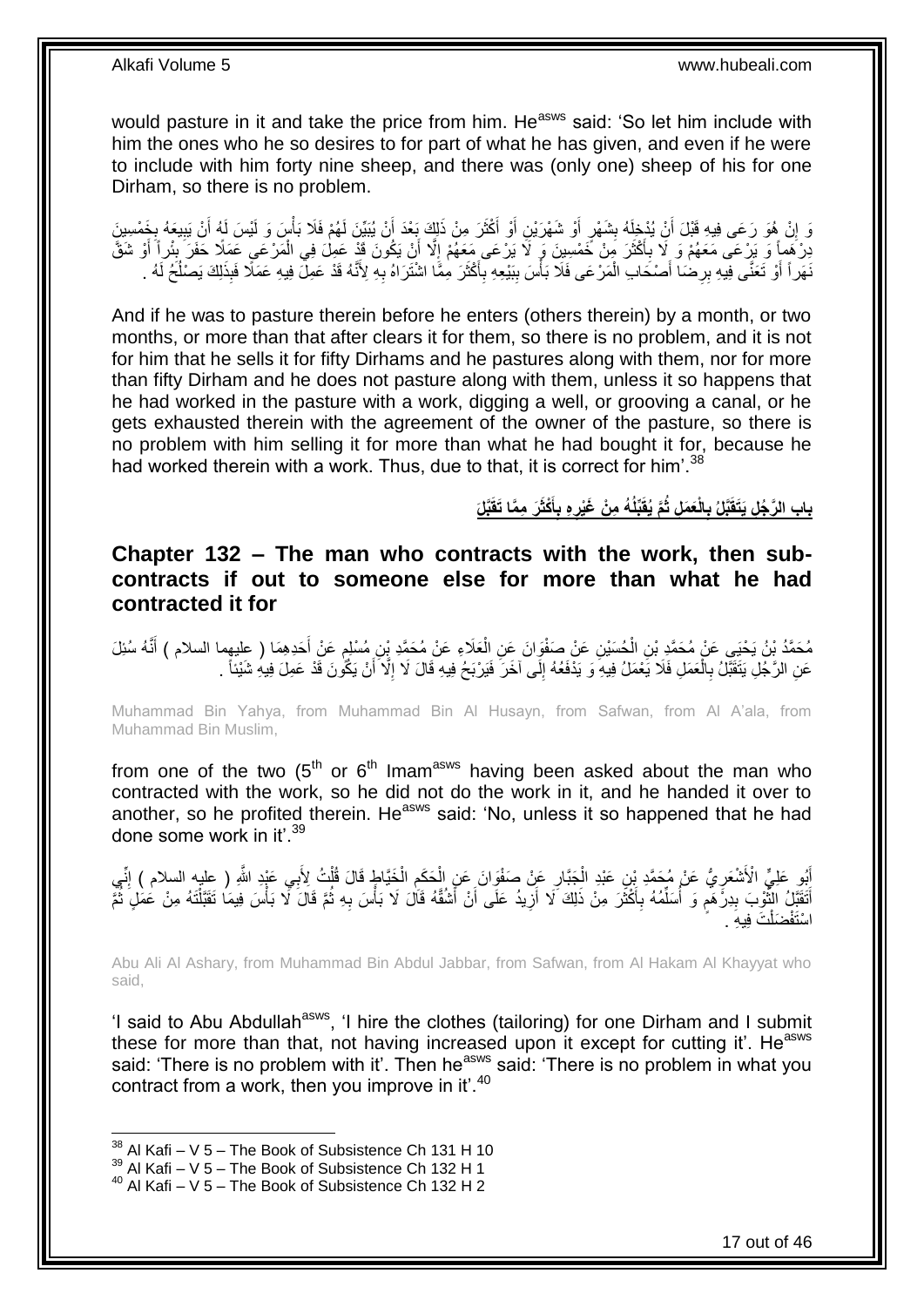ِن ُم َح َّمٍد َع ْن َعلِ ِّي ْب ْح َمَد ْب ِي َعْبِد ََّّللا ُم َح َّمُد ْب ُن َي ْحَيى َع ْن <sup>أ</sup> ِ ) عليه السالم ( ب ُت ِْلَ ل َقا َل قُ ِن َمْي ُمو ٍن ال َّصاِئغ َع ْن َعلِ ِّي ْب َح َكم ِن ال ْ ِ ِ ْ إِنِّي أَتَقَبَّلُ الْعَمَلِّ فِيهِ الصِّيَاغَةُ وَ فِيهِ النَّقْشُ فَأَشَارِطُ النَّقَّاشَ عَلَى شَرَّطٍ فَإِذَا ۖ بَلَغَ الْحِسَابُ بَيْنِي وَ بَيْنَهُ اسْتَوْضَعُتُهُ مِنَ الشَّرْطِ ْ ِ ا<br>ا ْ َ ِ قَّالَ فَبِطِيبِ نَفْسٍ مِنْهُ قُلْتُ نَعَمْ قَالَ لَا بَأْسَ . **ٔ** ْ ِ

Muhammaid Bin Yahya, from Ahmad Bin Muhammad, from Ali Bin Al Hakam, from Ali Bin Maymoun the goldsmith who said,

'I said to Abu Abdullah<sup>asws</sup>, 'I contract the work wherein is the making jewelley and in it is the engraving, so I stipulate the engraver upon a stipulation. So when the time for accounting between me and him comes up, I make him reduce from the stipulated (price)'. He<sup>asws</sup> said; 'So is that with agreement from him?' I said, 'Yes'. He<sup>asws</sup> said: 'There is no problem'.<sup>41</sup>

> **ْشَبا ِه ِه ِصي ِل َو أ َو الْقَ ْخ َضر اْْلَ ال َّز ْرع باب َبْيع َ ِ ِ ِ**

### <span id="page-17-0"></span>**Chapter 133 – Selling the green plants, and the straw, and such like**

عَلِيُّ بِنُ إِبْرَاهِيمَ عَنْ أَبِيهِ عَنِ ابْنِ أَبِي عُمَيْرٍ عَنْ حَمَّادٍ عَنِ الْحَلَبِيِّ قَالَ قَالَ أَبُو عَبْدِ اللَّهِ ( عليه السلام ) لَا يَأْسَ بِأَنْ تَشْتَرِيَ<br>-َ ِ ْ َ ِ َ ِ ِ أ ِ ْ زَرْعاً أَخْضَرَ ثُمَّ تَتْرُكَهُ حَتَّىَ تَحْصُدَهُ إِنْ شَئْتَ أَوْ تَعْلِفَهُ مَِنْ قَبْلَ أَنْ يُسَنْبِلَ وَ هُوَ حَشِيشٌ وَ قَالَ لَا بَأْسَ أَيْضاً أَنْ تَشْتَرِيَي ِ َ َ ِ ُ َ ِ َ َ ْ زَرْ عاً قَدْ سَنْبَلَ وَٰ بَلَغَ بِحِنْطَةٍ . **∶** 

Ali Bin Ibrahim, from his father, from Ibn Abu Umeyr, from Hammad, from Al Halby who said,

'Abu Abdullah<sup>asws</sup> said: 'There is no problem with you buying green plants, then you leave it until harvest if you so desire to, or you use it as animal feed from before it grows seeds and it is grass'. And he<sup>asws'</sup> said: 'There is no problem as well if you buy plants which have seeds and it ripens with wheat<sup>'.42</sup>

عَلِيٌّ عَنْ أَبِيهٍ عَنْ حَمَّادٍ عَنْ حَرِيزٍ عَنْ بُكَيْرِ بْنِ أَعْيَنَ قَالَ قُلْتُ لِأَبِي عَبْدِ اللَّهِ ( عليه السلام ) أَ يَحِلُّ شِرَاءُ الزَّرْعِ أَخْضَرَ ْ َ ِ ِ **!** َ ِ َ قَالَ نَعَمْ لَا بَأْسَ بِهِ ِ **ٔ** 

Ali, from his father, from Hammad, from Hareyz, from Bukeyr Bin Ayn who said,

'I said to Abu Abdullah<sup>asws</sup>, 'Is it Permissible to buy the green plants?' He<sup>asws</sup> said: 'Yes, there is no problem with it'.<sup>43</sup>

عَنْهُ عَِنْ زُرَارَةَ مِثْلَهُ وَ قَالَ لَا بَأْسَ بِأَنْ تَشْتَرِيَ الزَّرْعَ أَوِ الْقَصِيلَ أَخْضَرَ ثُمَّ تَتْرُكَهُ إِنْ شِئْتَ حَتَّى يُسَنْبِلَ ثُمَّ تَحْصُدَهُ وَ إِنْ ِ ُ ا<br>ا ْ ِ اُ ِ َ ِ ،<br>ا لَ ْ ِ ر<br>ا ِ نْشِتَ أَنْ تَعْلِفَ دَابَّتَكَ قَصِيلًا فَلَا بَأْسَ بِهِ قَبْلَ أَنْ يُسَنْبِلَ فَأَمَّا إِذَا سَنْبَلَ فَلَا تَعْلِفْهُ رَأْساً فَإِنَّهُ فَسَادٌ .  $\frac{1}{2}$ م<br>أ َ **ِ** اُ ِ ا<br>المسلمان

From him, from Zurara

1

- similar to it, and he<sup>asws</sup> said: 'There is no problem with you buying the green plants or the straw, then you leave it if you so desire to until it grows seeds, then you harvest it, and if you desire to you feed straw to your animal, for there is no problem

<sup>&</sup>lt;sup>41</sup> Al Kafi – V 5 – The Book of Subsistence Ch 132 H 3

 $42$  Al Kafi – V 5 – The Book of Subsistence Ch 133 H 1

 $43$  Al Kafi – V 5 – The Book of Subsistence Ch 133 H 2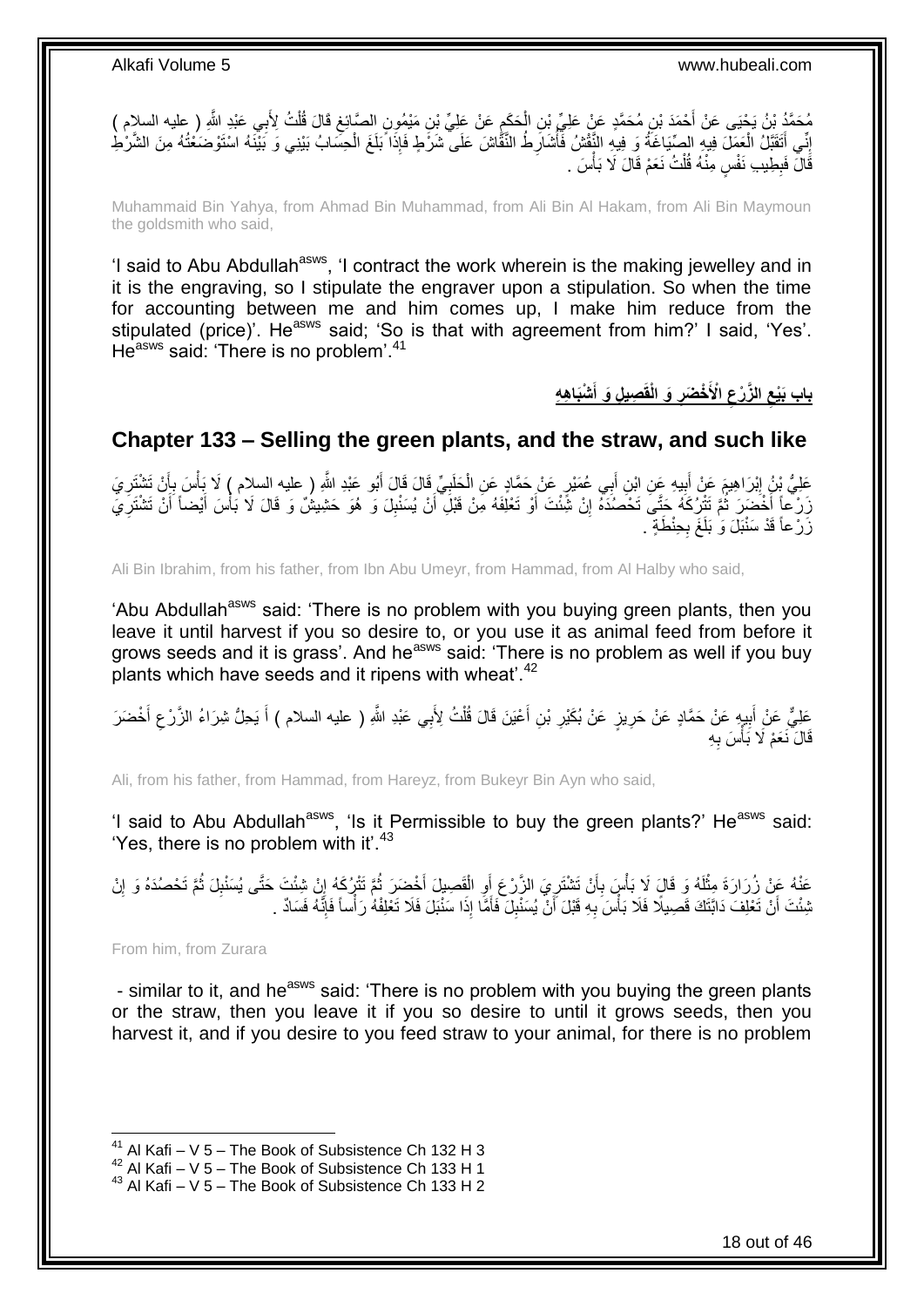with it if it grows sees. So when it grows seeds, so do not feed (your animal), the top part, for it would be spoliing'.<sup>44</sup>

عِدَّةٌ مِنْ أَصْحَابِنَا عَنْ سَهْلِ بْنِ زِيَادٍ عَنْ أَحْمَدَ بْنِ مُحَمَّدِ بْنِ أَبِي نَصْرٍ عَنِ الْمُثَنَّى الْحَنَّاطِ عَنْ زِرَارَةَ عَنْ أَبِي عَبْدِ اللَّهِ ( ْ َ ْ َ ِ **∣** َ َ عليه السلام ) فِي زَرْعٍ بِيعَ وَ هُوَ حَشِيشٌ ثُمَّ سَنْبَلَ َقَالَ لَا بَأْسَ إِذَا قَالَ أَبْتَاعُ مِنْكَ مَا يَخْرُجُ مِنْ هَذَا الزَّرْعِ فَإِذَا َشْتَرَاهُ وَ هُوَ<br>عَذِيهُ وَبَاهُ وَزَوْجٌ عَزَيْهِ عَزَيْدٍ حَزَيْفٍ **ٔ** ُ **!** ֺ֧֧֧֦֧֧֧֦֧֦֧֧֦֧֦֧֚֚֚֚֚֚֝֓֝֬֓֓֓֓֓֝֓֓֓֝֓֓֝֬֝֬֓֝֓֓ َ ∣اٍ َ حَشِيشٌ فَإِنْ شَاءَ أَعْفَاهُ وَ إِنْ شَاءَ تَرَبَّصَ بِهِ . ِ <u>֚֚֚֚֚֚֚֚</u> َ ِ

A number of our companions, from Sahl Bin Ziyad, from Ahmad Bin Muhammad Bin Abu Nasr, from Al Musanna Al Hannat, from Zurara,

from Abu Abdullah<sup>asws</sup> regarding a farm which is sold and it is grass, then it sprouts. He<sup>asws</sup> said: 'There is no problem when he says, 'I am buying from you what comes out from this farm'. So when he buys it and it is grass, so if he so desires to he utilises it, and if he so desires to he waits (for harvest)<sup>'.45</sup>

ِي َعْبِد ََّّللاِ ب ِن أ ِن ْب ٍن َع ْن َعْبِد ال َّر ْح َم َبا َوا َن َع ْن أ ِن ُم َح َّمٍد َع ْن َصفْ ْح َمَد ْب ِي َعْبِد ََّّللا ُم َح َّمُد ْب ُن َي ْحَيى َع ْن <sup>أ</sup> ِ ) عليه السالم َ ب َع ْن أ َ َ َ ) قَالَ نَهَى رَسُولُ اللهِ ( صلَى الله عليه وأله ) عَنِ الْمُحَاقَلَةِ وَ الْمُزَابَنَةِ قُلْتُ وَ مَا َّهُوَ قَالَ أَنْ تَشْنَزِّيَ حَمْلَ النَّخْلِ بِالنَّمْرِ وَ ْ ْ ِ ِ ِ َ ْ الزَّرْعَ بِالْحِنْطَةِ . ْ **∶** 

Muhammad Bin Yahya, from Ahmad Bin Muhammad, from Safwan, from Aban, from Abdul Rahman Bin Abu Abdullah,

from Abu Abdullah<sup>asws</sup> having said: 'Rasool-Alah<sup>saww</sup> forbade from Al Muhaqala and Muzabana'. I said, 'And what is it?' He<sup>asws</sup> said: 'If you were to buy a burden of the palm tree (unripened dates) with the dates, and the vegetation with the wheat'.<sup>46</sup>

عِدَّةٌ مِنْ أُصِحَابِنَا عَنْ أَحْمَدَ بْنِ مُحَمَّدٍ عَنْ عُثْمَانَ بْنِ عِيسَى عَنْ سَمَاعَةَ قَالَ سَأَلْتُهُ عَنْ شِرَاءِ الْقَصِيلِ يَشْتَرِيهِ الرَّجُلُ فَلَا **∣** َ ِ ْ ْ اً<br>أ ْ َقْصِلُهُ وَ يَبْدُو لَهُ فِي تَرْكِهِ حَتَّى يَخْرُجَ سُنْبُلُهُ شَعِيراً أَوْ حِنْطَةً وَ قَدِ اشْتَرَاهُ مِنْ أَصْلِهِ عَلَى أَنِّ مَا بِهِ مِنْ خَرَاجٍ عَلَى الْعِلْج َ َ ا<br>ا ا<br>ا **∶** َ  $\zeta$ ْ ٍ فَقَالَ إِنْ كَانَ اشْتَرَطَ حِينَ اشْتَرَاهُ إِنْ شَآءَ قَطَعَهُ وَ إِنْ شَاءَ تَرَكَهُ كَمَا هُوَ حَتَّى يَكُونَ سُنْبُلًا وَ إِلَّا فَلَا يَنْبَغِي لَهُ أَنَّ يَتْرُكَهُ حَتَّى ِ **׀** ا َ ِ يَكُونَ َسُنْبُلًا .

A number of our companions, from Ahmad Bin Muhammad, from Usman Bin Isa, from Sama'at who said,

'I asked about buying the plants which the man buys, so he does not cut it, and it begins (to sprout) during his leaving it until there comes out corns of barley or wheat, and he had bought it from its origin upon a stipulation that whatever there would be from the taxes, would be upon the non-Muslim. So he<sup>asws</sup> said: 'If there was a stipulated condition when he bought it that if he so desires to he would cut it, and if he so desires to he would leave it just as it is until there happens to be corn, otherwise it is not befitting for him that he leaves it until there happen to be corn'.<sup>47</sup>

عِدَّةٌ مِنْ أَصْحَابِنَا عَنْ أَحْمَدَ بْنِ مُحَمَّدٍ عَنِ ابْنِ مَحْبُوبٍ عَنْ أَبِي أَيُّوبَ عَنْ سَمَاعَةَ عَنْ أَبِي عَبْدِ اللَّهِ ( عليه السلام ) نَحْوَهُ وَ َ **∣** َ َ زَادَ فِيهِ فَإِنْ فَعَلَ فَإِنَّ عَلَيْهِ طَسْقَهُ وَ نَفَقَتَهُ وَ لَهُ مَا خَرَجَ مِنْهُ <sub>ـ</sub> ِ ِ

A number of our companions, from Ahmad Bin Muhammad, from Ibn Mahboub, from Abu Ayoub, from Sama'at,

 $44$  Al Kafi – V 5 – The Book of Subsistence Ch 133 H 3

1

- $45$  Al Kafi V 5 The Book of Subsistence Ch 133 H 4
- 46 Al Kafi V 5 The Book of Subsistence Ch 133 H 5

 $47$  Al Kafi – V 5 – The Book of Subsistence Ch 133 H 6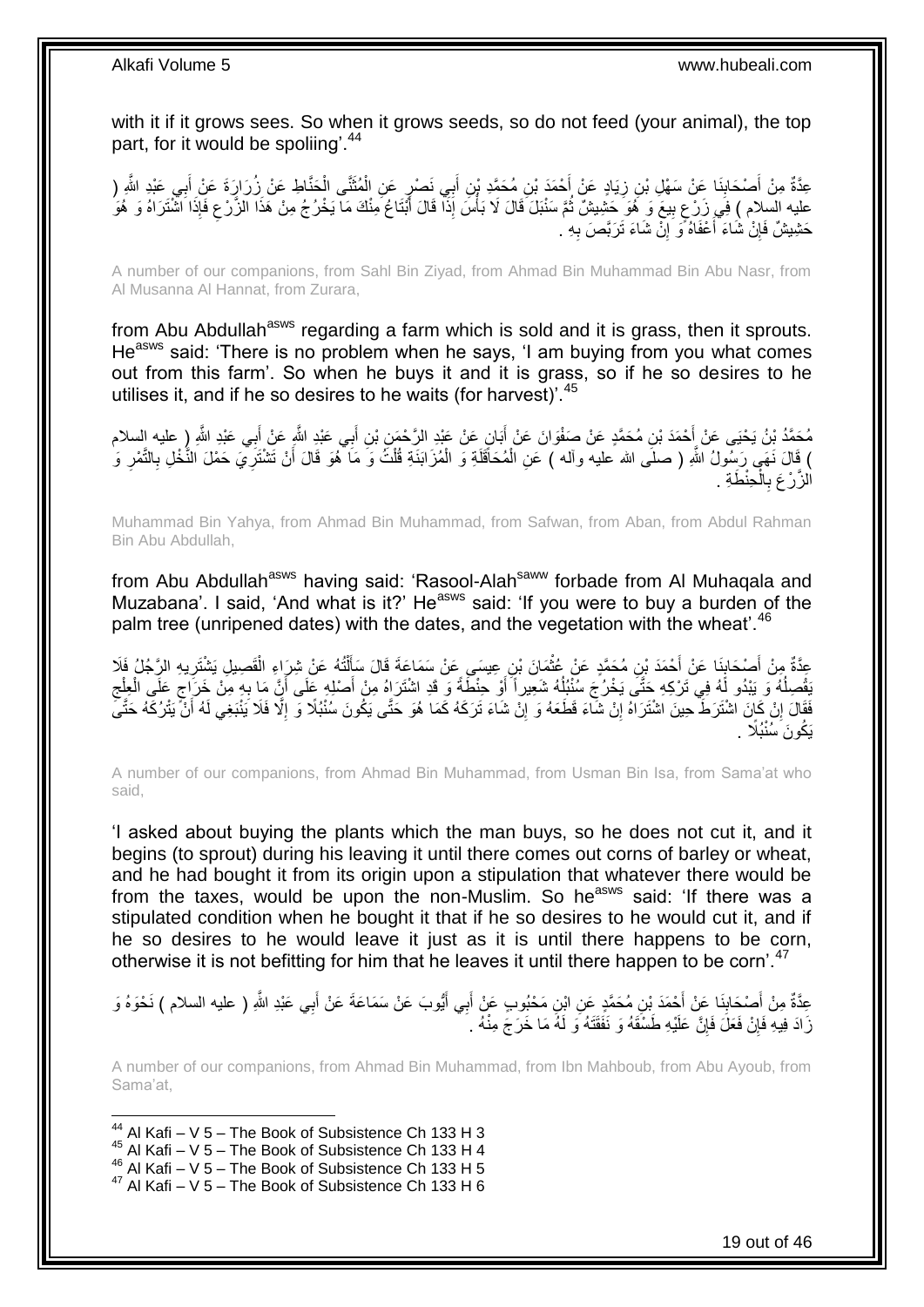from Abu Abdullah<sup>asws</sup> similar to it, and there is an increase in it, '(He<sup>asws</sup> said): 'So if he were to do it, upon him would be its maintenance and its expenditure, and for him would be whatever comes out from it'.<sup>48</sup>

عُثْمَانُ بْنُ عِيسَىِ عَنْ سَمَاعَةَ قَالَ سَأَلْتُهُ عَنْ رَجُلٍ زَرَعٍ زَرْعاً مُسْلِماً كَانَ أَوْ مُعَاهَداً فَأَنْفَقَ فِيهِ نَفَقَةً ثُمَّ بَذَا لَهُ فِي بَيْعِهِ لِنَقْلِهِ ُ َ َ ْ يَنْتَقِلُ مِنْ مَكَانِهِ أَوْ لِحَاجَةٍ قَالَ يَشْتَرِيهِ بِالْوَرِقِ فَإِنَّ أَصْلَهُ طَعَامٌ . َ ِ ا<br>ا **∶** ِ ز<br>ا

Usman Bin Isa, from Sama'at who said,

'I asked him<sup>asws</sup> about a man who cultivated a farm of one who was a Muslim or a confederate. So he spent therein some expenditure, then it became inevitable for him to sell it due to his relocation from his place, or a need of his. He<sup>asws</sup> said: 'He should buy it with the silver (Dirhams), for its origin is foodstuff<sup>'.49</sup>

عَلِيُّ بْنُ إِبْرَاهِيمَ عَنْ أَبِيهٍ عَنِ النَّوْفَلِيِّ عَنِ السَّكُونِيِّ عَنْ أَبِي عَبْدِ اللَّهِ ( عليه السلام ) قَالَ رَخَّصَ رَسُولُ اللَّهِ ( صلى الله ِ َ ِ عليه وآله َ) فِي الْعَرَايَا بِأَنْ تُُثَنِّنَرَي بِخِرْصَهَا تَمْرٍاً وَ قَالَ الْعَرَايَا جَمْعُ عَرِيَّةٍ وَ هِيَ النُّخْلَةُ تَكُونُ لِلرَّجُلِ فِي دَارِ رَجُلٍ آخَرَ ْ **∶** َ ِ ِ فَيَجُوزُ لَهُ أَنْ يَبِيعَهَا بِخِرْصِهَا تَمْرٍ أَ وَ لَا يَجُوزُ ذَلِكَ فِي غَيْرِهِ . ِ ِ **!** ؘ

Ali Bin Ibrahim, from his father, from Al Nowfaly, from Al Sakuny,

from Abu Abdullah<sup>asws</sup> having said: 'Rasool-Allah<sup>saww</sup> allowed regarding Al Araya that it can be bought by estimating its dates, and said: '*Al Araya* is the entirety of exposed things, and it is the palm tree which happens to be for the man in a house of another man, so he allows it for him that he sells it by its estimation of dates, and that is not allowed regarding anything else'.<sup>50</sup>

> **َم َرا ِعي الْ باب َبْيع ِ**

### <span id="page-19-0"></span>**Chapter 134 – Selling the pastures**

عَلِيُّ بْنُ إِبْرَاهِيمَ عَنْ أَبِيهِ عَنْ إِسْمَاعِيلَ بْنِ مَرَّارٍ عَنْ يُونُسَ عَنْ بَعْضٍ أَصْحَابِنَا عَنْ أَبِي عَبْدِ اللَّهِ ( عليه السلام ) قَالَ سَأَلْتُهُ َ ِ َ ِ ِ َ יִין<br>: ْ َ عَنِ الرَّجُلِ الْمُسْلِمِ تَكُونُ لَهُ الضَّنْبِعَةُ فِيهَا جَبَلٌ مِمَّا يُبَاعُ يَأْتِيهِ أَخُوهُ الْمُسْلِمُ وَ لَهُ غَنَمَّ قَدِ إِحْتَاجَ إِلَى جَبَلٍ يَجِلُّ لَهُ أَنْ يَبِيعَهُ ֦֦֪֦֦֚֚֚֚֚֚֝֝֝֝֝֝֝֝֓֝֝֓֝֬֝֝֟֓֝֬֝֝֟֟֓֟֟֓֟֝ ْ لَ ِ ْ َ ٔ َ الْجَبَلَ كَمَا َيبِيعُ مِنْ غَيْرِهِ أَوْ بَمْنَعَهُ مِنَ الْجَبَلِ إِنْ طَلَبَهُ بِغَيْرِ ثَمَنٍ وَ كَيْفَ حَالْهُ فِيهِ وَ مَا يَأْخُذُهُ قَالَ لَّا يَجُونُ لَهُ بَيْعُ جَبَلِهِ مِنْ َ ِ ; ِ ْ َ ِ **ِ** ْ ُ أَخِيهِ لِأَنَّ الْجَبَّلَ لَيْسَ جَبَلَهُ إِنَّمَا يَجُوزُ لَهُ الْبَيْعُ مِنْ غَيْرِ الْمُسْلِمِ . ِ ْ ِ ا.<br>ا ِ ْ َ

Ali Bin Ibrahim, from his father, from Ismail Bin Marrar, from Yunus, from one of our companions,

from Abu Abdullah<sup>asws</sup>, said, 'I asked him<sup>asws</sup> about the Muslim man who happened to have the place for him wherein is a mountain from what he sells (his pasture). His Muslim brother comes over to him and for him are sheep, being needy to a mountain. Is it Permissible for him that he sells him the mountain (pasture) just as he had sold it to others, or should he prevent him from the mountain if he seeks it without a price? And how would be his state in it, and what can he take?' He<sup>asws</sup> said: 'It is not allowed for him that he sells his mountain (for pasture) to his brother,

<sup>1</sup>  $48$  Al Kafi – V 5 – The Book of Subsistence Ch 133 H 7

 $49$  Al Kafi – V 5 – The Book of Subsistence Ch 133 H 8

 $50$  Al Kafi – V 5 – The Book of Subsistence Ch 133 H 9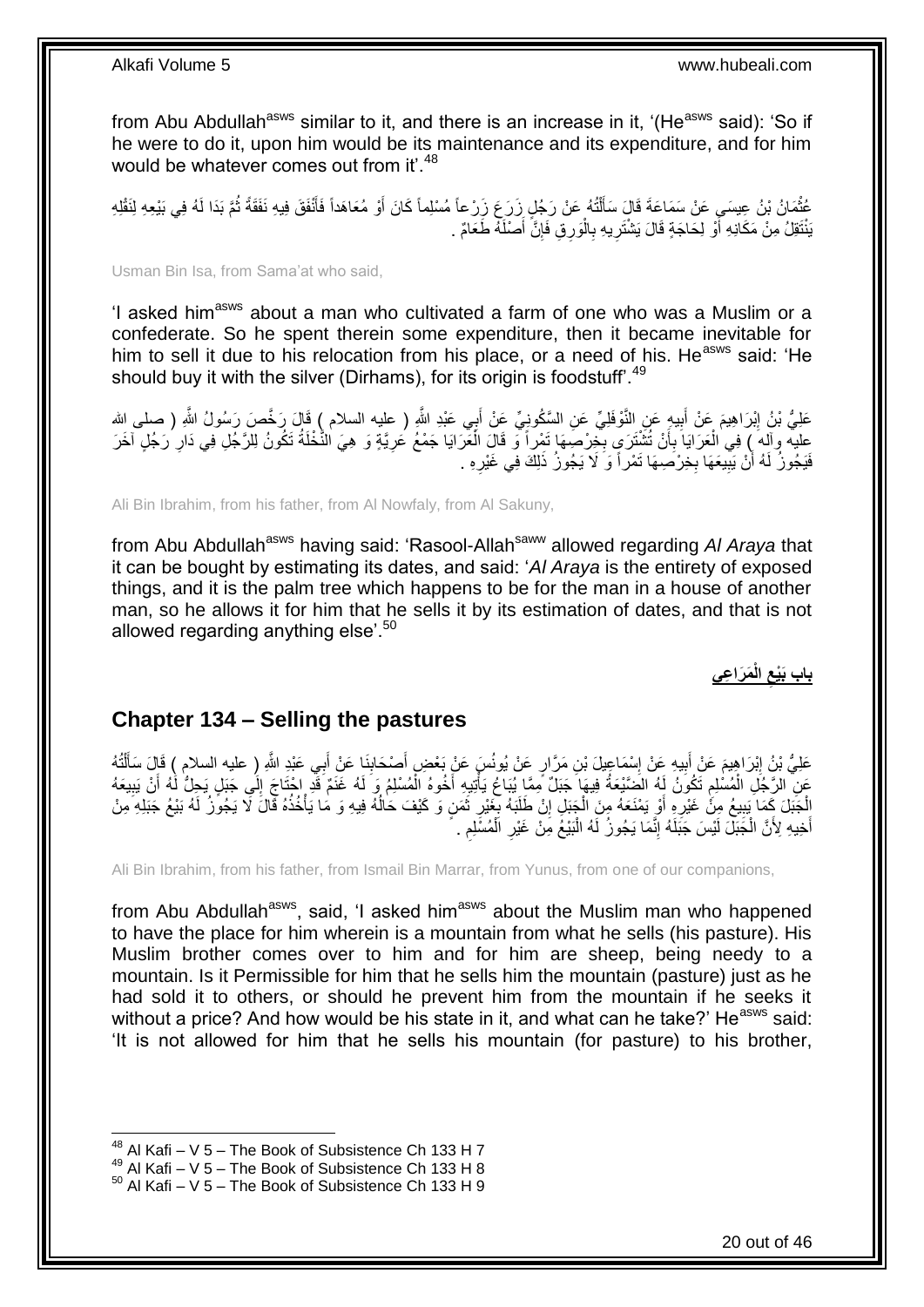because the mountain is not his mountain. But rather, it is allowed for him the selling to a non-Muslim'.<sup>51</sup>

عِدَّةٌ مِنْ أَصْحَابِنَا عَنْ أَجْمَدَ بْنِ مُحَمَّدٍ وَ سَهْلِ بْنُ زِيَادٍ عَنْ أَجْمَدَ بْنِ مُحَمَّدٍ بْنِ أَبِي نَصْرٍ عَنْ إِدْرِيسَ بْنِ زَيْدٍ عَنْ أَبِي الْحَسَنِ **∣** َ ْ َ ِ ∣∣<br>∶ٌ َ َ ِ ( عليه السلام ) قَالَ سَأَلْتُهُ وَ قُلْتُ جُعِلْتُ فِدَاكَ إِنَّ لَٰنَا ضِيَاعاً وَ لَمَا حُدُودٌ وَ فِيهَا مَرَاغِي وَ لَإِنَّ جُلِ مِنَّا غَذَمٌ وَ إِلِنٌ وَ يَحْتَاجُ ِ ْ ْ ֺ֦֦֦֦֧֦֧֦֦֧֦֧֦֧֦֧֦֧֦֧֦֧֦֧֦֧֦֧֝֟֟֓֕֓֕֓֕֓֕֓֓֡֓֓֡֟֓֡֟֓֡֟֓֡֟֓֡֟֓֡֟֩֓֓֞֓֞֓֞֓֞֟֓֡֟֩֓֓֟֓֡֟֩֓֟֓֟֩֓<br>֧ׅ֧֧֪ׅ֧֖֧֦֧֦֧֜֘֩֞֟֘֩֞֩֞ ِ إِلَى تِلْكَ الْمَرَاعِي لِإِبِلِهِ وَ غَنَمِهِ أَ يَحِلُّ لَهُ أَنْ يَخْمِيَ الْمَرَاعِيَ لِحَاجَتِهِ إِلَيْهَا فَقَالَ إِذَا كَانَتْ الْأَرْضُ أَرْضَهُ فَلَهُ أَنْ يَحْمِيَ وَ لَ ∣∣<br>∶ ْ َ َ ِ ْ ْ ِ َ اً يُّصَيِّرَ ذَٰلِكَ إِلَى مَا يَخَّتَاجُ إِلَيْهِ لَ  $\frac{1}{2}$ ِ

A number of our companions, from Ahmad Bin Muhammad, and Sahl Bin Ziyad, from Ahmad Bin Muhammad Bin Abu Nasr, from Idrees Bin Zayd,

from Abu Al Hassan<sup>asws</sup>, said, 'I asked him<sup>asws</sup>, 'May I be sacrificed for you<sup>asws</sup>! There is a place for us and for it are boundaries, and therein is a pasture field, and for the man from us there as sheep, and camels, and he is needy to that pasture for his camels and his sheep. Is it Permissible for him that he reserves the pasture for his needs to it?' So he<sup>asw's</sup> said: 'If the land was his land, so it would be for him to reserve and that would come to be for what he needs it for'.

> قَالَ وَ قُلْتُ لَهُ الرَّجُلُ يَبِيعُ الْمَرَاعِيَ فَقَالَ إِذَا كَانَتِ الْأَرْضُ أَرْضَهُ فَلَا بَأْسَ . َ ْ ِ ْ

He (the narrator) said, 'And I said to him<sup>asws</sup>, 'The man sells the pasture?' So he<sup>asws</sup> said: 'If the land was his land, so there is no problem'.<sup>52</sup>

أَحْمُدُ بْنُ مُحَمَّدِ بْنِ أَبِي نَصْرٍ عَنْ مُحَمَّدٍ بْنِ عَبْدٍ اللَّهِ قَإِلَ سَأَلْتُ الرِّحْلِ السلام ) عَنِ الرَّجُلِ تَكُونُ لَهُ الضَّيْعَةُ وَ تَكُونُ<br>أَحْمَدُ بَنُّ مُحَمَّدٍ بَنِّ أَبِي نَصْرٍ عَنْ مُحَمَّدٍ ْ َ َ لَهَا حُذُودٌ تَبْلُغُ حُذُودُهَا عِشْرِينَ مِيلًا وَ أَقَلَّ وَ أَكْثَرَ يَأْتِيهِ الرَّجُلُ فَيَقُولُ لَهُ أَعْطِنِي مِنْ مَرَاعِي ضَيْعَتِكَ وَ أُعْطِيَكَ كَذَا وَ كَذَا َ ْ َ َ ِ ا<br>ا ُ دِرْ هَماً فَقَالَ إِذَا كَانَتِ الضَّيْعَةُ لَهُ فَلَا بَأْسَ . **ٔ** لَ

Ahmad Bin Muhammad Bin Abu Nasr, from Muhammad Bin Abdullah who said,

'I asked AI Reza<sup>asws</sup> about the man who happened to have the place for him, and it happened to have some boundaries for it of twenty miles, and less and more. The man comes to him, so he is saying to him, 'Give me from the pasture of your place, and I shall give you such and such amount of Dirhams'. So he<sup>asws</sup> said: 'If it was that the place was his, so there is no problem'. $53$ 

جُمَيْدُ بْنُ زِيَادٍ عَنِ الْحَسَنِ بْنِ مُحَمَّدِ بْنِ سَمَاعَةَ عَنْ جَعْفَرٍ بْنِ سَمَاعَةَ عَنْ أَبَانٍ عَنْ إِسْمَاعِلَ بْنِ الْفَضْلِ قَالَ سَأَلْتُ أَبَا عَبْدِ ِ َ ¦ ْ **∶** َ ْ َ ْ لَّهِ ( عليهَ السلامَ ) عَنْ بَيْعَ الْكَلَإِ إِذَا كَانَ سَيْحاً فَيَعْمِدُ الرَّجُلُ إِلَى مَائِهِ فَيَسُوقُهُ إِلَى الْأَرْضِ فَيَسْقِيهِ الْحَشِيشَ وَ هُوَ الَّذِي<br>وَيَسَمَّدُ الْفَسْلامُ ) عَنْ بَيْعَ الْكَلَإِ إِذَا ْ  $\zeta$ َّ ْ ∣∣<br>∶ ∣ا<br>∶ حَفَرَ النَّهَرَ وَ لَهُ الْمَاءُ يَزْرَ عُ ۖبِهِ مَا َشَاءَ فَقَالَ إِذَا كَانَ الْمَاءُ لَهُ فَلْيَزْرَعْ بِهِ مَا شَاءَ وَ يَبِيعُهُ بِمَا أَحَبَّ ِ :<br>ا ْ **∶** :<br>ا َ ِ ِ

Humeyd Bin Ziyad, from Al Hassan Bin Muhammad Bin Sama'at, from Ja'far Bin Sama'at, from Aban, from Ismail Bin Al Fazl who said,

'I asked Abu Abdullah<sup>asws</sup> about selling the pasture when it was dry. So the man endeavoured to water it, so he irrigated the land, and irrigated the grass, and he is the who dug out the river, and for him is the water to pasture with whatever he so desires to. So he<sup>asws</sup> said: 'When the water was for him, so let him pasture with it whatever he so desires to, and sell it for whatever he so desires to'.

 $51$  Al Kafi – V 5 – The Book of Subsistence Ch 134 H 1

 $52$  Al Kafi – V 5 – The Book of Subsistence Ch 134 H 2

 $53$  Al Kafi – V 5 – The Book of Subsistence Ch 134 H 3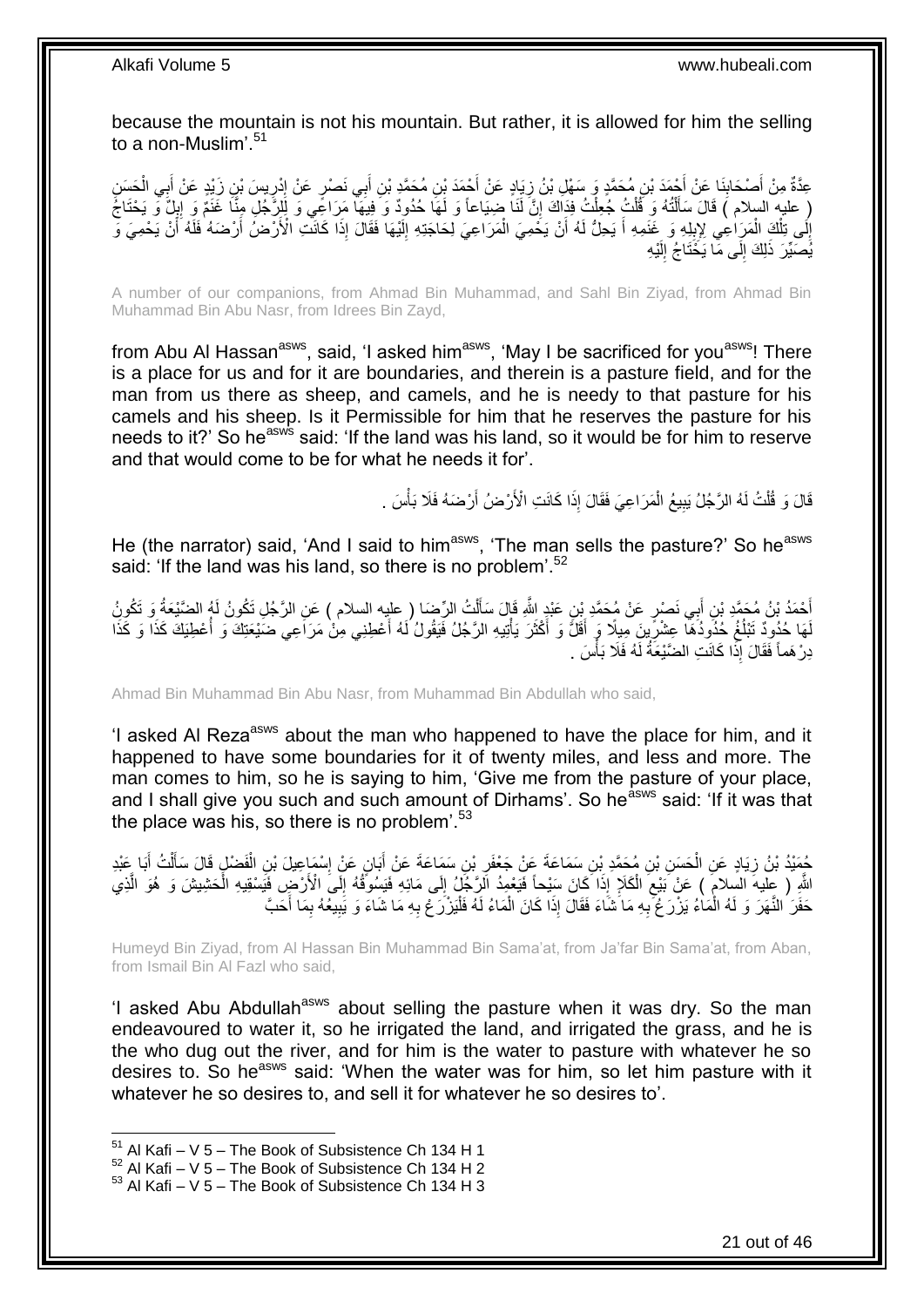قَالَ وَ سَأَلْتُهُ عَنْ بَيْعٍ حَصَائِدِ الْحِنْطَةِ وَ الشَّعِيرِ وَ سَائِرِ الْحَصَائِدِ فَقَالَ حَلَالٌ فَلْيَبِعْهُ إِنْ شَاءَ . ِ ِ ،<br>ا ْ **ٍ ∶** ْ  $\zeta$ ֺ֦֦֪֦֧֦֦֖֦֦֪֦֧֦֪֦֧֦֪֪֦֧֦֪֦֪֪֦֧֦֪֦֧֦֧֦֪֦֧֦֧֦֪֪֦֧֪֦֧֪֦֧֦֧֦֧֝֟֟֟֟֟֟֟֟֟֟֟֟֟֟֟֟֟֟֟֟֟֟֓֕֬֟֓֡֟֓֟֓֞֟֟֓֞֟֟֟֟֟֟֟֩֓֞֟֟֟֟֟֟ َ

He (the narrator) said, 'And I asked him<sup>asws</sup> about selling the wheat and the barley, and the rest of the harvest. So he<sup>asws</sup> said: 'Permissible, so let him sell it if he so desires to'.<sup>54</sup>

ِ عِدَّةٌ مِنْ أَصِنْحَابِذَا عَنْ سَهْلِ بْنِ زِيَادٍ عَنْ عُبَيْدِ اللَّهِ الدَّهْقَانِ عَبْنْ مُوسَى بْنِ إِبْرَاهِيمَ عَنْ أَبِي الْحَسَنِ ( عليه السلام ) قَالَ سَأَلْتُهُ َ ِ ِ **∣** ْ َ ْ عَنْ بَيْعِ الْكَلَإِ وَ الْمَرَاعِي فَقَالَ َلَا بَأْسَ بِهِ قَدْ حَمَى رَسُولُ اللَّهِ ( صلى الله َعليه وأله ) النَّقِيعَ لِخَيْلِ الْمُسْلِمِينَ . ْ  $\zeta$ ْ ِ ا<br>ا ْ

A number of our companions, from Sahl Bin Ziyad, from Ubeydullah Al Dahqan, from Musa Bin Ibrahim,

from Abu Al Hassan<sup>asws</sup>, said, 'I asked him<sup>asws</sup> about selling the pasture, and the meadow, so he<sup>asws</sup> said: 'There is no problem with it. Rasool-Allah<sup>saww</sup> had reserved Al Naqie (name of a place) for the Muslim cavalry horses'.<sup>55</sup>

> باب بَيْع الْمَاعِ وَ مَنْعٍ فُضُولِ الْمَاعِ مِنَ الْأَوْدِيَةِ وَ السُّيُولِ **ِ ِ**

### <span id="page-21-0"></span>**Chapter 135 – Selling the water and prevention of wasting the water from the valleys and the streams**

أَبُو عَلِيٍّ الْأَشْعَرِيُّ عَنْ مُحَمَّدِ بْنِ عَبْدِ الْجَيَّارِ عَنْ صَفْوَانَ عَنْ سَعِيدٍ الْأَعْرَجِ عَنْ أَبِي عَبْدِ اللَّهِ ( عليه السلام ) قَالَ سَأَلْتُهُ َ ِ ِ ْ ِ َ ْ َ ِ عَنِ الرَّجُلِ يَكُونُ لَهُ الشَّرْبُ مَعَ قَوْمٍ فِي قَنَاةٍ فِيهَا شُرَكَاءُ فَيَسْتَغْنِي بَعْضُهُمْ كَّنْ شِرْبِهِ أَ يَبِيعُ شِرْبَهُ قَالَ نَعَمْ إِنْ شَاءَ بَاعَهُ َ ِ م ِ بِوَرِقٍ وَ إِنْ شَاءَ بَاعَهُ بِكَيْلِ حِنْطَّةٍ <sub>.</sub> ِ **׀ ِ** 

Abu Ali Al Ashary, from Muhammad Bin Abdul Jabbar, from Safwan, from Saeed Al A'araj,

from Abu Abdullah<sup>asws</sup>, said, 'I asked him<sup>asws</sup> about the man who happened to have the water for him with a group of people in a waterway wherein were partners. So some of them became self-sufficient from drinking it, can he sell his (share of the) water?' He<sup>asws</sup> said: 'Yes, if he so desires to, he can sell it with silver (Dirhams), and if he so desires to he can sell it with a measurement of wheat'.<sup>56</sup>

مُحَمَّدُ بْنُ يَجْيَى عَنْ عَبْدِ اللَّهِ بْنِ مُحَمَّدٍ عَنْ عَلِيِّ بْنِ الْحَكَمِ وَ حُمَيْدٍۢ بْنُ زِيَادٍ عَنِ الْحَسَنِ بْنِ سَمَاعَةَ عَنْ جَعْفَرٍ بْنِ سَمَاعَةَ ْ **ٍ** ِ ْ ِ جَمِيعاً عَنْ أَبَانٍ عَنْ أَبِي عَبْدِ اللَّهِ ( عليه السِّلام ) قَالَ نَهَى رَسُولُ اللَّهِ ( َصَلّٰىَ اللهُ عليه وأَله ) عَنِ النِّطَافِ وَ الْأَرْبِعَاءِ قَالَ وَ َ َ ِ الْإِزْبِعَاءُ أَنْ يُسَّنًى مُسَنَّأَةٌ فَيُحْمَلَ الْمَاءَ فَيُسْتَقَىٰ بِهِ الْأِزْضَ ثُمَّ يُسْتَغْنَى عَنْهُ فَقَالَ لَا تَبِعْهُ وَ لَكِنْ أَعِرْهُ جَارَكَ وَ النِّطَافُ أَنْ ان<br>المقام العالمية ¦ ْ َ ِ َ َ ِ يَكُونَ لَهُ الشِّرْبُ فَيَسْتَغْنِيَ عَنْهُ فَيَقُولُ لَا تَبِعْهُ وَ لَكِنْ أَعِرْهُ أَخَاكَ أَوْ جَارَكَ . َ َ َ **∶** 

Muhammad Bin Yahya, from Abdullah Bin Muhammad, from Ali Bin Al Hakam, and Humeyd Bin Ziyad, from Al Hassan Bin Sama'at, from Ja'far Bin Sama'at, altogether, from Aban,

from Abu Abdullah<sup>asws</sup> having said: 'Rasool-Allah<sup>saww</sup> forbade from *AI Nat'aaf* and *AI* Arba'a'. He<sup>asws</sup> said: '*Al Arba*'a is that one builds a dam, so he holds the water and irrigates the land with it, then becomes needless from it. So he<sup>saww</sup> said: 'Do not pursue it, but irrigate your neighbour (adjacent land)'. And *Al Nat'aaf* is that there

 $54$  Al Kafi – V 5 – The Book of Subsistence Ch 134 H 4

 $55$  Al Kafi – V 5 – The Book of Subsistence Ch 134 H 5

<sup>56</sup> Al Kafi – V 5 – The Book of Subsistence Ch 135 H 1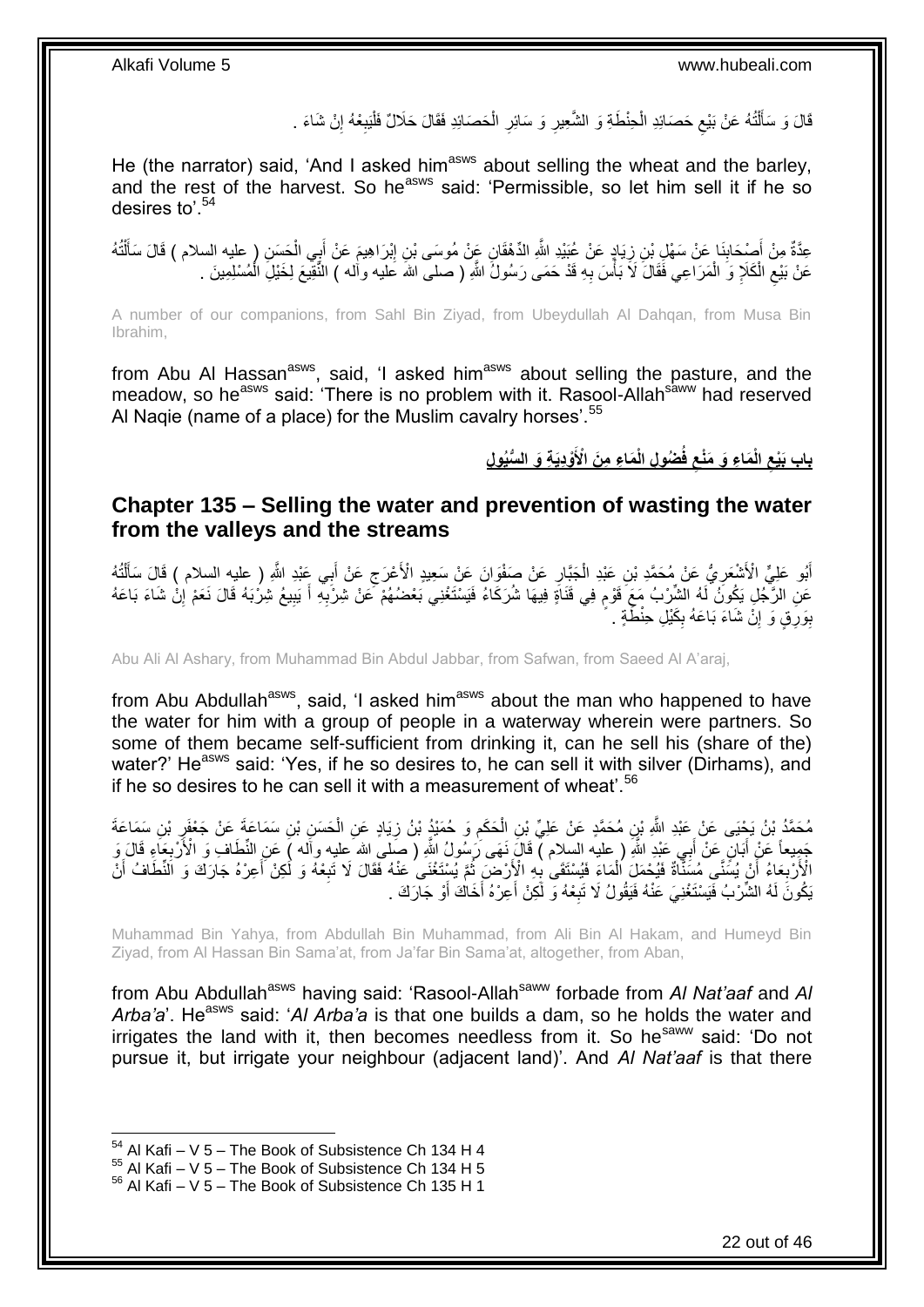happens to be the water for him, so he is needless from it, so he<sup>saww</sup> was saying: 'Do not puruse it, but irrigate your brother or your neighbour'.<sup>57</sup>

مُحَمَّدُ بْنُ يَحْيَى عَنْ أُحْمَدَ بْنِ مُحَمَّدٍ وَ عَلِيُّ بْنُ إِبْرَاهِيمَ عَنْ أَبِيهِ جَمِيعاً عَنِ إبْنِ أَبِي عُمَيْرٍ عَنِ الْحَكَمِ بْنِ أَيْمَنَ عَنْ غِيَاثٍ بْنِ َ ِ َ ِ َ َ ِ ْ إِبْرَاهِيمَ عَنْ أُبِيِّ عَبْدِ اللَّهِ ( عَليه السلام ) قَالَ سَمِعْتُهُ يَقُولُ قَضَبَى رَسُولُ اللَّهِ ( صَلَّى الله عليه وآله ) فِي سَيْلِ وَادِي مَهْزُورِ َ ِ اْنَ يُحْبَسَ الْأَعْلَى عَلَى الْأَسْفَلِ لِلتَّخْلِ إِلَٰى الْكَعْبَيْنِ وَ لِلزَّرْعِ إِلَى الشَّرَاكَيْنِ ثُمَّ يُرْسَلَ الْمَاءُ إِلَى أَسْفَلَ مِنْ ذَٰلِكَ لِلزَّرْعِ إِلَىً ُ ∣∣<br>∶ ِ ْ ∣∣<br>∶ لَ ِ ِ َ ِ ْ الشَّرَاكِ وَ لِلنَّخْلِ إِلَى الْكَعْبِ ثُمَّ يُرْسَلَ الْمَاءُ إِلَى أَسْفَلَ مِنْ ذَلِكَ َ اً ِ ْ ُ ْ  $\frac{1}{2}$ 

Muhammad Bin Yahya, from Ahmad Bin Muhammad, and Ali Bin Ibrahim, from his father altogether, from Ibn Abu Umeyr, from Al Hakam Bin Ayman, from Giyas Bin Ibrahim,

from Abu Abdullah<sup>asws</sup>, said, 'I heard him<sup>asws</sup> saying: 'Rasool-Allah<sup>saww</sup> judged regarding the flow of the water of the valley of Mahzour that the upper part can only withhold upon the lower part for the palm trees up to the two ankles, and for the cultivation up to the two shoe straps. Then he should send the water to the lower parts from that for the cultivation to the shoe-straps, and for the palm trees up to the two ankles. Then the water should be sent to the lower parts from that'.

> قَالَ ابْنُ أَبِي عُمَيْرٍ وَ مَهْزُورٌ مَوْضِعُ وَادٍ . َ

Ibn Abu Umeyr (the narrator) said, 'And Mahzour is a place of the valley'.<sup>58</sup>

مُحَمَّدُ بْنُ يَحْيَى عَنْ أَحْمَدَ بْنِ مُحَمَّدٍ عَنْ مُحَمَّدِ بْنِ يَحْيَى عَنْ غِيَاثِ بْنِ إِبْرَاهِيمَ عَنْ أَبِي عَبْدِ اللَّهِ ( عليه السلام ) قَالَ قَضَى<br>. َ ِ لَ ِ رَسُولُ اللَّهِ ( صلى الله عليه وآله ) فِي سَيْلِ وَادِي مَهْزُورٍ أَنْ يُحْبَسَ الْأَعْلَى عَلَى الْأَسْفَلِ لِلنَّخْلِ إِلَى الْكَعْبَيْنِ وَ لِلزَّرْعِ إِلَى َ لَ ِ ِ ْ الشَّرَ اكَيْنِ .

Muhammad Bin Yahya, from Ahmad Bin Muhammad, from Muhammad Bin Yahya, from Giyas Bin Ibrahim,

from Abu Abdullah<sup>asws</sup> having said: 'Rasool-Allah<sup>saww</sup> judged regarding a waterflow of the valley of Mahzour that the upper part should withhold upon the lower part, for the palm tree up to the (level of) the two ankles, and for the cultivation up to the two shoe-straps'.<sup>59</sup>

عِدَّةٌ مِنْ أَصِحْابِنَا عَنْ سَهْلٍ بْنٍ زِيَادٍ عَنْ عَلِيِّ بْنِ أَسْيَاطٍ عَنْ عَلِيٍّ بْنِ شَجَرَةَ عَنْ حَفْصٍ بْنٍ غِيَاثٍ عَنْ أَبِي عَبْدِ اللَّهِ ( عليه َ ِ **∣** َ َ السلامِ ۖ) قَالَ قَضَى رَسُولُ اللَّهِ ( صلى الله عليه وآله ) فِي سَيْلِ وَادِي مَهْزُورٍ لِلنَّخْلِ إِلَى الْكَعُبَيْنِ وَ َلِّأَهْلِ الزَّرْعِ إِلَى لَ ِ ِ ْ ِ الشَّرَ اكَيْنِ .

A number of our companions, from Sahl Bin Ziyad, from Ali Bin Asbaat, from Ali Bin Shajara, from Hafs Bin Giyas,

from Abu Abdullah<sup>asws</sup> having said: 'Rasool-Allah<sup>saww</sup> judged regarding a waterway of the valley of Mahzour, for the palm trees it can be up to the two ankles, and for the farmers up to the two shoe-straps'. $60$ 

 $57$  Al Kafi – V 5 – The Book of Subsistence Ch 135 H 2

 $58$  Al Kafi – V 5 – The Book of Subsistence Ch 135 H 3

 $^{59}$  Al Kafi – V 5 – The Book of Subsistence Ch 135 H 4

 $60$  Al Kafi – V 5 – The Book of Subsistence Ch 135 H 5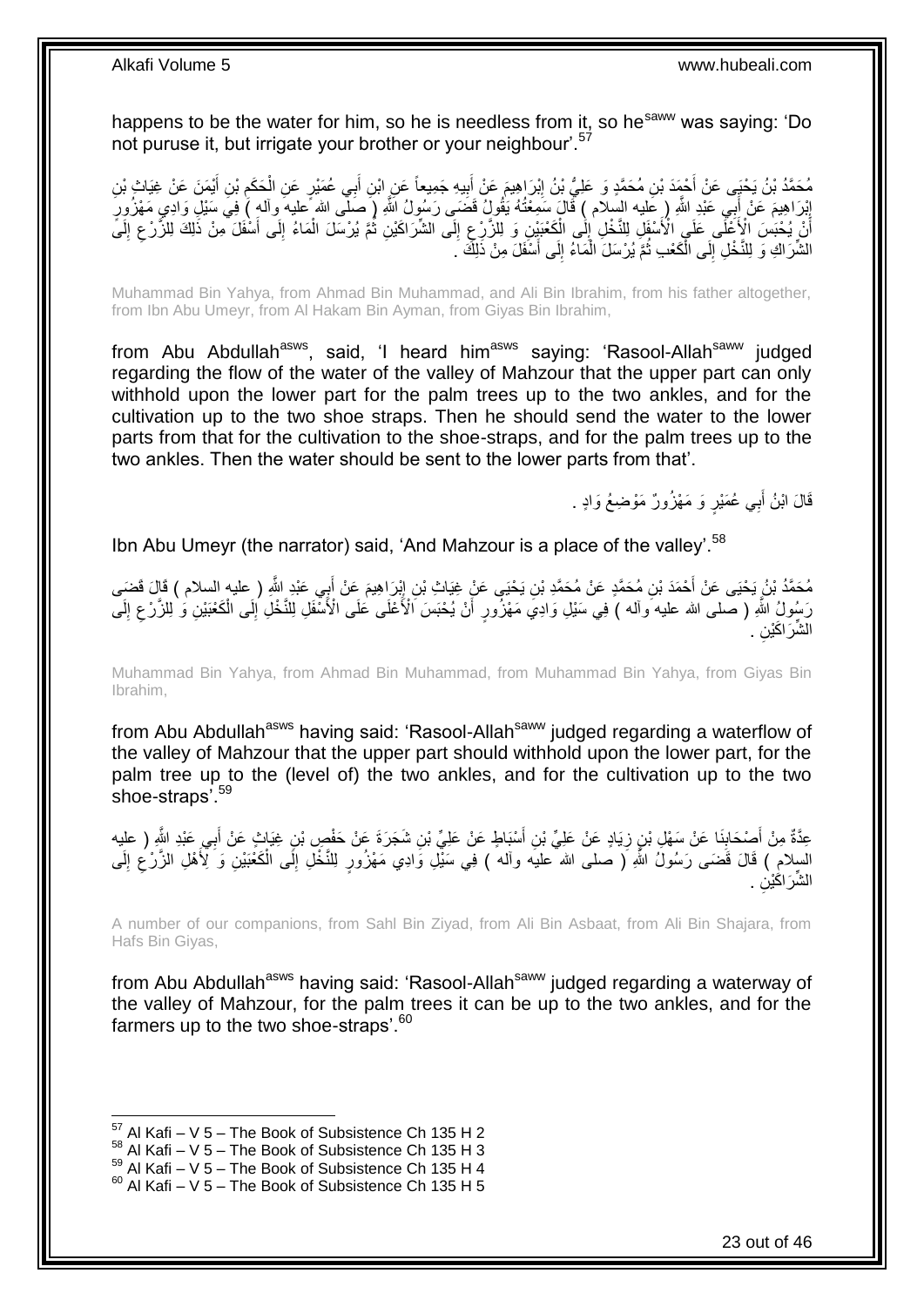مُحَمَّدُ بْنُ يَحْيَى عَنْ مُحَمَّدِ بْنِ الْحُسَيْنِ عَنْ مُحَمَّدِ بْنِ عَبْدِ اللَّهِ بْنِ هِلَالٍ عَنْ عُقْبَةَ بْنِ خَالِدٍ عَنْ أَبِي عَبْدِ اللَّهِ ( عليه السلام ) ْ َ قَالَ قَضَـهِ رَسُولُ اللَّهِ ( صِلمَ اللهِ عليه وآله ) فِي شُرْبِ النَّخْلِ بِالسَّيْلِ أَنَّ الْأَعْلَى بَشْرَبُ قَبْلَ الْأَسْفَلِ وَ يُتْرَكُ مِنَ الْمَاءِ إِلَٰى اُ ِ ِ ْ لَ ∣∣<br>∶ الْكَعْبَيْنِ ثُمَّ يُسَرَّحُ الْمَاءُ إِلَى الْأَسْفَلِ الَّذِي يَلِيهِ كَذَلِكَ حَتَّى تَنْقَضِيَ الْحَوَائِطُ وَ يَفْنَى الْمَاءُ . ْ ُ ْ ْ ْ َّ

Muhammad Bin Yahya, from Muhammad Bin Al Husayn, from Muhammad Bin Abdullah Bin Hilal, from Uqba Bin Khalid,

from Abu Abdullah<sup>asws</sup> having said: 'Rasool-Allah<sup>saww</sup> judged regarding a waterway for the palm trees with the flow that the upper parts are irrigated before the lower. and the water is left up to the two ankles. Then the water is to be channelled to the lower parts which follow it. It should be like that until the gardens are irrigated and the water is depleted'.<sup>61</sup>

> **َمَوا ِت ْر ِض الْ ْحَيا ِء أ باب فِي إ َ ِ**

# <span id="page-23-0"></span>**Chapter 136 – Reviving the dead lands**

عَلِيُّ بْنُ إِبْرَاهِيمَ عَنْ أَبِيهِ عَنِ ابْنِ إِبِي عُمَيْرٍ عَنْ مُحَمَّدِ بْنِ حُمْرَانَ عَنْ مُحَمَّدِ بْنِ مُسْلِمٍ قَالَ سَمِعْتُ أَبَا جَعْفَرٍ ( عليه السلام م َ **!** َ ِ َ ) يَقُولُ أَيُّمَا ۖ قَوْمٍ أَحْيَوْا شَيْئاً مِنَ الْأَرْضَٰ وَ عََّمَرُوهَا فَهُمْ أَحَقُّ بِهَا وَ هِيَ لَهُمْ . َ َ َ ֧֧֧֧֧֧֧֧֧֓֝֓֝֓֝֓֝֬֟֓֓֝֓֓֝֬֓֝֓<del>֛</del>

Ali Bin Ibrahim, from his father, from Ibn Abu Umeyr, from Muhammad Bin Humran, from Muhammad Bin Muslim who said,

'I heard Abu Ja'far<sup>asws</sup> saying: 'Whichever people revive something from the land, and work upon it, so they are more rightful with it, and it is for them'.<sup>6</sup>

عِدَّةٌ مِنْ أَصْحَابِنَا عَنْ سَهْلِ بْنِ زِيَبِادٍ وَ أَحْمَدَ بْنِ مُحَمَّدٍ جَمِيعاً عَنِ ابْنِ مَحْبُوبِ عَنْ مُعَاوِيَةَ بْنِ وَهْبِ قَالَ سَمِعْتُ أَبَا عَبْدِ اللَّهِ ِ َ ِ ِ َ َ إِ عليه السلام ِ) يَقُولُ أَيُّمَا رَجُلٍ أَتَنِي خَرِيَةً بَائِرَةً فَاسْتُخْرَجَهَا وَ كَرَيَ أَنْهَارَهَا وَ عَمَرَهَا فَإِنَّ عَلَيْهِ فِيهَا الصَّدَقَةَ وَ إِنْ كَانَتْ ِ َ ِ َ َ أَرْضٌ لِرَجُلٍ قُبْلُهُ فَغَابَ عَنْهَا وَ تَرَكَهَا فَأَخْرَبَهَا ثُمَّ جَاءَ بَعْدُ يَطْلُبُهَا فَإِنَّ الْأَرْضَ شِّهِ وَ لِمَنْ عَمَرَهَا لَـ اُ ∣ٍ إ ا ُ َ

A number of our companions, from Sahl Bin Ziyad and Ahmad Bin Muhammad altogether, from Ibn Mahboub, from Muawiya Bin Wahab who said,

'I heard Abu Abdullah<sup>asws</sup> saying: 'Whichever man goes to a ruined well so he extracts it and digs out its rivers and develops it, so there would be charity (to give) upon him with regards to it, and if it was a land of a man before him who was absent from it, and neglected it, so he had ruined it, then he comes afterwards, so the earth is Allah<sup>ajwj</sup>'s and for the one who develops it'.<sup>63</sup>

عَلِيُّ بْنُ إِبْرَاهِيمَ عَنْ أَبِيهِ عَنْ جَمَّادٍ عَنْ حَرِيزٍ عَنْ زُرَارَةَ عَنْ أَبِي جَعْفَرٍ ( عليه السلام ) قَالَ قَالَ رَسُولُ اللَّهِ ( صلى الله َ **∶ !** َ ِ عليه وألهُ ) مَنْ أَحْيَا مَوَاتاً فَهُوَ لَهُ . َ

Ali Bin Ibrahim, from his father, from Hammad, from Hareyz, from Zurara,

from Abu Ja'far<sup>asws</sup> having said: 'Rasool-Allah<sup>saww</sup> said: 'The one who revives a dead (land), so it is for him'.  $64$ 

 $61$  Al Kafi – V 5 – The Book of Subsistence Ch 135 H 6

 $62$  Al Kafi – V 5 – The Book of Subsistence Ch 136 H 1

 $^{63}$  Al Kafi – V 5 – The Book of Subsistence Ch 136 H 2

 $64$  Al Kafi – V 5 – The Book of Subsistence Ch 136 H 3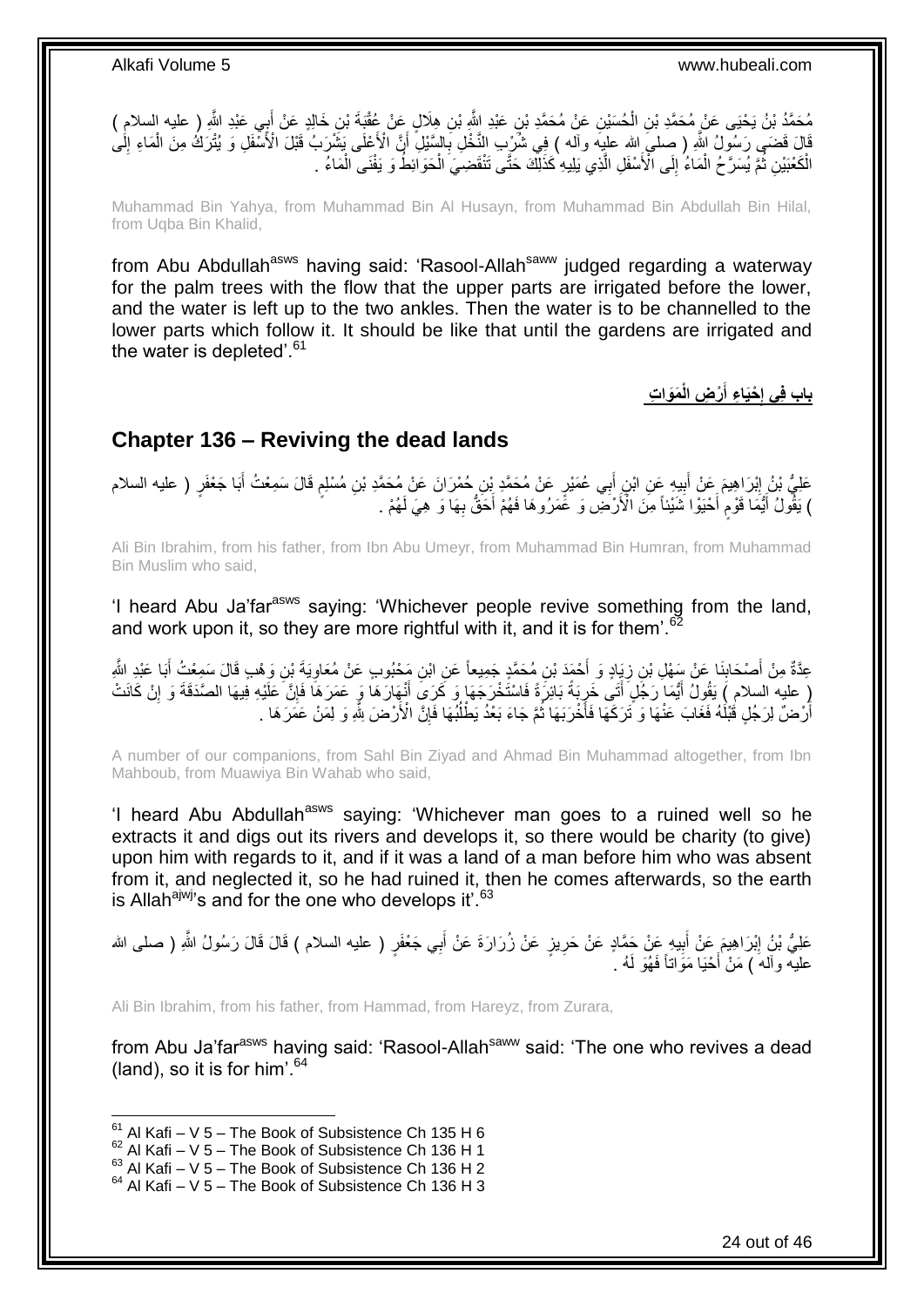ِجَمَّادٌ عَنْ حَرِيزٍ عَنْ زُرٍَارَةَ وَ مُحَمَّدِ بْنِ مُسْلِمٍ وَ أَبِي بَصِيرٍ وَ فُضَيْلٍ وَ بُكَيْرٍ وَ حُمْرَانَ وَ عَبْدِ الرَّحْمَنِ بْنِ أَبِي عَبْدِ الثَّهِ عَنْ َ ֧׆֧<br>ֺ֧֠ ِ َ أَبِي جَعْفَرٍ وَ أَبِيَ عَبْدِ اللَّهِ ( عليه السلام َ) قَالَأَ قَالَ رَسُولُ اللَّهِ ( صلى الله عليه وأله ) مَنْ أَحْيَا مَوَاتًا فَهُوَ لَمُهُ ـ َ َ َ

Hammad, from Hareyz, from Zurara and Muhammad Bin Muslim, and Abu Baseer and Fuzayl, and Bukeyr, and Humran, and Abdul Rahman Bin Abu Abdullah,

from Abu Ja'far<sup>asws</sup> and Abu Abdullah<sup>asws</sup> both having said: 'Rasool-Allah<sup>saww</sup> said: 'The one who revives a dead (land), so it is for him'.<sup>65</sup>

مُحَمَّدُ بْنُ يَحْيَى عَنْ أَحْمَدَ بْنِ مُحَمَّدٍ عَنِ ابْنِ مَحْيُوبٍ عَنْ هِشَامٍ بْنِ سَالِمٍ عَنْ أَبِي خَالِدٍ الْكَابُلِيِّ عَنْ أَبِي جَعْفَرٍ ( عليه السلام َ ْ َ ֧֧֖֧֖֧֖֧֧֧֧֧֧֧֧֧֧֧֧֚֚֚֓֝֝֝֝֝֟֓֝֓֬֝֓֝֬֟֓֟֓֝֬֟֓֟֓֝֬֝֬֝֓֟֓֝֬֜֝֬֝֓֝֬֝֓ **ื้** ﴾ قَالَ وَجَدْنَا فِي كِتَابِ عَلِيٍّ ( عِليه السَلامِ ) إِنَّ إِلْأَرْضَ شَّهِ يُورِثُها مَنْ يَشاءُ مِّنْ عِبادِهِ وَ ٱلْعاقِبَةُ لِلْمُنْتَقِينَ أَنَا وَ أَهْلُ بَيْتِيَ ْ ُ ِ ِ َ َ ْ الَّذِينَِ أَوْرَثَنَا الْأَرْضَ وَ نَحْنٌ الْمُتَّقُونَ وَ الْأَرْضُ كُلُّهَا لَنَا فَمَنْ أَخَيَّا أَرْضاً مِنَ الْمُسْلِمِينَ فَلْيَعْمُرْهَا وَ لْيُوَدِّ خَرَاجَهَا إِلَى الْإِمَامِ ْ اُ َ ُّ ْ **ٔ** َّ ِ ِ ْ ْ مِنْ أَهْلِ بَيْتِي وَ لَهُ مَا أَكَلَ مِنْهَا َ

Muhammad Bin Yahya, from Ahmad Bin Muhammad, from Ibn Mahboub, from Hisham Bin Salim, from Abu Khalid Al Kabuly,

from Abu Ja'far<sup>asws</sup> having said: 'We<sup>asws</sup> found in the Book of Ali<sup>asws</sup> that **[7:128]** *surely the earth is Allah's; He Causes such of His servants to inherit it as He*  so Desires, and the end is for those who are pious. I<sup>asws</sup> and the people<sup>asws</sup> of  $mv<sup>asws</sup>$  Household are those who inherited the earth, and we<sup>asws</sup> are the pious, and the earth, all of it, is for us<sup>asws</sup>. So the one from the Muslims who revives a land, so let him develop it, and let him pay its taxes to the Imam<sup>asws</sup> from  $mv<sup>asws</sup>$  Household. and for him is whatever he consumes from it.

فَإِنْ تَرَكَهَا أَوْ أَخْرَبَهَا فَأَخَذَهَا ِرَجُلٌ مِنَ الْمُسْلِمِينَ مِنْ بَعْدِهِ فَعَمَرَهَا وَ أَحْيَاهَا فَهُوَ أَحَقُّ بِهَا مِنَ الَّذِي تَرَكَهَا فَلْيُؤَدِّ خَرَاجَهَا إِلَى َ ْ َ َ ِ ِ ْ َّ **∶** الْإِمَامِ مِنْ أَهْلِ بَيْتِي وَ لَهُ مَا أَكَلَ حَتَّى يَظْهَرَ الْقَائِمُ ( عليه السلام ) مِنْ أَهْلِ بَيْتِي بِالسِّيْفَ فَيَحْوِيَهَا وَ يَمْنَعَهَا وَ يُخْرِجَهُمْ مِنْهَا ْ َ ِ ِ ِ ِ َ كَمَا خَوَاهَا رَسُولُ ٱللَّهِ ( صلى الله عليه وآله ) وَ مَنَعَهَا إِلَّا مَا كَانَ فِي أَيْدِيَ شِيعَتِنَا فَإِنَّهُ يُقَاطِعُهُمْ عَلَى مَا فِي أَيْدِيهِمْ وَ يَتْرُكُ ∣اٍ َ ِ َ ِ الْأَرْضَ فِي أَيْدِيْهِمْ . ِ َ

So if he was to neglect it or ruin it, and (another) man from the Muslims takes it from after him, so he develops it and revives it, so he would be more rightful with it than the one who neglected it. So let him pay its taxes to the Imam<sup>asws</sup> from  $mv^{assws}$ Household, and for him would be whatever he consumes until the appearance of Al Qaim<sup>asws</sup> from my<sup>asws</sup> family withthe sword. So he<sup>asws</sup> would allow it and prevent it, and he<sup>asws</sup> would be throwing them out from it just as Rasool-Allah<sup>saww</sup> has allowed it and prevented it, except whatever was in the hands of our<sup>asws</sup> Shiah, for he<sup>asws</sup> would cut if out for them upon what is in their hands and he<sup>asws</sup> would leave the land in their hands'.<sup>66</sup>

عَلِيُّ بْنُ إِبْرَاهِيمَ عَنِْ أَبِيهٍ عَنِ النَّوْفَلِيِّ عَنِ السَّكُونِيِّ عَنْ أَبِي عَبْدٍ النَّهِ ( عليه السلام ) قَالَ قَالَ رَسُولٍ ُ النَّهِ ( صلى الله عليه َ !!<br>∶ ِ وآله ۖ ) مَنْ غَرَسَٰ شَجَراً أَوْ حَفَرَ وَادِيآً بَدْءاً لَمْ يَسْبِقْهُۚ إِلَيْهِ أَحَدٌّ وَ أَحْيَا أَرْضناً مَيْتَةً فَهِيَٰ لَٰهُ قَضَاءً مِنَ اللَّهِ وَ رَسُولِهِ ( صلى الله َ لَ ∣∣<br>ِ **∣** لَ َ ِ اً عليه وأله ) .

Ali Bin Ibrahim, from his father, from Al Nowfaly, from Al Sakuny,

 $65$  Al Kafi – V 5 – The Book of Subsistence Ch 136 H 4  $66$  Al Kafi – V 5 – The Book of Subsistence Ch 136 H 5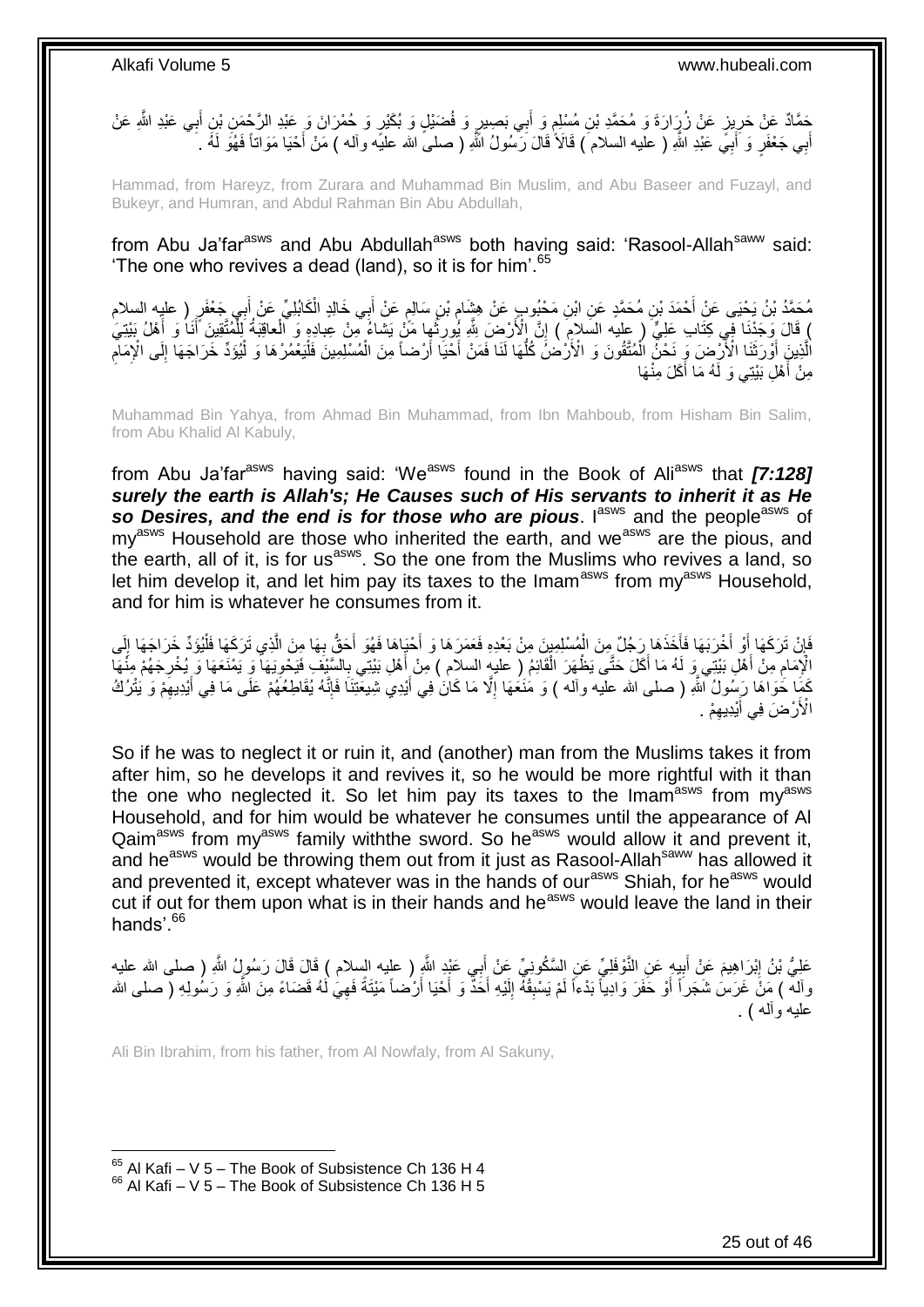from Abu Abdullah<sup>asws</sup> having said: 'Rasool-Allah<sup>saww</sup> said: 'The one who plants a tree, or digs out a valley beginning, no one else having preceded him, and revives a dead land, so it is for him, being a judgement from Allah<sup>ajwj</sup> and His<sup>ajwj</sup> Rasool<sup>saww, 67</sup>

## **َع ِة باب ال ُّشفْ**

## <span id="page-25-0"></span>**Chapter 137 – The Pre-emption**

مُحَمَّدُ بْنُ يَحْيَى عَنْ أَجْمَدَ بْنِ مُحَمَّدِ بْنِ عِيسَى عَنْ عَلِيٍّ بْنِ حَدِيدٍ عَنْ جَمِيلِ بْنِ دَرَّاجٍ عَنْ بَعْضِ أَصْحَابِنَا عَنْ أَحَدِهِمَا ( َ َ ِ َ ٍ عليهما السلام ) قَالَ الشُّفْعَةُ لِكُلِّ شَرِيكٍ لَمْ يُقَاسِمْ . ِ

Muhammad Bin Yahya, from Ahmad Bin Muhammad Bin Isa, from Ali Bin hadeed, from Jameel Bin Darraj, from one of our companions,

from one of the two  $(5<sup>th</sup>$  or  $6<sup>th</sup>$  Imam<sup>asws</sup> having said: 'The pre-emption is for every partner who has not shared'.<sup>68</sup>

ٍ عَلِيُّ بْنُ إِبْرَاهِيمَ عَنْ أَبِيهِ عَنِ ابْنِ أَبِي عُمَيْرٍ عَنْ جَمِيلٍ بْنِ دَرَّاجٍ عَنْ مَنْصُورِ بْنِ حَازِمٍ قَالَ سَأَلْتُ أَبَا عَبْدِ اللَّهِ ( عليه السلام َ **!** ِ َ ْ ĺ م<br>م ِ **ٍ** ) عَنْ ذَارِ فِيهَا ٰدُوِرٌ وَ طَرِيفَهُمْ وَاحَدٌّ فِي عُرْصَةِ الذَّارِ فَبَاعَ بَعْضُهُمْ مَنْزِلَهُ مِنْ رَجُلٍّ هَلْ لِشُرَكَائِهِ فِي الطَّرِيقِ أَنْ يَأْخُذُوا لَ ِ **∶** ِ ْ َ ِ بِالشُّفْعَةِ فَقَالَ إِنْ كَانَ بَاعَ الَّذَارَ وَ حَوَّلَ بَابَهَا إِلَى طَرِيقٍ غَيْرِ ذَلِكَ فَلَا شُفْعَةَ لَهُمْ وَ إِنْ بَاعَ الطَّرِيقَ مَعَ الْذَارِ فَلَهُمُ الشُّفْعَةُ . **∶** ِ ِ ِ ِ ِ ֧<u>׀</u> ِ

Ali Bin Ibrahim, from his father, from Ibn Abu Umeyr, from Jameel Bin Darraj, from Mansour Bin Hazim who said,

'I asked Abu Abdullah<sup>asws</sup> about a house wherein were other houses and their pathway access was one in a courtyard. So one of them sold his house to a man. Is it for his associates in the pathway that they can take to the pre-emption?' So he<sup>asws</sup> said: 'If he had sold the house and changed its gateway to a road other than that, so there is no pre-emption for them, and if he sold the road along with the house, so for them would be (the right of) pre-emption'.<sup>69</sup>

عَلِيُّ بْنُ مُحَمَّدٍ عَنْ إِبْرَاهِيمَ بْنِ إِسْحَاقَ عَنْ عَبْدِ اللَّهِ بْنِ حَمَّادٍ عَنْ جَمِيلِ بْنِ دَرَّاجٍ عَنْ مُحَمَّدِ بْنِ مُسْلِمٍ عَنْ أَبِي جَعْفَرٍ ( عليه ٍ ِ ِ َ م<br>وا السلّام ) قَالَ إِذَا وَقَعَتِ السِّهَامُ ارْتَفَعَتِ الشُّفْعَةُ .

Ali Bin Muhammad, from Ibrahim Bin Is'haq, from Abdullah Bin Hammad, from Jameel Bin Darraj, from Muhammad Bin Muslim,

from Abu Ja'far<sup>asws</sup> having said: 'When the shares are drawn (lots), the (right of) preemption is lifted'.<sup>70</sup>

مُحَمَّدُ بْنُ يَحْيَى عَنْ مُحَمَّدِ بْنِ الْحُسَيْنِ عَنْ مُحَمَّدٍ بْنِ عَبْدِ اللَّهِ بْنِ هِلَالٍ عَنْ عُقْبَةَ بْنِ خَالِدٍ عَنْ أَبِي عَبْدِ اللَّهِ ( عليه السلام ) َ ْ قَالَ قَضَـمِ رَسُولُ اللَّهِ ( صلى الله عليهِ وآله ) بِالشُّفْعَةِ بَيْنَ الشُّرَكَّاءِ فِي الْأَرَضِينَ وَ الْمَسَلَكِنِ وَ قَالَ لَا ضَرَرَ ُ وَ لَا ضِرَارَ وَ ْ ِ قَالَ إِذَا رُفَّتِ الْأُرَفُ وَ حُدَّتِ الْحُدُودُ فَلَا شُفْعَةَ ۚ. ْ

Muhammad Bin Yahya, from Muhammad Bin Al Husayn, from Muhamma Bin Abdullah Bin Hilal, from Uqba Bin Khalid,

1  $67$  Al Kafi – V 5 – The Book of Subsistence Ch 136 H 6

- $68$  Al Kafi V 5 The Book of Subsistence Ch 137 H 1
- $^{69}$  Al Kafi V 5 The Book of Subsistence Ch 137 H 2

 $70$  Al Kafi – V 5 – The Book of Subsistence Ch 137 H 3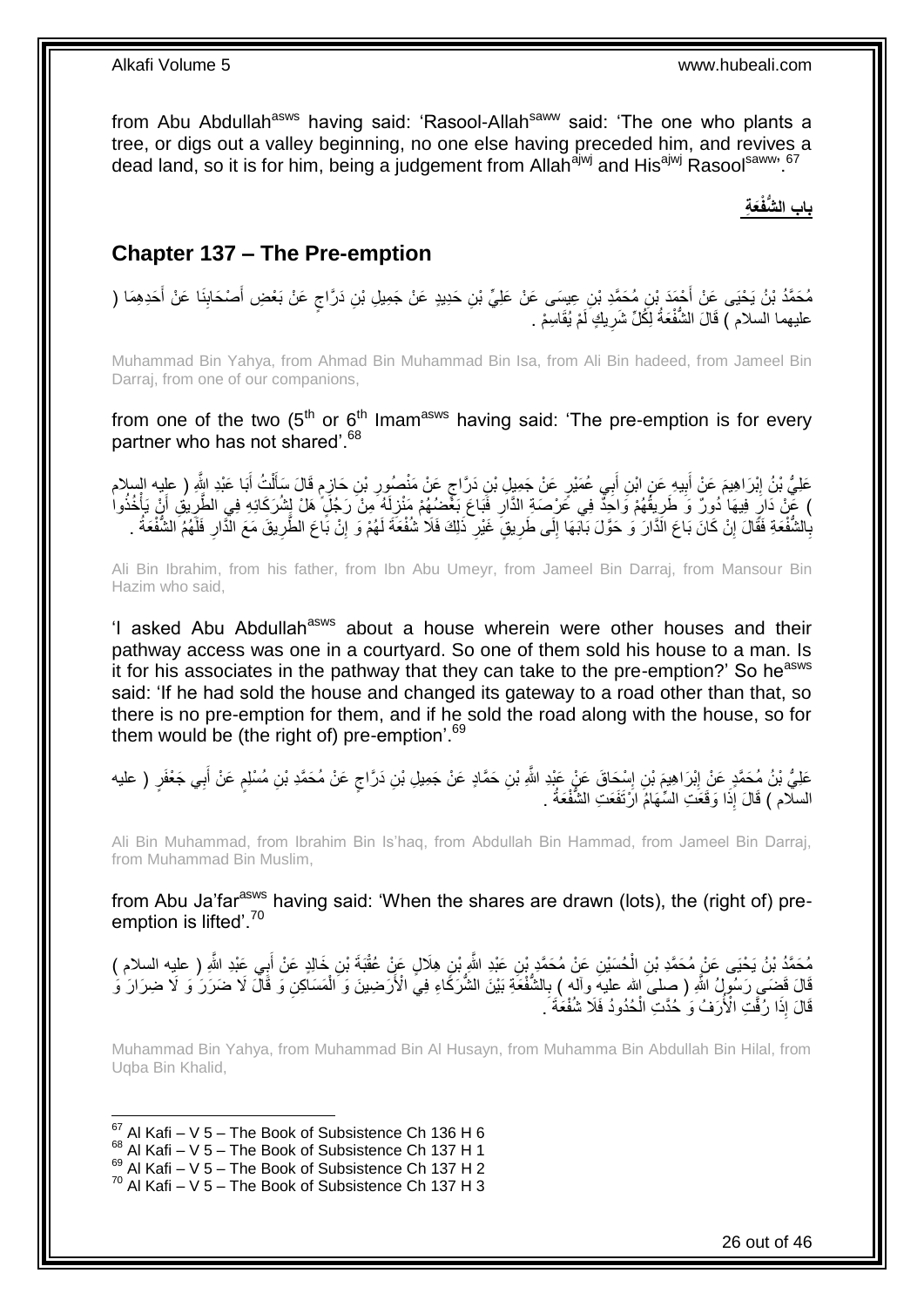from Abu Abdullah<sup>asws</sup> having said: 'Rasool-Allah<sup>saww</sup> judged with the pre-emption between the partners regarding the lands and the dwellings, and said: 'Neither harm nor suffer harm'. And he<sup>saww</sup> said: 'When the markings are marked and the boundaries are defined, so there is no pre-emption<sup>'.71</sup>

مُحَمَّدُ بْنُ يَحْيَى عَنْ مُحَمَّدٍ بْنِ الْحُسَيْنِ عَنٍْ يَزِيدَ بْنِ إِسْحَاقَ شَعِرٍ عَنْ هَارُونَ بْنِ حَمْزَةَ الْغَنَوِيِّ عَنْ أَبِي عَبْدِ اللَّهِ ( عليه<br>مُحَمَّدُ بْنُ يَحْيَى عَبْدِ اللَّهِ ( عليه ِ َ **∶** ْ ∣l<br>∶  $\ddot{\cdot}$ ْ السلامِ ) قَالَ سَأَلْتُهُ عَنِ الشُّفْعَةِ فِي الدُّوَرِ إِنَّ شَيْءٌ وَاجَبٌ لِلشَّرِيكِ وَّ يُعْرَضُ عَلَى الْجَارِ فَهُوَ أَحَقٌّ بِهَا مِنْ غَيْرِهِ فَقَالَ الشُّفْعَةُ َ **∶** ْ ِ ِ **∶** َ ِ ْ فِي الْبُيُوعِ إِذَا كَانَ شَرِيَكاً فَهُوَ أَحَقٌّ بِهَا بِالثَّمَنِ. ۖ َّ **∶ ∶** َ ِ ِ ֖֦֧֦֦֧֦֦֖֦֧֦֖֦֧֦֦֧֦֪֦֧֦֪֦֧֦֧֦֡֟֟֟֟֟֟֟֟֟֟֟֟֟֟֟֟֟֟֟֟֟֟֟֟֟֟֟֓֕֬֟֓֕֟֟֓֕֓֞֟֟֓֞֟֟֓֞֟֟֓֞֟֟֟

Muhammad Bin Yahya, from Muhammad Bin Al Husayn, from Yazeed Bin Is'haq Shaeer, from Haroun Bin Hamza Al Ghanawy,

from Abu Abdullah<sup>asws</sup>, said, 'I asked him<sup>asws</sup> about the pre-emption regarding the houses, is it an obligatory thing for the associates and he has to present it upon the neighbout, so he would be more rightful with it from others?' So he<sup>asws</sup> said: 'The preemption regarding the selling, when there was a partner, so he would be more rightful with it, with the price'. $^{72}$ 

عَلِيُّ بْنُ إِبْرَاهِيمَ عَنْ أَبِيهِ عَنِ النَّوْفَلِيِّ عَنِ السَّكُونِيِّ عَنْ أَبِي عَبْدِ اللَّهِ ( عليه السلام ) قَالَ لَيْسَ لِلْيَهُودِيِّ وَ النَّصْرَانِيِّ شُفُعَةٌ َ **!** َ ِ ْ لَ رَ قَالَ لَا تَشْفُعَةَ إِلَّا لِشَرِيكٍ غَيْرِ مُقَاسِمٌ وَ قَالَ قَالَ أَمِيرُ الْمُؤْمِّنِينَ ( عليهُ السلام ) وَصِٰيُّ الْيَتِيم بِمَنْزِلَةِ أَبِيّهِ يَأْخُذُ لَهُ الشَّفْعَةَ إِنْ َ ٍ **∶** ¦ ِ ِ لَ ْ ِ َ لَ ِ ِ ِ ْ ْ كَانَ لَهُ رَغْبَةٌ فِيهِ وَ قَالَ لِلْغَائِبِ شُفْعَةٌ ۚ . ْ

Ali Bin Ibrahim, from his father, from Al nowfaly, from Al Sakuny,

from Abu Abdullah<sup>asws</sup> having said: 'Pre-emption is not for the Jews and the Christians'. And he<sup>asws</sup> said: 'There is no pre-emption except for a partner who has not been distributed (his share)'. And he<sup>asws</sup> said: 'Amir Al Momineen<sup>asws</sup> said: 'A trustee of the orphan is at the status of his father. He takes the pre-emption for him if it was an advantage for him in it'. And he<sup>asws</sup> said: 'For the absentee is preemption'.<sup>73</sup>

عَلِيُّ بْنُ إِبْرَاهِيمَ [عَنْ أَبِيهِ] عَنْ مُحَمَّدٍ بْنِ عِيسَى بْنِ عُبَيْدٍ عَنْ يُونُسَ بْنِ عَبْدِ الرَّحْمَنِ عَنْ عَبْدِ اللَّهِ بْنِ سِنَانٍ عَنْ أَبِي عَبْدِ اللَّهِ **∣** َ ِ َ ( عليه السلام ) قَالَ لَا تَكُونُ الشُّفْعَةُ إِلَّا لَشَرِيكَيْنِ مَا لَمْ يُقَاسِمَا فَإِذَا صَارُوا ثَلاَثَةً فَلَيْسَ لِوَاحِدٍ مِنْهُمْ شُفْعَةٌ . ِ ِ َ

Ali Bin Ibrahim, from his father, from Muhammad Bin Isa Bin Ubeyd, from Yunus Bin Abdul Rahman, from Abdullah Bin Sinan,

from Abu Abdullah<sup>asws</sup> having said : 'The pre-emption does not take place except for the two partners for as long as their share has not bee distributed. So when they become three, so there is no pre-emption for one of them'.<sup>74</sup>

يُونُسُ عَنْ بَعْضِ رِجَالِهِ عَنْ أَبِي عَبْدِ اللَّهِ ( عِليه السلام ) قَالَ سَأَلْتُهُ عَنِ الشُّفْعَةِ لِمَنْ هِيَ وَ فِي أَيِّ شِّيْءٍ هِيَ وَ لِمَنْ تَصِلْحُ ْ َ َ ِ َ ُ َوَ هَلْ يَكُونُ فِي الْحَيَوَانِ شُفْعَةٌ وَ كَيْفَ هِيَ فَقَالَ الشُّفْعَةُ جَائِزَةٌ فِي كُلِّ شَيْءٍ مِنْ جَيَوَانٍ أَوْ أَرْضٍ أَوْ مَتَاعٍ إِذَا كَانَ الشَّيْءُ ْ ٍ َ َ َ بَيْنَ شَرِيكَيْنِ لَا ۖ غَيْرِ هِمَا َفَبَاعَ أَحَدُّهُمَا نَصِيبَهُ فَشَرِيكُهُ أَحَقُّ بِهِ مِنْ غَيْرِهِ وَ إِنَّ زَادَ عَلَى الِّأَثْنَيْنِ فَلَا شُفْعَةَ لِأَحَدٍ مِنْهُمْ بِ ِ ْ ِ ِ ِ َ **∶** َ **∶** 

Yunus, from one of his men,

1

 $71$  Al Kafi – V 5 – The Book of Subsistence Ch 137 H 4

 $72$  Al Kafi – V 5 – The Book of Subsistence Ch 137 H 5

 $73$  Al Kafi – V 5 – The Book of Subsistence Ch 137 H 6

 $^{74}$  Al Kafi – V 5 – The Book of Subsistence Ch 137 H 7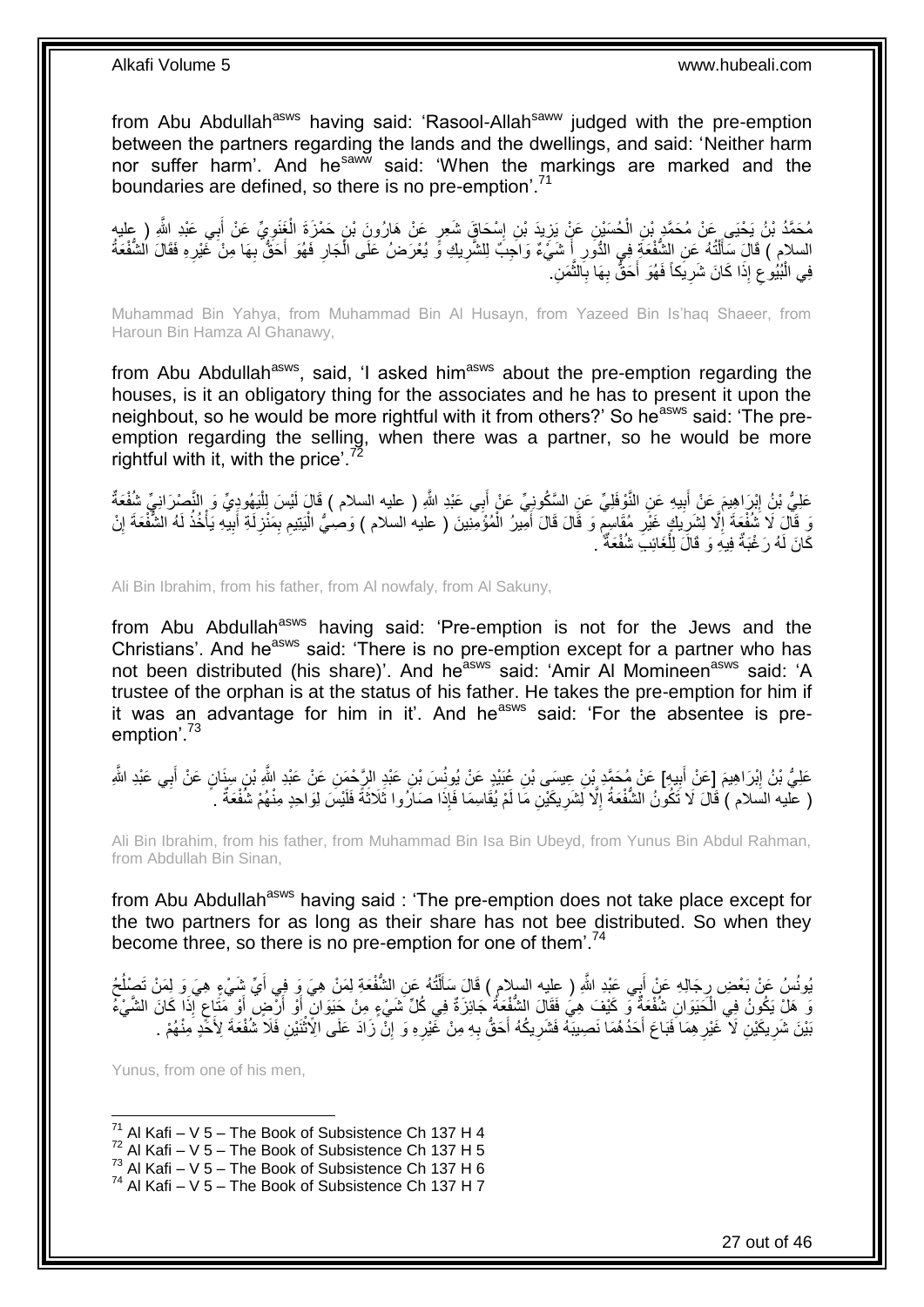from Abu Abdullah<sup>asws</sup>, said, 'I asked him<sup>asws</sup> about the pre-emption, for whom it is, and in which thing it is, and for whom is it correct, and is there any pre-emption regarding the animals, and how is it?' So he<sup>asws</sup> said: 'The pre-emption is allowed in every thing from animals, or land, or goods when the thing was between two partners, not other than the two of them. So one of the sells his share, and his partner would be more rightful with it from the others. So if there were more than the two, so there is no pre-emption for any of them'.

> نَّ رُوِيَ أَيْضاً أَنَّ الشُّفْعَةَ لَا تَكُونُ إِلَّا فِي الْأَرَضِينَ وَ الدُّورِ فَقَطْ . **∶** ِ َ َ ِ

And it is reported as well that the pre-emption does not happen except regarding the lands and the houses only'.<sup>75</sup>

مُحَمَّدُ بْنُ يَحْيَى عَنِْ أَحْمَدَ بْنِ مُحَمَّدٍ عَنْ عَلِيِّ بْنِ الْحَكَمِ عَنِ الْكَاهِلِيِّ عَنْ مَنْصُورِ بْنِ حَإِرِمِ قَالَ قُلْتُ لِأَبِي عَبْدِ اللَّهِ ( عليه ْ ֧֖֧֚֚֓֝֝֝ ِ ِ ْ ِ ْ السلام ) دَارٌ بَيْنَ قَوْمِ اقْتَسَمُوَهَا فَأَخَذَ كُلُّ وَاجِدٍ مِنْهُمْ قِطْعَةً وَ بَنَاهَا ۖ وَ تَرَكُوا بَيْنَهُمْ سَاحَةً فَيُهَا مَمَرُّهُمْ فَجَآءَ رَجُلٌ فَاشْتَرَى ا<br>است ٍ َضِيبِ بَعْضٍهِمْ أَ لَهُ ذُٰلِكَ قَالٍٓ نَعَمْ وَ لَكِنْ يَسُدُّ بَابَهُ وَ يَفْتَحُ بَاباً إِلَى الْطَّرِيقِ أَوْ يَنْزِلُ مِنْ فَوْقِ الْبَيْتِ وَ يَسُدُّ بَابَهُ فَإِنْ أَرَادَ ₹ َ ِ ِ لَ َ ِ َ ∣ļ ْ صَاحِبُ الطَّرِيَقِ بَيْعَهُ فَإِنَّهُمْ أَحَقُّ بِهِ وَ إِلَّا فَهُوَ طَرِيقُهُ يَجِيءُ حَتَّىَ يَجْلِسَ عَلَى ذَلِكَ الْبَابِ . ِ **∶ ∶** ِ **∶** َ ْ

Muhammad Bin Yahya, from Ahmad Bin Muhammad, from Ali Bin Al Hakam, from Al Kahily, from mansour Bin hazim who said,

'I said to Abu Abdullah<sup>asws</sup>, 'A house is between a group, so they divide it. So each one of them takes his piece and buids it and leaves a courtyard between them wherein is their passageway. So a man comes over and he buys a share of one of them, Is that for him (to do)?' He<sup>asws</sup> said; 'Yes, but he would have to close his door and open (another) door to the road, or descend from the top of the house and close his door. So if the owner of the pathway sells it, so they would be more rightful with it, or else so it would be his pathway coming until it sets upon that door'.<sup>76</sup>

حُمَّيْدُ بْنُ زِيَادٍ عَنِ الْحَسَنِ بْنِ مُجَمَّدِ بْنِ سَمَاعَةَ عَنْ أَحْمَدَ بْنِ الْحَسَنِ الْمِيثَمِيِّ عَنْ أَبَانٍ عَنْ أَبِي الْعَبَّاسِ وَ عَبْدِ الرَّحْمَنِ بْنِ َ َ ْ ْ َ ْ ِ ْ َ أَبِي عَبْدِ اللَّهِ قَالَا سَمِعْنَا أَبَاَ عَلَدِ اللَّهِ ( علَيه السلام ) يَقُولُ الشُّفْعَةُ لَا تَكُونُ إِلَّا لِّشَرِيكٍ لَمْ يُقَاسِمْ ـَ َ َ **∶** ِ

Humeyd Bin Ziyad, from Al Hassan Bin Muhammad Bin Sama'at, from Ahmad Bin Al Hassan Al Maysami, from Aban, from Abu Al Abbas, and Abdul Rahman Bin Abu Abdullah who both said,

'We both heard Abu Abdullah<sup>asws</sup> saying: 'The pre-emption does not happen except for a partner who has not been distributed (his share)'.<sup>7</sup>

عَلِيُّ بْنُِ إِبْرَاهِيمَ عَنْ أَبِيهِ عَنِ النَّوْفَلِيِّ عَنِ السَّكُونِيِّ عَنْ أَبِي عَبْدِ اللَّهِ ( عليه السلام ) قَالَ قَالَ رَسُولُ اللَّهِ ( صلى الله عليه َ ¦; ِ وآله ) لَا َشُفْعَةَ فِي سَفِينَةٍ وَ لَا فِي نَهَرٍ وَ لَا فِي طَرِّيقٍ . ِ

Ali Bin Ibrahim, from his father, from Al Nowfaly, from Al Sakuny,

from Abu Abdullah<sup>asws</sup> having said: 'Rasool-Allah<sup>saww</sup> said: 'There is no pre-emption regarding a ship, nor regarding a river, nor regarding a road'.<sup>78</sup>

<sup>1</sup>  $^{75}$  Al Kafi – V 5 – The Book of Subsistence Ch 137 H 8

 $^{76}$  Al Kafi – V 5 – The Book of Subsistence Ch 137 H 9

 $77$  Al Kafi – V 5 – The Book of Subsistence Ch 137 H 10

 $^{78}$  Al Kafi – V 5 – The Book of Subsistence Ch 137 H 11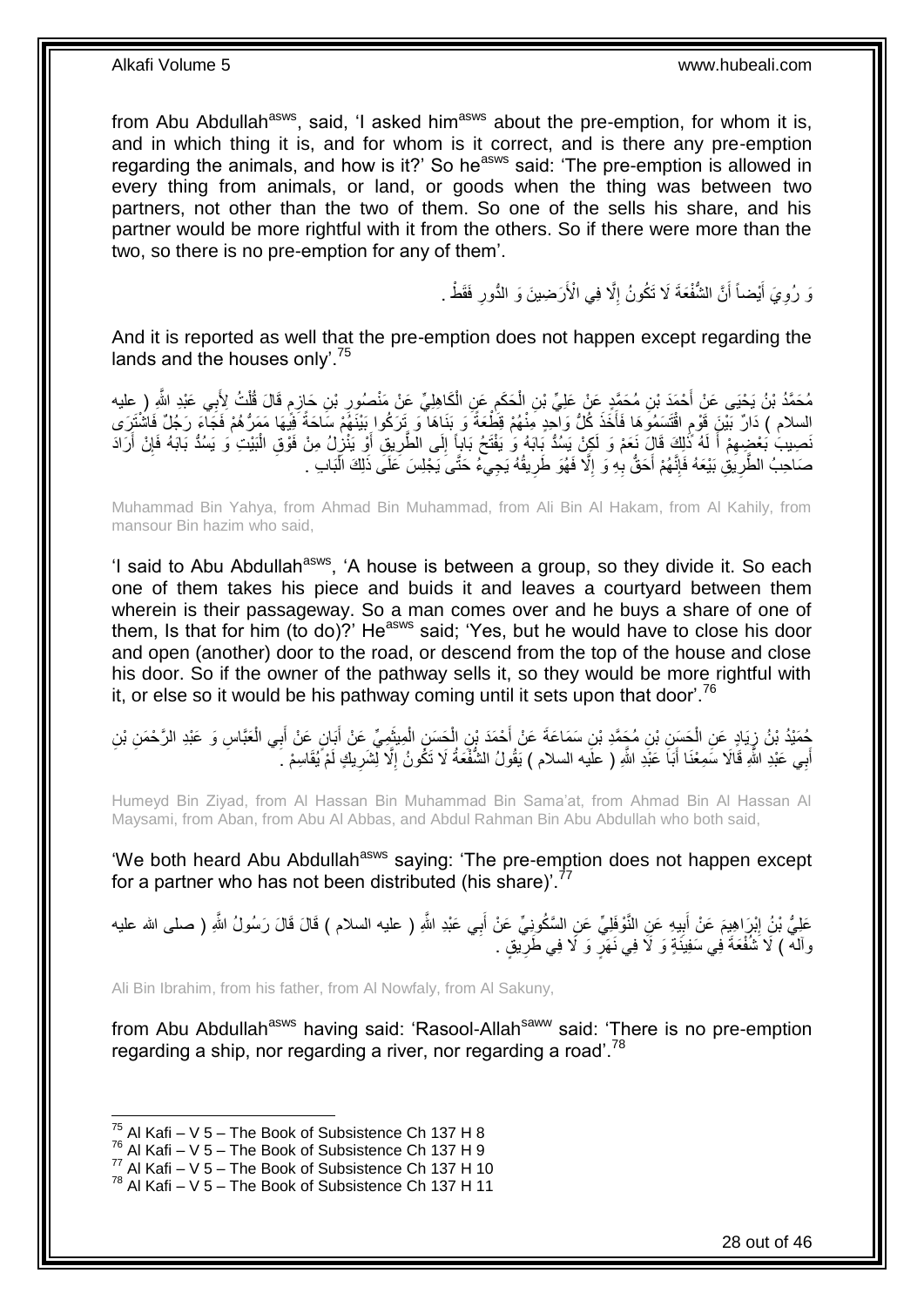باب شِرَاءِ أَرْضِ الْخَرَاجِ مِنَ السُّلْطَانِ وَ أَهْلُهَا كَارِهُونَ وَ مَنِ اشْتَرَاهَا مِنْ أَهْلِهَا **َ ِ َ ِ َ**

### <span id="page-28-0"></span>**Chapter 138 – Buying of the government land from the Sultan and its inhabitants are unwilling, and the one who buys it is from its inhabitants**

مُحَمَّدُ بْنُ يَحْيَى عَنْ عَبْدِ اللَّهِ بْنِ مُحَمَّدٍ عَنْ عَلِيٍّ بْنِ الْحَكَمِ وَ حُمَيْدُ بْنُ زِيَادٍ عَنِ الْحَسَنِ بْنِ مُحَمَّدٍ عَنْ غَيْرِ وَإِحدٍ عَنْ أَبَانٍ بْنِ ْ ِ ِ ْ َ ِ ِّ مُّثْمَانَ عَنْ إِسْمَاعِيلَ بْنِ الْفَضْلَ الْهَاشِمِيِّ قَالَ سَأَلْتُ أَبَا عَنْدِ اللَّهِ ( عَلَيْهِ السلَّام ) عَنْ رَجُلٍ اكْثَرَى أَرْضَاً مِنْ أَرْضِ أَهْلَ َ َ ْ َ ْ ْ ِ َ َ الْذَّمَّةِ مِنَ الْخَرَاجِ وَ أَهْلُهَا كَارِهُونَ وَ إِنَّمَا تَقَبَّلُهَا مِنَ السُّلْطَانِ لِعَجُّزٍ أَهْلِهَا عَنْهَا<br>الذِّمَّةِ مِنَ الْخَرَاجِ وَ أَهْلُهَا كَارِهُونَ وَ إِنَّمَا تَقَلِّيهَا مِنَ السُّلْطَانِ لِعَجُ َ ِ ِ ِ ا<br>ا َ ِ ْ ِّ َ **ٍ** َ فَلَكَ أَنْ تَأْخُذَهَا إِلَّا ۖ أَنْ يُضَارُّواً وَ إِنْ أَعْظَيْتَهُمْ شَيْئاً فَسَخَتْ أَنْفُسُ أَهْلِهَا لَكُمْ بِهَا فَخُذُوهَا ِ َ َ َ יֲ<br>י ۔<br>ا ِ ة<br>أ َ

Muhammad Bin yahya, from Abdullah Bin Muhammad, from Ali Bin Al hakam and Humeyd Bin Ziyad, from Al Hassan Bin Muhammad, from someone else, from Aban Bin Usman, from Ismail Bin Al Fazl Al Hashimy who said,

'I asked Abu Abdullah<sup>asws</sup> about a man who leases a land from the lands of the Zimmy, from the tax, and its inhabitants were unwilling, and rather they contracted it from the Sultan (ruling authority) due to the frustration (from paying) of its  $\mu$ inhabitants, or without frustration'. So he<sup>asws</sup> said: 'When its owners are frustrated from it, so it is for you if you were to take these, unless you would be harming them, and if you were to give them something, so the selves of its inhabitants are agreeable with it, so take it'.

قَالَ وَ سَأَلْتُهُ عَنْ رَجُلٍ اشْتَرَىِ مِنْهُمْ أَرْضِأَ مِنْ أَرَاضِي الْخَرَاجِ فَبَنَى فِيهَا أَوْ لَمْ يَيْنِ غَيْرَ أَنَّ أُنَاساً مِنْ أَهْلِ الذِّمَّةِ نَزَلُوهَا أَ لَهُ<br>. َ َ ِ ْ َ اُ ֺ֧֦֦֧֦֦֖֦֦֦֖֦֧֦֪֦֧֦֪֪֦֧֦֪֦֪֦֪֦֧֦֪֦֧֦֪֦֧֦֧֦֪֪֦֧֦֪֪֦֧֦֧֦֧֪֝֟֟֟֟֟֟֟֟֟֟֟֟֟֟֟֟֟֟֟֟֟֬֟֟֓֟֟֟֓֞֟֟֟֓֞֟֟֟֟֩֓֞֟֟֓֞֟֟֟֟֟֟֟֟֝ َ َ ُ أَنْ يَأْخُذَ مِنْهُمْ أُجُورَ الْمُبُوتِ إِذَا أَدَّوْا جِزْيَةَ رُءُوسِهِمْ قَالَ يُشَارِطُهُمْ فَمَا أَخَذَ بَعْدَ الشَّزَطِ فَهُوَ حَلَالٌ . ِ َ ْ ا<br>ا ا<br>ا اً َ ِ

He (the narrator) said: 'And I asked him<sup>asws</sup> about a man who buys from them a land from the lands of the taxation, so he builds there, or does not build, apart that people from the zimmy lodge therein. Is it for him that he takes rent of the houses from them when they pay their personal taxes?' He<sup>asws</sup> said: 'He should stipulate to them. So wheatever he takes after the stipulation, so it is Permissible'.<sup>79</sup>

أَجْسَنْنُ بْنُ مُحَمَّدٍ عَنٍّ مُعَلَّى بْنِ مُحَمَّدٍ عَنِ الْحَسَنِ بْنِ عَلِيٍّ عَنْ أَبَانٍ عَنْ زُرَارَةَ قَالَ قَالَ لَا بَأْسَ بِأَنْ يَشْتَرِيَ أَرْضَ أَهْلِ ْ َ َ ِ أ ِ ْ َ ْ الذِّمَّةِ إِذَا عَمَرُوهَا وَ أَحْيَوْهَا فَهِيَ لَهُمْ ـُ ِ َ

Al Husayn Bin Muhammad, from Moalla Bin Muhammad, from Al Hassan Bin Ali, from Aban, from Zurara who said,

'He<sup>asws</sup> said: 'There is no problem with them buying a land of the Zimmy when they develop it and revive it, so it is for them<sup>'.80</sup>

عَلِيُّ بْنُ إِبْرَاهِيمَ عَنْ أُبِيهِ عَنٍْ حَمَّادِ بْنِ عِيسَى عَنْ حَرِيزٍ عَنْ مُحَمَّدِ بْنِ مُسْلِمٍ عَنْ أَبِي جَعْفَرٍ ( عليه السلام ) وَ عَنِ **∶** ِ َ ِ َ أ الِسَّآباطِيِّ وَ عَنْ زُرَارَةَ عَنْ أَبِي عَيْدِ اللَّهِ ( عليه السلام ) أَنَّهُمْ سَأَلُوهُمَا عَنْ شِرَاءِ أَرْضِ الْذَهَاقِيَنِ مِنْ أَرْضِ الْجِزْيَةِ فَقَالَ َ َ َ َ ْ َ إِنَّهُ إِذَا كَانَ ذَلِكَ انْتُزِ عَتْ مِنْكَ أَوْ تُؤَدِّيَ عَنْهَا مَا عَلَيْهَا مِنَ الْخَرَاجِ ِ ِ ْ َ ِ

Ali Bin Ibrahim, from his father, from Hammad Bin Isa, from Hareyz, from Muhammad Bin Muslim,

 $^{79}$  Al Kafi – V 5 – The Book of Subsistence Ch 138 H 1 <sup>80</sup> Al Kafi – V 5 – The Book of Subsistence Ch 138 H 2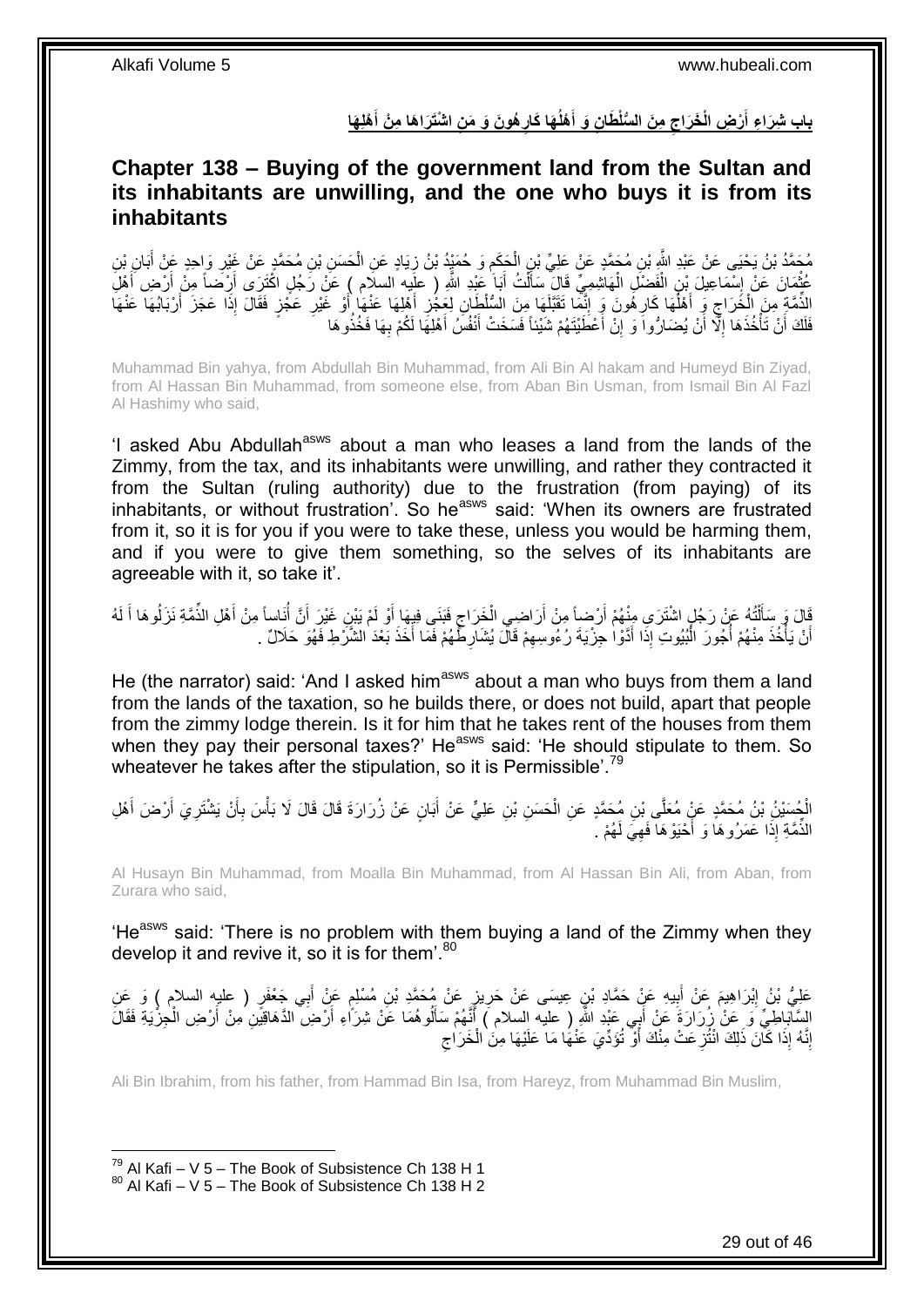from Abu Ja'far<sup>asws</sup>, and from Sabaty, and from Zurara, from Abu Abdullah<sup>asws</sup>, and they asked both of them<sup>asws</sup> about buying a land of the farmers from taxation lands. So he<sup>asws</sup> said: 'If it was that (rising of Al Qaim<sup>asws</sup>), it would be snatched away from you, or you would have to pay from it whatever from the taxes are upon it'.

> قَالَ عَمَّارٌ ثُمَّ أَقْبَلَ عَلَيَّ فَقَالَ اشْتَرِ هَا فَإِنَّ لَكَ مِنَ الْحَقِّ مَا هُوَ أَكْثَرُ مِنْ ذَلِكَ . ة<br>أ َ ْ ِ ِ َ .<br>• • • •

Ammar said, 'Then he<sup>asws</sup> faced me, so he<sup>asws</sup> said ;'Buy it, the right for you is what is more than that'.<sup>81</sup>

ِ عِدَّةٌ مِنْ أَصْحَابِذَا عَنْ سَهْلِ بْنِ زِيَادٍ وَ أَحْمَدَ بْنِ مُحَمَّدٍ عَنِ ابْنِ مَحْبُوبٍ عَنِ الْعَلاءِ عَنْ مُحَمَّدٍ بْنِ مُسْلِمٍ عَنْ أَبِي جَعْفَرٍ (<br>- يَمَدُّدُ مِنْ أَحْمِلُ مَنْ الْمَجْمَعِينَ مَعَلَّمَة **∣** َ َ ֧֖֧֖֖֖֖֖֧֖֖֧֧֧֧ׅ֧֧֧֧֧֧֧֧֧֧֧֧֚֚֚֚֚֚֚֚֝֝֟֓֝֓֝֓֝֬֟֓֟֓֝֬֝֬֝֓֝֬֜֓֝֬֜֓֝֬֝֓֝֬֝֓֝֬֝֬֓֝֬֝֬֝ ْ َ لَ ِ عليه السلام ) قَالَ سَأَلْتُهُ عَنْ شِرَاءِ أَرْضِ الذِّمَّةِ فَقَالَ لَا بَأْسَ بِهَا فَتَكُونُ إِذَا كَانَ ذَلِكَ بِمَنْزِلَتِهِمْ تُؤَدِّي عَنْهَا كَمَا يُؤَدُّونَ ِ ِ اُ ֺ֧֦֦֧֦֦֖֦֦֦֖֦֧֦֪֦֧֦֪֪֦֧֦֪֦֪֦֪֦֧֦֪֦֧֦֪֦֧֦֧֦֪֪֦֧֦֪֪֦֧֦֧֦֧֪֝֟֟֟֟֟֟֟֟֟֟֟֟֟֟֟֟֟֟֟֟֟֬֟֟֓֟֟֟֓֞֟֟֟֓֞֟֟֟֟֩֓֞֟֟֓֞֟֟֟֟֟֟֟֟֝

A number of our companions, from Sahl Bin Ziyad, and Ahmad Bin Muhammad, from Ibn Mahboub, from Al A'ala, from Muhammad Bin Muslim,

from Abu Ja'far<sup>asws</sup>, said, 'I asked him<sup>asws</sup> about buying a land of the Zimmy, so he<sup>asws</sup> said: 'There is no problem with it. So you would become, when it transpires (rising of Al Qaim<sup>asws</sup>), at their status. You would be paying from it just as they are paying'.

قَالَ وَ سَأَلَهُ رَجُلٌ مِنْ أَهْلِ النِّبْلِ عَنْ أَرْضٍ اشْتَرَاهَا بِفَعِ النِّبلِ فَأَهْلُ الْأَرْضِ يَقُولُونَ هِيَ أَرْضُهُمْ وَ أَهْلُ الْأُسْتَانِ يَقُولُونَ هِيَ ِ اُ َ لَ َ َ َ َ مِنْ أَرْضِنَا قَالَ لَا تَشْتَرِهَا إِلَّا بِرِضَا أَهْلِهَا . َ **∶** ِ **∶** 

He (the narrator) said, 'And a man from the peple of the Nile asked him about a land bought at the mouth of the Nile, so the people of the land are saying that it is their land, and the people of Al Astana are saying it is from their land'. He<sup>asws</sup> said: 'Do not buy it except with the agreement of its inhabitants'.<sup>82</sup>

عَلِيُّ بْنُ إِبْرِاهِيمَ عَنْ أَبِيهِ عَنْ إِسْمَاعِيلَ بْنِ مَرَّارٍ عَنْ يُونُسَ عَنْ عَبْدٍ اللَّهِ بْنِ سنَانٍ عَنْ أَبِيهِ قَالَ قُلْتُ لِأَبِي عَبْدِ اللَّهِ ( عليه **!** َ ْ ِ َ יִי י السِلَّام ) إِنَّ لِي أَرْضَ َخَرَاجٍ وَ قَدْ ضِقْتُ بِهَا ذَرٌّ عا ۖ قَالَ فَسَكَتَ ۚ هُنَدْهِةً ثُمَّ قَالَ إِنَّ قَائِمَنَا لَوْ قَدْ قَامَ كَانَ نَصَبِيبُكَ فِي الْأَرْضِ<br>إِنَّ الْبَلَّام الْمَرْضَاتِ فَيَنْ الْأَرْضَا ِ ان<br>المقامات المقامات المقامات المقامات المقامات المقامات المقامات المقامات المقامات المقامات المقامات المقامات<br>المقامات المقامات المقامات المقامات المقامات المقامات المقامات المقامات المقامات المقامات المقامات المقامات **∶** ٍ اُ أَكْثَرَ مِنْٰهَا َوَ لَوْ قَدْ قَامَ قَائِمُنَا ( عليه السلام ) كَانَ الْأُسْنَانُ أَمْثَلَ مِنْ قَطَائِعِهِمْ ِ َ َ َ َ

Ali Bin Ibrahim, from his father, from Ismail Bin Marrar, from Yunus, from Abdullah Bin Sinan, from his father who said,

'I said to Abu Abdullah<sup>asws</sup>, 'For me is a land of taxes, and I am straitened by it, tired'. He (the narrator) said, 'So he<sup>asws</sup> was silent for a while, then said: 'When our<sup>asws</sup> Qaim<sup>asws</sup> rises, your share in the land would be greater than it, and if our<sup>asws</sup> Qaim<sup>asws</sup> were to rise, AI Astaan would be more ideal than their pieces (of land)<sup>' 83</sup>

 $81$  Al Kafi – V 5 – The Book of Subsistence Ch 138 H 3

 $82$  Al Kafi – V 5 – The Book of Subsistence Ch 138 H 4

 $83$  Al Kafi – V 5 – The Book of Subsistence Ch 138 H 5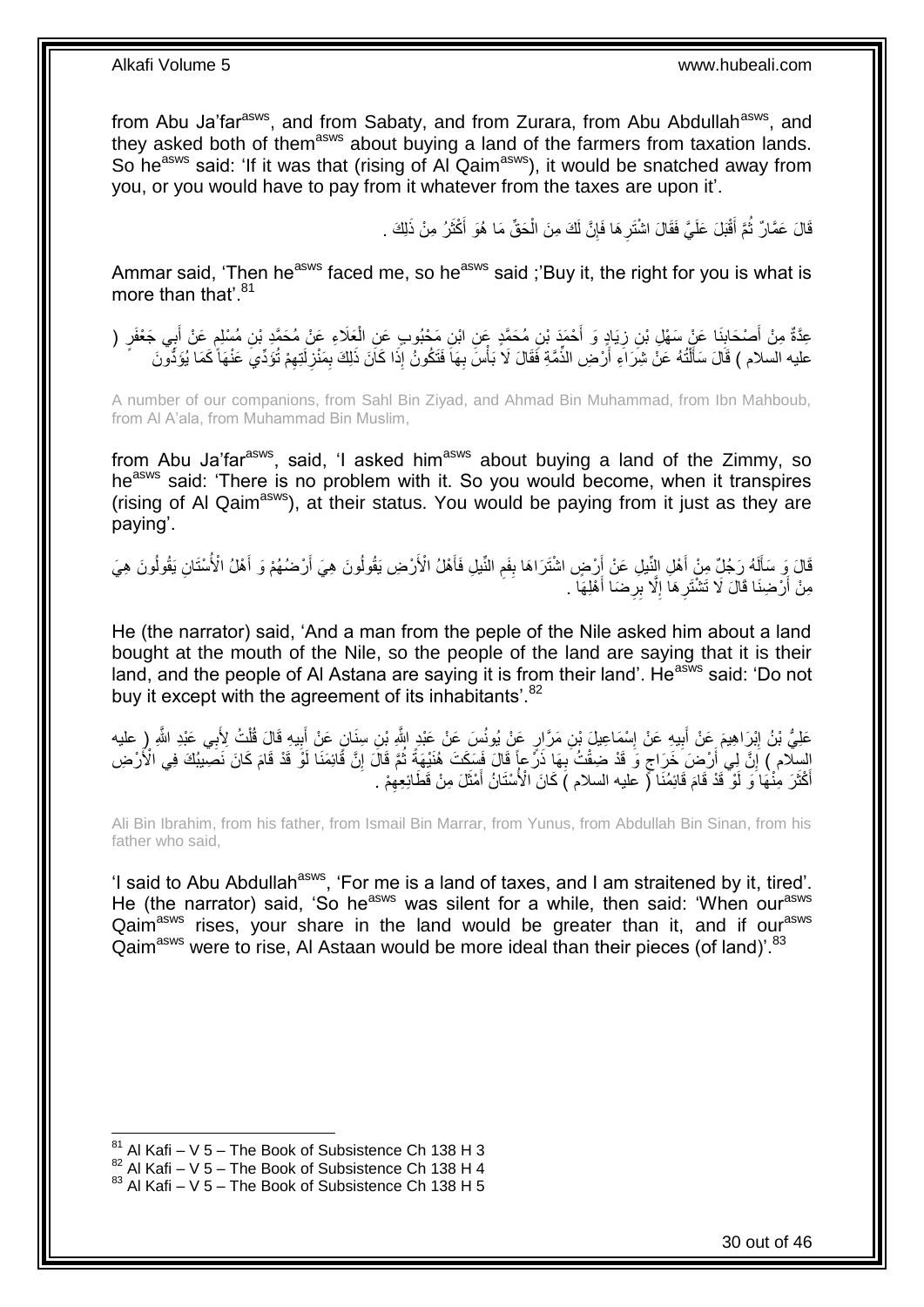**ِه ْم ْي َو الُّن ُزو ِل َعلَ ُعلُوج باب ُس ْخ َر ِة الْ ِ**

# <span id="page-30-0"></span>**Chapter 139 – Forced labour of the non-Muslims and the lodging upon them**

ْ حُمَيْدُ بْنُ زِيَادٍ عَنِ الْحَسَنِ بْنِ مُحَمَّدٍ بْنِ سَمَاعَةَ عَنْ غَيْرِ وَاحِدٍ عَنْ أَبَانٍ وَ مُحَمَّدُ بْنُ يَحْيَى عَنْ عَبْدِ اللَّهِ بْنِ مُحَمَّدٍ عَنْ عَلِيِّ **∶** َ ِ بْنِ الْحَكَمِ عَنْ أَبَانٍ عَنْ إِسْمَاعِيلَ الْفَصْلِّ الْهَاشِمِيِّ قَالَ سَأَلْتُ أَبَا عَبْدِ اللَّهِ ( عليه السلام ) عَنِ السُّخْرَةِ فِي اَلْقُرَى وَ مَا يُؤْخَذُ َ ْ َ ْ ْ ِ َ ِ :<br>ا ْ مِنَّ اِلْعُلُوجِ وَ الْأَكَّرَةِ فِي الْقُرَى فَقَالَ اشْتَرِطْ عَلَيْهِمْ فَمَا اشْتُرِطَ عَلَيْهِمْ مِنَ الدَّرَاهِمِ وَ السُّخْرَةِ وَ مَا سِوَى ذَٰلِكَ فَهُوَ لَّكَ وَ لَّيْسَ ِ ِ ِ ِ ِ ْ ِ لَكَ أَنْ تَأْخُذَ مِنْهُ شَيْئاً حَتَّى تُشَارِطَهُمْ وَ إِنَّ كَانَ كَالْمُسْتَيْقِنِ إِنَّ كُلَّ مَنْ نَزَلَ تِلْكَ الْقُرْيَةَ أُخِذَ ذَلِكَ مِنْهُ .<br>.<br>. ا<br>أ ْ ْ ِ ْ ِ ِ

Humeyd Bin Ziyad, from Al Hassan Bin Muhammad Bin Sama'at, from someone else, from Aban and Muhammad Bin Yahya, from Abdullah Bin Muhammad, from Ali Bin Al Hakam, from Aban, from Ismail Al Fazl Al hashimy who said,

'I asked Abu Abdullah<sup>asws</sup> about the forced labout in the twon and what one can take from the non-Muslim labour and the hiring in the town So he<sup>asws</sup> said: 'Stipulate upon them. So whatever you stipulate upon them from the Dirhams and the forced labour, and whatever is besides that, so it is for you, and it is not for you that you take anything from it until you have stipulated to them beforehand, and even though you are certain that every one who lodges in that town takes that from it'.

قَالَ وَ سَأَلْتُهُ عَنْ رَجُلٍ بَنَي فِي حَقٍّ لَهُ إِلَى جَنْبِ جَارٍ لَهُ بُيُوتاً أَوْ دَاراً فَتَحَوَّلَ أَهْلُ دَارِ جَارٍ لَهُ أَلَهُ أَنْ يَرُدَّهُمْ وَ هُمْ كَارِ هُونَ<br>ِ ِ َ َ ِ ْ َ ِ َ لَ َ فَقَالَ هُمْ أَحْرَالٌ يَنْزِلُونَ حَيْثُ شَاءُوا وَ يَتَحَوَّلُونَ حَيْثٌ شَاءُوا . **∶** َ

He (the narrator) said, 'And I asked him<sup>asws</sup> about a man who built a house or houses in a right of his to the side of a neighbour of his. So the people of the house became neighbours of his. Is it for him that he repulses them and they are unwilling?' So he<sup>asws</sup> said: 'They are free to be lodging wherever they so desire to, and move around wherever they so desire to'.<sup>84</sup>

عَلِيُّ بْنُ إِبْرَاهِيمَ عَنْ أَبِيهِ عَنِ ابْنِ أَبِي عُمَيْرٍ عَنْ جَمِيلِ بْنِ دَرَّاجٍ عَنْ عَلِيٍّ الْأَزْرَقِ قَالَ سَمِعْتُ أَبَا عَبْدٍ اللَّهِ ( عليه السلام ) **!** ِ َ ٍ نَقُولٌ وَصَّى رَسُولُ اللَّهِ ( صلَّى الله عليه وآله ) عَلِيّاً ( عليه السلام ) عِنْدَ مَوْتِهِ فَقَالَ يَا عَلِيُّ لَا يُظْلَمُ الْفَلَّاحُونَ بِحَضْرَتِكَ وَ ِ لَا يَزْدَاْدُ عَلَّى أَرْضٍ وَضُعْتَ عَلَيْهَا وَ لَا سُخْرَةُ عَلَى مُسْلِمٍ يَعْنِي الْأُجِيرَ . ٍ َ

Ali Bin Ibrahim, from his father, from Ibn Abu Umeyr, from Jameel Bin Darraj, from Ali Al Azraq who said,

'I heard Abu Abdullah<sup>asws</sup> saying: 'Rasool-Allah<sup>saww</sup> bequeathed to Ali<sup>asws</sup> at the time of his<sup>saww</sup> passing away, so he<sup>saww</sup> said: 'O Ali<sup>asws</sup>! Do not let the peasants be oppressed in yourasws presence, and do not let the taxes increase upon the land, and do not let forced labout be upon a Muslim' - meaning the employee'.<sup>85</sup>

أَبُو عَلِيٍّ الْأَشْعَرِ يُّ عَنْ مُحَمَّدٍ بْنِ عَبْدٍ الْجَبَّارِ عَنْ صَفْوَانَ عَنِ ابْنِ مُسْكَانَ عَنِ الْجَلَبِيِّ عَنْ أَبِي عَبْدِ اللَّهِ قَالَ كَانَ أَمِيرُ ِ ْ **ٍ** ْ ِ َ َ الْمُؤْمِنِينَٓ ( عليهِ السلام ) يَكْتُبُ إِلَى عُمَّالِهِ لَاَ تُسَخِّرُوا الْمُسْلِمِينَّ وَ مَنْ سَأَلَكُمْ غَيْرَ الْفَرِيضَةِ فَقَدِ اَعْتَدَى فَلَا تُعْطُوهُ وَ كَانَ  $\frac{1}{2}$ ِ ْ ĺ ْ يَكْتُبُ يُوصِي بِالْفَلَاحِينَ خُيْراً وَ ۚ هُمُ الْأَكَّارُونَ . ْ ِ

Abu Ali Al Ashary, from Muhammad Bin Abdul Jabbar, from Safwan, from Ibn Muskan, from Al Halby,

 $84$  Al Kafi – V 5 – The Book of Subsistence Ch 138 H 1 85 Al Kafi – V 5 – The Book of Subsistence Ch 138 H 2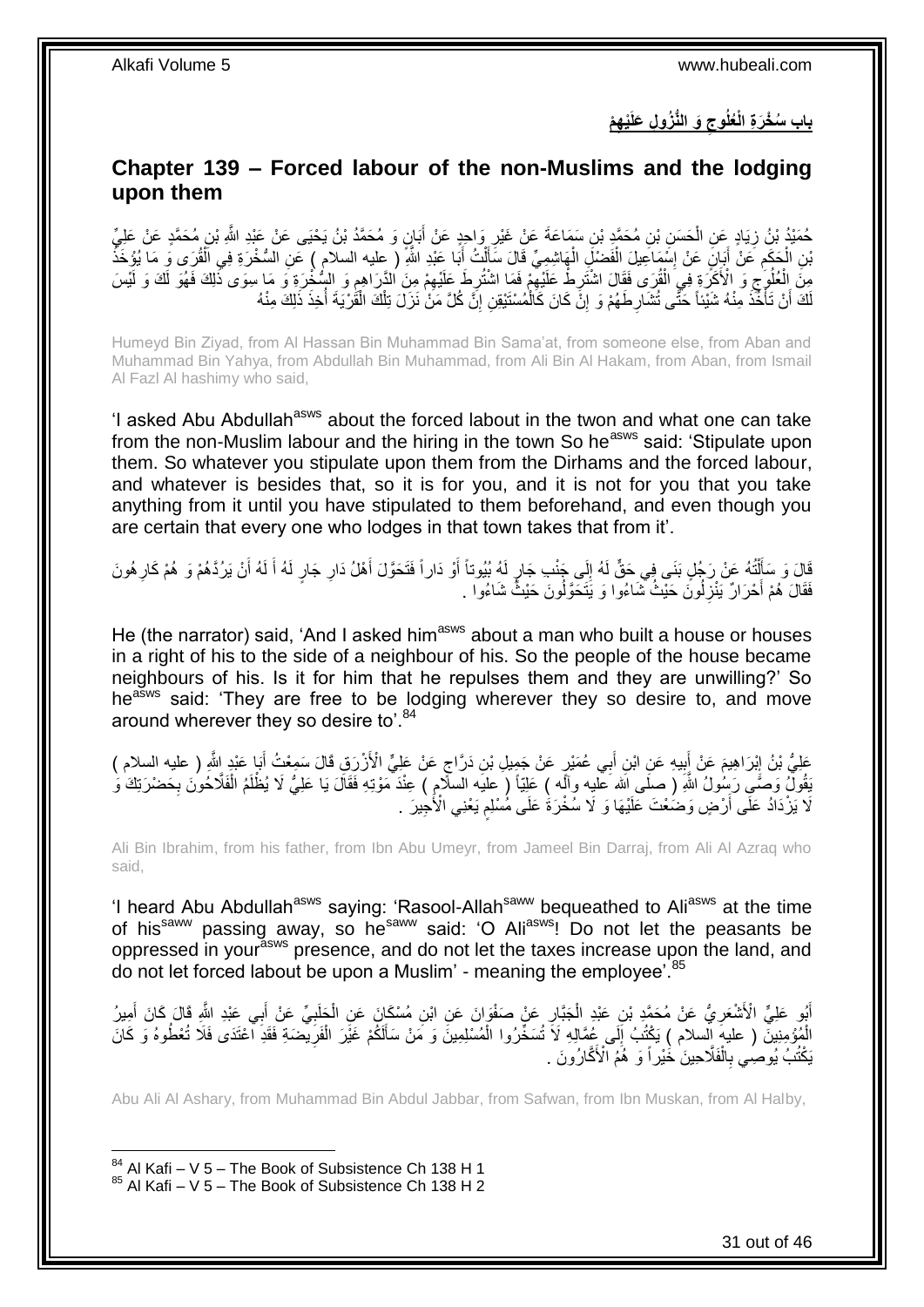from Abu Abdullah<sup>asws</sup> having said: 'Amir Al Momineen<sup>asws</sup> used to write to his<sup>asws</sup> office bearers: 'Do not let the Muslims be in forced labour; and the one who asks you<sup>asws</sup> for other than the Obligations, so he has exceeded, so do not give it to him'. And he<sup>asws</sup> would write advising goodness with the peasants and they were hired'.<sup>86</sup>

عِدَّةٌ مِنْ أَصْحَابِنَا عَنْ أَحْمَدَ بْنِ مُحَمَّدٍ عَنْ سَهْلِ بْنِ زِيَادٍ عَنِ ابْنِ مَحْبُوبٍ عَنِ ابْنِ سِنَانٍ عَنْ أَبِي عَبْدِ اللَّهِ ( عليه السلام )<br>ِ ِ َ **∣** َ قَالَ النُّزُولُ عَلَى أَهْلِ الْخَرَاجِ ثَلَاثَةُ أَيَّامِ . ٍ َ َ ِ ْ َ

A number of our companions, from Ahmad Bin Muhammad, from Sahl Bin Ziiyad, from Ibn Mahboub, from Ibn Sinan,

from Abu Abdullah<sup>asws</sup> having said: 'The lodging upon the people of the taxation is for three days (no more)'. $87$ 

عَلِيُّ بْنُ إِبْرِاهِيِمَ عَنْ أَبِيهِ عَنِ ابْنِ أَبِي عُمَيْرٍ عَنْ حَمَّادٍ عَنِ الْحَلَبِيِّ عَنْ أَبِي عَبْدِ اللَّهِ ( عليه السلام ) قَالَ يُنْزَلُ عَلَى أَهْلِ َ ِ ْ َ **!** َ ِ َ الْخَرَاج ثَلَاثَةَ أَيَّام ٍ َ ِ ْ

Ali Bin Ibrahim, from his father, from Ibn Abu Umeyr, from Hammad, from Al halby,

from Abu Abdullah<sup>asws</sup> having said: 'The lodging upon the people of the taxation is for three days (no more)'. $88$ 

> **ِ** باب الذَّلَالَةِ فِي الْبَيْع وَ أَجْرِهَا وَ أَجْرِ السِّمْسَارِ **ِ َ ِ َ ِ**

### <span id="page-31-0"></span>**Chapter 140 – The brokerage in the selling and its fee, and the fee of the realtor**

مُحَمَّدُ بْنُ يَجْيَى عَنْ أَجْمَدَ بْنِ مُحَمَّدٍ عِنِ الْحُسَيْنِ بْنِ بَشَّارٍ عَنْ أَبِي الْحَسَنِ ( عليه السلام ) فِي الرَّجُلِ يَدُلُّ عَلَى الدُّورِ وَ ْ ْ ِ الضِّيَاعِ وَ يَأْخُذُ عَلَيْهِ الْأَجْرَ قَالَ هَذِهِ أُجْرَةٌ لَا بَأْسَ بِهَا . :<br>. ِ **∶ ٔ** 

Muhammad Bin Yahya, from Ahmad Bin Muhammad, from Al Husayn Bin Bashhar,

from Abu Al Hassan<sup>asws</sup> regarding the man who indicates upon the houses and the places, and he takes the (finder's) fee upon it. He<sup>asws</sup> said: 'This is a renumeration. There is no problem with it'.<sup>89</sup>

مُحَمَّدُ بْنُ يَحْيَى عَنْ أَحْمَدَ بْنِ مُحَمَّدٍ عَنْ عَلِيِّ بْنِ إِلْحَكَمِ أَوْ غَيْرِهِ عَنْ عَبْدِ اللَّهِ بْنِ سِنَانٍ قَالَ سُئِلَ أَبُو عَبْدِ اللَّهِ ( عليه السلام )<br>مُحَمَّدُ بْنُ يَحْيَى عَنْ أَحَمْهُ بْنِ مُ ِ َ ِ ْ َ َ وَ أَنَا أَسْمَعُ فَقَالَ لَهُ إِنَّا نَأْمُرُ الرَّجُلَ فَيَشْتَرِي لَّنَا الْأَرْضَٰ وَ الْغُلَّامَ وَ الْخَادِمَ وَ نَّجْعَلُ لَهُ جُعْلًا قَالَ لَا بَأْسَ بِذَلِكَ . َ َ ْ ْ ْ ِ ْ

Muhammad Bin Yahya, from Ahmad Bin Muhammad, from Ali Bin Al Hakam, or someone else, from Abdullah Bin Sinan who said,

'Abu Abdullah<sup>asws</sup> was asked and I was listening, so he said to him<sup>asws</sup>, 'We instruct the man, so he buys the land for us, and the slave, and the house, and the servant, and we make a fee to be for him'. He<sup>asws</sup> said: 'There is no problem with that'.<sup>90</sup>

 $86$  Al Kafi – V 5 – The Book of Subsistence Ch 138 H 3

 $87$  Al Kafi – V 5 – The Book of Subsistence Ch 138 H 4

 $^{88}$  Al Kafi – V 5 – The Book of Subsistence Ch 138 H 5

 $89$  Al Kafi – V 5 – The Book of Subsistence Ch 139 H 1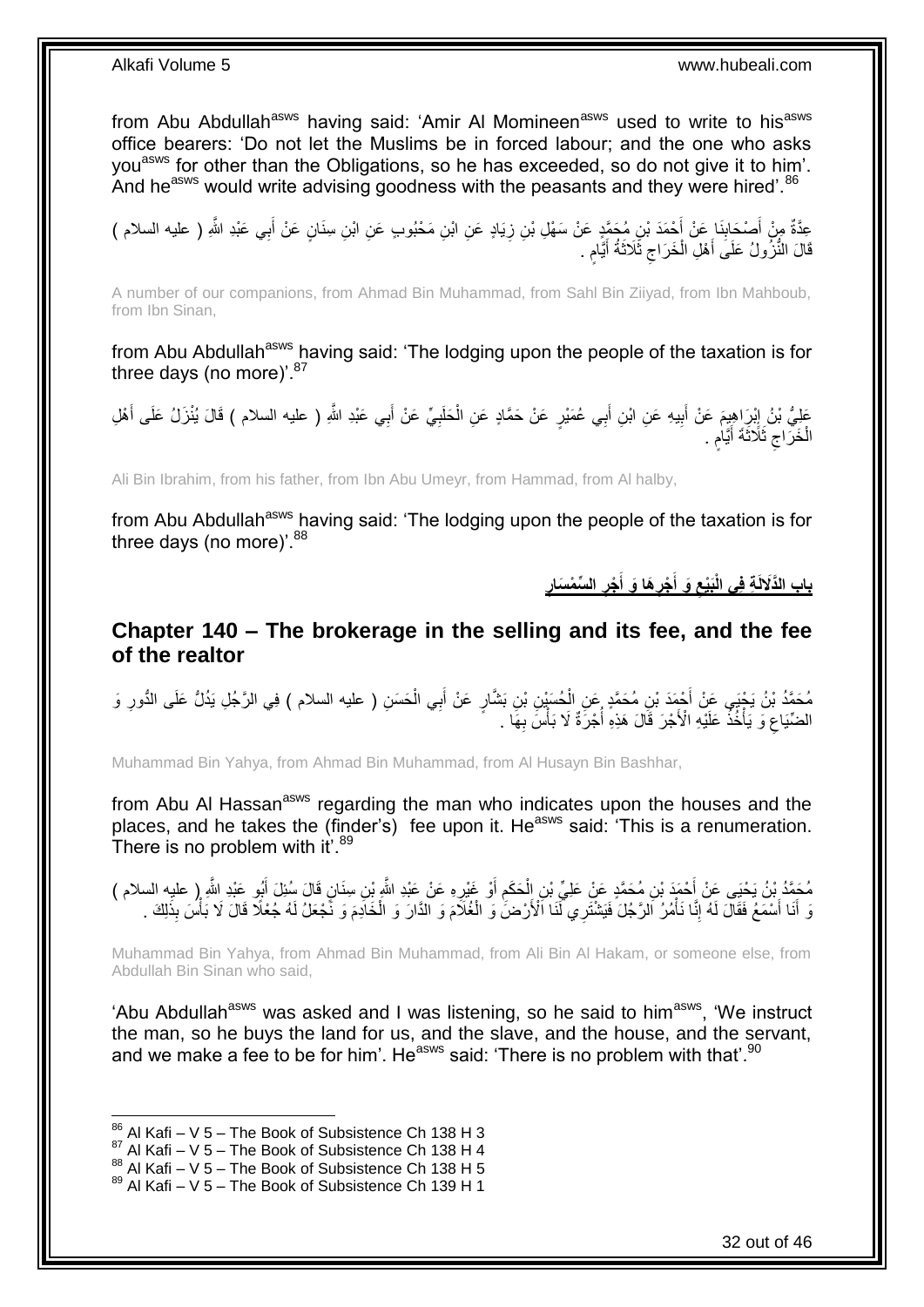ِ أَحْمَدُ بْنُ مُحَمَّدٍ عَنِ ابْنِ أَبِي عُمَيْرِ عَنْ بَعْضٍ أَصْدَابِنَا مِنْ أَصْدَابٍ الرَّقِيقِ قَالَ اشْتَرَيْتُ لِأَبِي عَبْدِ اللَّهِ ( عليه السلام ) َ **∣** َ َ َ جَارِ يَةً فَنَاوَلَنِي أَرْبَعَةَ دَنَانِيرَ ۖ فَأَبَيْتُ فَقَالَ لَتَأْخُذَنَّ فَأَخَذْتُهَا وَ قَالَ لَا تَأْخُذْ مِنَ الْبَائِعِ . **ٔ** َ ْ ن<br>ا **∶** ِ ْ **ٔ** ْ

Ahmad Bin Muhammad, from Ibn Abu Umeyr, from one of our companions, from the companions of Al Raqeq who said,

'I bought a slave girl for Abu Abdullah<sup>asws</sup>, so he<sup>asws</sup> gave me four Dinars, but I refused (to accept it). So he<sup>asws</sup> said to me: 'Take it!' So I took it and he<sup>asws</sup> said: 'Do not take from the seller'.<sup>91</sup>

عَدَّةٌ مِنْ أَصْحَابِنَا عَنْ سَهْلٍ بْنِ زِيَادٍ وَ أَحْمَدَ بْنِ مُحَمَّدٍ عَنِ ابْنِ مَحْبُوبٍ عَنْ عَبْدِ اللَّهِ بْنِ سِنَانٍ قَالَ سَمِعْتُ أَبِي سَأَلَ أَبَا عَبْدٍ<br>مَعْ أَوْلَمْ الْعَمَّالِ الْمَالِّي بِنَ زِيَادٍ َ ِ **∣** َ ِ َ َ َ لَّهِ ( عَلِيه السلام ) وَ أَنَا أَسْمَعَ فَقَالَ لَهُ رُبَّمَا أَمَرَّنَا الرَّجُلَ فَيَشْتَرِي لَنَّا الْأَرْضَ وَ الذَّارَ وَ الْغُلَاَّمَ وَ الْجَارِيَةَ وَ نَّجْعَلُ لَهُ جُعْلًا َ َ ِ ْ ْ قَالَ لَا بَأْسَ . י<br>י

A number of our companions, from Sahl Bin Ziyad, and Ahmad Bin Muhammad, from Ibn Mahboub, from Abdullah Bin Sinan who said,

'I heard my father asking Abu Abdullah<sup>asws</sup> and I was listening, so he said to him<sup>asws</sup>, 'Sometimes we instruct the man so he buys for us the land, and the house, and the slave, and the slave girl, and we make a fee to be for him'. He<sup>asws</sup> said: 'There is no problem'.<sup>92</sup>

يَ عَنْهُمَا عَنِ ابْنِ مَحْبُوبٍ عَنْ أَبِي وَلَّادٍ عَنْ أَبِي عَبْدِ اللَّهِ ( عليه السلام ) وَ غَيْرِهِ عَنْ أَبِي جَعْفَرٍ ( عليه السلام ) قَالُوا قَالَا َ ِ َ لَا بَأْسَ بِأَجْرِ السَّمْسَارِ ۖ إِنَّمَا هُوَ يَشْثَرِي لِلنَّاسِ يَوْمًا بَعْدَ يَوْمٍ بِشَيْءٍ مَعْلُومٍ وَ إِنَّمَا هُوَ مِثْلُ الْأَجِيرِ ۚ ۖ ِ ֧֧֖֧֖֧֖֧֧֧֧֧֧֧֧֧֧֧֧֚֚֚֓֝֝֝֝֝֟֓֝֓֬֝֓֝֬֟֓֟֓֝֬֟֓֟֓֝֬֝֬֝֓֟֓֝֬֜֝֬֝֓֝֬֝֓ ِ ِ **∶** َ **∶ ٔ** ِ **ٔ** ِ م

And from the two of them, from Ibn Mahboub, from Abu Al Wallad,

from Abu Abdullah<sup>asws</sup> and someone else, from Abu Ja'far<sup>asws</sup> both having said: 'There is no problem with fee if the broker. But rather, he buys for the people day after day, with something known, and rather it is like the employee'.<sup>93</sup>

**ِّم ِّي باب ُم َشا َر َك ِة الذِّ**

# <span id="page-32-0"></span>**Chapter 141 – Partnership with the Zimmy (non-Muslim taxpayer)**

عِدَّةٌ مِنْ أَصْحَابِنَا عَنْ أَحْمَدَ بْنِ مُحَمَّدٍ عَنِ ابْنِ مَحْبُوبٍ عَنِ ابْنِ رِذَابِ قَالَ قَالَ أَبُو عَبْدِ اللَّهِ ( عليه السلام ) لَا يَنْبَغِي لِلرَّجُلِ<br>وَمَدَّدَ مَعْ أَصْحَابِنَا عَنْ أَحْمَدَ بْنِ مُحَم َ ِ **∣** َ الْمُسْلِم أَنْ يُشَارِكَ الذِّمِّيَّ وَ لَا يُبْضِعَهُ بِضَاعَةً وَ لَا يُودِعَهُ وَدِيعَةً وَ لَا يُصَافِيَهُ الْمَوَدَّةَ . ِ ِ َ ِ ْ ْ

A number of our companions, from Ahmad Bin Muhammad, from Ibn Mahboub, from Ibn Ra'ib who said,

'Abu Abdullah<sup>asws</sup> said: 'It is not befitting for the Muslim man that he does a partnership with the Zimmy, nor place the merchandise with him, nor entrust him with an entrustment, nor have sincere cordiality (with him)<sup>'.94</sup>

1  $^{90}$  Al Kafi – V 5 – The Book of Subsistence Ch 139 H 2  $^{91}$  Al Kafi – V 5 – The Book of Subsistence Ch 139 H 3  $92$  Al Kafi – V 5 – The Book of Subsistence Ch 139 H 4  $^{93}$  Al Kafi – V 5 – The Book of Subsistence Ch 139 H 5 94 Al Kafi – V 5 – The Book of Subsistence Ch 140 H 1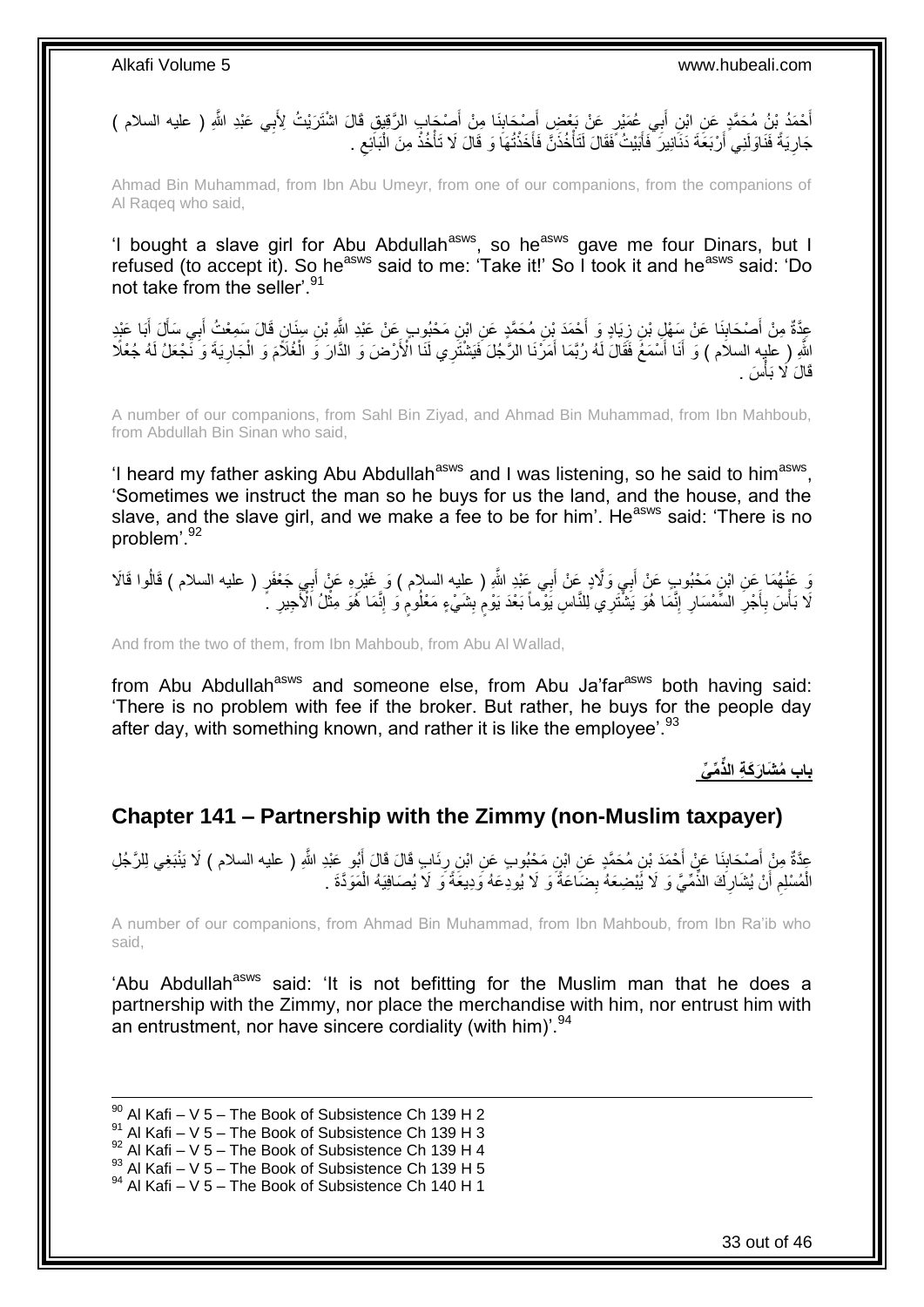

Ali Bin Ibrahim, from his father, from Al nowfaly, from Al Sakuny,

from Abu Abdullah<sup>asws</sup> that Amir Al Momineen<sup>asws</sup> disliked partnering the Jew, and the Christian, and the Magian, except if there happens to be a business of presence (hand to hand deal), the Muslim not being absent from it'.<sup>95</sup>

**باب اَِل ْستِ ْح ِة َطا ِط َبْعَد ال َّص قَ فْ**

### <span id="page-33-0"></span>**Chapter 142 – The bargaining after the deal**

عَلِيُّ بْنُ إِبْرَاهِيمَ عَنْ أَبِيهِ عَنِ ابْنِ أَبِي عُمَيْرٍ عَنْ إِبْرَاهِيمَ الْكَرْخِيِّ قَالَ اشْتَرَيْتُ لِأَبِي عَبْدِ اللَّهِ ( عِليه السلام ) جَارِيَةً فَلَمَّا ْ ِ َ ا<br>پ ِ ِ ذَهَبْتُ أَنْقُذُهُمُ الذَّرَاهِمَ قُلْتُ أَسْتَحِطَّهُمْ فَآلَ لَا إِنَّ رَسُولَ اللَّهِ ( صلى الله عليه وآله ) نَهَى ۖ عَنِ الِاسْتِحْطَاطِ بَعْدَ الْصُفْقَةِ ۚ ا<br>ا ِ اُ، ْ

Ali Bin Ibrahim, from his father, from Ibn Abu Umeyr, from Ibrahim Al Karkhy who said,

'I bought a slave girl for Abu Abdullah<sup>asws</sup>. So when I went to fetch the Dirhams, I said, 'Can I ask for a reduction?' He<sup>asws</sup> said: 'No. Rasool-Allah<sup>ajwj</sup> forbade from the reduction after the (conclusion of) the deal'.<sup>96</sup>

عِدَّةٌ مِنْ أَصْحَابِنَا عَنْ أَجْمَدَ بْنِ مُحَمَّدٍ عَنْ بَعْضِ أَصْبِحَابِنَا عَنْ مُعَاوِيَةَ بْنِ عَمَّارٍ عَنْ زَيْدِ الشَّحَّامِ قَالَ أَتَيْتُ أَيَا عَبْدِ الشَّي َ َ ِ َ َ **ื** ِ عِلِيهِ السِلام ) يَجَارِيَةٍ أَعْرِضُهَا فَجَعَلَ يُسَاوِمُنِي وَ أُسَاوِمُهُ ثُمَّ بِعْثُهَا إِيَّاهُ فَضَمَّ عَلَى يَدِي قُلْتُ جُعِلْتُ فِدَاكَ إِنَّمَا سَاوَمْتُكُ ْ ון<br>≀ ِ ُ ِ ُ **∶** ِ َ ِ **∶** َّ ِ لِأَنْظُرَ الْمُسَاوَمَةُ تَنْبَغِي أَوْ لَا تَنْبَغِي وَ قُلْتُ قَذْ حَطَّطْتُ عَنْكَ عَشَٰرَةَ دَنَانِيرَ ْ ز<br>ا ْ

A number of our companions, from Ahmad Bin Muhammad, from one of our companions, from Muawiya Bin Ammar, from Zayd Al Shahaam who said,

'A number of our companions, from Ahmad Bin Muhammad, from one of our companions, from Muawiya Bin Ammar, from Zayd Al Shahaam who said, 'I went over to Abu Abdullah<sup>asws</sup> with a slave girl. I presented her, so he<sup>asws</sup> went on to bargain with me and I bargained with him<sup>asws</sup>. Then I sold her to him<sup>asws</sup>. So he<sup>asws</sup> joined his<sup>asws</sup> hand upon mine (as a gesture of conclusion of the deal). I said, 'May I be sacrificed for you<sup>asws</sup>! But rather, I bargained with you<sup>asws</sup> in order to see whether the bargaining befits me or does not befit me'. And I said, 'I have dropped (the price) from you<sup>asws</sup> by ten Dinars'.

> فَقَالَ هَيْهَاتَ أَلَّا كَانَ هَذَا قَبْلَ الضَّمَّةِ أَ مَا بَلَغَكَ قَوْلُ النَّبِيِّ ( صلى الله عليه وآله ) الْوَضِيعَةُ بَعْدَ الضَّمَّةِ حَرَامٌ . ْ **∶** َ

So he<sup>asws</sup> said: 'Far be it! Indeed, this is before the clasping of the arms. Have the words of Rasool-Allah<sup>saww</sup> not reached you: 'The reduction after the clasping of the arms (conclusion of the deal) is Prohibited?<sup>97</sup>

 $95$  Al Kafi – V 5 – The Book of Subsistence Ch 140 H 2

 $^{96}$  Al Kafi – V 5 – The Book of Subsistence Ch 141 H 1

 $97$  Al Kafi – V 5 – The Book of Subsistence Ch 142 H 2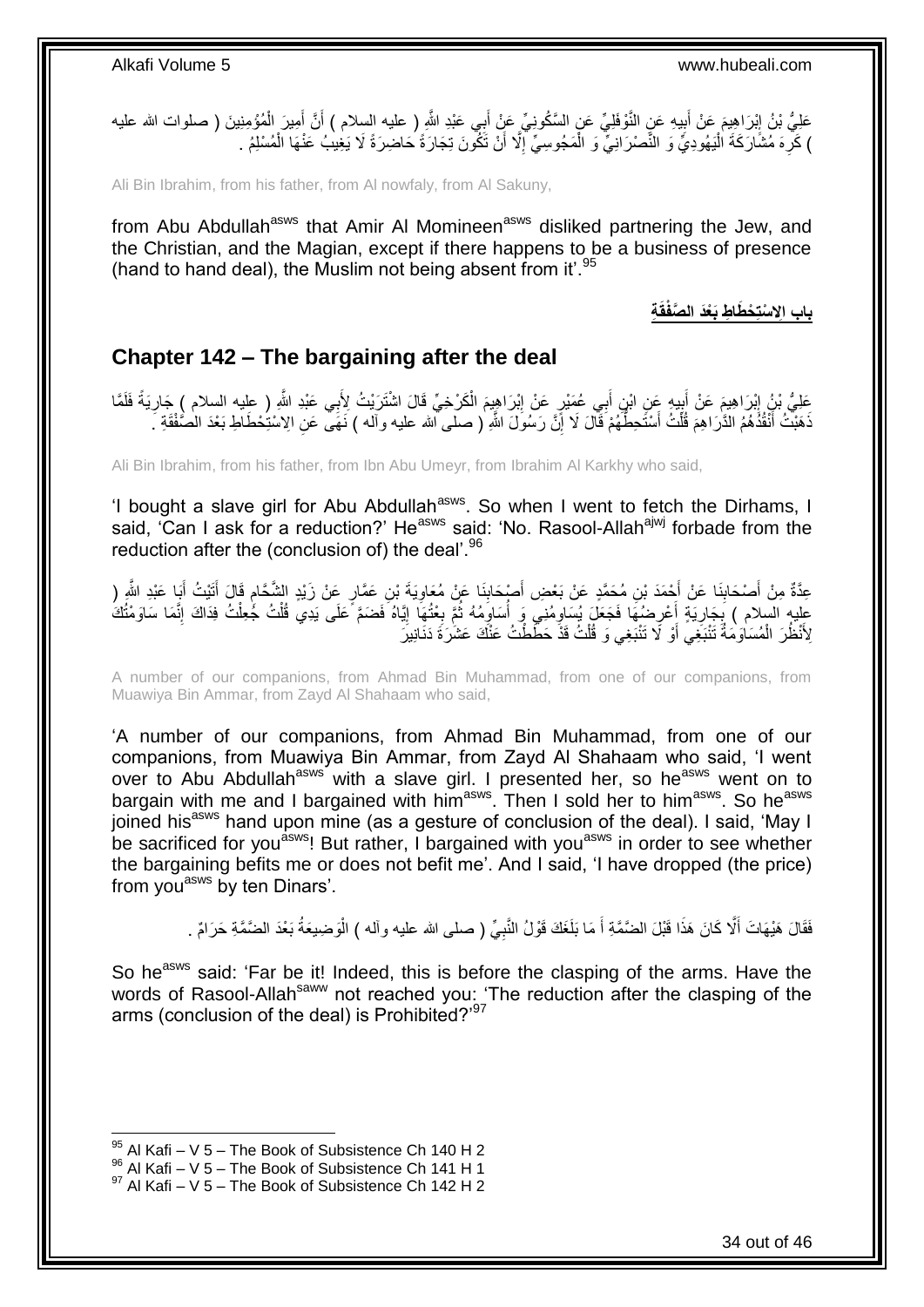**ِ ال َّز ْرع باب َح ْزر ِ**

# <span id="page-34-0"></span>**Chapter 143 – Estimating the produce**

عَلِيُّ بْنُ مُحَمَّدٍ عَنْ مُحَمَّدِ بْنِ أَجْمَدَ عَنْ مُحَمَّدِ بْنِ عِيسَى عَنْ بَعْضِ أَصِحَابِهِ قَالَ قُلْتُ لِأَبِي الْحَسَنِ ( عليه السلام ) إِنَّ لَنَا<br>يَحِبُّ بُنُ مُحَمَّدٍ عَنْ مُحَمَّدِ بْنِ أَجْمَدَ عَنْ مُ ْ ِ َ َ ِ ْ أَكَرَةً فَلْزَارٍ عُهُمْ فَيَجِيئُونَ وَ يَقُولُونَ لَذَا قَدْ حَزَرْنَا ۖ هَذَا الْزَّرْعَ بِكَذَا وَ كَذَا فَأَعْطُونَاهُ وَ نَحْنُ نَضْمَنُ لَكُمْ أَنْ نُعْطِيَكُمْ حُصَّتَكُمْ ِ َ َ ِ عَلَى هَذَا الْحَزْرِ فَقَالَ وَ قَدْ بَلَغَ قُلْتُ نَعَمْ قَالَ لَا بَأْسَ بِهَذَا ِ ،<br>ا ْ ِ ْ

Ali Bin Muhammad, from Muhammad Bin Ahmad, from Muhammad Bin Isa, from one of his companions who said,

'I said to Abu Abdullah<sup>asws</sup>, 'For us are hired workers, so we make them cultivate, so they are answering and are saying to us, 'We have estimated this plantation with such and such. So give it to us and we would guarantee for you that we would give you your share upon this estimate'. So he<sup>asws</sup> said: 'A has it matured?' I said, 'Yes'. He<sup>asws</sup> said: 'There is no problem with this'.

قُلْتُ فَإِنَّهُ يَجِيءُ بَعْدَ ذَلِكَ فَيَقُولُ لَنَا إِنَّ الْجَزْرَ لَمْ يَجِئْ كَمَا جَزَرْتُ وَ قَدْ نَقَصَ قَالَ فَإِذَا زَادَ يَرُدُّ عَلَيْكُمْ قُلْتُ لَا قَالَ فَلَكُمْ أَنْ<br>فَإِمَا أَنَّهُ يَجِيءُ بَعْدَ ذَلِكَ ֺ֦֧֦֧֦֧֦֦֦֦ׅ֦֦֦֦֦֦֦֦ׅ֦֪ׅ֧֪ׅ֦֧֦֧֦֚֚֚֚֝֟֘֝֬֝֘֜֡֜֝֓֞֟֓֡֟֓֡֟֡֟֓֡֟֓֡֟֓֡֟֡֟֡֟֡֡֟֓֞֡֟֡֓֞֡֟֓֞֞֟֟֓֞֟ ْ ْ ِ َ ْ تَأْخُذُوهُ بِتَمَامٍ ٱلْحَرْرِ كَمَا أَنَّهُ إِذَا زَادَ كَانَ لَهُ كَذَلِكَ إِذَا نَقَصَ كَانَ عَلَيْهِ ۖ َ ِ ْ **ُ** ِ ة<br>أ

I said, 'So he comes after that and he is saying to us, 'The estimated did not come out to be as we had estimated it to be, and it is deficient'. He<sup>asws</sup> said: 'So when it is more, does he return to you?' I said, 'No'. He<sup>asws</sup> said: 'So for you is that you take it with the complete estimated just as when it is more it would be for him, similar to that, when it is deficient it is upon him'. $98$ 

> **ْي ِه ِج ُب َعلَ َو َما َي ِجير َجا َر ِة اْْلَ باب إ ِ ِ**

### <span id="page-34-1"></span>**Chapter 144 – Wages of the employee and what is obligated upon it**

أَبُو عَلِيٍّ الْأَشْعَرِيُّ عَنْ مُحَمَّدِ بْنِ عَبْدِ الْجَبَّارِ عَنْ صَفْوَانَ عَنْ إِسْحَاقَ بْنِ عَمَّارٍ قَالَ سَأَلْتُ أَبَا إِبْرَاهِيمَ ( عليهِ السلام ) عَنِ ِ ْ ِ َ ِ َ ْ َ ِ الرَّجُلِ يَسْتَأْجِرُ الرَّجُلِ بِأَجْرِةٍ مَغْلُومَةٍ فَيَيْعَثُهُ فِي ضَيْعَةٍ فَيُعْطِيهِ رَجُلٌ آخَرُ دَرَاهِمَ وَ يَقُولُ اشْتَرِ بِهَذَا كَذَا وَ كَذَا وَ مَا رَٰبِحْتَ ُ ان<br>المستقبل ِ ة<br>أ ِ ِ ِ بَيْنِي وَ بَيْنَكَ فَقَالَ إِذَا أَذِنَّ لَهُ الَّذِي اسْتَأْجَرَهُ فَلَيْسَ بِهِ بَأْسٌ . **ٔ** ِ ْ اُ اُ

Abu Ali Al Ashary, from Muhammad Bin Abdul Jabbar, from safwan, from Is'hhaq Bin Ammar who said,

'I asked Abu Ibrahim<sup>asws</sup> ( $7<sup>th</sup>$  Imam<sup>asws</sup>) about the man who employs the man with a known wage, so he sends him in a place. Then he (employee) gives Dirhams to another man and is saying, 'Buy such and such, and whatever profit there is would be between me and you'. So he<sup>asws</sup> said: 'When the one who employed him allows it for him, so there is no problem'.<sup>99</sup>

مُحَمَّدُ بْنُ يَحْيَى عَنْ أَجْمَدَ بْنِ مُحَمَّدٍ عَنِ الْعَبَّاسِ بْنِ مُوسَى عَنْ يُونُسَ عَنْ سُلَيْمَانَ بْنِ سَالِمٍ قَالَ سَأَلْتُ أَبَا الْحَسَنِ ( عليه ֧֖֖֚֚֚֓֝֬֝ ْ ْ َ ْ اً ا السلام ) عَنْ رَجُلٍ اسْتَأْجَرَ رَجُلًا بِنَفَقَةٍ وَ دَرَاهِمَ مُسَمَّاةٍ عَلَي أَنْ يَبْعَثَهُ إِلَى أَرْضٍ فَلَمَّا أَنْ قَدِمَ أَقْبَلَ رَجُلٌ مِنْ أَصْحَابِهِ يُدْعُوهُ **!** ة<br>المسابق ِ َ َ اُ َ ∣∣<br>∶ َ اُ إِلَى مَنْزِلِهِ الْشَّهْرَيْنِ فَأَرْضِيَبِ عِنْدَهُ مَا يُغْنِيهِ عَنْ نَفَقَةِ الْمُسْتَأْجِرِ فَنَظَرٍ الْأَجِيرُ إِلَى مَا كَانَ يُنْفِقُ عَلَيْهِ فِي الَشَّهْرِ إِذَا ِ ْ ْ ِ ِ لَ ِ ِ هُوَ لَمْ يَدْعُهُ فَكَافَأَهُ الَّذِي يَدْعُوهُ فَمِنْ مَالٍ مَنْ تِلْكَ الْمُكَافَأَةُ أَ مِنْ مَالِ الْأَجِيرِ أَوْ مِنْ مَالِ الْمُسْتَأْجِرِ قَالَ إِنْ كَانَ فِّي مَصَلَّكَةَ َ ِ َ َ ْ ْ َّ َ ِ ْ ْ ِ الْمُسْتَأْجِرِ فَهُوَ مِنْ مَالِهِ وَ إِلَّا فَهُوَ عَلَى الْأَجِيرِ ِ ة<br>أ ْ ِ ِ

 $98$  Al Kafi – V 5 – The Book of Subsistence Ch 143 H 1

 $99$  Al Kafi – V 5 – The Book of Subsistence Ch 144 H 1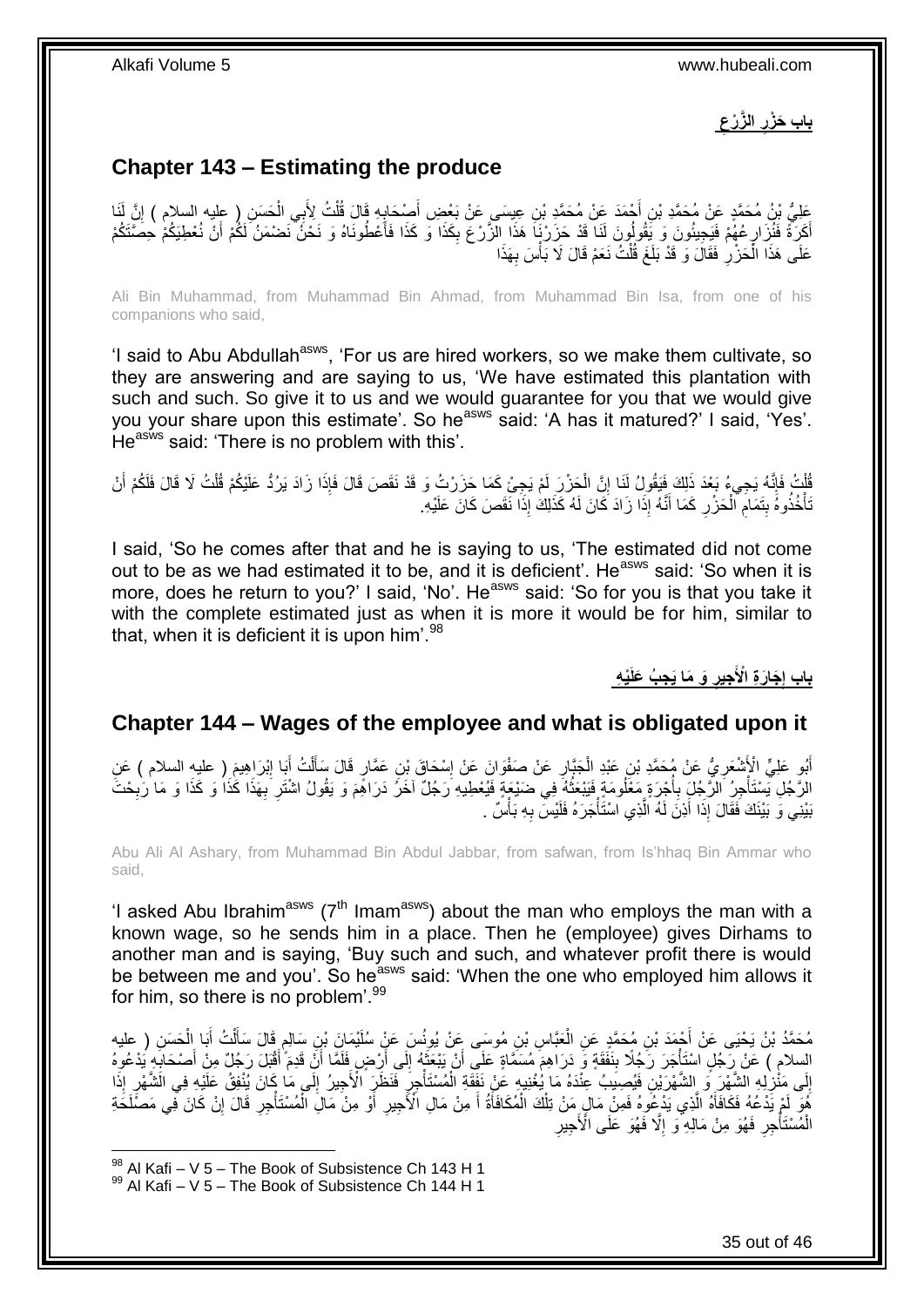Muhammad Bin Yahya, from Ahmad Bin Muhammad, from Al Abbas Bin Musa, from Yunus, from Suleyman Bin Salim who said,

'I asked Abu AI Hassan<sup>asws</sup> about a man who employs a man with expenses and a specified amount of Dirhams upon a stipulation that he would send him to a land. So when he arrived, a man from his companions welcomed him and invited him to his house for the month or two months. So he attained with him what made him needless from the expenditure (provided by the) employer. So the employee looked at what he would have spent upon him during the month if he (his companion) had not invited him. So the one who had invited him had sufficed him. So from whose wealth would be that sufficient expenditure, from the wealth of the employee or from the wealth of the employer?' He<sup>asws</sup> said: 'If it was in the interest of the employer so it would be from his wealth, or else so it is upon the employee'.

نَ عَنْ رَجُلٍ اسْتَأْجَرَ رَجُلًا بِنَفَقَةٍ ۖ مُسَمَّاةٍ وَ لَمْ يُفَسِّرْ شَيْئاً عَلَى أَنْ يَبْعَثَهُ إِلَى أَرْضٍ أُخْرَى فَمَا كَانَ مِنْ مَئُونَةِ الْأَجِيرِ مِنْ **∣ ٔ** ِ ُ اً ِ َ اُ غَسْلِ الثَّيَابِ وَ الْحَمَّامِ فَعَلَى مَنْ قَالَ عَلَى الْمُسْتَأْجِرِ . **∶** ْ ْ ِ ْ ِ<br>ِّأَ

(He the narrator said), 'And (I asked) about a man who employed a man with a specified expenditure and did not explain anything that he would be sending him to another land. So whatever was from the privisions of the employee, from washing the clothes and the bathing, so upon whom (would it be)?'  $He^{asws}$  said: 'Upon the employer'.<sup>100</sup>

أَحْمَدُ بْنُ مُحَمَّدٍ عَنِ ابْنِ أَبِي عُمَيْرٍ عَنْ عَلِيِّ بْنِ إِسْمَاعِيلَ بْنِ عَمَّارٍ عَنْ عُبَيْدِ بْنِ زُرَارَةَ قَالَ قُلْتُ لِأَبِي عَبْدِ اللَّهِ ( عليه َ ِ َ ْ السلام ) الرَّجُلُ يَأْتِي الرَّجُلُ فَيَقُولُ ۗ اكْتُبْ لِي بِدَرَاهِمَ فَيَقُولُ لَهُ أَخُذُ مِنْكٌ وَ أَكْتُبُ لَكَ إَبَيْنَ يَدَيْهِ] قَالَ فَقَالَ لَا بَأْسَ ِ ْ َ

Ahmad Bin Muhammad, from Ibn Abu Umeyr, from Ali Bin Ismail Bin Ammar, from Ubeyd Bin Zurara who said,

'I said to Abu Abdullah<sup>asws</sup>, 'The man comes over to the man so he is saying, 'Write out (a promissory note) for me with the Dirhams'. So he is saying to him, 'I shall take from you and (then) I shall write for you', in front of him'. So he<sup>asws</sup> said: 'There is no problem'.

قَالَ وَ سَأَلْتُهُ عَنْ رَجُلٍ اسْتَأْجَرَ مَمْلُوكاً فَقَالَ الْمَمْلُوكُ أَرْضِ مَوْلَايَ بِمَا شِئْتَ وَ لِي عَلَيْكَ كَذَا وَ كَذَا دَرَاهِمَ مُسَمَّاةً فَهَلْ يَلْزَمُ ْ ْ ֦֖֖֦֖֦֪֦֧֦֦֦֖֦֦֖֦֧֦֪֦֦֧֦֪֦֪֦֪֦֧֦֪֦֧֦֪֦֧֦֧֦֪֦֧֦֧֦֪֦֧֦֧֪֦֧֦֧֦֧֦֟֟֟֟֟֟֟֟֟֟֟֟֟֟֟֟֟֟֟֟֟֟֟֟֟֟֟֟֟֟֟֟֟֟֟֟֟֟֟֩֕֟֟֟֟֟֟֟֟֟ َ ْ ِ َ الْمُسْتَأْجِرَ وَ هَلْ يَحِلُّ لِلْمَمْلُوكِ قَالَ لَا يَلْزَمُ الْمُسْتَأْجِرَ وَ لَا يَحِلُّ لِلْمُلُوكَ ِ ْ ْ ْ ْ ْ ة<br>أ ْ

He (the narrator) said, 'And I asked him<sup>asws</sup> about a man who employs an owned slave, so the slave said, 'Ask my master with whatever you so desire to, and for me, upon you would be such and such specified amount of Dirhams. So, does it obligate the employer, and is it Permissible for the owned slave?' He<sup>asws</sup> said: 'Neither does it obligate the employer nor is it Permissible for the slave'.<sup>101</sup>

 $100$  Al Kafi – V 5 – The Book of Subsistence Ch 144 H 2

 $101$  Al Kafi – V 5 – The Book of Subsistence Ch 144 H 3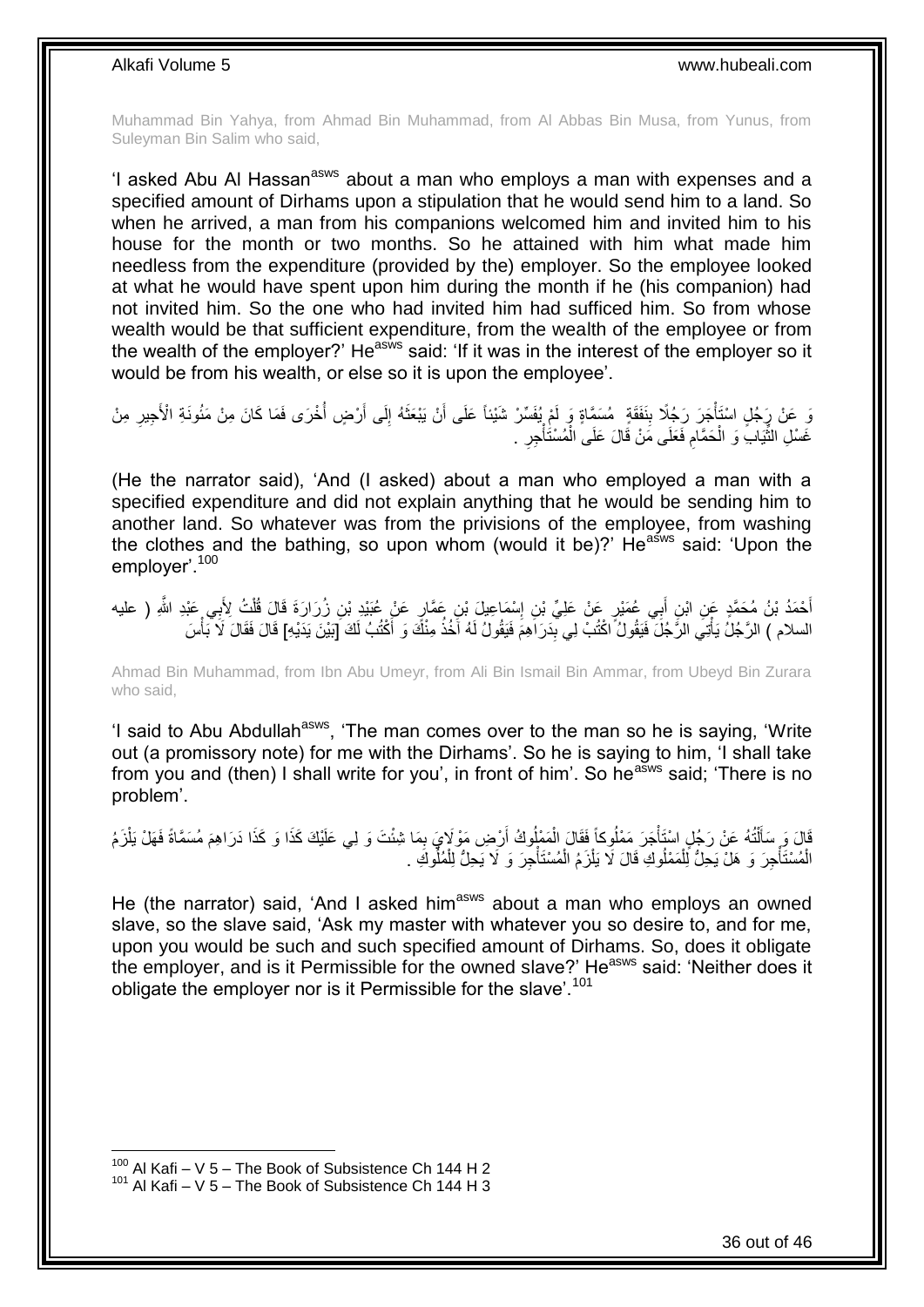### باب كَرَاهَةِ اسْتِعْمَالِ الْأَجِيرِ قَبْلَ مُقَاطَعَتِهِ عَلَى أُجْرَتِهِ وَ تَأْخِيرِ إعْطَائِهِ بَعْدَ الْعَمَل **ِ ِ ْ ُ ِ**

# <span id="page-36-0"></span>**Chapter 145 – Abhorrence of utilising the employee before agreeing his wages and delay giving it to him after the work**

مُحَمَّدُ بْنُ يَجْيَى عَنْ أَحْمَدَ بْنِ مُحَمَّدٍ عَنْ سُلَيْمَانَ بْنِ جَعْفَرٍ الْجَعْفَرِ يِّ قَالَ كُنْتُ مَعَ الرِّضَا ( عليه السلام ) فِي يَعْضِ الْحَاجَةِ<br>يَهْ مَمَّذُ بْنُ يَجْيَى عَنْ أَحْمَدَ بْنِ مُحَمَّدٍ عَن ِ ْ ْ فَأَرَدْتُ أَنْ أَنْصَرِفَ إِلَى مَنْزِلِّي فَقَالَ لِيَ انْصَرِفْ مَعِي فَبِّتْ عِنْدِيَ اللَّيْلَةَ فَانْطَلَقْتُ مَعَهُ فَدَخَلَ إِلَى دَارِهِ مَعَ الْمُعَنِّبِ فَنَظَرَ إِلَى ِ َّ **⊥** ِ ِ  $\frac{1}{2}$ ِ اً<br>ا لَ ِ ْ ¦ َفِلْمَانِهِ يَعْمَلُونَ بِالطِّيْنِ أَوَارِّيَ إِلَيْوَابٍّ وَ غَيْرَ ذَلِكَ وَ إِذاً مَعَهُمْ أَسْوَدُ لَيْسَ مِنْهُمْ فَقَالَ مَا هَذَا الْرَّجُلِّ مَعَكُمْ فَقَالُوا يُعَاوِنُنَا وَ ِ اُ ِ ِ َ نُعْطِيهِ شَيْئاً قَالَ قَاطَعْتُمُوهُ عَلَى أُجْرَتِهِ فَقَالُوا لَا هُوَ يَرْضَى مِنَّا بِمَا نُعْطِيهِ ِ ا<br>ا

Muhammad Bin Yahya, from Ahmad Bin Muhammad, from Suleyman Bin Ja'far Al Ja'fary who said,

'I was with Al Reza<sup>asws</sup> regarding one of the needs, and I intended to leave to go to my house. So he<sup>asws</sup> said to me: 'Come with me<sup>asws</sup> and spend the night in my<sup>asws</sup> presence'. So I went with him<sup>asws</sup> and entered into his<sup>asws</sup> house along with Al Mo'tab. So he<sup>asws</sup> looked at his<sup>asws</sup> servants who were working with the clay in the animal enclosure, and other such work, and there was a black man with them who was not from them. So he<sup>asws</sup> said: 'Who is this man with you?' So they said, 'He is helping us and we would give him something'. He<sup>asws</sup> said: 'Have you agreed his wages with him?' So they said, 'No. He would be pleased from us with whatever we give him'.

فَأَقْبَلَ عَلَيْهِمْ يَصْرِبُهُمْ بِالسَّوْطِ وَ غَضِببَ لِذَلِكَ غَضَباً شَدِيداً فَقُلْتُ جُعِلْتُ فِدَاكَ لِمَ تُدْخِلُ عَلَى نَفْسِكَ فَقَالَ إِنِّي قَدْ نَهَيْتُهُمْ عَنْ **∶ ∶** ِ ِ ْ ْ مِثْلٍ هَذَا غََيْرَ مَرَّةٍ أَنْ يَعْمَلَ مَعَهُمْ أَحَدٌّ حَتَّى يُقَاطِعُوهُ أَجْرَتَهُ وَ اعْلَمْ أَنَّهُ مَا مِنْ أَحَدٍ يَعْمَلُ لَكَ شَيْئاً بِغَيْرِ مُقَاطَعَةٍ ثُمَّ زِدْتَهُ لِذَلِكَ َ َ َ **ٔ** ِ **ٍ** ُ ِ الشَّيْءِ ثَلَاثَةَ أَصْعَافٍ عَلَى أُجْرَتِهٍ إِلَّا ظَنَّ أَنَّكَ قَدْ نَقَصْتَهُ أُجْرَتَهُ وَ إِذَا قَاطَعْتَهُ ثُمَّ أَعْطَيْتَهُ أُجْرَتَهُ حَمِدَكَ عَلَى الْوَفَاءِ ۖ فَإِنْ َ ُ :<br>ا َ ِ ا<br>ا َ ِ ْ ُ زِ دُثَهٌ ۚ حَبَّةً عَرَفَ ذَلِكَ لَكَ وَ رَأَى أَنَّكَ قَدْ زِدْتَهُ. ِ َ

So he<sup>asws</sup> faced towards them to strike them with the whip, and was angered due to that with an intense anger. So I said, 'May I be sacrificed for you<sup>asws</sup>! Why are you taking it upon yourself<sup>asws</sup>?' So he<sup>asws</sup> said: 'l<sup>asws</sup> have forbidden them from the likes of this many a time, to make anyone work with them until they agree his wages beforehand. And know that there is no one who would work for you anything without an agreed wages, and then you increase something for him three times over upon his wages, he would still thing that you have been deficient in his wages; and when you agree his wages beforehand, then give his wages to him, he would praise you upon the loyalty. So if you were to increase it even by a grain, he would recognise that for you and view that you have given him more'.<sup>102</sup>

عَلِيُّ بْنُ إِبْرَاهِيمَ عَنْ أَبِيهِ عَنِ ابْنِ أَبِي عُمَيْرٍ عَنْ هِشَامِ بْنِ الْحَكَمِ عَنْ أَبِي عَبْدِ اللَّهِ ( عليه السلام ) فِي الْحَمَّالِ وَ الْأَجِيرِ قَالَ َ ِ ْ ِ َ **!** َ ِ ِ ْ لَا يَجِفُّ عَرَقُهُ حَتَّى تُعْطِيَهُ أَجْرَتَهُ ۚ أَ ُ

Ali Bin Ibrahim, from his father, from Ibn Abu Umeyr, from Hisham Bin Al Hakam,

from Abu Abdullah(a.s.) regarding the carriers and the employees, having said: 'His sweat should not dry up until you give him his wages'.<sup>103</sup>

 $102$  Al Kafi – V 5 – The Book of Subsistence Ch 144 H 1

 $103$  Al Kafi – V 5 – The Book of Subsistence Ch 144 H 2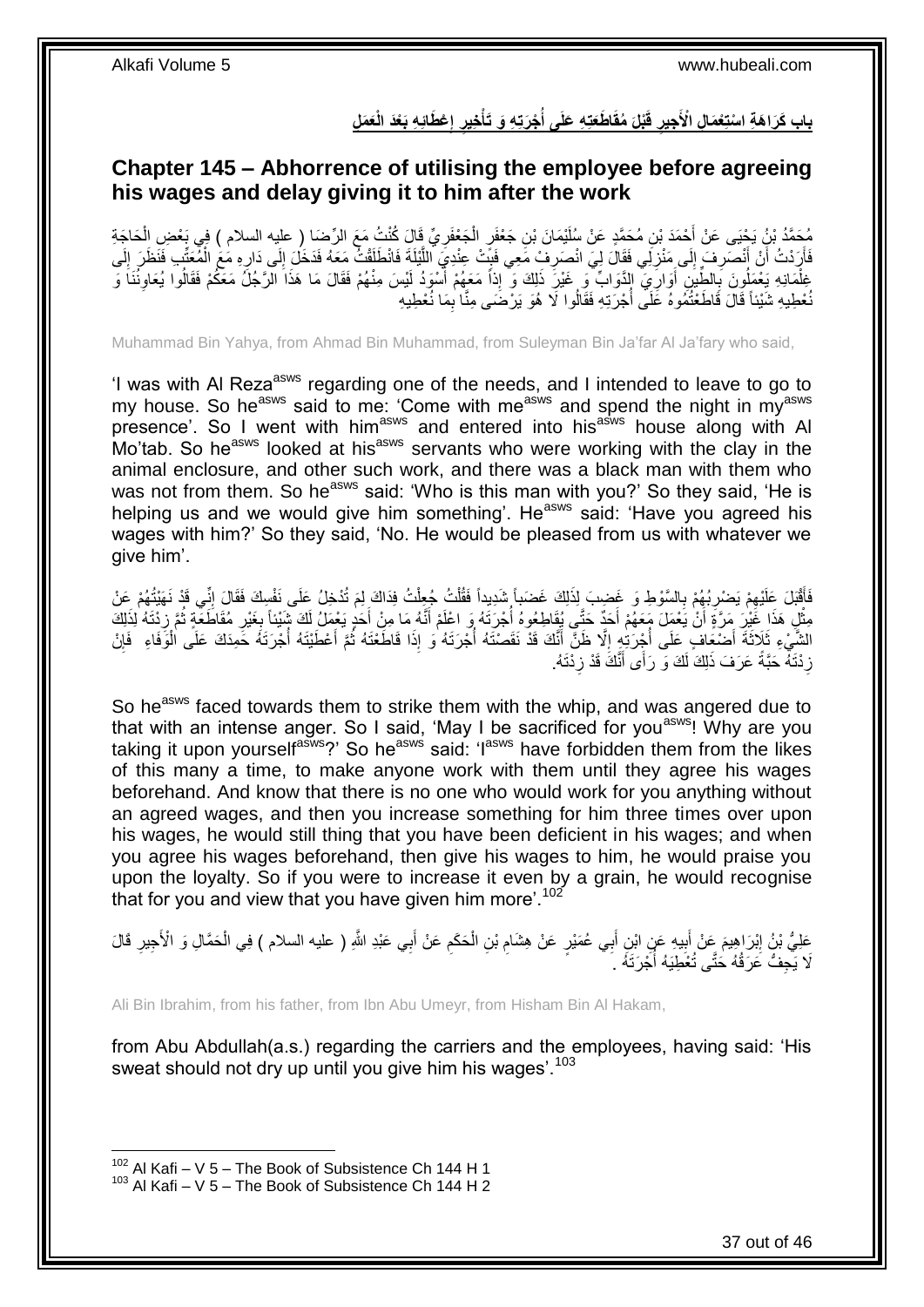مُحَمَّدُ بْنُ يَحْيَى عَنْ أَحْمَدَ بْنِ مُحَمَّدٍ عَنْ مُحَمَّدٍ بْنِ إِسْمَاعِيلَ عَنْ حَذَانٍ عَنْ شُعَيْبِ قَإِلَ تَكَارَيْنَا لِأَبِي عَبْدِ اللَّهِ ( عليه السلام )<br>سَمَّدُ بْنُ يَحْيَى عَنْ أَحْمَدَ بْنِ مُحَمَّدٍ ∣l<br>∶ قَوْماً يَعْمَلُونَ فِي بُسْتَانٍ لَهُ وَ كَانَ أَجَلُهُمْ إِلَى الْعَصَّلِ فَلَمَّا فَرَغُوا قَالَ لِمُعَتَّبِ أَعْطِهِمْ أَجُورَ هُمْ قَبْلَ أَنْ يَجِفَّ عَرَفُهُمْ . ِ ْ ∣ا<br>∶ ٔ<br>ا َ اُ ا<br>أ ِ َ

Muhammad Bin Yahya, from Ahmad Bin Muhammad, from Muhammad Bin Ismail, from Hanaan, from Shuayb who said,

'We hired for Abu Abdullah<sup>asws</sup>, a group of people working for him<sup>asws</sup> in an orchard of his, and their term was until the mid-afternoon. So when they were free, he<sup>asws</sup> said to Mo'tab: 'Give them their wages before their sweat dries up'.<sup>104</sup>

عَلِيُّ بْنُ إِبْرَاهِيمَ عَنْ أَبِيهِ عَنْ هَارُونَ بْنِ مُسْلِمٍ عَنْ مَسْعَدَةَ بْنِ صَدَقَةً عَنْ أَبِي عَبْدٍ اللَّهِ ( عليه السلام ) قَالَ مَنْ كَانَ يُؤْمِنُ ٍ ِ َ َ ُ بِاللَّهِ وَ الْيَوْمِ الْأَخِرِ فَلَا َيَسْتَعْمِلَنَّ أَجِيراً حَتَّى يُعْلِمَهُ مَا أَجْرُهُ وَ مَنِ اسْتَأْجَرَ أَجَيراً ثُمَّ حَبَسَهُ عَنِ الْجُمُعَةِ يُبُوءُ بِإِثْمِهِ وَ إِنْ هُوَ َ ْ َ َ ِ ِ :<br>ا **∶** ِ ْ ِ **∶** ْ مْ يَحْبِسْهُ الشَّتَرَكَا فِّي الْأَجْرِ . ِ **∣** لَ

Ali Bin Ibrahim, from his father, from Haroun Bin Muslim, from Mas'ada Bin Sadaqa,

from Abu Abdullah<sup>asws</sup> having said: 'The one who was a believer in Allah<sup>ajwj</sup> and the Last Day, so he should not utilise an employee until he lets him know what his wages are, and the one who employs an employee, then withholds him from the Friday (Prayer) would be responsible for his sin, and if he does not withhold him, he would be a participant in the Recompense'.<sup>105</sup>

> باب الرَّجُل يَكْتَرِ ي الذَّابَّةَ فَيُجَاوِزُ بِهَا الْحَدَّ أَوْ يَرُدُّهَا قَبْلَ الِانْتِهَاءِ إِلَى الْحَذّ **ِ َ ِ**

### <span id="page-37-0"></span>**Chapter 146 – The man hires the animal, so he exceeds the limit with it, or returns it before ending up to the limit**

َّ الْحُسَيْنُ بْنُ مُحَمَّدٍ عَنْ مُعَلَّى بْنِ مُحَمَّدٍ عَنِ الْجَسَنِ بْنِ عَلِيٍّ عَنْ أَبَانِ بْنِ عُثْمَانَ عَنِ الْحَسَنِ الصَّنْقِلِ قَالَ قُلْتُ لِأَبِي عَبْدِ اللَّهِ ( ْ ِ ْ ْ **ٔ** َ ْ عليه السلام ) مَا تَقُولُ فِي رَجُلٍ اكْثَرَى َدَابَةً إِلَى مَكَانٍ مَعْلُومٍ فَجَاوَزَهُ قَالَ يُحْسَبُ لَهُ الْأَجْرُ بِقَدْرِ مَا جَاوَزَ وَ إِنْ عَطِبَ ٍ ِ ِ ِ الْحِمَارُ فَهُوَ ضَامِنٌ . ْ

Al Husayn Bin Muhammad, from Moalla Bin Muhammad, from Al Hassan Bin Ali, from Aban Bin Usman, from Al Hassan Al Sayqal who said,

'I said to Abu Abdullah<sup>asws</sup>, 'What are you<sup>asws</sup> saying regarding a man who hires an animal to a known place, so he exceeds it'. He<sup>asws</sup> said: 'The rent would be accounted for him in accordance with whatever he has exceeded with, and if the donkey is injured, so he would be resonsible'.<sup>106</sup>

عِدَّةٌ مِنْ أَصْحَابِنَا عَنْ أُحْمَدَ بْنِ مُحَمَّدٍ عَنْ عَلِيٍّ بْنِ الْحَكَمِ عَنِ الْعَلَاءِ عَنْ مُحَمَّدٍ بْنِ مُسْلِمٍ عَنْ أَبِي حَمْزَةَ عَنْ أَبِي جَعْفَرٍ ( **∣** َ َ م ْ ِ ْ َ َ عليه السلام ) قَالَ سَأَلْتُهُ عَنِ الرَّجُلِ يَكْتَرِي الْذَابَةَ فَيَقُولُ اكْتَرَيْتُهَا مِنْكَ إِلَى مَكَانِ كَذَا وَّ كَذَا وَحَكَامَ ذَكَاهَ كَذَا وَ كَذَا<br>عليه السلام ) قَالَ سَأَلْتُهُ عَنِ الرَّجُلِ يَكْتَرِي الْذ ِ ْ َ ।।<br>़ زِ يَادَةً وَ يُسَمِّيٰ ذَلِكَ قَالَ لَا بَأْسَ بِهِ كُلِّهِ . ِّ ِ ا<br>ا ِ

A number of our companions, from Ahmad Bin Muhammad, from Ali Bin Al Hakam, from Al A'ala, from Muhammad Bin Muslim, from Abu Hamza,

 $104$  Al Kafi – V 5 – The Book of Subsistence Ch 144 H 3

 $105$  Al Kafi – V 5 – The Book of Subsistence Ch 144 H 4

 $106$  Al Kafi – V 5 – The Book of Subsistence Ch 145 H 1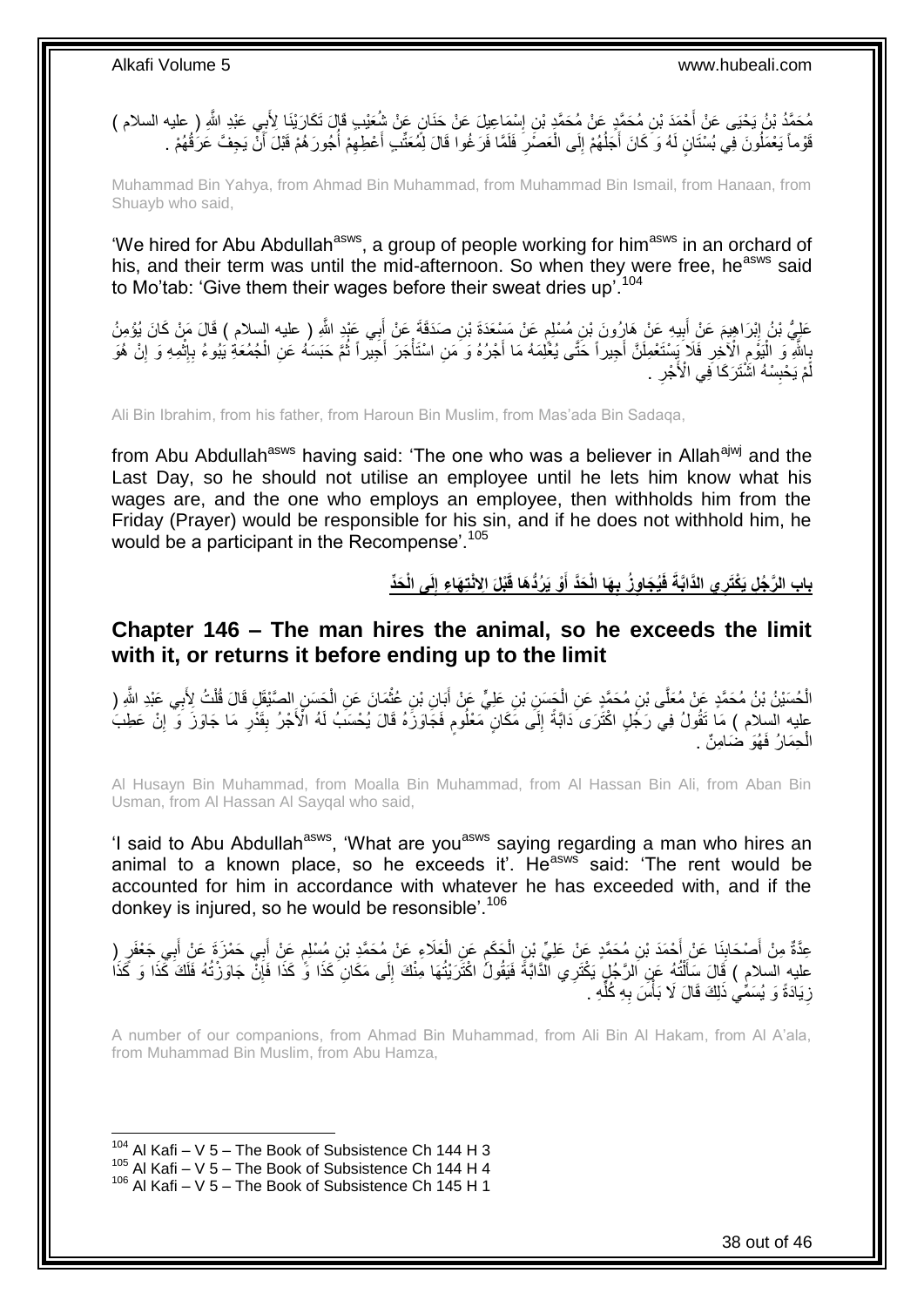from Abu Ja'far<sup>asws</sup>, said, 'I asked him<sup>asws</sup> about the man who hires the animal, so he is saying, 'I am hiring it from you up to such and such a place. So if I were to exceed it, for you would be such and such increase (of hire charges)', and he specifies that'. He<sup>asws</sup> said: 'There is no problem with it, all of it'.<sup>107</sup>

أَحْمَدُ بْنُ مُحَمَّدٍ [عَنْ رَجُلٍ] عَنْ أَبِي الْمَغْرَاءِ عَنِ الْحَلَبِيِّ قَالَ سَأَلْتُ أَبَا عَبْدِ اللَّهِ ( عليه السلام ) عَنِ الرَّجُلِ تَكَارَى دَابَّةً إِلَى َ ْ َ **∶** ْ ْ َ لَ ِ مَكَانٍ مَعْلُومٍ فَنَفَقَتِ الذَّابَّةُ قَالَ إِنْ كَانَ جَازَ الشَّرْطَ فَهُوَ ضَامِنٌ وَ إِنْ دَخَلَ وَادِياً لَمْ يُوثِقْهَا فَهُوَ ضَامِنٌ وَ إِنْ سَقَطَتْ فِي بِئْرٍ ٍ ِ لَ ِ ِ ِ فَهُوَ ۚ ضَامِنٌّ ۚ لِأَنَّهُ لَمْ يَسْتَوْثِقْ مِنْهَاۤ ۚ .

Ahmad Bin Muhammad, from a man, from Abu Al Magra, from Al Halby who said,

'I asked Abu Abdullah<sup>asws</sup> about the man who hired an animal up to a known place. So the animal died'. He<sup>asws</sup> said: 'If he had exceeded the stipulation, so he is responsible, and if he entered a valley not trusting it (for safety), so he is responsible, and if it falls into a well, so he is responsible, because he was not ensured from it'.<sup>108</sup>

مُحَمَّدُ بْنُ يَحْيَى عَنْ مُحَمَّدٍ بْنِ الْحُسَيْنِ عَنْ صَفْوَانَ عَنِ الْعَلَاءِ عَنْ مُحَمَّدٍ بْنِ مُسْلِمٍ عَنْ أَبِي جَعْفَرٍ ( عليه السلام ) قَالَ<br>مُحَمَّدُ بْنُ يَحْيَى عَنْ مُحَمَّدٍ بْنِ الْحُسَيْنِ عَنْ صَفْو َ ֧֚֚֓֝֬֝ ْ ْ نِّي َت َك َحُد ُه َما إ َتاهُ َر ُجَال ِن َفَقا َل أ َمِديَن ِة َفأ َضاِة ال َد َقا ٍض ِم ْن قُ ِعنْ ُه َيقُو ُل ُكنْ ُت َجالِساً َس ِمْعت ا ُ َي ال ُّسو َق َيْو َم َكذَ ا ُيَواِفي ب ا َرْي ُت َهذَ ِ َ َ ْ **∶** رَ كَذَا وَ إِنَّهُ لَمْ يَفْعَلْ قَالَ فَقَالَ لَيْسَ لَهُ كِرَاءٌ قَالَ فَدَعَوْتُهُ وَ قُلْتُ يَا عَبْدَ اللّهِ لَيْسَ لَكَ مَنْهُو وَ قُلْتُ لِلْآخَرِ لَيْسَ لَكَ أَنْ ֺ֧ׅ֧ׅ֧֧֚֚֚֚֚֚֚֚֚֚֚֚֚֚֚֚֚֝֝֬֓֡֡֡֡֡֡֡֬֓֡֟֓֡֟֓֡֟֓֡֡֡֬֓֡֡֬֩֓֓֬֩ َ لَ ِ ْ **∶ ٔ** َ ْ تَأْخُذَ كُلَّ اَلَّذِي عَلَيْهِ اصْطَلِحَا فَتَرَادًا بَيْنَكُمَا . اُ ة<br>أ

Muhammad Bin Yahya, from Muhammad Bin Al Husayn, from Safwan, from Al A'ala, from Muhammad Bin Muslim,

from Abu Ja'far<sup>asws</sup>, said, 'I heard him<sup>asws</sup> saying: 'l<sup>asws</sup> I was seated in the presence of a judge from the judges of Al Medina, so two men came over to him. So one of the two said, 'I hired this one to meet with me in the market on such and such a day, and he did not do it'. So he said, 'There is no fee for him'. He<sup>asws</sup> said: 'So l<sup>asws</sup> called him over and said, 'O servant of Allah<sup>ajwj</sup>! It is not for you that you go away with his right'. And lasws said to the other one: 'It is not for you that you take everything which was upon him. Reconcile, so returns (some fees) between you two'.<sup>109</sup>

َس َع ْن ُم َح َّم ِن ُيونُ ْب ُصور ْس َما ِعي َل َع ْن َمنْ ِن إ ِن ُم َح َّمٍد َع ْن ُم َح َّمِد ْب ْح َمَد ْب ُم َح َّمُد ْب ُن َي ْحَيى َع ْن أ ِّي َق ب َحلَ ٍد ال َد ْ ِعنْ ا َل ُكنْ ُت َقا ِعداً ِ ِ ِ قَاضٍ مِنَ الْقُضَاةِ وَ عِنْدَهُ أَبُو َجَعْفَرٍ ( عِليه السلامِ ) جَالِسٌ فَأَتَاهُ رَجُلَانِ فَقَالَ أَحَدُهُمَا إِنِّي تَكَارَيْتُ إِبِلَ هَذَا الرَّجُلِ لِيَحْمِلَ لِي ِ َ اً َ ِ ِ َ مَثَاعاً إِلَي بَعْضِ الْمَعَادِنِ فَاشْتَرَطْتُ عَلَيْهِ أَنْ يُدْخِلِنِي الْمَعْدِنَ يَوْمَ كَذَا وَ كَذَا لِأَنَّهَا سُوِقٌ أَنْخَعَ فَ أَنْ يَفُوتَنِي فَإِنِّ اخْتُبِسْتُ عَنَّ ْ ِ ِ َ َ ْ ذَلِكَ حَطَّطْتُ مِنَّ الْكِرَىِ لِكُلِّ يَوْم أُحْتَبَسُهُ كَذَا وَ كَذَا وَّ إِنَّهُ حَبَسَنِي عَنْ ذَلِكَ الْوَقْتِ كَذَا وَ كَذَا يَوْمأَ ْ ِ ا<br>ا م ْ

Muhammad Bin Yahya, from Ahmad Bin Muhammad, from Muhammad Bin Ismail, from Mansour Bin Yunus, from Muhammad Al Halby who said,

'I was seated in the presence of a judge from the judges and seated in his presence was Abu Ja'far<sup>asws</sup>. So two me came over to him, and one of the two said, 'I hire the camel of this man to carry some goods for me to one of the mines, and I stipulated upon him that he comes over to me into the mine on such and such a day because it was a market day, fearing that I would miss it. So if he were to withhold from that, I would reduce from the hire charge, for each days he withholds, by such and such, and he withheld mefrom that time for such and such days'.

 $107$  Al Kafi – V 5 – The Book of Subsistence Ch 145 H 2

 $108$  Al Kafi – V 5 – The Book of Subsistence Ch 145 H 3

 $109$  Al Kafi – V 5 – The Book of Subsistence Ch 145 H 4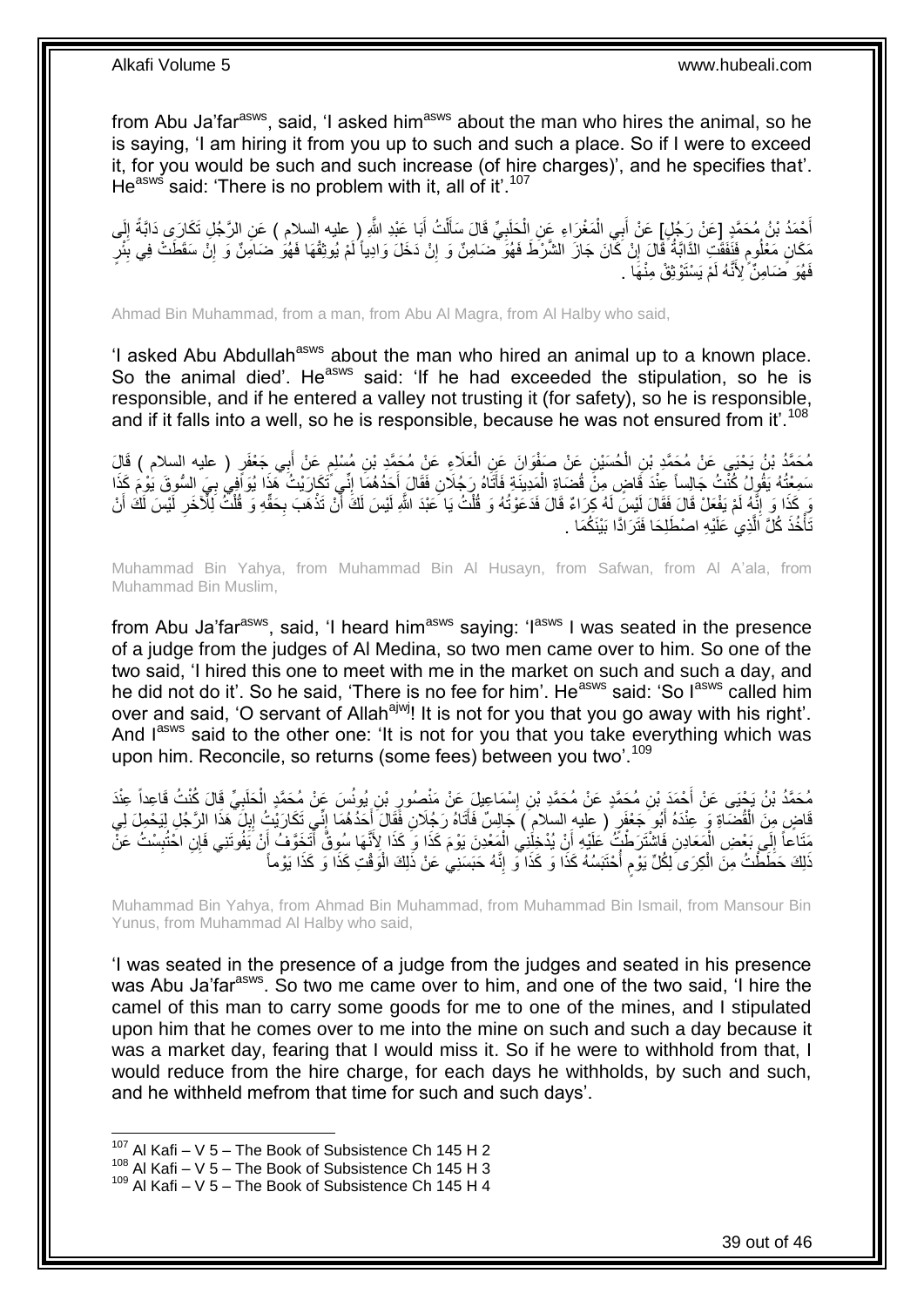فَقَالَ الْقَاضِبِي هَذَا شَرْطٌ فَاسِدٌ وَفِّهِ كِرَاهُ فَلَمًا قَامَ الرَّجُلُ أَقْبَلَ إِلَيَّ أَبُو جَعْفَرٍ ( عليه السلام ) فَقَالَ شَرْطُهُ هَذَا جَائِزٌ مَا لَمْ يَحُطَّ ْ َ لَ ِ َ بِجَمِيع كِرَاهُ .  $\zeta$ ِ

So the judge said, 'This is an invalid stipulation. Fulfil his hire charges'. So when the man arose, Abu Ja'far<sup>asws</sup> turned towards me, so he<sup>asws</sup> said: 'This stipulation of his is allowed for as long as he does not drop the entirety of his hire charges'.<sup>110</sup>

عِدَّةٌ مِنْ أَصْحَابِنَا عَنْ أَحْمَدَ بْنِ مُحَمَّدٍ عَنِ ابْنِ مَحْبُوبٍ عَنْ أَبِي وَلَّادٍ الْحَنَّاطِ قَالَ اكْتَرَيْتُ بَغْلًا إِلَى قَصْرِ ابْنِ هُبَيْرَةَ ذَاهِباً وَ ْ َ َ ِ َ ِ ِ ِ جَائِدًا وَ كَذَا وَ خَرَجْتُ فِيَ طَلَبِ غَرِيَمٍ لِيَ فَلَمَّا صِرْتُ قُرَّبَ قَتْطَرَةِ الْكُوفَةِ خُبِّرْتُ أَنَّ صَاحِبِي تَوَجَّهَ إِلَيَ النِّيلِ فَتَوَجَّهْتُ َ ٍ ِ ِ ِ َّبْحُوَ النَّيلِ فَلَمَّا أَتَيْتُ النِّيلَ خُبِّرْتُ أَنَّ صَاحِّبِي ۖ تَوَجَّهَ إِلَى بَغْدَادَ فَاتَّبَعْتُهُ وَ ظَفِرْتُ بِهِ وَ فَرَغْتُ مِمَّا بَيْنِي وَ بَيْنَهُ وَ رَجَعْنَا إِلَى َ ِ  $\frac{1}{2}$ لَ ِ الْكُوفَةِ وَ كَانَ ذَهَابِي وَ مَجِيئِي خَمْسَةَ عَشَرَ يَوْمأَ

A number of our companions, from Ahmad Bin Muhammad, from Ibn Maboub, from Abu Wallad Al Hannat who said,

'I hired a mule to Qasr Ibn Hubeyra, going and coming, for such and such (amount), and I went out in seeking the debs (collectible) for me. So when I got near to the arch of Al Kufa, I was informed that my companions had gone to the Nile. So I diverted towards the Nile. So when I got to the Nile, I was informed that my companions had gone to Baghdad. So I pursued him, and I was successfull with it, and I was free from what was between me and him, and we returned to Al Kufa, and the going and coming was of (a duration of) fifteen days'.

فَأَخْبَرْتُ صَاحِبَ الْبَغْلِ بِعُذْرِي وَ أَرَدْتُ أَنْ أَتَحَلَّلَ مِنْهُ مِمَّا صَنَعْتُ وَ أَرْضِيَهُ فَبَذَلْتُ لَهُ خَمْسَةَ عَشَرَ دِرْهَماً فَأَبَى أَنْ يَقْبَلَ<br>تَمَيْنَ مَعَ الْمَرْسَلَ مِنْ أَوْمَهُ مِنْ أَوْم ْ ُ َّ َ َ ْ ِ ْ ا<br>ا َ َ فَتَرَاضِيْنَا بِأَبِي حَنِيفَةَ فَأَخْبَرْتُهُ بِالْقِصَّةِ وَ أَخْبَرَهُ الرَّجُلُ فَقَالَ لِي وَ مَا صَنَعْتَ بِالْبَغْلِ فَقُلْتُ قَدْ دَفَعْتُهُ إِلَيْهِ سَلِيماً قَالَ نَعَمْ بَعْدَ ْ ِ َ ْ ِ َ َ ِ لَ ِ ْ خَمْسَةَ عَشَرَ يَّوْماً فَقَالَ مَا تُرِيدُ مِنَ الرَّجْلِ قَالَ أُرِيدُ كِرَى بَغْلِي فَقَّدْ حَبَسَهُ عَلَيَّ خَمْسَةَ عَشَرَ يَوْماً فَقَالَ مَا أَرَى لَكَ حَقّاً لِأَنَّهُ ِ َ ِ الْخَتَرَاهُ إِلَى قَصْرِ إِبْنِ ۚ هُبَيْرَةَ فَخَالَفَ وَ رَكِبَهُ إِلَى النِّيلِ وَ إِلَى بَغْدَادَ فَضَمِنَ قِيمَةَ الْبَغْلِ وَ سَقَطَ الْكِرَى فَلَمَّا رَدَّ الْبَغْلَ سَلِيماً وَ ْ ِ ∣ا<br>∶ **∶** ِ ْ ْ قَبَضْتَهُ لَمْ يَلْزَمْهُ الْكِرَى ْ ْ

So I informed my companion with my excuse if he permits from it from what I had done, and I pleased him, so I extended to him fifteen Dirhams. But, he refused to accept. So we both agreed with (going to) Abu Haneefa (for a judgement). So I informed him with the story and the man informed him of it. So he said to me, 'And what did you do with the mule?' So I said, 'I have handed it over to him, safely'. He (the owner of the mule) said, 'Yes, after fifteen days!'. So he (Abu Haneefa) said, 'And what do you want with the man?' He said, 'I want the hire charges for my mule withheld from me for fifteen days'. So he said, 'I do not see for you a right, because he had hired it to Qas Ibn Hubeyra, so he differed and rode it to the Nile, and to Baghdad. So he is responsible for the price of the mule and the hire charges are dropped. So when he returned the mule safely and you took possession of it, the hire charges are not obligated upon him'.

قَالَ فَخَرَجْنَا مِنْ عِنْدِهِ وَ جَعَلٍَ صَاحِبُ الْبَغْلِ يَسْتَرْجِعُ فَرَحِمْتُهُ مِمَّا أَفْتَى بِهِ أَبُو حَنِيفَةَ فَأَعْطَيْتُهُ شَيْئاً وَ تَحَلَّلْتُ مِنْهُ فَحَجَجْتُ َ َ ِ َ ْ ْ َّ ِ َنِلْكَ السَّنَةَ فَأَخْبَرْتُ أَبَا عَبْدِ اللَّهِ ( عليه السلام ) بِمَا أَفْتَى بِهِ أَبُو حَنِيفَةَ فَقَالَ فِي مِثْلِ هَذَا الْقَضَاءِ وَ شِبْهِهِ تَحْبِسُ السَّمَاءُ مَاءَهَا َ ِ َ َ ْ ِ ِ ْ ْ َ وَ تَمْنَعُ الْأَرْضُ بَرَكَتَهَا

He (the narrator) said, 'So we came out from his presence and the owner of the mule went on to say 'We are from Allah<sup>ajwj</sup> and to Him<sup>asws</sup> we are returning', due to what

1

40 out of 46

 $110$  Al Kafi – V 5 – The Book of Subsistence Ch 145 H 5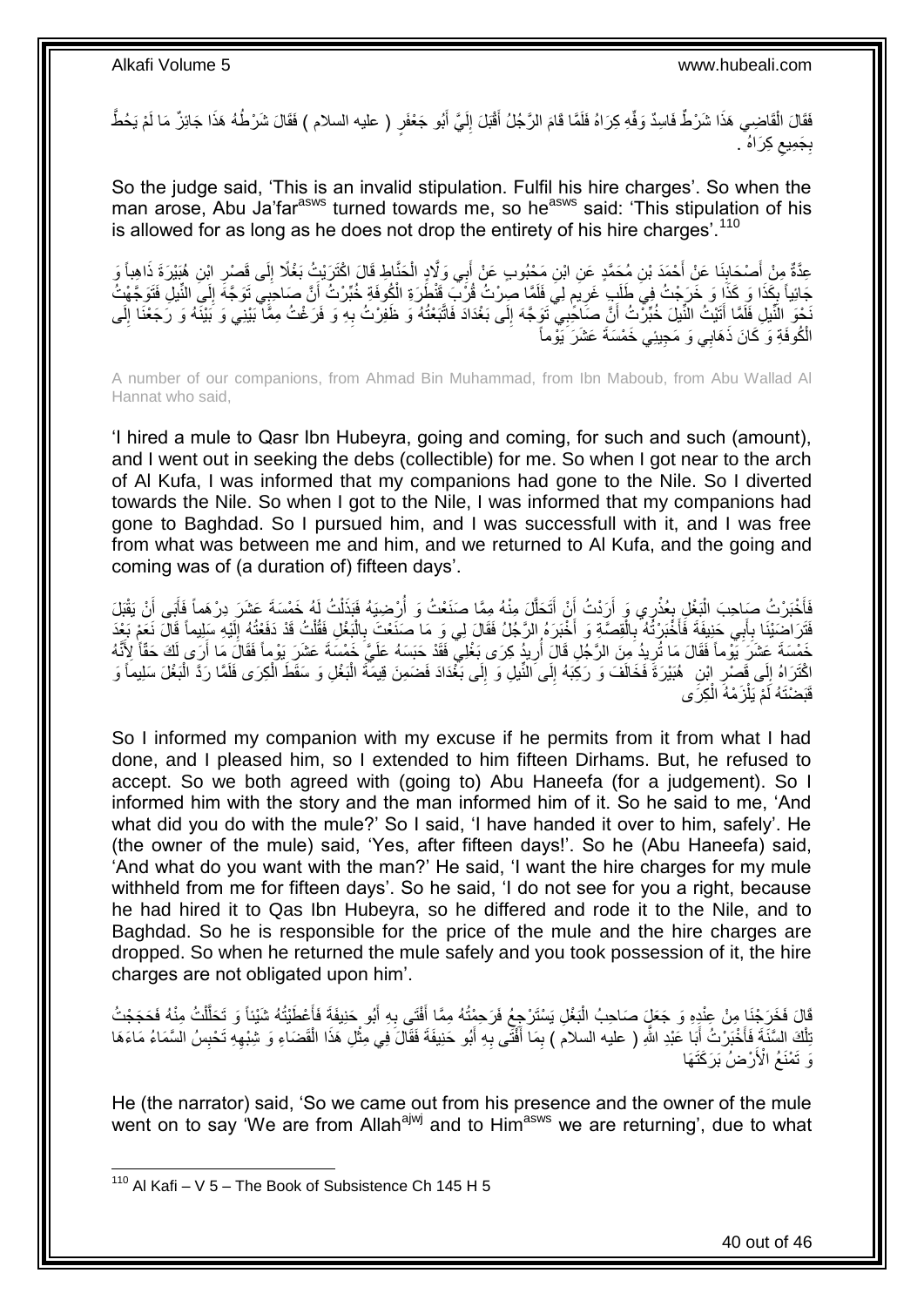Fatwa Abu Haneefa had issued with. So I gave him something, and freed myself from him. Then I went on Hajj during that year. So I informed Abu Abdullah<sup>asws</sup> with what Fatwa Abu Haneefa had issued with. So he<sup>asws</sup> said: 'It is due to these (types of) judgements and what resembles these that the sky withholds its water and the earth prevents its Blessings'.

قَالَ فَقُلْتُ لِأَبِي عَبْدِ اللَّهِ ( عليه السلام ) فَمَا تَرَى أَنْتَ قَالَ أَرَى لَهُ عَلَيْكَ مِثْلَ كِرَى بَغْلِ ذَاهِباً مِنَ الْحُوفَةِ إِلَى النَّبْلِ وَ مِثْلَ ْ َ َ ْ ْ ٳٳ كِرَى بَغْلٍ رَاكِباً مِنَ النَّبِلِ إِلَى بَغْدَادَ وَ مِثْلَ كِرَى بَغْلٍ مِنْ بَغْدَادَ إِلَى الْكُوفَةِ تُوَفِّيهِ إِيَّاهُ قَالَ فَقُلْتُ جُعِلْتُ فِدَاكَ إِنِّي قَدْ عَلَفْتُهُ ِ  $\frac{1}{2}$ ْ ِ ِ ْ ْ بِذَرَاهِمَ فَلِّي عَلَيْهِ عَلَّفُهُ فَقَالَ لَا لِأَنَّكَ غَاصِبٌ **∣** 

He (the narrator) said, 'I said to Abu Abdullah<sup>asws</sup>, 'So what is your<sup>asws</sup> view?' He<sup>asws</sup> said: 'l<sup>asws</sup> view for him, upon you, similar hire charges of a mule going from Al Kufa to the Nile, and similar hire charges of a mule riding from the Nile to Baghdad, and a similar hire charges of a mule from Baghdad to Al Kufa. Pay it to him'. So I said, 'May I be sacrificed for you<sup>asws</sup>! I had fed it with Dirhams, so for me, upon him, would be its feeding (to reduce from the hire charges)'. So he<sup>asws</sup> said: 'No, because you are a usurper'.

فَقُلْتُ أَ رَأَيْتَ لَوْ عَطِبَ الْبَغْلُ وَ نَفَقَ أَ لَيْسَ كَانَ يَلْزَمُنِي قَالَ نَعَمْ قِيمَةُ بَغْلٍ يَوْمَ خَالَفْتَهُ قُلْتُ فَإِنْ أَصَابَ الْبَغْلَ كَسْرٌ أَوْ دَبَرٌ أَوْ ْ لَ َ :<br>ا َ َ .<br>ا َ َ ْ َ ِ ْ غَمْزٌ فَقَالَ عَلَيْكَ قِيمَةُ مَا بَيْنَ الصِّحَّةِ وَ الْعَيْبِ يَوْمَ تَرُدُّهُ عَلَيْهِ قُلْتُ فَمَنْ يَعْرِفُ ذَلِكَ قَالَ أَنْتَ وَ هُوَ إِمًا أَنْ يَحْلِفَ هُوَ عَلَى ِ ْ ْ َ ן<br>ֲ َ الْقِيمَةِ فَتَلْزَمَكَ فَإِنْ رَدَّ الْيَمِينَ عَلَيْكَ فَحَلَفْتَ عَلَى الْقِيمَةِ لَزِمَهُ ذَلِكَ أَوْ يَأْتِيَ صَاحِبُ الْبَغْلِ بِشُهُودٍ يَشْهَدُونَ أَنَّ قِيمَةَ الْبَغْلِ حِينَ ْ :<br>ا ِ ْ ْ َ ِ ْ ْ َ ِ أَكْرَى كَذَا وَ كَذَاَ فَيَلْزَمَكَ ْ َ

So I said, 'What is your<sup>asws</sup> view, if the mule had been injured and died, would not that have been obligated upon me?' Heasws said: 'Yes, a price of a mule on the day you opposed him'. I said, 'Supposing the mule had been affected by a fracture, or injury, or disease?' So he<sup>asws</sup> said: 'Upon you would be its price what is between the healthy and the faulty on the day you returned it to him'. I said, 'And who would recognise that (difference)?' He<sup>asws</sup> said: 'You and him, and either he swears an oath upon the price, so it would be necessitated upon you. So if he were to return the swearing of the oath upon you, and you swear upon the price, that would necessitate upon him, or else the owner of the mule would come with witnesses who would be testifying that the price of the mule when it was hire was such and such, so it would be necessitated upon you'.

َ ُفْلَتُ إِنِّي كُنْتُ أَعْطَيْتُهُ دَرَاهِمَ وَ رَضِيَ بِهَا وَ حَلَّلَنِي فَقَالَ إِنَّمَا رَضِيَ بِهَا وَ حَلَّلَكَ حِينَ فَضَـي عَلَيْهِ أَبُو حَنِيفَةَ بِالْجَوْرِ وَ الظَّلْمِ ِ ْ َ لَ َّ ِ ِ لَ َّ ِ ِ ْ ِ ْ ِ نَ لَكِنِّ الْحِعْ إِلَيْهِ فَأَخْبِرْهُ بِمَا أَفْتَيْتُكَ بِهِ فََإِنْ جَعَلَكَ فِي حِلٍّ بَعْدَ مَعْرِفَتِهِ فَلَا شَيْءَ عَلَيْكَ بَعْدَ ذَلِكَ ِ **∶** َ ِ ِ .<br>ا لَ ∣<br>∶ **ٍ** 

I said, 'I had given him some Dirhams and pleased him with it, and he freed me'. So he<sup>asws</sup> said: 'But rather, he was pleased with it and freed you when Abu haneefa judged against him with the inequity and the injustice, but return to him and inform him with what Fatwa I<sup>asws</sup> have issued with. So if he were to make you to be free after recognising it, so there would not be anything upon you after that'.

قَالَ أَبُو وَلَادٍ فَلَمَّا انْصَرَفْتُ مِنْ وَجْهِي ذَلِكَ لَقِيتُ الْمُكَارِيَ فَأَخْبَرْتُهُ بِمَا أَفْتَانِي بِهِ أَبُو عَبْدِ اللَّهِ ( عِليه السلام ) وَ قُلْتُ لَهُ قُلْ ْ َ ِ َ ِ َ ِ ْ مَا شِئْتَ حَتَّى أَعْطِيَكَهُ فَقَالَ قَدْ حَبَّبْتَ إِلَيَّ جَعْفَرَ بْنَ مُحَمَّدٍ ( عليه السلام ) وَ وَقَعَ فِي قَلْبِي لَهُ التَّفْضِيلُ وَ أَنْتُ فِي حِلٍّ وَ إِنْ<br>يَسْتَبَرَّجَ حَبَّى أَعْطِيَكَهُ فَقَالَ قَدْ حَبَ ْ لَ ِ ِ َ أَحْبَبْتَ أَنْ أَرُدَّ عَلَيْكَ الَّذِي أَخَذْتُ مِنْكَ فَعَلْتُ . ْ **ٔ** َ َّ َ َ

Abu Wallad (the narrator) said, 'So when I left from that direction of mine to meet the hirer, I informed him with what Fatwa Abu Abdullah<sup>asws</sup> had issued to me with, and I

41 out of 46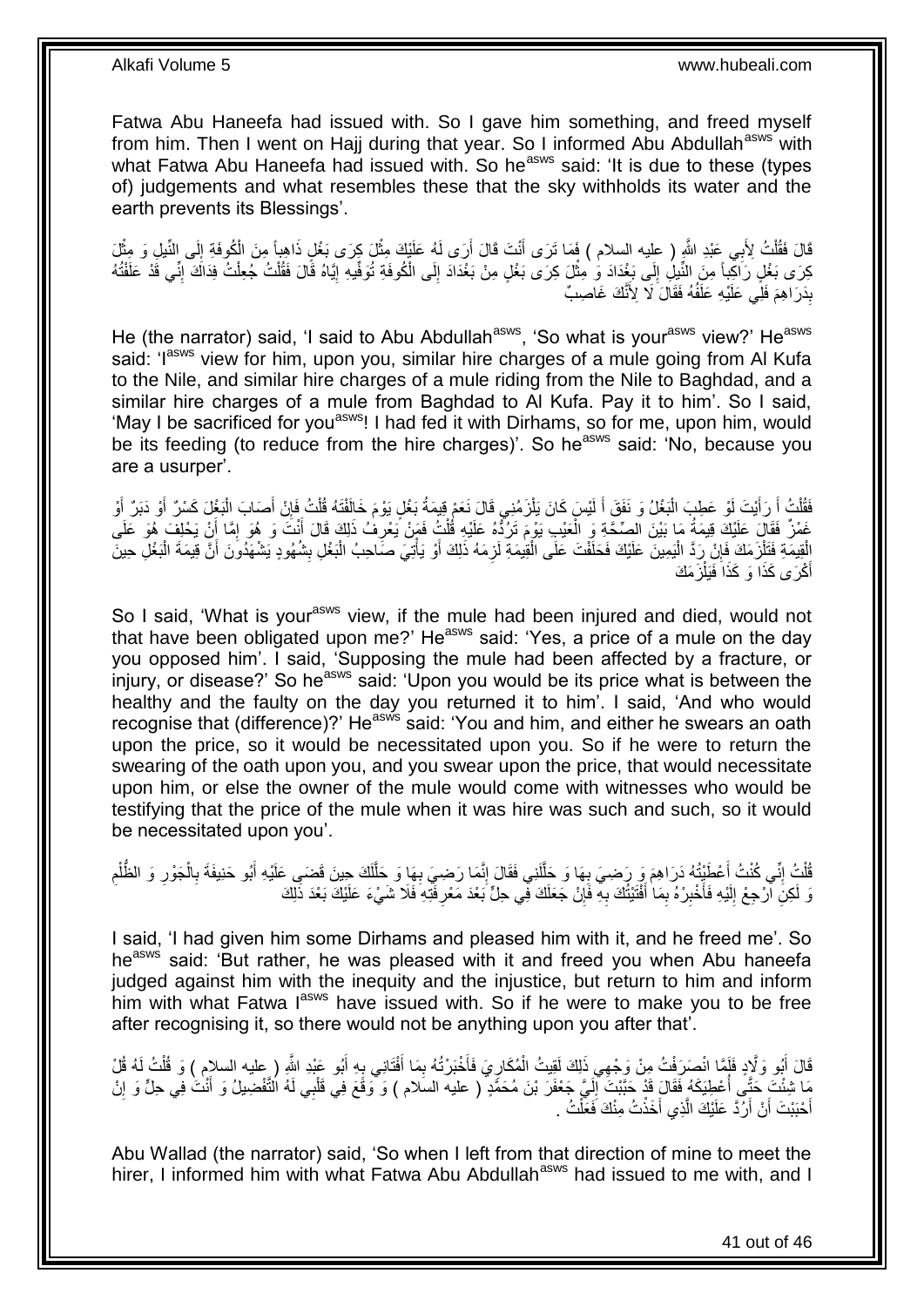said to him, 'Say whatever you so desire to and I shall give it to you'. So he said, 'Ja'far Bin Muhammad<sup>asws</sup> has become beloved to me and there has occurred the preference for him<sup>asws</sup> in my heart, and you are free, and if you so like that I return to you that which I have taken from you, I would do so'.<sup>111</sup>

مُحَمَّدُ بْنُ يَحْيَى عَنِ الْعَمْرَكِيِّ بْنِ عَلِيٍّ عَنْ عَلِيٍّ بْنِ جَعْفَرٍ عَنْ أَخِيهِ أَبِي الْحَسَنِ ( عليه السلام ) قَالَ سَأَلْتُهُ عَنْ رَجُلٍ<br>مَعَظَّدُ بْنُ يَحْيَى عَنِ الْعَمْرَكِيِّ بْنِ عَلِيِّ مَنْ عَل ْ َ َ ْ ْ َ اسْتَأْجَرَ دَابَّةً فَأَعْطَاهَا غَيْرَهُ فَنَفَقَتْ مَا عَلَيْهِ فَقَالَ إِنْ كَانَ شَرَّطَ أَنْ لَا يَرْكَبَهَا غَيْرُهُ فَهُوَ ضَامِنٌ لَهَا وَ إِنْ لَمْ يُسَمِّ فَلَيْسِ عَلَيْهِ َ :<br>. ِ اُ ِ شٌيءٌ .

Muhammad Bin Yahya, from Al Amraky Bin Ali,

from Ali son of Ja'far<sup>asws</sup>, from his brother Abu Al Hassan<sup>asws</sup>, said, 'I asked him<sup>asws</sup> about a man who hired an animal, so he gave it to someone else, and it died upon him. So he<sup>asws</sup> said: 'If it had been stipulated that no one else would ride upon it, he would be responsible for it, and if it had not been specified, so there is nothing upon him'.<sup>112</sup>

**َبْي َت َو ال َّس ِفيَنةَ باب ال َّر ُج ِل َيَتَكا َرى الْ**

### <span id="page-41-0"></span>**Chapter 147 – The man rents the house and the ship**

عِدَّةٌ مِنْ أَصْحَابِنَا عَنْ أَحْمَدَ بْنِ مُحَمَّدٍ عَنِ الْحَسَنِ بِْنِ عَلِّيِّ بْنِ يَقْطِينِ عَنْ عَلِي<br>عِدَّةٌ مِنْ أَصْحَابِنَا عَنْ أَحْمَدَ بْنِ مُحَمَّدٍ مِنِ الْحَسَنِ بِْنِ عَلِّيٍّ بِنِ يَقْطِينِ عَنْ عَلِي َ ْ َ ِ َ َ ْ ĺ ْ لَ ∣∣<br>ِ∶ الْحَسَنِ ( عِليه السلام ) عَنِ الَرَّجُلِ يَكْتَرِيَي السَّفِيَنَةَ سَنَةً أَوْ أَقَلَّ أَوْ أَكْثَرَ قَالَ الْكِرَى لَازِمٌ إِلَى الْوَقْتِ الَّذِيَّ اكْتَرَاهُ إِلَيْهِ وَ ِ ْ َ َ َ َ َ لَ ِ َّ ْ الْخِيَارُ فِي أَخْذِ الْكِرَىٰ إِلَٰى رَبِّهَا إِنْ شَاءَ أَخَذٌ وَ إِنْ شَاءَ تَرَكَ . ْ ِ ِ  $\frac{1}{2}$ ْ

A number of our companions, from Ahmad Bin Muhammad, from Al Hassan Bin Ali Bin Yaqteen, from his father Al Husayn, from Ali Bin Yaqteen who said,

'I asked Abu AI Hassan<sup>asws</sup> about the man who hired the ship for a year, or less or more. He<sup>asws</sup> said: 'The hire charges are necessitated up to the time which he had hired it up to, and the choice in taking the hire charges is up to its owner, if he so desires to he takes, and if he so desires to he leaves<sup>', 113</sup>

أَحْمَدُ بْنُ مُحَمَّدٍ عَنْ مُحَمَّدٍ بْنِ سَفْلٍ عَنْ أَبِيهِ قَالَ سَأَلْتُ أَبَا الْحَسَنِ مُوسَى ( عليه السلام ) عَنِ الرَّجُلِ يَتَكَارَى مِنَ الرَّجُلِ<br>أَحْمَدُ بْنُ مُحَمَّدٍ عَنْ مَحَمَّدٍ بِنَ يَجْمَعُونَ بِنَّ ْ َ ْ َ **!** َ َ لَ  $\frac{1}{2}$ الْبَيْتَ وَ السَّفِينَةَ سَنَةً أَوْ أَكْثَرَ أَوْ أَقَلَّ قَالَ كِرَاهُ لَازِمٌ إِلَى الْوَقْتِ الَّذِي تَكَارَاهُ إِلَيْهِ وَ الْخِيَالُ فِي أَخْذِ الْكِرَى إِلَى رَبِّهَا إِنْ شَاءَ ِ َ َ َ َ ِ ِ ْ َ ْ لَ ِ َّ ْ أَخَذَ وَ إِنْ شَاءَ تَرَكَ . ِ َ

Ahmad Bin Muhammad, from Muhammad Bin Sahl, from his father who said,

'I asked Abu AI Hassan Musa<sup>asws</sup> about the man who rents the house and the ship from the man for a year, or more or less. He<sup>asws</sup> said: 'Its rent is necessitated up to the time which he had hired it to, and the choice regarding taking the rent is up to its owner, if he so desires to he takes, and if he so desires to he leaves'.<sup>114</sup>

 $111$  Al Kafi – V 5 – The Book of Subsistence Ch 145 H 6

 $112$  Al Kafi – V 5 – The Book of Subsistence Ch 145 H 7

<sup>113</sup> Al Kafi – V  $5 -$  The Book of Subsistence Ch 146 H 1

 $114$  Al Kafi – V 5 – The Book of Subsistence Ch 146 H 2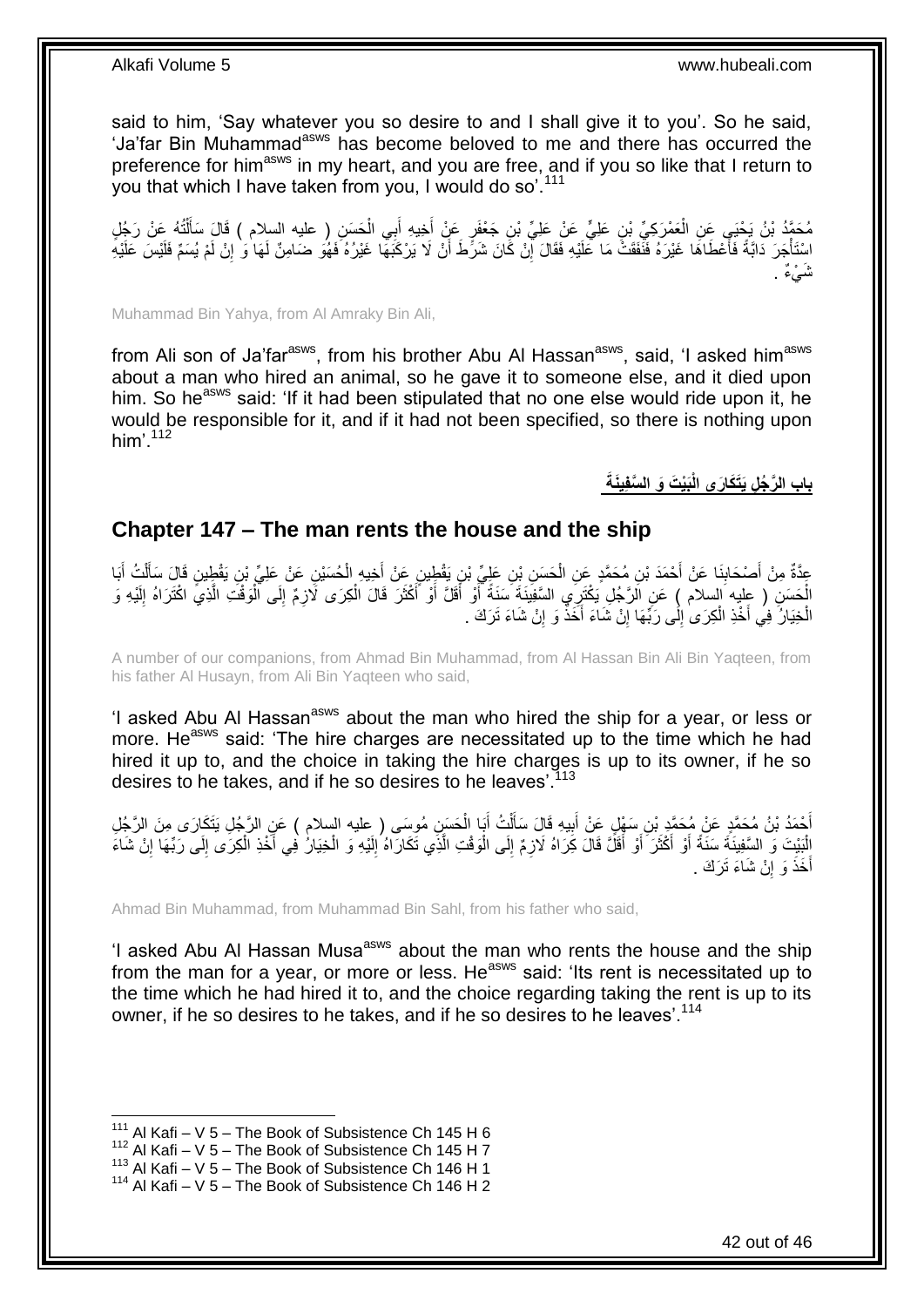**ِ باب ال ِّضَرار**

# <span id="page-42-0"></span>**Chapter 148 – The Damages**

مُحَمَّدُ بْنُ يَحْيَى عَنْ أَحْمَدَ بْنِ مُحَمَّدٍ عَنْ مُحَمَّدِ بْنِ يَحْيَى عَنْ طَلْحَةَ بْنِ زَيْدٍ عَنْ أَبِي عَبْدِ اللَّهِ ( عليه السلام ) قَالَ إِنَّ الْجَارَ َ ْ ْ ِ كَالنَّفْسِ غَيْرُ مُضَارٍّ وَ لَا أَثْمٍ َ ٍ

Muhammad Bin Yahya, from Ahmad Bin Muhammad, from Muhammad Bin Yahya, from Talha Bin Zayd,

from Abu Abdullah<sup>asws</sup> having said: 'The neighbour is like the self, without having caused harm nor a sin (fault)<sup>715</sup>

عِدَّةٌ مِنْ أَصْحَابِنَا عَنْ أَحْمَدَ بْنِ مُحَمَّدِ بْنِ خَالِدٍ عَنْ أَبِيهِ عَنْ عَبْدِ اللَّهِ بْنِ بُكَيْرٍ عَنْ زِرُرَارَةَ عَنْ أَبِي جَعْفَرٍ ( عليه السلام ) قَالَ ۱. َ َ ِ َ إِنَّ سَمُرَةَ بْنَ جُنْدَبٍ كَانَ لَهُ عََٰذْقٌ فِي خَائِطٍ لِزَجُلٍ مِنَ الْإِنْصَارِ وَ كَانَ مَنْزِلُ الْأَنْصَارِيِّ بِبَابَ الْبُسْتَأَنِ وَ كَانَ يَمُرُّ بِهِ إِلَى ِ ِ **ٔ**  ِ لَ ِ ِ ْ ِ ِ نَخْلَتِهِ وَ لَا يَسْتَأْذِنُ فَكَلَّمَهُ الْأَنْصَارِيُّ آَنْ يَسْتَأْذِنَ إِذَاً جَاءَ فَأَبَى سَمَرَةُ َ ْ اُ **∶** َّ ْ

A number of our companions, from Ahmad Bin Muhammad Bin Khalid, from his father, from Abdullah Bin Bukeyr, from Zurara,

from Abu Ja'far<sup>asws</sup> having said: 'Samurat Bin Jundab had a tree in a garden of a man from the Helpers, and the house of the Helper was at the gate of the garden, and he (Samurat) used to pass by it to his palm tree, and he would not seek permission. So the Helper spoke to him that he should seek permission whenever he comes. But, Samurat refused.

فَلَمَّا تَـأَبًى جَاءَ الْأَنْصَارِيُّ إِلَى رَسُولِ اللَّهِ ( صلى الله عليه وألهٍ ) فَشَكَا إِلَيْهِ وَ خَبَّرَهُ الْخَبِرَ فَأَرْسَلِ إِلَيْهِ رَسُولُ اللَّهِ ( صلى الله ْ لَ ِ  $\frac{1}{2}$ ِ َ لَ ِ عليه وآله ) وَ خَنَّزِهُ بِقَوْلِ الْأَنْصِارِيِّ وَ مَا شَكَّا وَ قَالَ إِنَّ أَرَدْتَ الدُّخُولَ فَاسْتَأْنِنْ فَأَبَى فَلَقَا أَبَيَ سَاوَمَهُ حَتَّى بُلَغَ بِهِ مِنَ َ **ٔ** ِ ِ **∣** ِ َ َّلْقُمِنِ مَا شَاءَ اللَّهُ فَأَنِيَ أَنْ يَبِيعَ فَقَالَ لَكَ بِهَا عَذْقٌ يُمَدُّ لَكَ فِي الْجَذَةِ فَأَنَى أَنْ يَقْبَلَ فَقَالَ رَسُولُ اللَّهِ ( صلى الله عليه وَاله )<br>النَّمنِ مَا شَاءَ اللَّهُ فَأَنَبِيَ أَنْ يَبِي ِ َ َ اُ ْ **ٔ** ِ لِلْأَنْصَارِيِّ ۚ اذْهَبْ فَاقْلَعْهَا وَ الْأَم بِهَا إِلَيْهِ فَإِنَّهُ لَا ضَرَرَ وَ لَا ضِرَارَ . ∣اٍ<br>∶ لَ ِ ِ ِ لَ **ٔ ∶** 

So when the Helper went over to Rasool-Allah<sup>saww</sup>, he complained to him<sup>saww</sup> and informed him<sup>saww</sup> of the news. So Rasool-Allah<sup>saww</sup> sent a messenger to him and informed him with the words of the Helper, and what he had complained with, and said: 'If you intend the entry, so seek permission'. But he refused. So when he refused, he<sup>saww</sup> bargained with him until it reached from the price what Allah<sup>ajwj</sup> so Desired. But he (still) refused to sell it. So he<sup>saww</sup> said: 'For you would be a tree extended to you in the Paradise if you accept'. But he refused. So Rasool-Allah<sup>saww</sup> said to the Helper: 'Go and uproot it and throw it at him, for there should neither be harm nor a harm caused'.<sup>116</sup>

عَلِيُّ بْنُ إِبْرَاهِيمَ عَنْ أَبِيهِ عَنْ مُحَمَّدِ بْنِ حَفْصٍ عَنْ رَجُلٍ عَنْ أَبِي عَبْدٍ اللَّهِ ( عليه السلام ) قَالَ سَأَلْتُهُ عَنْ قَوْمٍ كَانَتْ لَهُمْ َ ِ َ <u>֖֚֚֚֓</u> ֧֖֧֖֖֖֖֖֧֖֖֖֧֧֧֧֧֧֧֧֧֧֧֧֧֧֚֚֚֚֚֚֚֚֚֝֝֟֓֝֓֝֓֝֬֟֓֝֬֟֓֝֬֝֓֝֓֝֓֝֬֝֓֝֬֝֓֝֬֝֓֝֬֝֬֓֝֬֝֬ ْ اً<br>أ عُيُورٌنٌ فِيَ أَرْضٍ قَرِيبَةٍ بَعْضُهَا مِنْ بَعْضٍ فَأَرَادَ الرَّجُلُ أَنَّ يَجْعَلَ عَيْنَهُ أَسْفَلَ مِنْ مَوْضِعِهَا الَّتِي كَانَتْ عَلَيْهِ وَ بَعْضُ الْعُيُونِ َّ َ َ اُ ِ ْ إِذَا فُعِّلَ ذَٰٓلِكَ أَضۡمَرَّ بِٱلۡلَهَٰٓيَةِ مِنَ الْعُيُولِۤ وَ بَعۡمَتُ لَا يُضِرُّ مِنْ شِدَّةِ الْأَرْضِ :<br>ا ِ َ ْ

Ali Bin Ibrahim, from his father, from Muhammad Bin Hafs, from a man,

<sup>1</sup>  $115$  Al Kafi – V 5 – The Book of Subsistence Ch 146 H 1  $116$  Al Kafi – V 5 – The Book of Subsistence Ch 146 H 2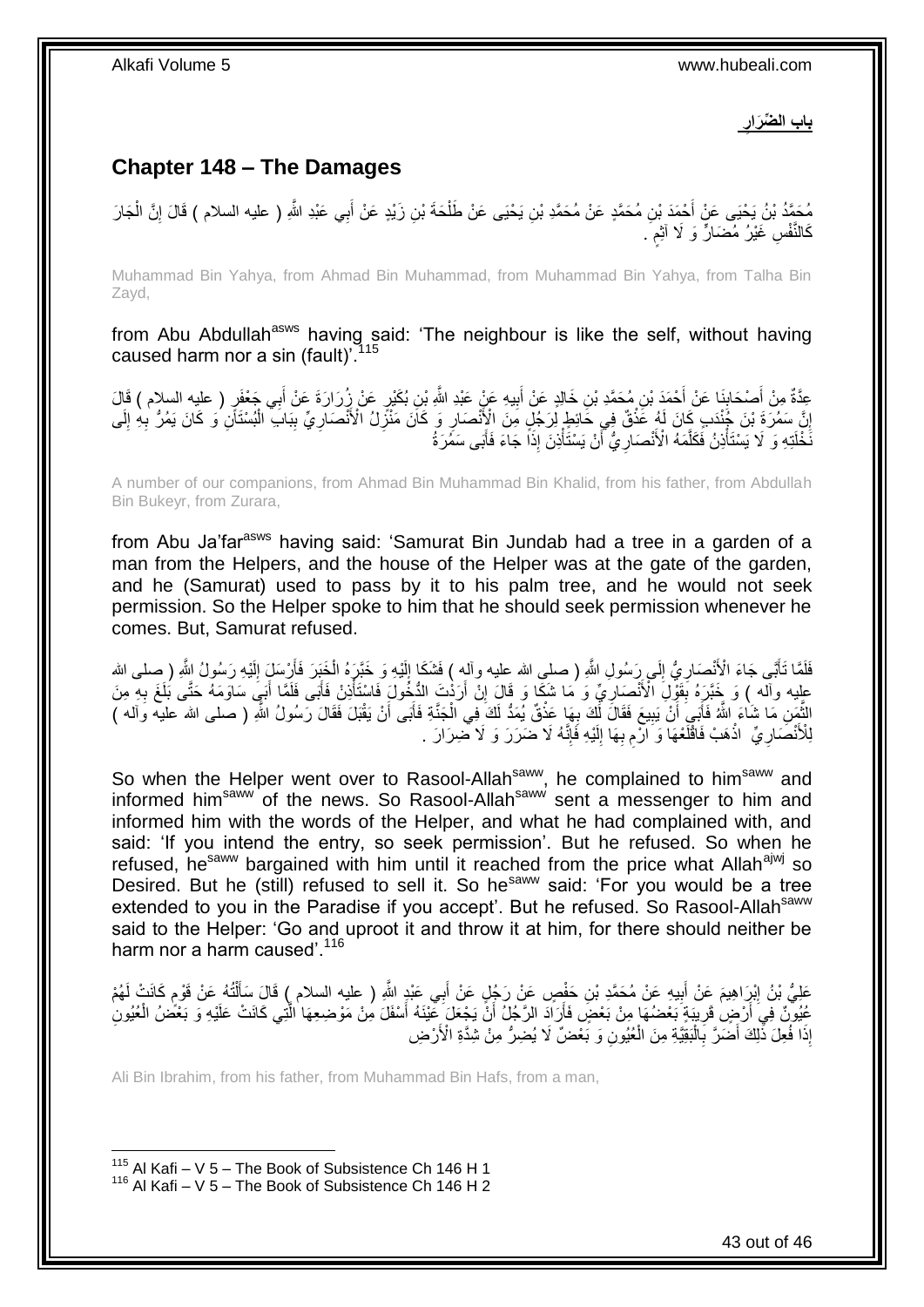from Abu Abdullah<sup>asws</sup>, said, 'I asked him<sup>asws</sup> about a group of people who had springs for them in a land nearby to each other. So the man intended that he makes his spring to be lower than its place which its was upon, and if he were to do that, some of the remaining springs would be harmed and some of the springs would not be harmed due to the solidity of the land'.

قَالَ فَقَالَ مَا كَانَ فِي مَكَانٍ شَدِيدٍ فَلَا يُضِرُّ وَ مَا كَانَ فِي أَرْضٍ رِخْوَةٍ بَطْحَاءَ فَإِنَّهُ يُضۭرُ وَ إِنْ عَرَضَ عَلَى جَارِهِ أَنْ يَضَعَ ا ا∣<br>ِ∘ِ **∶** اُ َ ِ عَيْنَهُ كَمَا وَضَعَهَا وَ ۚ هُوَ عَلَى مِقْدَارٍ وَاحِدٍ قَالَ إِنْ تَرَاضَيَا فَلَا يَضُرَّ وَ قَالَ يَكُونُ بَيْنَ الْعَيْنَيْنِ أَلْفُ ذِرَاعٍ . ِ **ٍ** ْ َ ْ

He (the narrator) said: 'So he<sup>asws</sup> said: 'Whatever was in a solid place, so it would not be harmed, and whatever was in a soft sandy land would be harmed. And he should ask his neighbour if he could place his spring just as he has placed it, and it would be upon a measurement of one. If he pleases him, so there is no harm done'. And heasws said: 'There should happen to be between the two springs (a distance of) a thousand cubits'.<sup>117</sup>

مُحَمَّدُ بْنُ يَحْيَى عَنْ مُحَمَّدِ بْنِ الْحُسَيْنِ عَنْ يَزِيدَ بْنِ إِسْحَاقَ شَعِرٍ عَنْ هَارُونَ بْنِ حَمْزٍةَ الْغَنَوِيِّ عَنٍْ أَبِي عَبْدِ اللَّهِ رِمٍ عليه<br>. َ **∶** ْ ِ ِ ْ السلام ) فِي رَِجُلٍ شَهِدَ بَعِيرٍ أَ مَرِيضِاً وَ هُوَ يُيَاغُ فَاشْتَرَاهُ رَجُلٌ بِعَشَرَةِ دَرَاهِمَ فَجَاءَ وَ أَشْرَكَ فِهِبَهِ رَجُلًا بِنِرْ هَمَيْنٍ بِالرَّأْسِ وَ َ ِ ِ ِ ْ **∶** ِ الْجِلْدِ فَقُضِيَ أَنَّ الْنَجِيرَ بَرَأَ فَبَلَغَ ثَمَنُهُ دَنَانِيرَ قَالَ فَقَالَ لِصَاحِبِ اَلدِّرْهَمَيْنِ خُذْ خُمُسَ مَا بَلَغَ فَأَبَى قَالَ أُرِيدُ الرَّأَسَ وَ الْجِلْدَ ا<br>: َ َ :<br>ا َ ْ ْ ْ ا<br>أ ِ ُ َ فَقَالَ لَيْسَ لَهُ ذَلِكَ هَذَا الضِّرَارُ وّ قَدْ أُعْطِيَ حَقَّهُ إِذَا أُعْطِيَ الْخُمُسَ . المستقبل المستقبل المستقبل المستقبل المستقبل المستقبل المستقبل المستقبل المستقبل المستقبل المستقبل المستقبل ال<br>المستقبل

Muhammad Bin Yahya, from Muhammad Bin Al Husayn, from Yazeed Bin Is'haq Shair, from Haroun Bin Hama Al Ghanawy,

from Abu Abdullah<sup>asws</sup> regarding a man who saw a sick camel and it was being sold. So a man bought it with ten Dirhams. So he went an associated a man in it for two Dirhams for the head and the skin. It so happened that the camel was cured, so its price reached (some) Dinars. So he said to the owner of the two Dirhams, 'Take a fifth of what (its price has) reached'. But he refused saying, 'I want the head and the skin'. So he<sup>asws</sup> said: 'That is not for him. This is the harm, and hir right had been given to him when he was given the fifth'.<sup>118</sup>

ْ مُحَمَّدُ بْنُ يَحْيَى عَنْ مُحَمَّدِ بْنِ الْحُسَيْنِ قَالَ كَتَبْتُ إِلَى أَبِي مُحَمَّدٍ ( عليه السلام ) رَجُلٌ كَانَتْ لَهُ قَنَاةٌ فِي قَرْيَةٍ فَأَرَادَ رَجُلٌ أَنْ<br>. َ أ َ ِ بَحْفِرَ قَنَاةً أُخْرَى إِلَى قَرْيَةٍ لَهُ ۖ كَمْ يَكُونَ بَيْنَهُمَا فِي إِلْبُعْدِ حَتَّى لَا يُضُرٍّ بِالْأُخْرَى فِي الْأَرْضِ إِذَا كَانَتْ صَلْبَةً أَوْ رِخْوَةً فَوَقَّعَ (ۖ ِ ْ ِ ُ ِ َ ْ عْليه السلام ) عَلَى حَسَبٌ أَنْ لَا يُضِرَّ لِخُدَاهُمَا بِالْأُخْرَى إِنْ شَاءَ اللَّهُ ِ ِ **∶** َ

Muhammad Bin Yahya, from Muhammad Bin Al Husayn who said,

'I wrote to Abu Muhammad<sup>asws</sup>, 'A man had a canal for him in a town, so a man intended that he digs out another canal to town of his. How much should there be between the two regarding the remoteness until they do not harm with the other in the land when it was solid or soft?' So he<sup>asws</sup> signed: 'Upon a reckoning that one of the two would not harm the others, if Allah<sup>ajwj</sup> so Desires'.

قَالَ وَ كَتَبْتُ إِلَيْهِ ( عليهِ السلام ) رَجُلٌ كَانَتْ لَهُ رَحًى عَلَى نَهَرِ قَرْيَةٍ وَ الْقَرْيَةُ لِرَجُلٍ فَأَرَادَ صَاحِبُ الْقِرْيَةِ أَنْ يَسُوقَ إِلَى َ ْ **∶** لَ  $\frac{1}{2}$ ِ َ ْ َفَزْيَتِهِ الْمَاءَ فِي غُيْرٍ هَذَا النَّهَرِ ۚ وَ يُعَطِّلَ هَذِهِ الرَّحَى أَ لَهُ ذَلِكَ أَمْ لَا فَوَقَّعَ ( عليه السلام ) يَتَّقِي اللَّهَ وَ يَعْمَلُ فِي ذَلِكَ ْ لَ َ **∶**  ِ بِالْمَعْرُوفِ وَ لَا يَضُرُّ أَخَاهُ الْمُؤْمِنَ <sub>.</sub> ْ ْ **∶** 

 $117$  Al Kafi – V 5 – The Book of Subsistence Ch 146 H 3

 $118$  Al Kafi – V 5 – The Book of Subsistence Ch 146 H 4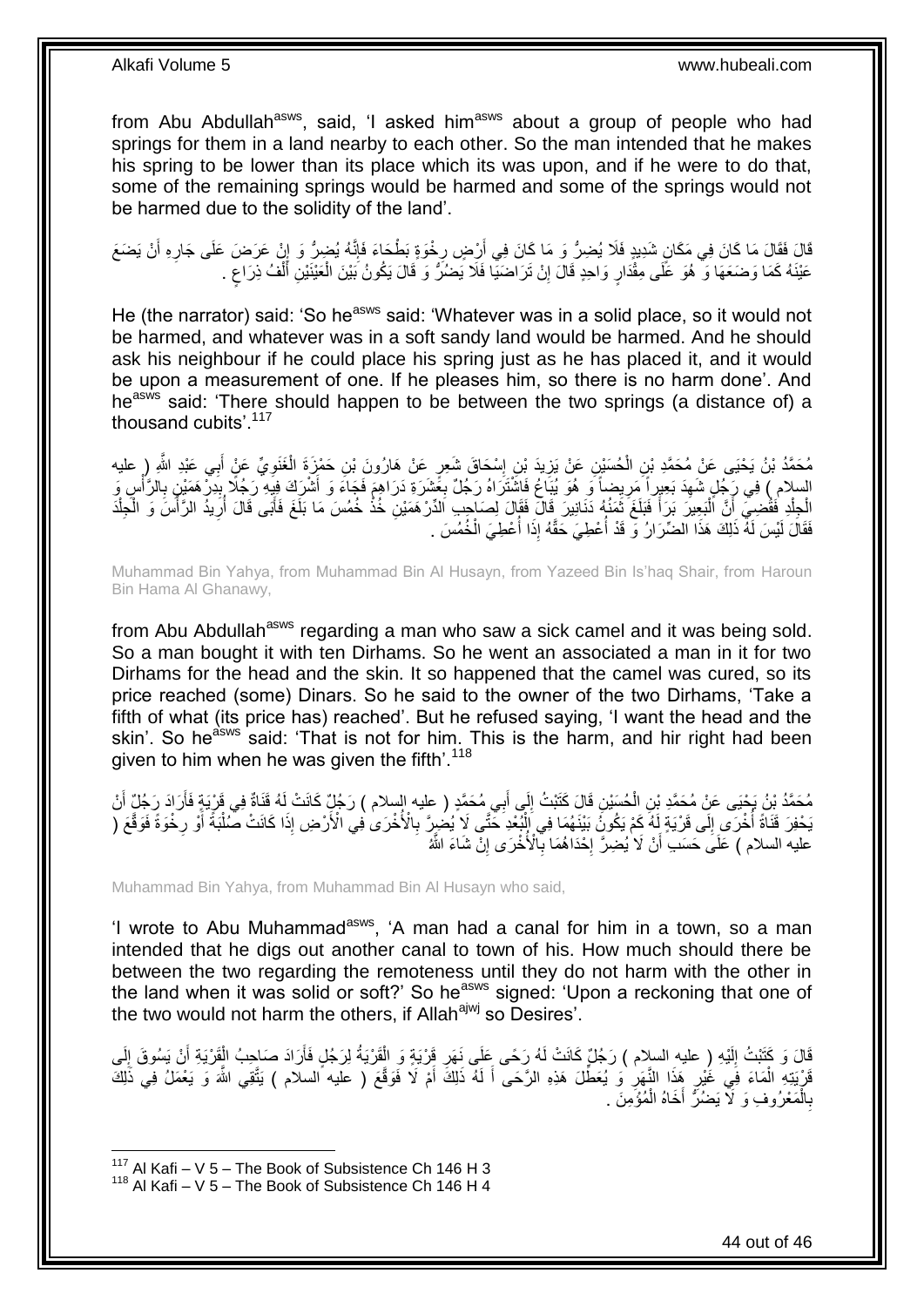He (the narrator) said, 'And I wrote to him<sup>asws</sup>, 'A man had a flour mill upon a river of a town, and the town was for (another) man. So the owner of the town intended that he would divert the water to his town to be in other than this river, and disrupt the flour mill. Is that for him or not? 'So he<sup>asws</sup> signed: 'He should fear Allah<sup>ajwj</sup> and work with regards to that with the goodness and he should not harm his Believing brother'.<sup>119</sup>

مُحَمَّدُ بْنُ يَحْيَى عَنْ مُحَمَّدِ بْنِ الْحُسَيْنِ عَنْ مُحَمَّدِ بْنِ عَبْدٍ اللَّهِ بْنِ هِلَالٍ عَنْ عُقْبَةَ بْنِ خَالِدٍ عَنْ أَبِي عَبْدٍ اللَّهِ ( عِليه السلام ) ْ َ قَالَ قَضَى رَسُولُ اللَّهِ ( صلىَ اللهِ عِليَه وآله ) بَيْنَ أَهْلِ الْمَدِينَةِ فِي مَشَارِبِ النَّخْلِ أَنَّهُ لَا يُمْنَعُ نَفَعٌ الشَّيْءِ وَ قَضَى ( صلى َ ِ ْ َ الله عليه وأله ) بَيْنَ أَهْلِ الْبَادِيَةِ أَنَّهُ لَا يُمْنَعُ فَضْلُ مَاءٍ لِيُمْنَعَ بِهِ فَضْلُ كَلَإٍ وَ قَالَ لَا ضَرَرَ وَ لَا ضِرَارَ . َ :<br>ا َ ِ

Muhammad Bin Yahya, from Muhammad Bin Al Husayn, from Muhammad Bin Abdullah Bin Hilal, from Uqba Bin Khalid,

from Abu Abdullah<sup>asws</sup> having said: 'Rasool-Allah<sup>saww</sup> judged between the people of Al Medina regarding fountains of the palm trees that nothing beneficial should be prevented, and Ali<sup>asws</sup> judged between the people of Al Badiya that the excess water should not be prevented in order to prevent the Grace, and said: 'Neither harm nor let harm be caused'.  $120$ 

مُحَمَّدُ بْنُ يَحْيَى عَنْ مُحَمَّدِ بْنِ الْحُسَيْنِ عَنْ مُحَمَّدٍ بْنِ عَبْدِ اللَّهِ بْنِ هِلَالٍ عَنْ عُقْبَةَ بْنِ خَالِدٍ عَنْ أَبِي عَبْدِ اللَّهِ رِ عِليه السلام )<br>وَقَدْ بَنَّ أَبِي عَبْدِ الْمَسْلَمِ الْسَلَامِ ْ َ فِي رَِجُلٍۗ أَتَى جَبَلًا ۖ فَشَقَّ فِيهِ قَنَاةً فَذَهَبَتْ قَثَاةُ الْأُخُرِ ىِّ بِمَاءٍ قَنَاةِ ٱلْأُولَى ًقَالَ فَقَالَ يَتَقَاسَمَانِ بِحَقَائِبَ ٱلْبِئْرِ ۖ لَيْلَةً لَيُلْةً فَيُنْظَرُ أَيُّهُمَا َ لَ لَ ِ ِ ْ ِ ِ َ أَضَرَّتْ بِصَاحِبَتِهَا فَإِنْ رُبْيَتِ الْأَخِيرَةُ أَصَرَّتْ بِالْأُولَى فَلْتُعَوَّرْ ۚ . ْ ِ َ ِ ِ َ

Muhammad Bin Yahya, from Muhammad Bin Al Husayn, from Muhammad Bin Abdullah Bin Hilal, from Uqba Bin Khalid,

from Abu Abdullah<sup>asws</sup> regarding a man who came to a mountain, so he cleaved a canal therein. So another canal dried up by the water of the first canal. So he<sup>asws</sup> said: 'They should divided the barriers of the well, night by night (alternatively), so they would look at which of the two is harming its companion. So if the irrigation of other one is being harmed by the first one, so let it be closed down'.<sup>121</sup>

عَلِيُّ بْنُ مُحَمَّدِ بْنِ بُنْدَارَ عَنْ أَحْمَدَ بْنِ أَبِي عَبْدِ اللَّهِ عَنْ أَبِيهِ عَنْ بَعْضِ أَصْحَابِنَا عَنْ عَبْدِ اللَّهِ بْنِ مُسْكَانَ عَنْ زُرَارَةَ عَنْ أَبِي ِ َ ِ َ َ َ ِ َ جَعْفُرٍ ( عليه السِّلام ) قَالَ إِنَّ سَمُرَةً بْنَ جُنْدَبِ كَانَ لَهُ عَذْقٌ وَ كَانَ طَرِيقُهُ إِلَيْهِ فِي جَوْف مَنْزِلِ رَجُلٍ مِنَ الْأَنْصَارِ فَكَانَ **ٍ ٔ** ِ ِ ِ لَ ِ يَجِيءُ وَ يَدْخُلُ إِلَى عُذْقِهِ بِغَيْرٍ ۖ إِذْنٍ مِنَ الْأَنْصَارِيِّ فَقَالَ لَهُ الْإِنْصَارِيُّ يَا سَمُرَةُ لَا تَزَالُ تُفَاجِئُنَا عَلَى حَالٍ لَا نُعبُ أَنْ تُفَاجِئَنَا ِ ِ **ٔ** ِ ِ ֡֝֟<u>֝</u>  $\frac{1}{2}$ َ عَلَيْهَا فَإِذَا دَخَلْتَ فَاسْتَأْذِنْ فَقَالَ لَا أَسْتَأْذِنُ فِي طَّرِيْقٍ وَ هُوَ طَرِيقِي َإِلَى عَذْقِي **ٔ**  $\frac{1}{2}$ ِ **∶** ة<br>أ ْ ْ

Ali Bin Muhammad Bin Bundar, from Ahmad Bin Abu Abdullah, from his father, from one of our companions, from Abdullah Bin Muskan, from Zurara,

from Abu Ja'far<sup>asws</sup> having said: 'Samurat Bin Jundab had a tree for him, and its pathway to it was in the middle of a house of a man from the Helpers. So he used to come and entered to his tree without permission from the Helper. So the Helper said to him, 'O Samurat! You do not cease to surprise us upon a state which we do not like to be surprised upon. So whenever you enter, seek permission'. So he said, 'I will not seek permission regarding a pathway and it is my pathway to my tree'.

 $119$  Al Kafi – V 5 – The Book of Subsistence Ch 146 H 5

<sup>120</sup> Al Kafi – V 5 – The Book of Subsistence Ch 146 H 6

 $121$  Al Kafi – V 5 – The Book of Subsistence Ch 146 H 7